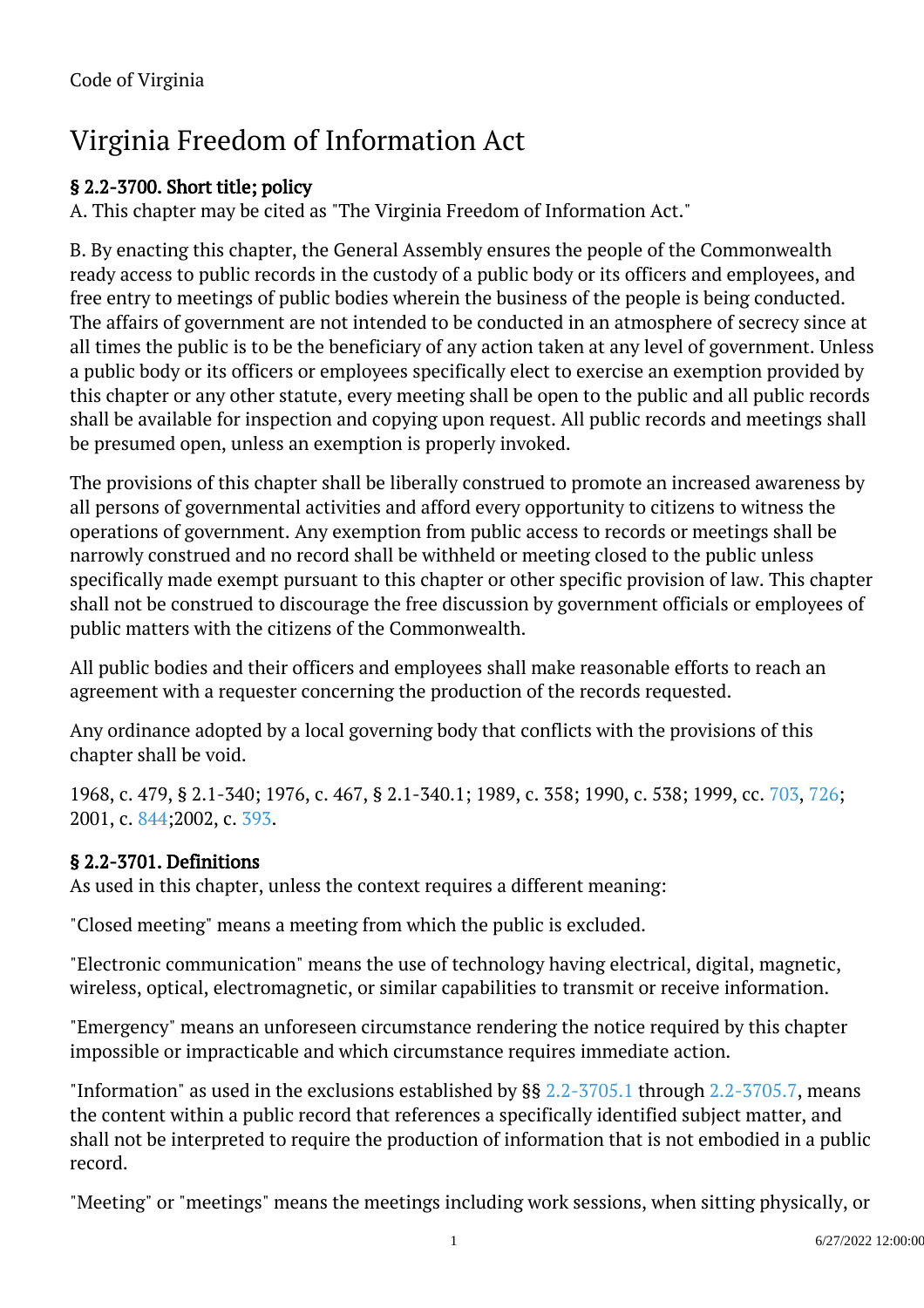through electronic communication means pursuant to  $\S 2.2 - 3708.2$ , as a body or entity, or as an informal assemblage of (i) as many as three members or (ii) a quorum, if less than three, of the constituent membership, wherever held, with or without minutes being taken, whether or not votes are cast, of any public body. Neither the gathering of employees of a public body nor the gathering or attendance of two or more members of a public body (a) at any place or function where no part of the purpose of such gathering or attendance is the discussion or transaction of any public business, and such gathering or attendance was not called or prearranged with any purpose of discussing or transacting any business of the public body, or (b) at a public forum, candidate appearance, or debate, the purpose of which is to inform the electorate and not to transact public business or to hold discussions relating to the transaction of public business, even though the performance of the members individually or collectively in the conduct of public business may be a topic of discussion or debate at such public meeting, shall be deemed a "meeting" subject to the provisions of this chapter.

"Open meeting" or "public meeting" means a meeting at which the public may be present.

"Public body" means any legislative body, authority, board, bureau, commission, district or agency of the Commonwealth or of any political subdivision of the Commonwealth, including cities, towns and counties, municipal councils, governing bodies of counties, school boards and planning commissions; governing boards of public institutions of higher education; and other organizations, corporations or agencies in the Commonwealth supported wholly or principally by public funds. It shall include (i) the Virginia Birth-Related Neurological Injury Compensation Program and its board of directors established pursuant to Chapter 50 (§ [38.2-5000](/vacode/38.2-5000/) et seq.) of Title 38.2 and (ii) any committee, subcommittee, or other entity however designated, of the public body created to perform delegated functions of the public body or to advise the public body. It shall not exclude any such committee, subcommittee or entity because it has private sector or citizen members. Corporations organized by the Virginia Retirement System are "public bodies" for purposes of this chapter.

For the purposes of the provisions of this chapter applicable to access to public records, constitutional officers and private police departments as defined in § [9.1-101](/vacode/9.1-101/) shall be considered public bodies and, except as otherwise expressly provided by law, shall have the same obligations to disclose public records as other custodians of public records.

"Public records" means all writings and recordings that consist of letters, words or numbers, or their equivalent, set down by handwriting, typewriting, printing, photostatting, photography, magnetic impulse, optical or magneto-optical form, mechanical or electronic recording or other form of data compilation, however stored, and regardless of physical form or characteristics, prepared or owned by, or in the possession of a public body or its officers, employees or agents in the transaction of public business.

"Regional public body" means a unit of government organized as provided by law within defined boundaries, as determined by the General Assembly, which unit includes two or more localities.

"Scholastic records" means those records containing information directly related to a student or an applicant for admission and maintained by a public body that is an educational agency or institution or by a person acting for such agency or institution.

"Trade secret" means the same as that term is defined in the Uniform Trade Secrets Act  $(§\;59.1 (§\;59.1-$ [336](/vacode/59.1-336/) et seq.).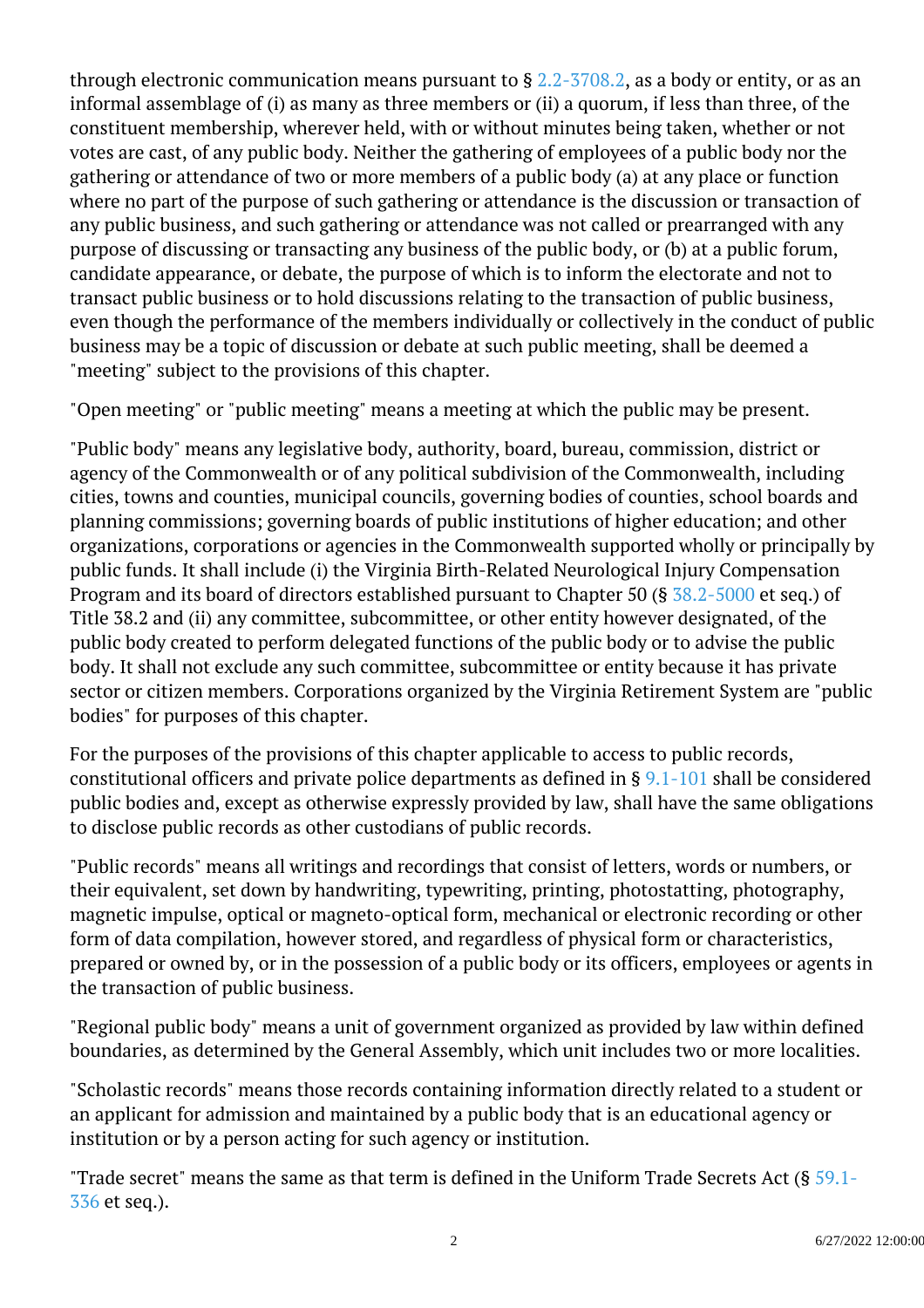1968, c. 479, § 2.1-341; 1970, c. 456; 1974, c. 332; 1975, c. 307; 1977, c. 677; 1978, cc. 573, 826; 1979, cc. 369, 687; 1980, c. 754; 1984, c. 252; 1989, c. 358; 1990, c. 538; 1993, cc. 270, 720; 1994, cc. [845,](http://lis.virginia.gov/cgi-bin/legp604.exe?941+ful+CHAP0845) [931;](http://lis.virginia.gov/cgi-bin/legp604.exe?941+ful+CHAP0931)1996, c. [609;](http://lis.virginia.gov/cgi-bin/legp604.exe?961+ful+CHAP0609)1997, c. [641;1](http://lis.virginia.gov/cgi-bin/legp604.exe?971+ful+CHAP0641)999, cc. [703,](http://lis.virginia.gov/cgi-bin/legp604.exe?991+ful+CHAP0703) [726;2](http://lis.virginia.gov/cgi-bin/legp604.exe?991+ful+CHAP0726)001, c. [844;2](http://lis.virginia.gov/cgi-bin/legp604.exe?011+ful+CHAP0844)002, c. [393;2](http://lis.virginia.gov/cgi-bin/legp604.exe?021+ful+CHAP0393)003, c. [897;](http://lis.virginia.gov/cgi-bin/legp604.exe?031+ful+CHAP0897) 2007, c. [945;2](http://lis.virginia.gov/cgi-bin/legp604.exe?071+ful+CHAP0945)008, cc. [233](http://lis.virginia.gov/cgi-bin/legp604.exe?081+ful+CHAP0233), [789;2](http://lis.virginia.gov/cgi-bin/legp604.exe?081+ful+CHAP0789)010, c. [706;2](http://lis.virginia.gov/cgi-bin/legp604.exe?101+ful+CHAP0706)011, c. [242;2](http://lis.virginia.gov/cgi-bin/legp604.exe?111+ful+CHAP0242)015, cc. [131](http://lis.virginia.gov/cgi-bin/legp604.exe?151+ful+CHAP0131), [195,](http://lis.virginia.gov/cgi-bin/legp604.exe?151+ful+CHAP0195) [224;](http://lis.virginia.gov/cgi-bin/legp604.exe?151+ful+CHAP0224)2016, cc. [620,](http://lis.virginia.gov/cgi-bin/legp604.exe?161+ful+CHAP0620) [716](http://lis.virginia.gov/cgi-bin/legp604.exe?161+ful+CHAP0716) [;2](http://lis.virginia.gov/cgi-bin/legp604.exe?161+ful+CHAP0716)017, cc. [616,](http://lis.virginia.gov/cgi-bin/legp604.exe?171+ful+CHAP0616) [778;](http://lis.virginia.gov/cgi-bin/legp604.exe?171+ful+CHAP0778)2018, cc. [54](http://lis.virginia.gov/cgi-bin/legp604.exe?181+ful+CHAP0054), [55;](http://lis.virginia.gov/cgi-bin/legp604.exe?181+ful+CHAP0055)2019, c. [358](http://lis.virginia.gov/cgi-bin/legp604.exe?191+ful+CHAP0358).  $\overline{a}$ 

### § 2.2-3702. Notice of chapter

Any person elected, reelected, appointed or reappointed to any body not excepted from this chapter shall (i) be furnished by the public body's administrator or legal counsel with a copy of this chapter within two weeks following election, reelection, appointment or reappointment and (ii) read and become familiar with the provisions of this chapter. Ì

1976, c. 467, § 2.1-341.1; 1999, cc. [703](http://lis.virginia.gov/cgi-bin/legp604.exe?991+ful+CHAP0703), [726;2](http://lis.virginia.gov/cgi-bin/legp604.exe?991+ful+CHAP0726)001, c. [844;2](http://lis.virginia.gov/cgi-bin/legp604.exe?011+ful+CHAP0844)002, c. [393](http://lis.virginia.gov/cgi-bin/legp604.exe?021+ful+CHAP0393).

### § 2.2-3703. Public bodies and records to which chapter inapplicable; voter registration and election records; access by persons incarcerated in a state, local, or federal correctional facility A. The provisions of this chapter shall not apply to:

1. The Virginia Parole Board, except that (i) information from the Virginia Parole Board providing the number of inmates considered by the Board for discretionary parole, the number of inmates granted or denied parole, and the number of parolees returned to the custody of the Department of Corrections solely as a result of a determination by the Board of a violation of parole shall be open to inspection and available for release, on a monthly basis, as provided by § [2.2-3704;\(](/vacode/2.2-3704/)ii) all guidance documents, as defined in §  $2.2-4101$ , shall be public records and subject to the provisions of this chapter; and (iii) all records concerning the finances of the Virginia Parole Board shall be public records and subject to the provisions of this chapter. The information required by clause (i) shall be furnished by offense, sex, race, age of the inmate, and the locality in which the conviction was obtained, upon the request of the party seeking the information. The information required by clause (ii) shall include all documents establishing the policy of the Board or any change in or clarification of such policy with respect to grant, denial, deferral, revocation, or supervision of parole or geriatric release or the process for consideration thereof, and shall be clearly and conspicuously posted on the Board's website. However, such information shall not include any portion of any document reflecting the application of any policy or policy change or clarification of such policy to an individual inmate;

2. Petit juries and grand juries;

3. Family assessment and planning teams established pursuant to §  $2.2$ -5 $207\,$ ;

4. Sexual assault response teams established pursuant to § [15.2-1627.4](/vacode/15.2-1627.4/), except that records relating to (i) protocols and policies of the sexual assault response team and (ii) guidelines for the community's response established by the sexual assault response team shall be public records and subject to the provisions of this chapter; Ĩ

5. Multidisciplinary child sexual abuse response teams established pursuant to § [15.2-1627.5](/vacode/15.2-1627.5/); I

6. The Virginia State Crime Commission; and

7. The records maintained by the clerks of the courts of record, as defined in § [1-212,](/vacode/1-212/) for which clerks are custodians under § [17.1-242](/vacode/17.1-242/), and courts not of record, as defined in § [16.1-69.5](/vacode/16.1-69.5/), for which clerks are custodians under § [16.1-69.54](/vacode/16.1-69.54/), including those transferred for storage,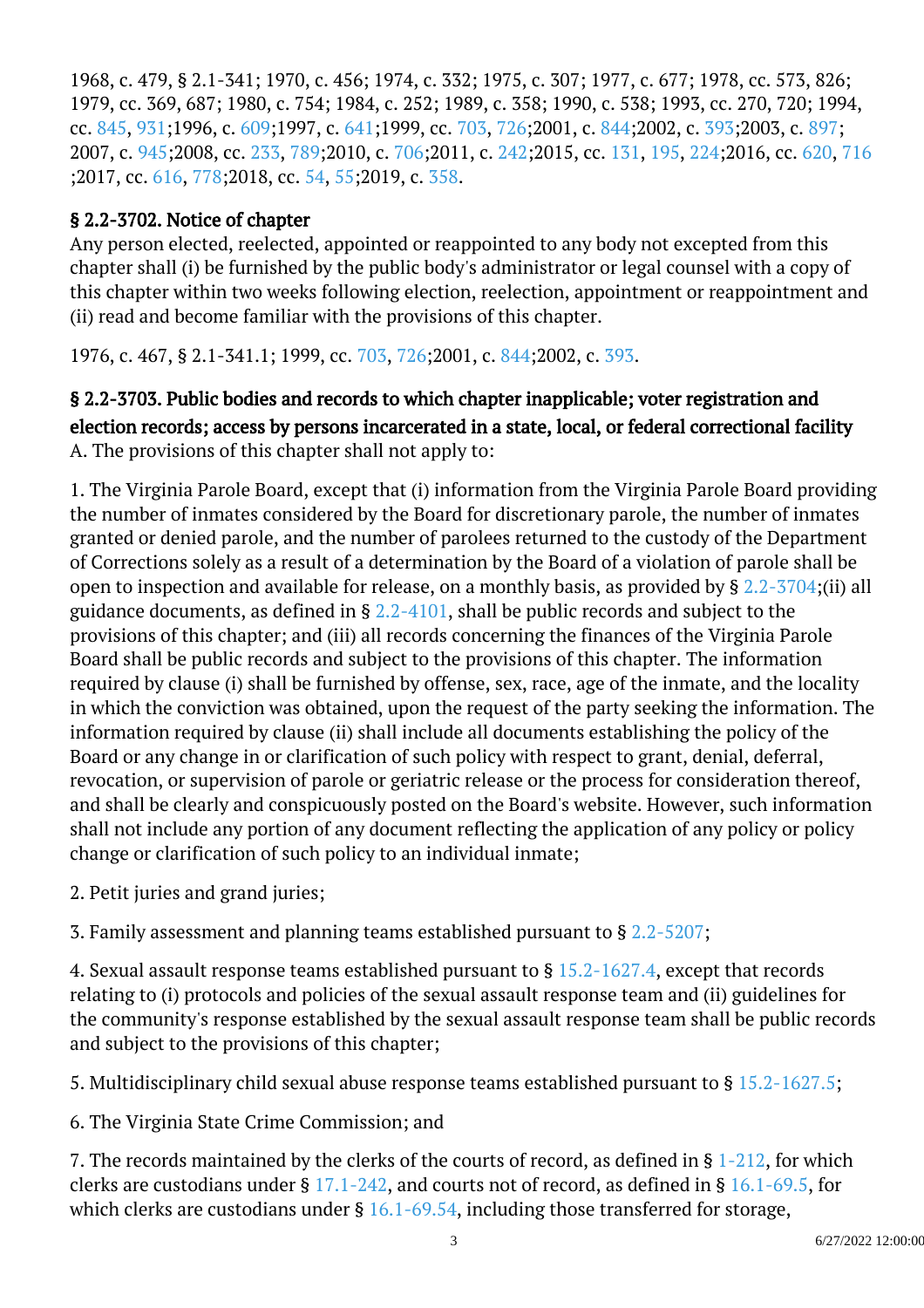maintenance, or archiving. Such records shall be requested in accordance with the provisions of §§ 16.1-69.54:1 and [17.1-208,](/vacode/17.1-208/) as appropriate. However, other records maintained by the clerks of such courts shall be public records and subject to the provisions of this chapter. Ĩ

B. Public access to voter registration and election records shall be governed by the provisions of Title 24.2 and this chapter. The provisions of Title 24.2 shall be controlling in the event of any conflict.

C. No provision of this chapter or Chapter 21 (§ [30-178](/vacode/30-178/) et seq.) of Title 30 shall be construed to afford any rights to any person (i) incarcerated in a state, local or federal correctional facility, whether or not such facility is (a) located in the Commonwealth or (b) operated pursuant to the Corrections Private Management Act ( $\S 53.1-261$  $\S 53.1-261$  et seq.) or (ii) civilly committed pursuant to the Sexually Violent Predators Act (§ [37.2-900](/vacode/37.2-900/) et seq.). However, this subsection shall not be construed to prevent such persons from exercising their constitutionally protected rights, including, but not limited to, their right to call for evidence in their favor in a criminal prosecution. <u>i</u>

1999, cc. [703,](http://lis.virginia.gov/cgi-bin/legp604.exe?991+ful+CHAP0703) [726](http://lis.virginia.gov/cgi-bin/legp604.exe?991+ful+CHAP0726), § 2.1-341.2; 2001, c. [844;2](http://lis.virginia.gov/cgi-bin/legp604.exe?011+ful+CHAP0844)003, cc. [989](http://lis.virginia.gov/cgi-bin/legp604.exe?031+ful+CHAP0989), [1018;2](http://lis.virginia.gov/cgi-bin/legp604.exe?031+ful+CHAP1018)004, cc. [398,](http://lis.virginia.gov/cgi-bin/legp604.exe?041+ful+CHAP0398) [690;](http://lis.virginia.gov/cgi-bin/legp604.exe?041+ful+CHAP0690)2007, cc. [438,](http://lis.virginia.gov/cgi-bin/legp604.exe?071+ful+CHAP0438) [548](http://lis.virginia.gov/cgi-bin/legp604.exe?071+ful+CHAP0548), [626;2](http://lis.virginia.gov/cgi-bin/legp604.exe?071+ful+CHAP0626)017, c. [620;2](http://lis.virginia.gov/cgi-bin/legp604.exe?171+ful+CHAP0620)018, cc. [127](http://lis.virginia.gov/cgi-bin/legp604.exe?181+ful+CHAP0127), [584;2](http://lis.virginia.gov/cgi-bin/legp604.exe?181+ful+CHAP0584)019, c. [729.](http://lis.virginia.gov/cgi-bin/legp604.exe?191+ful+CHAP0729)

## § 2.2-3703.1. Disclosure pursuant to court order or subpoena

Nothing contained in this chapter shall have any bearing upon disclosures required to be made pursuant to any court order or subpoena. No discretionary exemption from mandatory disclosure shall be construed to make records covered by such discretionary exemption privileged under the rules of discovery, unless disclosure is otherwise prohibited by law.

2014, c. [319.](http://lis.virginia.gov/cgi-bin/legp604.exe?141+ful+CHAP0319)

## § 2.2-3704. Public records to be open to inspection; procedure for requesting records and responding to request; charges; transfer of records for storage, etc

A. Except as otherwise specifically provided by law, all public records shall be open to citizens of the Commonwealth, representatives of newspapers and magazines with circulation in the Commonwealth, and representatives of radio and television stations broadcasting in or into the Commonwealth during the regular office hours of the custodian of such records. Access to such records shall be provided by the custodian in accordance with this chapter by inspection or by providing copies of the requested records, at the option of the requester. The custodian may require the requester to provide his name and legal address. The custodian of such records shall take all necessary precautions for their preservation and safekeeping.

B. A request for public records shall identify the requested records with reasonable specificity. The request need not make reference to this chapter in order to invoke the provisions of this chapter or to impose the time limits for response by a public body. Any public body that is subject to this chapter and that is the custodian of the requested records shall promptly, but in all cases within five working days of receiving a request, provide the requested records to the requester or make one of the following responses in writing:

1. The requested records are being entirely withheld. Such response shall identify with reasonable particularity the volume and subject matter of withheld records, and cite, as to each category of withheld records, the specific Code section that authorizes the withholding of the records.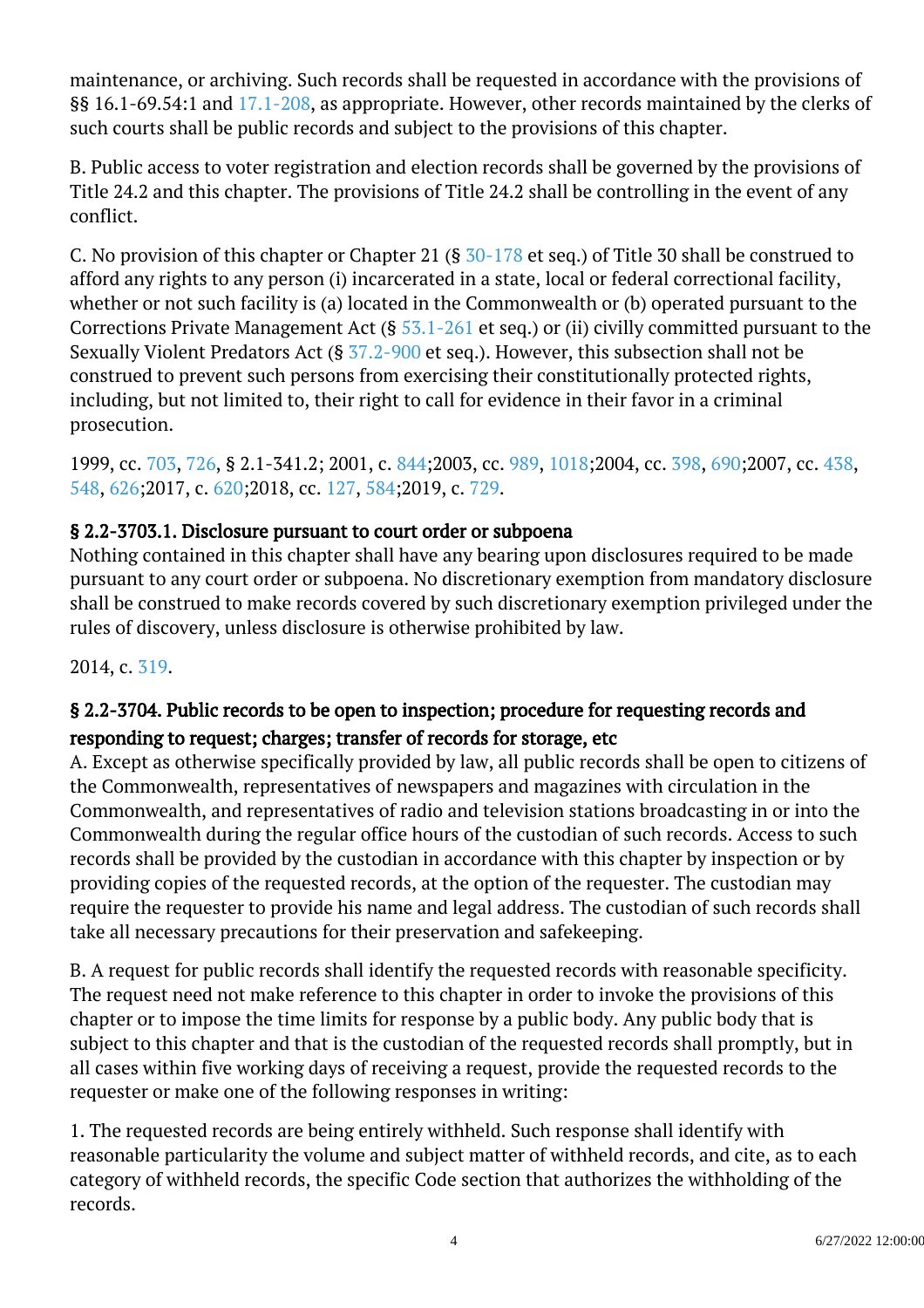2. The requested records are being provided in part and are being withheld in part. Such response shall identify with reasonable particularity the subject matter of withheld portions, and cite, as to each category of withheld records, the specific Code section that authorizes the withholding of the records.

3. The requested records could not be found or do not exist. However, if the public body that received the request knows that another public body has the requested records, the response shall include contact information for the other public body. Ĩ

4. It is not practically possible to provide the requested records or to determine whether they are available within the five-work-day period. Such response shall specify the conditions that make a response impossible. If the response is made within five working days, the public body shall have an additional seven work days or, in the case of a request for criminal investigative files pursuant to § [2.2-3706.1,](/vacode/2.2-3706.1/) 60 work days in which to provide one of the four preceding responses.

C. Any public body may petition the appropriate court for additional time to respond to a request for records when the request is for an extraordinary volume of records or requires an extraordinarily lengthy search, and a response by the public body within the time required by this chapter will prevent the public body from meeting its operational responsibilities. Before proceeding with the petition, however, the public body shall make reasonable efforts to reach an agreement with the requester concerning the production of the records requested.

D. Subject to the provisions of subsection G, no public body shall be required to create a new record if the record does not already exist. However, a public body may abstract or summarize information under such terms and conditions as agreed between the requester and the public body.

E. Failure to respond to a request for records shall be deemed a denial of the request and shall constitute a violation of this chapter.

F. A public body may make reasonable charges not to exceed its actual cost incurred in accessing, duplicating, supplying, or searching for the requested records. No public body shall impose any extraneous, intermediary, or surplus fees or expenses to recoup the general costs associated with creating or maintaining records or transacting the general business of the public body. Any duplicating fee charged by a public body shall not exceed the actual cost of duplication. The public body may also make a reasonable charge for the cost incurred in supplying records produced from a geographic information system at the request of anyone other than the owner of the land that is the subject of the request. However, such charges shall not exceed the actual cost to the public body in supplying such records, except that the public body may charge, on a pro rata per acre basis, for the cost of creating topographical maps developed by the public body, for such maps or portions thereof, which encompass a contiguous area greater than 50 acres. All charges for the supplying of requested records shall be estimated in advance at the request of the citizen. The period within which the public body shall respond under this section shall be tolled for the amount of time that elapses between notice of the cost estimate and the response of the requester. If the public body receives no response from the requester within 30 days of sending the cost estimate, the request shall be deemed to be withdrawn.

G. Public records maintained by a public body in an electronic data processing system, computer database, or any other structured collection of data shall be made available to a requester at a reasonable cost, not to exceed the actual cost in accordance with subsection F. When electronic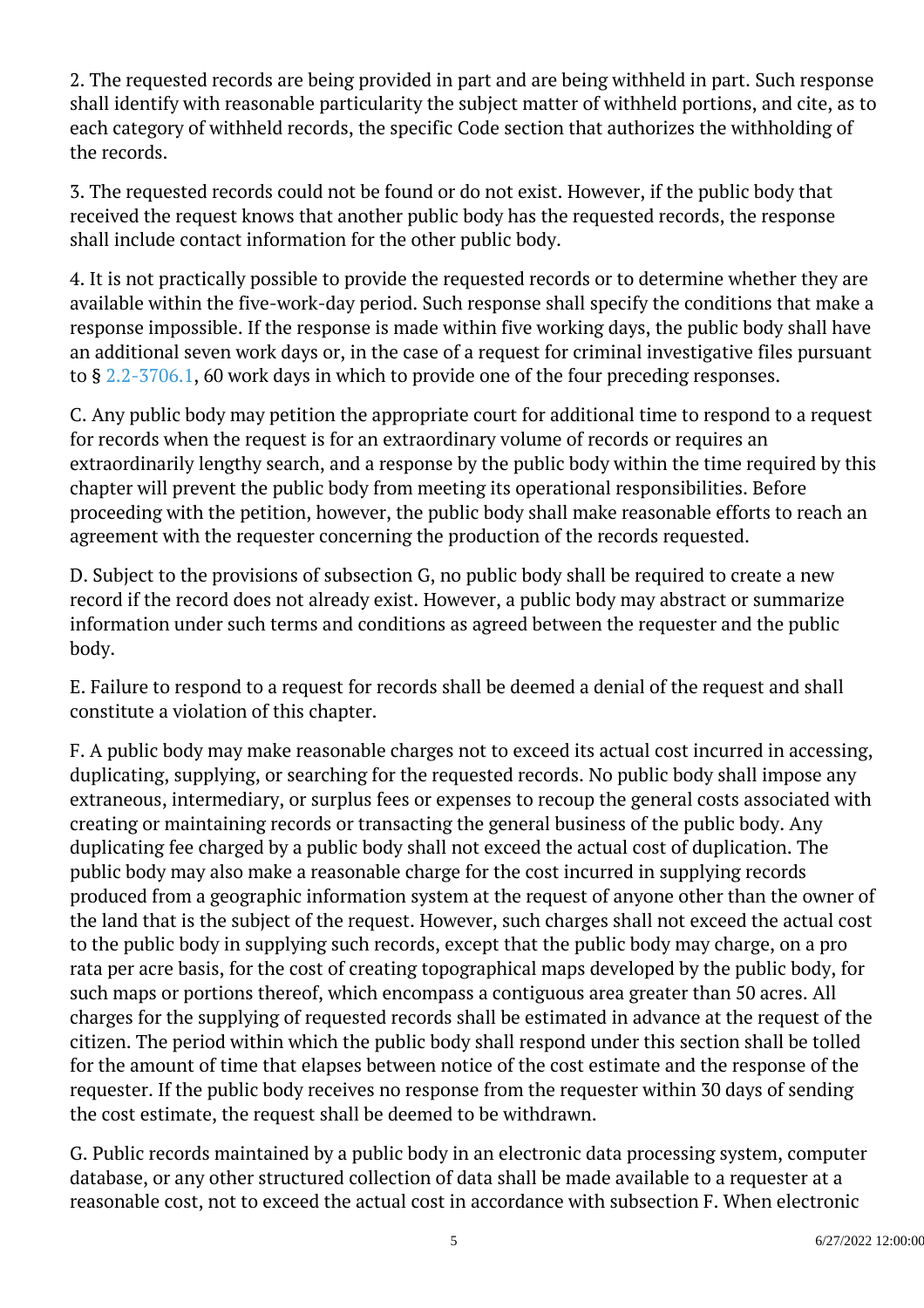or other databases are combined or contain exempt and nonexempt records, the public body may provide access to the exempt records if not otherwise prohibited by law, but shall provide access to the nonexempt records as provided by this chapter.

Public bodies shall produce nonexempt records maintained in an electronic database in any tangible medium identified by the requester, including, where the public body has the capability, the option of posting the records on a website or delivering the records through an electronic mail address provided by the requester, if that medium is used by the public body in the regular course of business. No public body shall be required to produce records from an electronic database in a format not regularly used by the public body. However, the public body shall make reasonable efforts to provide records in any format under such terms and conditions as agreed between the requester and public body, including the payment of reasonable costs. The excision of exempt fields of information from a database or the conversion of data from one available format to another shall not be deemed the creation, preparation, or compilation of a new public record.

H. In any case where a public body determines in advance that charges for producing the requested records are likely to exceed \$200, the public body may, before continuing to process the request, require the requester to pay a deposit not to exceed the amount of the advance determination. The deposit shall be credited toward the final cost of supplying the requested records. The period within which the public body shall respond under this section shall be tolled for the amount of time that elapses between notice of the advance determination and the response of the requester.

I. Before processing a request for records, a public body may require the requester to pay any amounts owed to the public body for previous requests for records that remain unpaid 30 days or more after billing.

J. In the event a public body has transferred possession of public records to any entity, including but not limited to any other public body, for storage, maintenance, or archiving, the public body initiating the transfer of such records shall remain the custodian of such records for purposes of responding to requests for public records made pursuant to this chapter and shall be responsible for retrieving and supplying such public records to the requester. In the event a public body has transferred public records for storage, maintenance, or archiving and such transferring public body is no longer in existence, any public body that is a successor to the transferring public body shall be deemed the custodian of such records. In the event no successor entity exists, the entity in possession of the public records shall be deemed the custodian of the records for purposes of compliance with this chapter, and shall retrieve and supply such records to the requester. Nothing in this subsection shall be construed to apply to records transferred to the Library of Virginia for permanent archiving pursuant to the duties imposed by the Virginia Public Records Act (§  $42.1$ -76 et seq.). In accordance with §  $42.1$ -79, the Library of Virginia shall be the custodian of such permanently archived records and shall be responsible for responding to requests for such records made pursuant to this chapter.

1968, c. 479, § 2.1-342; 1973, c. 461; 1974, c. 332; 1975, cc. 307, 312; 1976, cc. 640, 709; 1977, c. 677; 1978, c. 810; 1979, cc. 682, 684, 686, 689; 1980, cc. 678, 754; 1981, cc. 456, 464, 466, 589; 1982, cc. 225, 449, 452, 560, 635; 1983, cc. 372, 462, 607; 1984, cc. 85, 395, 433, 513, 532; 1985, cc. 81, 155, 502, 618; 1986, cc. 273, 291, 383, 469, 592; 1987, cc. 401, 491, 581; 1988, cc. 39, 151, 395, 411, 891, 902; 1989, cc. 56, 358, 478; 1990, cc. 217, 538, 721, 819, 968; 1991, cc. 213, 561; 1992, cc. 40, 150, 167, 200, 203, 207, 593, 612; 1993, cc. 205, 270, 296, 537, 552, 638, 750, 883;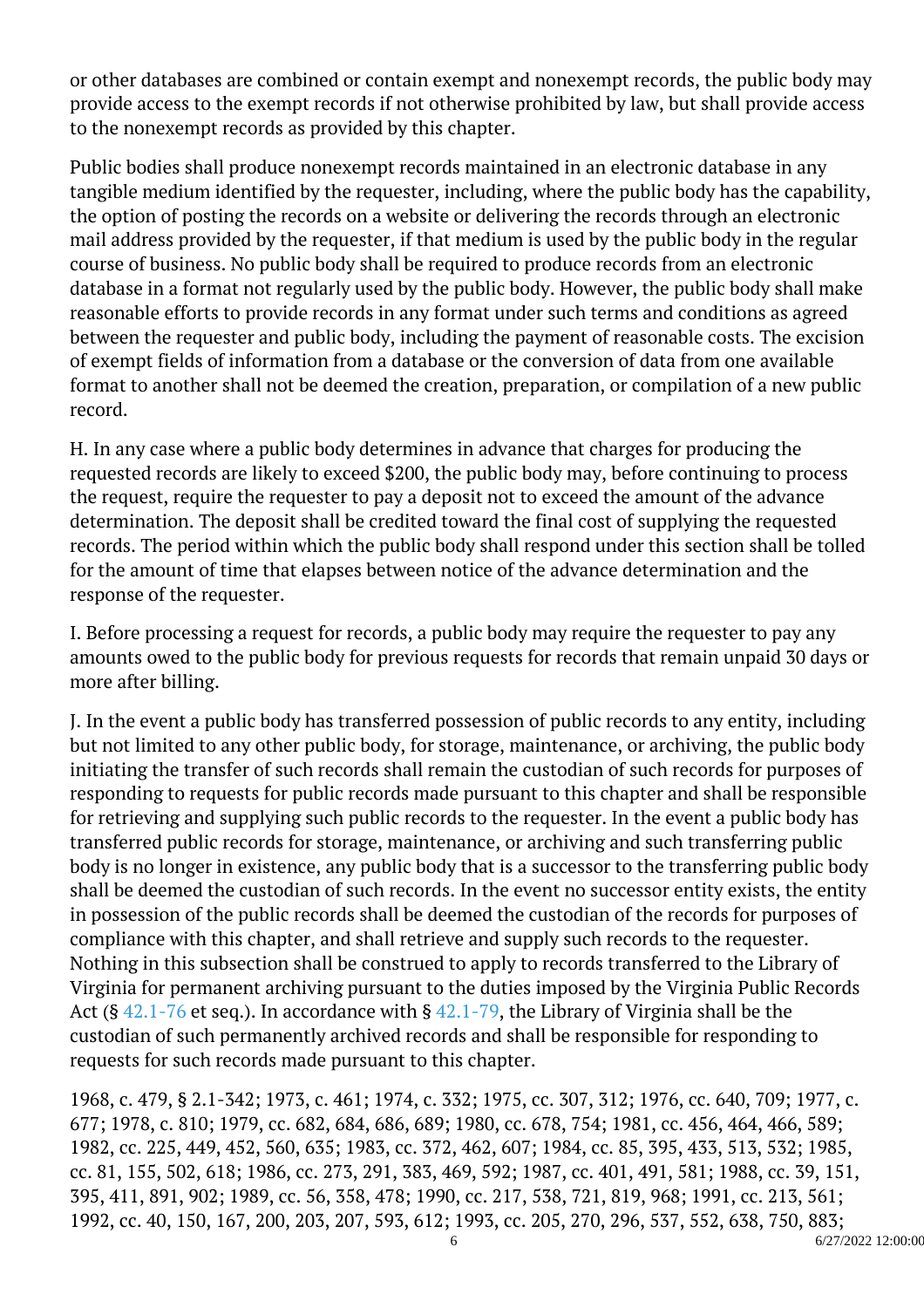1994, cc. [485,](http://lis.virginia.gov/cgi-bin/legp604.exe?941+ful+CHAP0485) [532](http://lis.virginia.gov/cgi-bin/legp604.exe?941+ful+CHAP0532), [606,](http://lis.virginia.gov/cgi-bin/legp604.exe?941+ful+CHAP0606) [839](http://lis.virginia.gov/cgi-bin/legp604.exe?941+ful+CHAP0839), [853,](http://lis.virginia.gov/cgi-bin/legp604.exe?941+ful+CHAP0853) [918;](http://lis.virginia.gov/cgi-bin/legp604.exe?941+ful+CHAP0918)1995, cc. [299,](http://lis.virginia.gov/cgi-bin/legp604.exe?951+ful+CHAP0299) [362](http://lis.virginia.gov/cgi-bin/legp604.exe?951+ful+CHAP0362), [499,](http://lis.virginia.gov/cgi-bin/legp604.exe?951+ful+CHAP0499) [562](http://lis.virginia.gov/cgi-bin/legp604.exe?951+ful+CHAP0562), [638,](http://lis.virginia.gov/cgi-bin/legp604.exe?951+ful+CHAP0638) [722](http://lis.virginia.gov/cgi-bin/legp604.exe?951+ful+CHAP0722), [812,](http://lis.virginia.gov/cgi-bin/legp604.exe?951+ful+CHAP0812) [837;](http://lis.virginia.gov/cgi-bin/legp604.exe?951+ful+CHAP0837)1996, cc. [168](http://lis.virginia.gov/cgi-bin/legp604.exe?961+ful+CHAP0168) , [469](http://lis.virginia.gov/cgi-bin/legp604.exe?961+ful+CHAP0469), [589](http://lis.virginia.gov/cgi-bin/legp604.exe?961+ful+CHAP0589), [599,](http://lis.virginia.gov/cgi-bin/legp604.exe?961+ful+CHAP0599) [783](http://lis.virginia.gov/cgi-bin/legp604.exe?961+ful+CHAP0783), [786](http://lis.virginia.gov/cgi-bin/legp604.exe?961+ful+CHAP0786), [794](http://lis.virginia.gov/cgi-bin/legp604.exe?961+ful+CHAP0794), [855,](http://lis.virginia.gov/cgi-bin/legp604.exe?961+ful+CHAP0855) [862](http://lis.virginia.gov/cgi-bin/legp604.exe?961+ful+CHAP0862), [902](http://lis.virginia.gov/cgi-bin/legp604.exe?961+ful+CHAP0902), [905](http://lis.virginia.gov/cgi-bin/legp604.exe?961+ful+CHAP0905), [1001,](http://lis.virginia.gov/cgi-bin/legp604.exe?961+ful+CHAP1001) [1046;1](http://lis.virginia.gov/cgi-bin/legp604.exe?961+ful+CHAP1046)997, cc. [198](http://lis.virginia.gov/cgi-bin/legp604.exe?971+ful+CHAP0198), [295,](http://lis.virginia.gov/cgi-bin/legp604.exe?971+ful+CHAP0295) [439](http://lis.virginia.gov/cgi-bin/legp604.exe?971+ful+CHAP0439), [567,](http://lis.virginia.gov/cgi-bin/legp604.exe?971+ful+CHAP0567) [636](http://lis.virginia.gov/cgi-bin/legp604.exe?971+ful+CHAP0636), [641](http://lis.virginia.gov/cgi-bin/legp604.exe?971+ful+CHAP0641) , [777](http://lis.virginia.gov/cgi-bin/legp604.exe?971+ful+CHAP0777), [782](http://lis.virginia.gov/cgi-bin/legp604.exe?971+ful+CHAP0782), [785,](http://lis.virginia.gov/cgi-bin/legp604.exe?971+ful+CHAP0785) [838](http://lis.virginia.gov/cgi-bin/legp604.exe?971+ful+CHAP0838), [861;](http://lis.virginia.gov/cgi-bin/legp604.exe?971+ful+CHAP0861)1998, cc. [427](http://lis.virginia.gov/cgi-bin/legp604.exe?981+ful+CHAP0427), [891;](http://lis.virginia.gov/cgi-bin/legp604.exe?981+ful+CHAP0891)1999, cc. [438](http://lis.virginia.gov/cgi-bin/legp604.exe?991+ful+CHAP0438), [703,](http://lis.virginia.gov/cgi-bin/legp604.exe?991+ful+CHAP0703) [726;](http://lis.virginia.gov/cgi-bin/legp604.exe?991+ful+CHAP0726)2001, c. [844;2](http://lis.virginia.gov/cgi-bin/legp604.exe?011+ful+CHAP0844)002, cc. [715](http://lis.virginia.gov/cgi-bin/legp604.exe?021+ful+CHAP0715), [830;](http://lis.virginia.gov/cgi-bin/legp604.exe?021+ful+CHAP0830) 2003, cc. [275,](http://lis.virginia.gov/cgi-bin/legp604.exe?031+ful+CHAP0275) [981](http://lis.virginia.gov/cgi-bin/legp604.exe?031+ful+CHAP0981), [1021;2](http://lis.virginia.gov/cgi-bin/legp604.exe?031+ful+CHAP1021)007, c. [439;2](http://lis.virginia.gov/cgi-bin/legp604.exe?071+ful+CHAP0439)009, c. [626;2](http://lis.virginia.gov/cgi-bin/legp604.exe?091+ful+CHAP0626)010, c. [627;2](http://lis.virginia.gov/cgi-bin/legp604.exe?101+ful+CHAP0627)011, c. [604;2](http://lis.virginia.gov/cgi-bin/legp604.exe?111+ful+CHAP0604)016, cc. [620](http://lis.virginia.gov/cgi-bin/legp604.exe?161+ful+CHAP0620), [716;](http://lis.virginia.gov/cgi-bin/legp604.exe?161+ful+CHAP0716) 2017, c. [778;2](http://lis.virginia.gov/cgi-bin/legp604.exe?171+ful+CHAP0778)020, c. [1142;](http://lis.virginia.gov/cgi-bin/legp604.exe?201+ful+CHAP1142)2021, Sp. Sess. I, c. [483](http://lis.virginia.gov/cgi-bin/legp604.exe?212+ful+CHAP0483).

§ 2.2-3704.01. Records containing both excluded and nonexcluded information; duty to redact No provision of this chapter is intended, nor shall it be construed or applied, to authorize a public body to withhold a public record in its entirety on the grounds that some portion of the public record is excluded from disclosure by this chapter or by any other provision of law. A public record may be withheld from disclosure in its entirety only to the extent that an exclusion from disclosure under this chapter or other provision of law applies to the entire content of the public record. Otherwise, only those portions of the public record containing information subject to an exclusion under this chapter or other provision of law may be withheld, and all portions of the public record that are not so excluded shall be disclosed.

2016, cc. [620,](http://lis.virginia.gov/cgi-bin/legp604.exe?161+ful+CHAP0620) [716](http://lis.virginia.gov/cgi-bin/legp604.exe?161+ful+CHAP0716).

## § 2.2-3704.1. Posting of notice of rights and responsibilities by state and local public bodies; assistance by the Freedom of Information Advisory Council

A. All state public bodies subject to the provisions of this chapter, any county or city, any town with a population of more than 250, and any school board shall make available the following information to the public upon request and shall post a link to such information on the homepage of their respective official public government websites:

1. A plain English explanation of the rights of a requester under this chapter, the procedures to obtain public records from the public body, and the responsibilities of the public body in complying with this chapter. For purposes of this section, "plain English" means written in nontechnical, readily understandable language using words of common everyday usage and avoiding legal terms and phrases or other terms and words of art whose usage or special meaning primarily is limited to a particular field or profession; <sup>"</sup>

2. Contact information for the FOIA officer designated by the public body pursuant to § [2.2-](http://law.lis.virginia.gov/vacode/2.2-3704.2/) [3704.2](http://law.lis.virginia.gov/vacode/2.2-3704.2/) to (i) assist a requester in making a request for records or (ii) respond to requests for public records; <sup>"</sup>

3. A general description, summary, list, or index of the types of public records maintained by such public body; Ĩ

4. A general description, summary, list, or index of any exemptions in law that permit or require such public records to be withheld from release; Ĩ

5. Any policy the public body has concerning the type of public records it routinely withholds from release as permitted by this chapter or other law; and

6. The following statement: "A public body may make reasonable charges not to exceed its actual cost incurred in accessing, duplicating, supplying, or searching for the requested records. No public body shall impose any extraneous, intermediary, or surplus fees or expenses to recoup the general costs associated with creating or maintaining records or transacting the general business of the public body. Any duplicating fee charged by a public body shall not exceed the actual cost of duplication. All charges for the supplying of requested records shall be estimated in advance at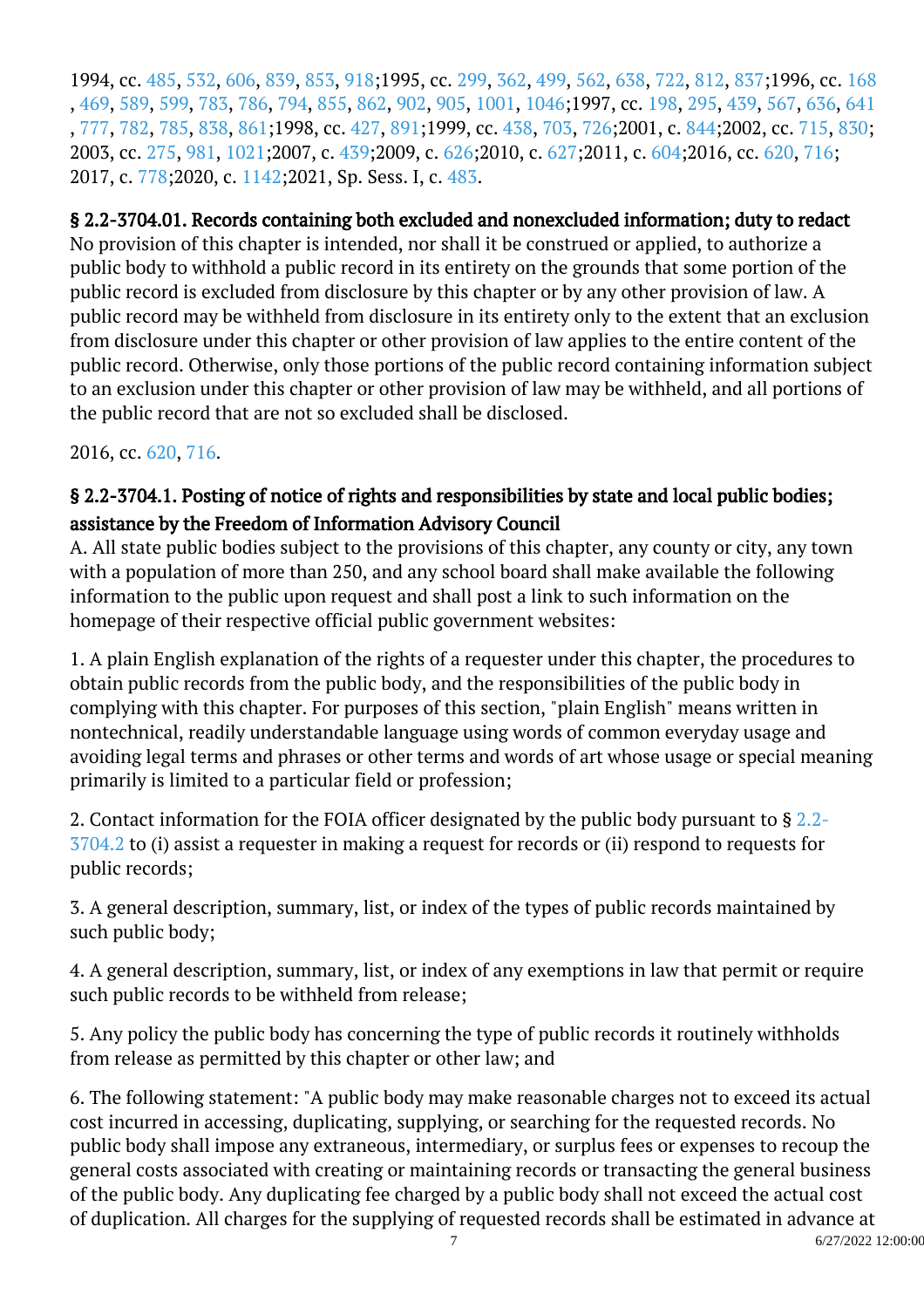the request of the citizen as set forth in subsection F of § [2.2-3704](http://law.lis.virginia.gov/vacode/2.2-3704/) of the Code of Virginia."

B. Any state public body subject to the provisions of this chapter and any county or city, and any town with a population of more than 250, shall post a link on its official public government website to the online public comment form on the Freedom of Information Advisory Council's website to enable any requester to comment on the quality of assistance provided to the requester by the public body.

C. The Freedom of Information Advisory Council, created pursuant to § [30-178,](http://law.lis.virginia.gov/vacode/30-178/) shall assist in the development and implementation of the provisions of subsection A, upon request.

2004, c. [730;2](http://lis.virginia.gov/cgi-bin/legp604.exe?041+ful+CHAP0730)009, c. [626;2](http://lis.virginia.gov/cgi-bin/legp604.exe?091+ful+CHAP0626)014, c. [421;2](http://lis.virginia.gov/cgi-bin/legp604.exe?141+ful+CHAP0421)016, c. [748;2](http://lis.virginia.gov/cgi-bin/legp604.exe?161+ful+CHAP0748)017, cc. [645](http://lis.virginia.gov/cgi-bin/legp604.exe?171+ful+CHAP0645), [778.](http://lis.virginia.gov/cgi-bin/legp604.exe?171+ful+CHAP0778)

## § 2.2-3704.2. Public bodies to designate FOIA officer

A. All state public bodies, including state authorities, that are subject to the provisions of this chapter and all local public bodies and regional public bodies that are subject to the provisions of this chapter shall designate and publicly identify one or more Freedom of Information Act officers (FOIA officer) whose responsibility is to serve as a point of contact for members of the public in requesting public records and to coordinate the public body's compliance with the provisions of this chapter. <sup>"</sup>

B. For such state public bodies, the name and contact information of the public body's FOIA officer to whom members of the public may direct requests for public records and who will oversee the public body's compliance with the provisions of this chapter shall be made available to the public upon request and be posted on the respective public body's official public government website at the time of designation and maintained thereafter on such website for the duration of the designation.

C. For such local public bodies and regional public bodies, the name and contact information of the public body's FOIA officer to whom members of the public may direct requests for public records and who will oversee the public body's compliance with the provisions of this chapter shall be made available in a way reasonably calculated to provide notice to the public, including posting at the public body's place of business, posting on its official public government website, or including such information in its publications.

D. For the purposes of this section, local public bodies shall include constitutional officers.

E. Any such FOIA officer shall possess specific knowledge of the provisions of this chapter and be trained at least once during each consecutive period of two calendar years commencing with the date on which he last completed a training session by legal counsel for the public body or the Virginia Freedom of Information Advisory Council (the Council) or through an online course offered by the Council. Any such training shall document that the training required by this subsection has been fulfilled. Ĩ

F. The name and contact information of a FOIA officer trained by legal counsel of a public body shall be (i) submitted to the Council by July 1 of the year a FOIA officer is initially trained on a form developed by the Council for that purpose and (ii) updated in a timely manner in the event of any changes to such information.

G. The Council shall maintain on its website a listing of all FOIA officers, including name, contact information, and the name of the public body such FOIA officers serve.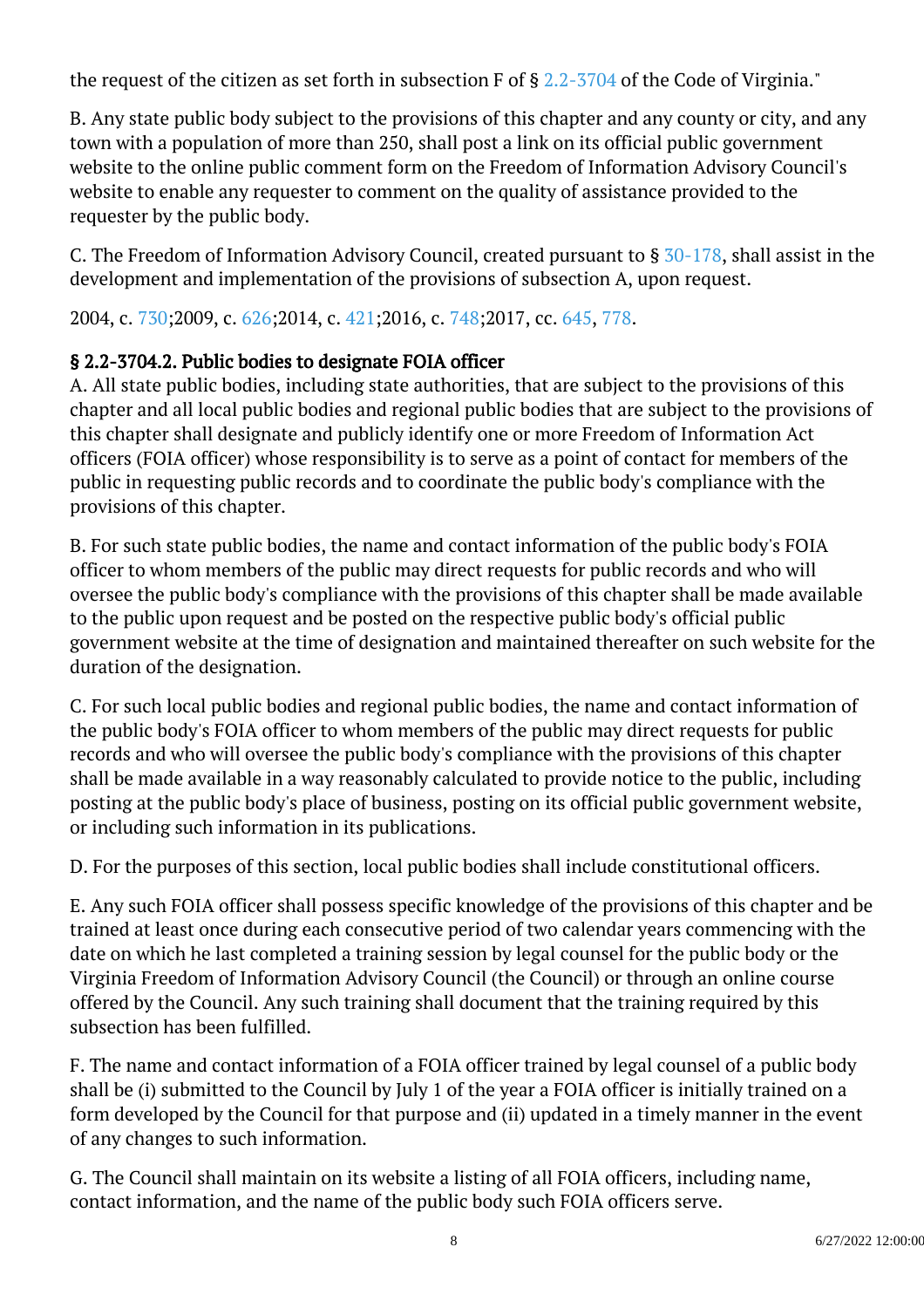2016, c. [748;2](http://lis.virginia.gov/cgi-bin/legp604.exe?161+ful+CHAP0748)017, cc. [290](http://lis.virginia.gov/cgi-bin/legp604.exe?171+ful+CHAP0290), [778;2](http://lis.virginia.gov/cgi-bin/legp604.exe?171+ful+CHAP0778)020, c. [1141](http://lis.virginia.gov/cgi-bin/legp604.exe?201+ful+CHAP1141).

#### § 2.2-3704.3. Training for local officials

A. The Virginia Freedom of Information Advisory Council (the Council) or the local government attorney shall provide in-person or online training sessions for local elected officials and the executive directors and members of industrial development authorities and economic development authorities, as created by the Industrial Development and Revenue Bond Act (§ [15.2-4900](/vacode/15.2-4900/) et seq.), on the provisions of this chapter.

B. Each local elected official and the executive director and members of each industrial development authority and economic development authority, as created by the Industrial Development and Revenue Bond Act, shall complete a training session described in subsection A within two months after assuming the local elected office and thereafter at least once during each consecutive period of two calendar years commencing with the date on which he last completed a training session, for as long as he holds such office. No penalty shall be imposed on a local elected official or an executive director or member of an industrial development authority or an economic development authority for failing to complete a training session.

C. The clerk of each governing body or school board shall maintain records indicating the names of elected officials and executive directors and members of industrial development authorities and economic development authorities subject to the training requirements in subsection B and the dates on which each such official completed training sessions satisfying such requirements. Such records shall be maintained for five years in the office of the clerk of the respective governing body or school board. ĺ

D. For purposes of this section, "local elected officials" shall include constitutional officers.

2019, c. [531;2](http://lis.virginia.gov/cgi-bin/legp604.exe?191+ful+CHAP0531)020, cc. [76](http://lis.virginia.gov/cgi-bin/legp604.exe?201+ful+CHAP0076), [80](http://lis.virginia.gov/cgi-bin/legp604.exe?201+ful+CHAP0080), [904.](http://lis.virginia.gov/cgi-bin/legp604.exe?201+ful+CHAP0904)

## § 2.2-3705. Repealed

Repealed by Acts 2004, c. [690.](http://lis.virginia.gov/cgi-bin/legp604.exe?041+ful+CHAP0690)

# § 2.2-3705.1. Exclusions to application of chapter; exclusions of general application to public bodies

The following information contained in a public record is excluded from the mandatory disclosure provisions of this chapter but may be disclosed by the custodian in his discretion, except where such disclosure is prohibited by law. Redaction of information excluded under this section from a public record shall be conducted in accordance with § [2.2-3704.01](/vacode/2.2-3704.01/). Ĩ

1. Personnel information concerning identifiable individuals, except that access shall not be denied to the person who is the subject thereof. Any person who is the subject of such information and who is 18 years of age or older may waive, in writing, the protections afforded by this subdivision. If the protections are so waived, such information shall be disclosed. Nothing in this subdivision shall be construed to authorize the withholding of any resumes or applications submitted by persons who are appointed by the Governor pursuant to  $\S 2.2$ -106 or [2.2-107](/vacode/2.2-107/).

No provision of this chapter or any provision of Chapter 38 (§ [2.2-3800](/vacode/2.2-3800/) et seq.) shall be construed as denying public access to (i) contracts between a public body and its officers or employees, other than contracts settling public employee employment disputes held confidential as personnel records under § [2.2-3705.1;](/vacode/2.2-3705.1/)(ii) records of the name, position, job classification, official salary, or rate of pay of, and records of the allowances or reimbursements for expenses paid to,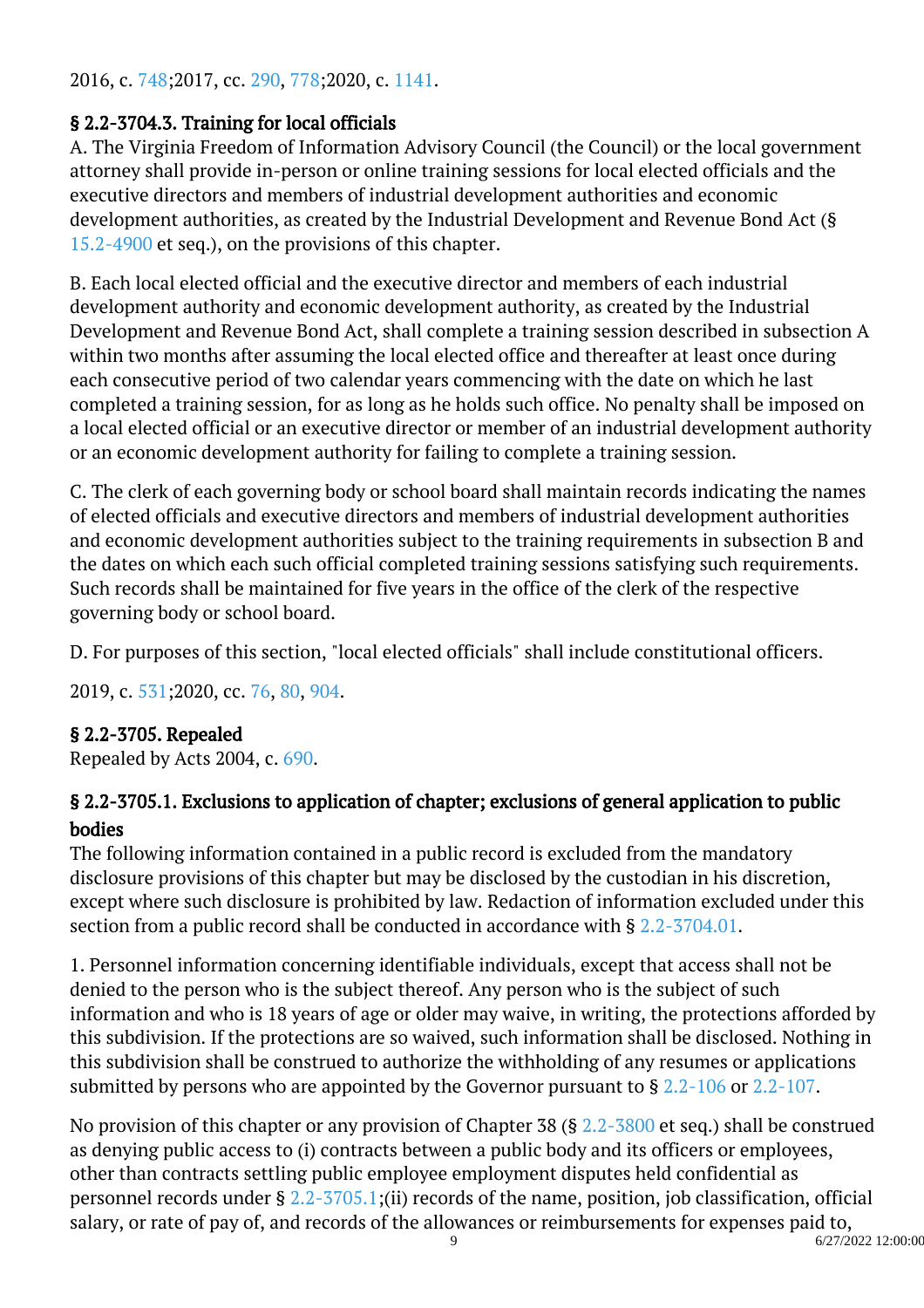any officer, official, or employee of a public body; or (iii) the compensation or benefits paid by any corporation organized by the Virginia Retirement System or its officers or employees. The provisions of this subdivision, however, shall not require public access to records of the official salaries or rates of pay of public employees whose annual rate of pay is \$10,000 or less. Ĩ

2. Written advice of legal counsel to state, regional or local public bodies or the officers or employees of such public bodies, and any other information protected by the attorney-client privilege. <sup>"</sup>

3. Legal memoranda and other work product compiled specifically for use in litigation or for use in an active administrative investigation concerning a matter that is properly the subject of a closed meeting under § [2.2-3711.](/vacode/2.2-3711/)

4. Any test or examination used, administered or prepared by any public body for purposes of evaluation of (i) any student or any student's performance, (ii) any employee or employment seeker's qualifications or aptitude for employment, retention, or promotion, or (iii) qualifications for any license or certificate issued by a public body.

As used in this subdivision, "test or examination" shall include (a) any scoring key for any such test or examination and (b) any other document that would jeopardize the security of the test or examination. Nothing contained in this subdivision shall prohibit the release of test scores or results as provided by law, or limit access to individual records as provided by law. However, the subject of such employment tests shall be entitled to review and inspect all records relative to his performance on such employment tests. <sup>"</sup>

When, in the reasonable opinion of such public body, any such test or examination no longer has any potential for future use, and the security of future tests or examinations will not be jeopardized, the test or examination shall be made available to the public. However, minimum competency tests administered to public school children shall be made available to the public contemporaneously with statewide release of the scores of those taking such tests, but in no event shall such tests be made available to the public later than six months after the administration of such tests. Ĩ

5. Records recorded in or compiled exclusively for use in closed meetings lawfully held pursuant to § [2.2-3711](/vacode/2.2-3711/). However, no record that is otherwise open to inspection under this chapter shall be deemed exempt by virtue of the fact that it has been reviewed or discussed in a closed meeting.

6. Vendor proprietary information software that may be in the public records of a public body. For the purpose of this subdivision, "vendor proprietary information software" means computer programs acquired from a vendor for purposes of processing data for agencies or political subdivisions of the Commonwealth.

7. Computer software developed by or for a state agency, public institution of higher education in the Commonwealth, or political subdivision of the Commonwealth.

8. Appraisals and cost estimates of real property subject to a proposed purchase, sale, or lease, prior to the completion of such purchase, sale, or lease. <sup>"</sup>

9. Information concerning reserves established in specific claims administered by the Department of the Treasury through its Division of Risk Management as provided in Article 5 (§ [2.2-1832](/vacode/2.2-1832/) et seq.) of Chapter 18, or by any county, city, or town; and investigative notes, correspondence and information furnished in confidence with respect to an investigation of a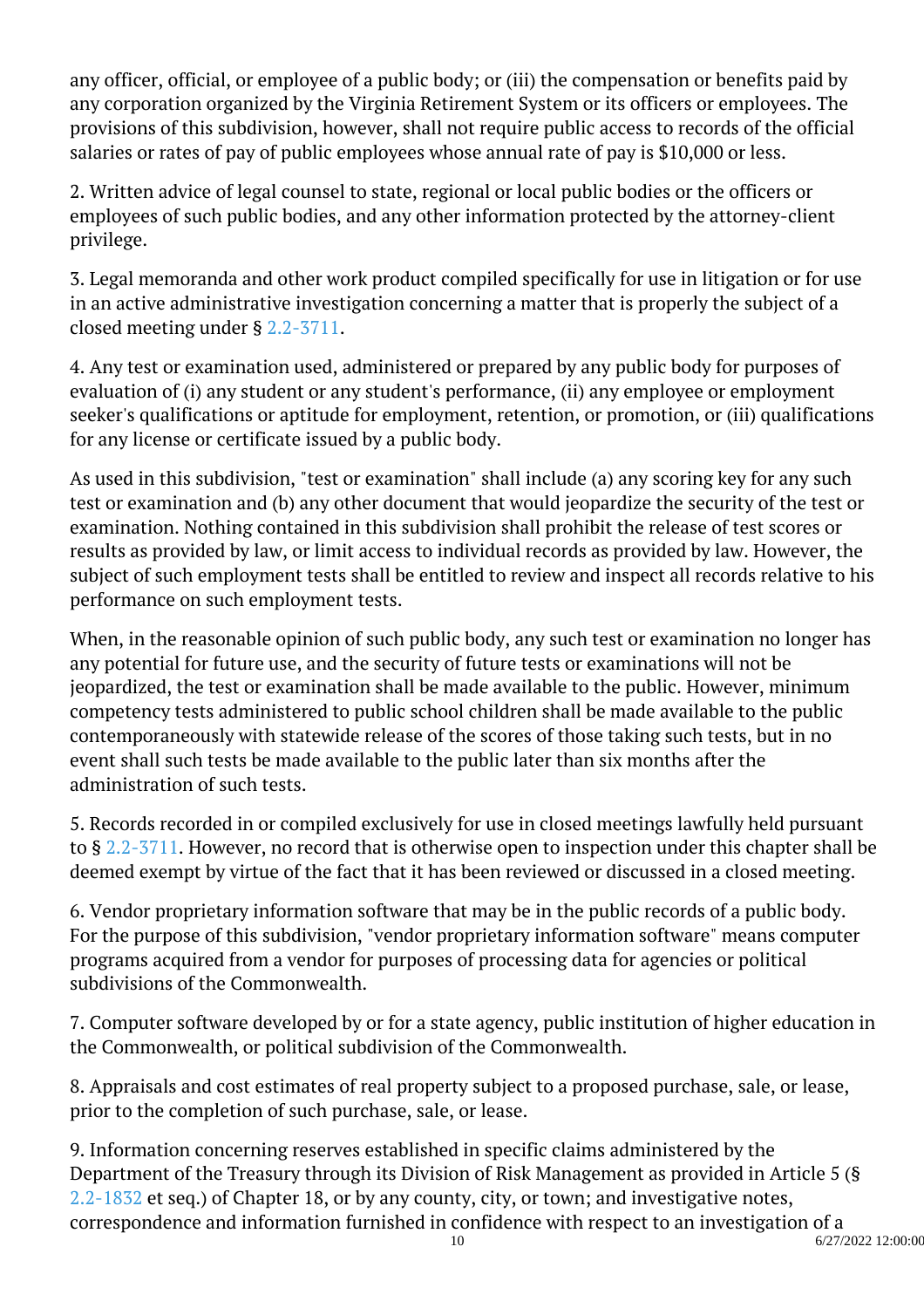claim or a potential claim against a public body's insurance policy or self-insurance plan. However, nothing in this subdivision shall prevent the disclosure of information taken from inactive reports upon expiration of the period of limitations for the filing of a civil suit.

10. Personal contact information furnished to a public body or any of its members for the purpose of receiving electronic communications from the public body or any of its members, unless the recipient of such electronic communications indicates his approval for the public body to disclose such information. However, access shall not be denied to the person who is the subject of the record. As used in this subdivision, "personal contact information" means the information provided to the public body or any of its members for the purpose of receiving electronic communications from the public body or any of its members and includes home or business (i) address, (ii) email address, or (iii) telephone number or comparable number assigned to any other electronic communication device.

11. Communications and materials required to be kept confidential pursuant to § [2.2-4119](/vacode/2.2-4119/) of the Virginia Administrative Dispute Resolution Act (§ [2.2-4115](/vacode/2.2-4115/) et seq.).

12. Information relating to the negotiation and award of a specific contract where competition or bargaining is involved and where the release of such information would adversely affect the bargaining position or negotiating strategy of the public body. Such information shall not be withheld after the public body has made a decision to award or not to award the contract. In the case of procurement transactions conducted pursuant to the Virginia Public Procurement Act (§ [2.2-4300](/vacode/2.2-4300/) et seq.), the provisions of this subdivision shall not apply, and any release of information relating to such transactions shall be governed by the Virginia Public Procurement Act.

13. Account numbers or routing information for any credit card, debit card, or other account with a financial institution of any person or public body. However, access shall not be denied to the person who is the subject of the information. For the purposes of this subdivision, "financial institution" means any organization authorized to do business under state or federal laws relating to financial institutions, including, without limitation, banks and trust companies, savings banks, savings and loan companies or associations, and credit unions. Ĩ

1999, cc. [485,](http://lis.virginia.gov/cgi-bin/legp604.exe?991+ful+CHAP0485) [518](http://lis.virginia.gov/cgi-bin/legp604.exe?991+ful+CHAP0518), [703,](http://lis.virginia.gov/cgi-bin/legp604.exe?991+ful+CHAP0703) [726](http://lis.virginia.gov/cgi-bin/legp604.exe?991+ful+CHAP0726), [793,](http://lis.virginia.gov/cgi-bin/legp604.exe?991+ful+CHAP0793) [849](http://lis.virginia.gov/cgi-bin/legp604.exe?991+ful+CHAP0849), [852,](http://lis.virginia.gov/cgi-bin/legp604.exe?991+ful+CHAP0852) [867](http://lis.virginia.gov/cgi-bin/legp604.exe?991+ful+CHAP0867), [868,](http://lis.virginia.gov/cgi-bin/legp604.exe?991+ful+CHAP0868) [881](http://lis.virginia.gov/cgi-bin/legp604.exe?991+ful+CHAP0881), § 2.1-342.01; 2000, cc. [66](http://lis.virginia.gov/cgi-bin/legp604.exe?001+ful+CHAP0066), [237,](http://lis.virginia.gov/cgi-bin/legp604.exe?001+ful+CHAP0237) [382](http://lis.virginia.gov/cgi-bin/legp604.exe?001+ful+CHAP0382), [400](http://lis.virginia.gov/cgi-bin/legp604.exe?001+ful+CHAP0400) , [430](http://lis.virginia.gov/cgi-bin/legp604.exe?001+ful+CHAP0430), [583](http://lis.virginia.gov/cgi-bin/legp604.exe?001+ful+CHAP0583), [589,](http://lis.virginia.gov/cgi-bin/legp604.exe?001+ful+CHAP0589) [592](http://lis.virginia.gov/cgi-bin/legp604.exe?001+ful+CHAP0592), [594](http://lis.virginia.gov/cgi-bin/legp604.exe?001+ful+CHAP0594), [618](http://lis.virginia.gov/cgi-bin/legp604.exe?001+ful+CHAP0618), [632,](http://lis.virginia.gov/cgi-bin/legp604.exe?001+ful+CHAP0632) [657](http://lis.virginia.gov/cgi-bin/legp604.exe?001+ful+CHAP0657), [720](http://lis.virginia.gov/cgi-bin/legp604.exe?001+ful+CHAP0720), [932](http://lis.virginia.gov/cgi-bin/legp604.exe?001+ful+CHAP0932), [933,](http://lis.virginia.gov/cgi-bin/legp604.exe?001+ful+CHAP0933) [947](http://lis.virginia.gov/cgi-bin/legp604.exe?001+ful+CHAP0947), [1006,](http://lis.virginia.gov/cgi-bin/legp604.exe?001+ful+CHAP1006) [1064;2](http://lis.virginia.gov/cgi-bin/legp604.exe?001+ful+CHAP1064)001, cc. [288](http://lis.virginia.gov/cgi-bin/legp604.exe?011+ful+CHAP0288), [518,](http://lis.virginia.gov/cgi-bin/legp604.exe?011+ful+CHAP0518) [844](http://lis.virginia.gov/cgi-bin/legp604.exe?011+ful+CHAP0844), § 2.2-3705; 2002, cc. [87,](http://lis.virginia.gov/cgi-bin/legp604.exe?021+ful+CHAP0087) [155](http://lis.virginia.gov/cgi-bin/legp604.exe?021+ful+CHAP0155), [242,](http://lis.virginia.gov/cgi-bin/legp604.exe?021+ful+CHAP0242) [393](http://lis.virginia.gov/cgi-bin/legp604.exe?021+ful+CHAP0393), [478,](http://lis.virginia.gov/cgi-bin/legp604.exe?021+ful+CHAP0478) [481](http://lis.virginia.gov/cgi-bin/legp604.exe?021+ful+CHAP0481), [499,](http://lis.virginia.gov/cgi-bin/legp604.exe?021+ful+CHAP0499) [522](http://lis.virginia.gov/cgi-bin/legp604.exe?021+ful+CHAP0522), [571,](http://lis.virginia.gov/cgi-bin/legp604.exe?021+ful+CHAP0571) [572](http://lis.virginia.gov/cgi-bin/legp604.exe?021+ful+CHAP0572), [633,](http://lis.virginia.gov/cgi-bin/legp604.exe?021+ful+CHAP0633) [655](http://lis.virginia.gov/cgi-bin/legp604.exe?021+ful+CHAP0655), [715,](http://lis.virginia.gov/cgi-bin/legp604.exe?021+ful+CHAP0715) [798](http://lis.virginia.gov/cgi-bin/legp604.exe?021+ful+CHAP0798), [830;2](http://lis.virginia.gov/cgi-bin/legp604.exe?021+ful+CHAP0830)003, cc. [274,](http://lis.virginia.gov/cgi-bin/legp604.exe?031+ful+CHAP0274) [307](http://lis.virginia.gov/cgi-bin/legp604.exe?031+ful+CHAP0307), [327,](http://lis.virginia.gov/cgi-bin/legp604.exe?031+ful+CHAP0327) [332](http://lis.virginia.gov/cgi-bin/legp604.exe?031+ful+CHAP0332), [358,](http://lis.virginia.gov/cgi-bin/legp604.exe?031+ful+CHAP0358) [704](http://lis.virginia.gov/cgi-bin/legp604.exe?031+ful+CHAP0704), [801,](http://lis.virginia.gov/cgi-bin/legp604.exe?031+ful+CHAP0801) [884](http://lis.virginia.gov/cgi-bin/legp604.exe?031+ful+CHAP0884), [891,](http://lis.virginia.gov/cgi-bin/legp604.exe?031+ful+CHAP0891) [893](http://lis.virginia.gov/cgi-bin/legp604.exe?031+ful+CHAP0893), [897,](http://lis.virginia.gov/cgi-bin/legp604.exe?031+ful+CHAP0897) [968;](http://lis.virginia.gov/cgi-bin/legp604.exe?031+ful+CHAP0968)2004, c. [690;](http://lis.virginia.gov/cgi-bin/legp604.exe?041+ful+CHAP0690)2010, c. [553;2](http://lis.virginia.gov/cgi-bin/legp604.exe?101+ful+CHAP0553)016, cc. [620](http://lis.virginia.gov/cgi-bin/legp604.exe?161+ful+CHAP0620), [716,](http://lis.virginia.gov/cgi-bin/legp604.exe?161+ful+CHAP0716) [729;](http://lis.virginia.gov/cgi-bin/legp604.exe?161+ful+CHAP0729)2017, cc. [140,](http://lis.virginia.gov/cgi-bin/legp604.exe?171+ful+CHAP0140) [778;](http://lis.virginia.gov/cgi-bin/legp604.exe?171+ful+CHAP0778)2021, Sp. Sess. I, c. [484](http://lis.virginia.gov/cgi-bin/legp604.exe?212+ful+CHAP0484).

## § 2.2-3705.2. Exclusions to application of chapter; records relating to public safety

The following information contained in a public record is excluded from the mandatory disclosure provisions of this chapter but may be disclosed by the custodian in his discretion, except where such disclosure is prohibited by law. Redaction of information excluded under this section from a public record shall be conducted in accordance with §  $2.2$ -3704.01. Ĩ

1. Confidential information, including victim identity, provided to or obtained by staff in a rape crisis center or a program for battered spouses.

2. Information that describes the design, function, operation, or access control features of any security system, whether manual or automated, which is used to control access to or use of any automated data processing or telecommunications system.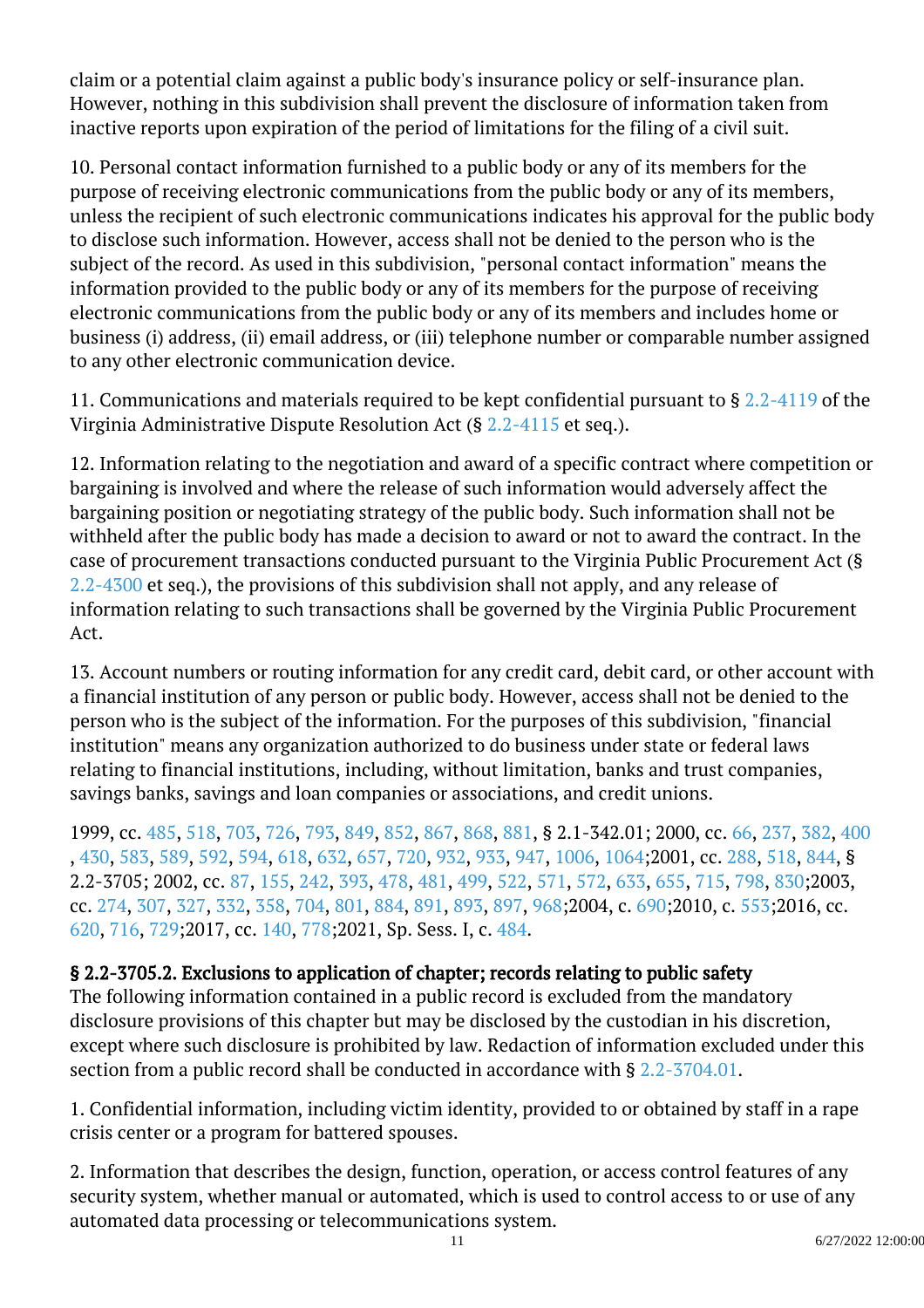3. Information that would disclose the security aspects of a system safety program plan adopted pursuant to Federal Transit Administration regulations by the Commonwealth's designated Rail Fixed Guideway Systems Safety Oversight agency; and information in the possession of such agency, the release of which would jeopardize the success of an ongoing investigation of a rail accident or other incident threatening railway safety. Ĩ

4. Information concerning security plans and specific assessment components of school safety audits, as provided in § [22.1-279.8.](/vacode/22.1-279.8/) Ĩ

Nothing in this subdivision shall be construed to prevent the disclosure of information relating to the effectiveness of security plans after (i) any school building or property has been subjected to fire, explosion, natural disaster, or other catastrophic event or (ii) any person on school property has suffered or been threatened with any personal injury. <sup>"</sup>

5. Information concerning the mental health assessment of an individual subject to commitment as a sexually violent predator under Chapter 9 (§  $37.2$ -900 et seq.) of Title 37.2 held by the Commitment Review Committee; except that in no case shall information identifying the victims of a sexually violent predator be disclosed.

6. Subscriber data provided directly or indirectly by a communications services provider to a public body that operates a 911 or E-911 emergency dispatch system or an emergency notification or reverse 911 system if the data is in a form not made available by the communications services provider to the public generally. Nothing in this subdivision shall prevent the disclosure of subscriber data generated in connection with specific calls to a 911 emergency system, where the requester is seeking to obtain public records about the use of the system in response to a specific crime, emergency or other event as to which a citizen has initiated a 911 call.

For the purposes of this subdivision:

"Communications services provider" means the same as that term is defined in § [58.1-647](/vacode/58.1-647/).

"Subscriber data" means the name, address, telephone number, and any other information identifying a subscriber of a communications services provider.

7. Subscriber data collected by a local governing body in accordance with the Enhanced Public Safety Telephone Services Act  $(§ 56-484.12$  et seq.) and other identifying information of a personal, medical, or financial nature provided to a local governing body in connection with a 911 or E-911 emergency dispatch system or an emergency notification or reverse 911 system if such records are not otherwise publicly available.

Nothing in this subdivision shall prevent the disclosure of subscriber data generated in connection with specific calls to a 911 emergency system, where the requester is seeking to obtain public records about the use of the system in response to a specific crime, emergency or other event as to which a citizen has initiated a 911 call.

For the purposes of this subdivision:

"Communications services provider" means the same as that term is defined in § [58.1-647](/vacode/58.1-647/).

"Subscriber data" means the name, address, telephone number, and any other information identifying a subscriber of a communications services provider.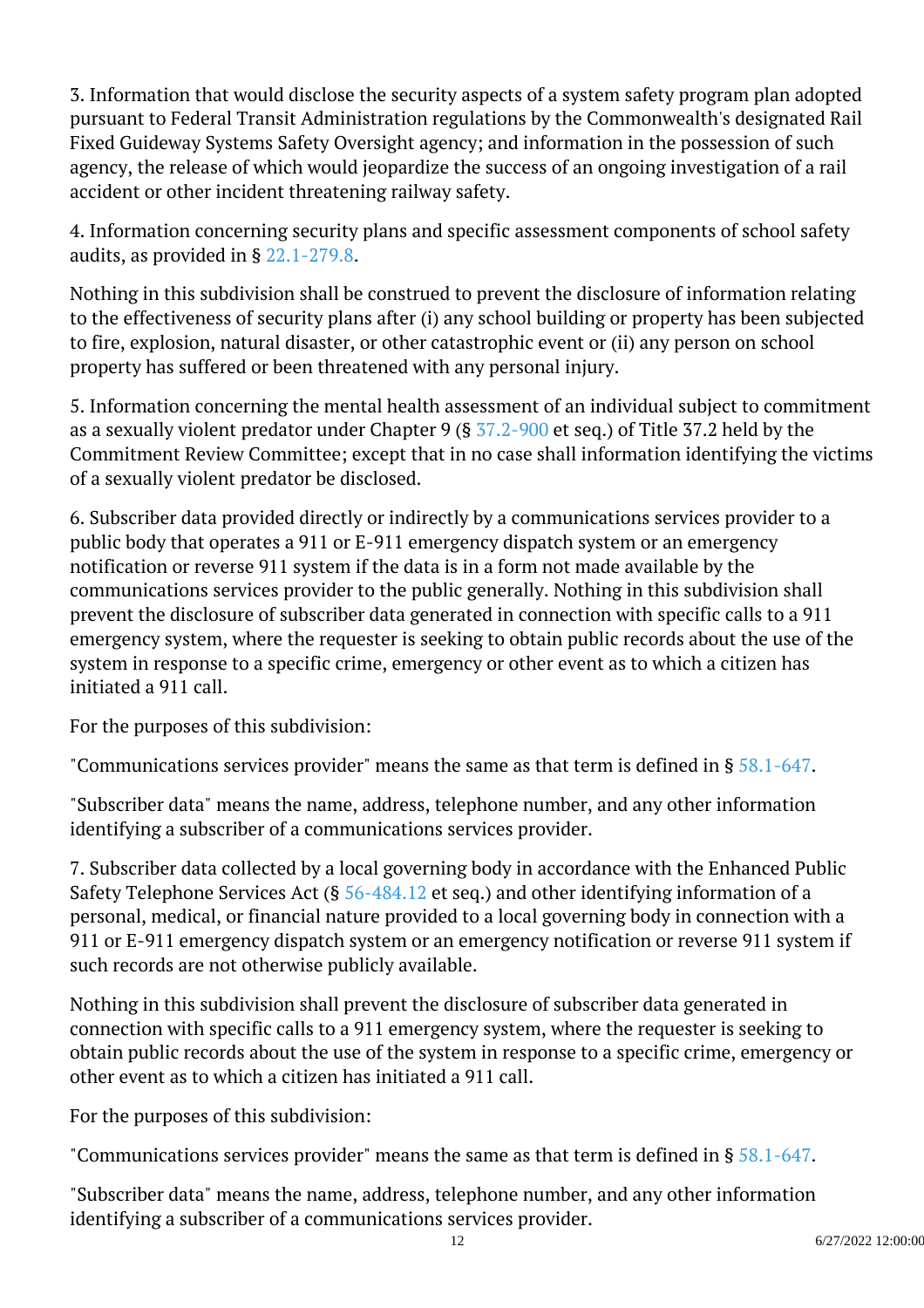8. Information held by the Virginia Military Advisory Council or any commission created by executive order for the purpose of studying and making recommendations regarding preventing closure or realignment of federal military and national security installations and facilities located in Virginia and relocation of such facilities to Virginia, or a local or regional military affairs organization appointed by a local governing body, that would (i) reveal strategies under consideration or development by the Council or such commission or organizations to prevent the closure or realignment of federal military installations located in Virginia or the relocation of national security facilities located in Virginia, to limit the adverse economic effect of such realignment, closure, or relocation, or to seek additional tenant activity growth from the Department of Defense or federal government or (ii) disclose trade secrets provided to the Council or such commission or organizations in connection with their work.

In order to invoke the trade secret protection provided by clause (ii), the submitting entity shall, in writing and at the time of submission (a) invoke this exclusion, (b) identify with specificity the information for which such protection is sought, and (c) state the reason why such protection is necessary. Nothing in this subdivision shall be construed to prevent the disclosure of all or part of any record, other than a trade secret that has been specifically identified as required by this subdivision, after the Department of Defense or federal agency has issued a final, unappealable decision, or in the event of litigation, a court of competent jurisdiction has entered a final, unappealable order concerning the closure, realignment, or expansion of the military installation or tenant activities, or the relocation of the national security facility, for which records are sought. Ĩ

9. Information, as determined by the State Comptroller, that describes the design, function, operation, or implementation of internal controls over the Commonwealth's financial processes and systems, and the assessment of risks and vulnerabilities of those controls, including the annual assessment of internal controls mandated by the State Comptroller, if disclosure of such information would jeopardize the security of the Commonwealth's financial assets. However, records relating to the investigation of and findings concerning the soundness of any fiscal process shall be disclosed in a form that does not compromise internal controls. Nothing in this subdivision shall be construed to prohibit the Auditor of Public Accounts or the Joint Legislative Audit and Review Commission from reporting internal control deficiencies discovered during the course of an audit.

10. Information relating to the Statewide Agencies Radio System (STARS) or any other similar local or regional public safety communications system that (i) describes the design, function, programming, operation, or access control features of the overall system, components, structures, individual networks, and subsystems of the STARS or any other similar local or regional communications system or (ii) relates to radio frequencies assigned to or utilized by STARS or any other similar local or regional communications system, code plugs, circuit routing, addressing schemes, talk groups, fleet maps, encryption, or programming maintained by or utilized by STARS or any other similar local or regional public safety communications system.

11. Information concerning a salaried or volunteer Fire/EMS company or Fire/EMS department if disclosure of such information would reveal the telephone numbers for cellular telephones, pagers, or comparable portable communication devices provided to its personnel for use in the performance of their official duties. <sup>"</sup>

12. Information concerning the disaster recovery plans or the evacuation plans in the event of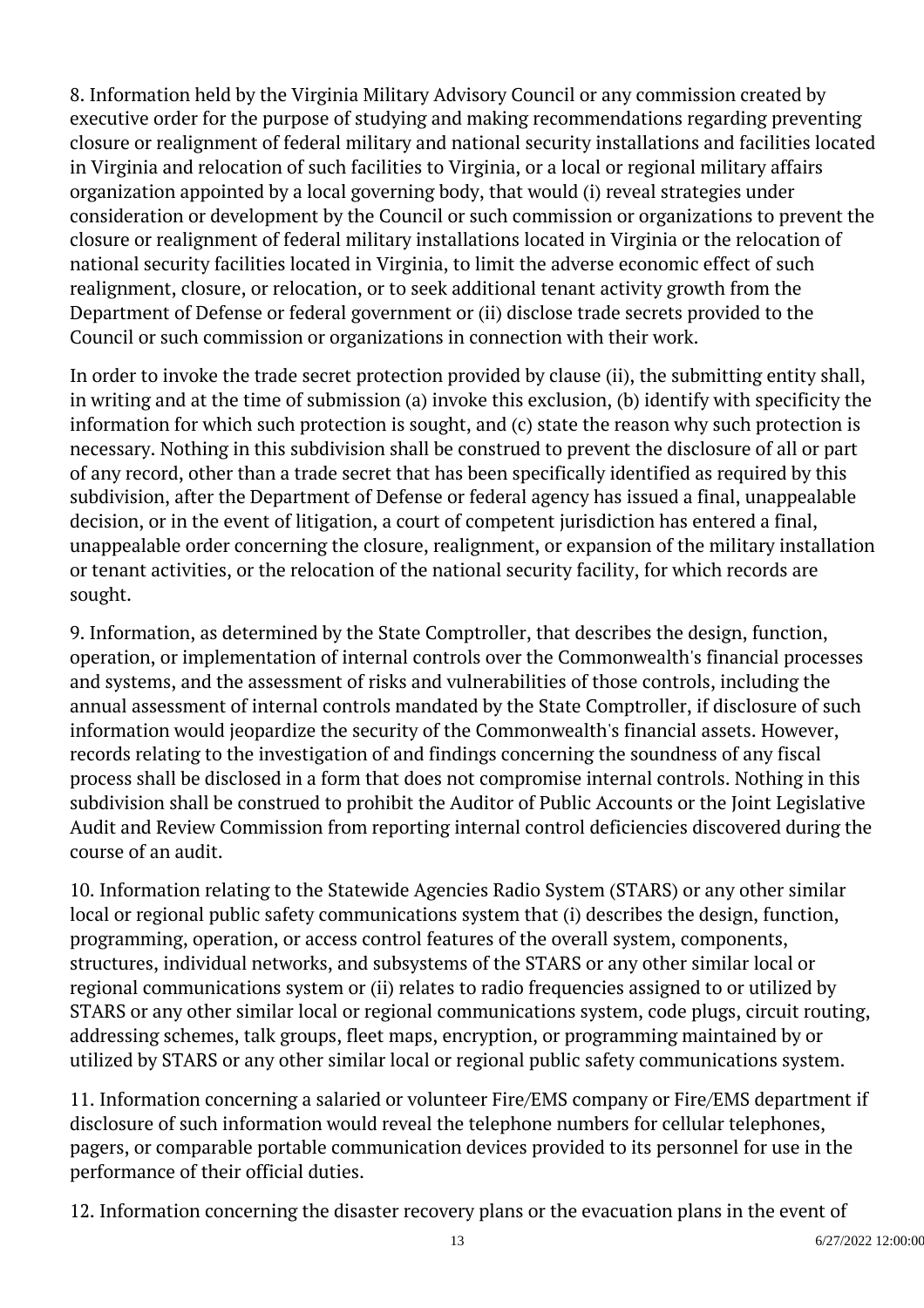fire, explosion, natural disaster, or other catastrophic event for hospitals and nursing homes regulated by the Board of Health pursuant to Chapter 5 (§  $\frac{1}{2}$  [32.1-123](/vacode/32.1-123/) et seq.) of Title 32.1 provided to the Department of Health. Nothing in this subdivision shall be construed to prevent the disclosure of information relating to the effectiveness of executed evacuation plans after the occurrence of fire, explosion, natural disaster, or other catastrophic event.

13. Records received by the Department of Criminal Justice Services pursuant to §§ [9.1-184,](/vacode/9.1-184/) [22.1-](/vacode/22.1-79.4/) [79.4,](/vacode/22.1-79.4/) and [22.1-279.8](/vacode/22.1-279.8/) or for purposes of evaluating threat assessment teams established by a public institution of higher education pursuant to  $\S 23.1-805$  $\S 23.1-805$  or by a private nonprofit institution of higher education, to the extent such records reveal security plans, walk-through checklists, or vulnerability and threat assessment components.

14. Information contained in (i) engineering, architectural, or construction drawings; (ii) operational, procedural, tactical planning, or training manuals; (iii) staff meeting minutes; or (iv) other records that reveal any of the following, the disclosure of which would jeopardize the safety or security of any person; governmental facility, building, or structure or persons using such facility, building, or structure; or public or private commercial office, multifamily residential, or retail building or its occupants:

a. Critical infrastructure information or the location or operation of security equipment and systems of any public building, structure, or information storage facility, including ventilation systems, fire protection equipment, mandatory building emergency equipment or systems, elevators, electrical systems, telecommunications equipment and systems, or utility equipment and systems; Ĩ

b. Vulnerability assessments, information not lawfully available to the public regarding specific cybersecurity threats or vulnerabilities, or security plans and measures of an entity, facility, building structure, information technology system, or software program;

c. Surveillance techniques, personnel deployments, alarm or security systems or technologies, or operational or transportation plans or protocols; or

d. Interconnectivity, network monitoring, network operation centers, master sites, or systems related to the Statewide Agencies Radio System (STARS) or any other similar local or regional public safety communications system. <sup>"</sup>

The same categories of records of any person or entity submitted to a public body for the purpose of antiterrorism response planning or cybersecurity planning or protection may be withheld from disclosure if such person or entity in writing (a) invokes the protections of this subdivision, (b) identifies with specificity the records or portions thereof for which protection is sought, and (c) states with reasonable particularity why the protection of such records from public disclosure is necessary to meet the objective of antiterrorism, cybersecurity planning or protection, or critical infrastructure information security and resilience. Such statement shall be a public record and shall be disclosed upon request. Ĩ

Any public body receiving a request for records excluded under clauses (a) and (b) of this subdivision 14 shall notify the Secretary of Public Safety and Homeland Security or his designee of such request and the response made by the public body in accordance with § [2.2-3704.](/vacode/2.2-3704/)

Nothing in this subdivision 14 shall prevent the disclosure of records relating to (1) the structural or environmental soundness of any such facility, building, or structure or (2) an inquiry into the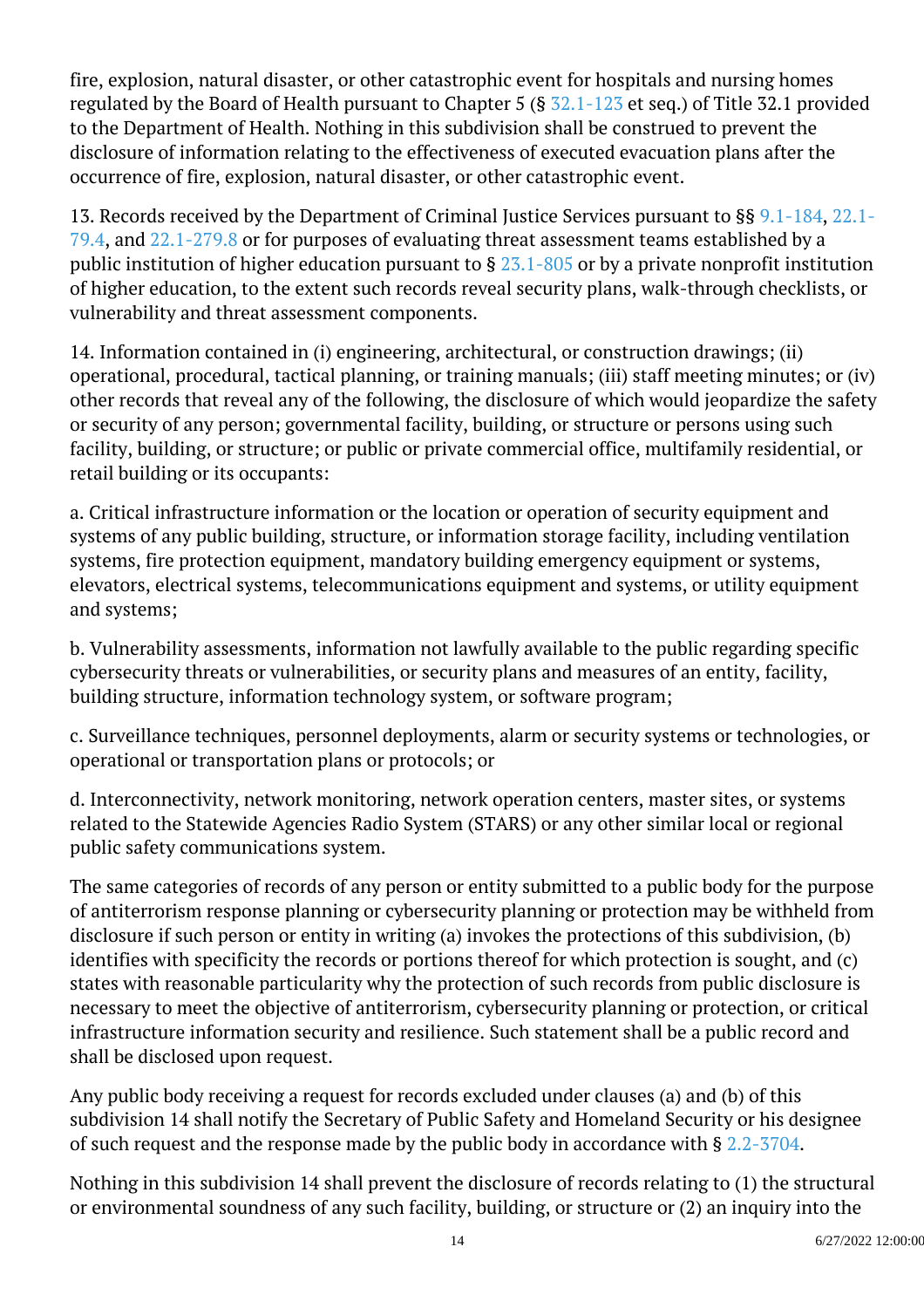performance of such facility, building, or structure after it has been subjected to fire, explosion, natural disaster, or other catastrophic event.

As used in this subdivision, "critical infrastructure information" means the same as that term is defined in 6 U.S.C. § 131.

15. Information held by the Virginia Commercial Space Flight Authority that is categorized as classified or sensitive but unclassified, including national security, defense, and foreign policy information, provided that such information is exempt under the federal Freedom of Information Act, 5 U.S.C. § 552.

1999, cc. [485,](http://lis.virginia.gov/cgi-bin/legp604.exe?991+ful+CHAP0485) [518](http://lis.virginia.gov/cgi-bin/legp604.exe?991+ful+CHAP0518), [703,](http://lis.virginia.gov/cgi-bin/legp604.exe?991+ful+CHAP0703) [726](http://lis.virginia.gov/cgi-bin/legp604.exe?991+ful+CHAP0726), [793,](http://lis.virginia.gov/cgi-bin/legp604.exe?991+ful+CHAP0793) [849](http://lis.virginia.gov/cgi-bin/legp604.exe?991+ful+CHAP0849), [852,](http://lis.virginia.gov/cgi-bin/legp604.exe?991+ful+CHAP0852) [867](http://lis.virginia.gov/cgi-bin/legp604.exe?991+ful+CHAP0867), [868,](http://lis.virginia.gov/cgi-bin/legp604.exe?991+ful+CHAP0868) [881](http://lis.virginia.gov/cgi-bin/legp604.exe?991+ful+CHAP0881), § 2.1-342.01; 2000, cc. [66](http://lis.virginia.gov/cgi-bin/legp604.exe?001+ful+CHAP0066), [237,](http://lis.virginia.gov/cgi-bin/legp604.exe?001+ful+CHAP0237) [382](http://lis.virginia.gov/cgi-bin/legp604.exe?001+ful+CHAP0382), [400](http://lis.virginia.gov/cgi-bin/legp604.exe?001+ful+CHAP0400) , [430](http://lis.virginia.gov/cgi-bin/legp604.exe?001+ful+CHAP0430), [583](http://lis.virginia.gov/cgi-bin/legp604.exe?001+ful+CHAP0583), [589,](http://lis.virginia.gov/cgi-bin/legp604.exe?001+ful+CHAP0589) [592](http://lis.virginia.gov/cgi-bin/legp604.exe?001+ful+CHAP0592), [594](http://lis.virginia.gov/cgi-bin/legp604.exe?001+ful+CHAP0594), [618](http://lis.virginia.gov/cgi-bin/legp604.exe?001+ful+CHAP0618), [632,](http://lis.virginia.gov/cgi-bin/legp604.exe?001+ful+CHAP0632) [657](http://lis.virginia.gov/cgi-bin/legp604.exe?001+ful+CHAP0657), [720](http://lis.virginia.gov/cgi-bin/legp604.exe?001+ful+CHAP0720), [932](http://lis.virginia.gov/cgi-bin/legp604.exe?001+ful+CHAP0932), [933,](http://lis.virginia.gov/cgi-bin/legp604.exe?001+ful+CHAP0933) [947](http://lis.virginia.gov/cgi-bin/legp604.exe?001+ful+CHAP0947), [1006,](http://lis.virginia.gov/cgi-bin/legp604.exe?001+ful+CHAP1006) [1064;2](http://lis.virginia.gov/cgi-bin/legp604.exe?001+ful+CHAP1064)001, cc. [288](http://lis.virginia.gov/cgi-bin/legp604.exe?011+ful+CHAP0288), [518,](http://lis.virginia.gov/cgi-bin/legp604.exe?011+ful+CHAP0518) [844](http://lis.virginia.gov/cgi-bin/legp604.exe?011+ful+CHAP0844), § 2.2-3705; 2002, cc. [87,](http://lis.virginia.gov/cgi-bin/legp604.exe?021+ful+CHAP0087) [155](http://lis.virginia.gov/cgi-bin/legp604.exe?021+ful+CHAP0155), [242,](http://lis.virginia.gov/cgi-bin/legp604.exe?021+ful+CHAP0242) [393](http://lis.virginia.gov/cgi-bin/legp604.exe?021+ful+CHAP0393), [478,](http://lis.virginia.gov/cgi-bin/legp604.exe?021+ful+CHAP0478) [481](http://lis.virginia.gov/cgi-bin/legp604.exe?021+ful+CHAP0481), [499,](http://lis.virginia.gov/cgi-bin/legp604.exe?021+ful+CHAP0499) [522](http://lis.virginia.gov/cgi-bin/legp604.exe?021+ful+CHAP0522), [571,](http://lis.virginia.gov/cgi-bin/legp604.exe?021+ful+CHAP0571) [572](http://lis.virginia.gov/cgi-bin/legp604.exe?021+ful+CHAP0572), [633,](http://lis.virginia.gov/cgi-bin/legp604.exe?021+ful+CHAP0633) [655](http://lis.virginia.gov/cgi-bin/legp604.exe?021+ful+CHAP0655), [715,](http://lis.virginia.gov/cgi-bin/legp604.exe?021+ful+CHAP0715) [798](http://lis.virginia.gov/cgi-bin/legp604.exe?021+ful+CHAP0798), [830;2](http://lis.virginia.gov/cgi-bin/legp604.exe?021+ful+CHAP0830)003, cc. [274,](http://lis.virginia.gov/cgi-bin/legp604.exe?031+ful+CHAP0274) [307](http://lis.virginia.gov/cgi-bin/legp604.exe?031+ful+CHAP0307), [327,](http://lis.virginia.gov/cgi-bin/legp604.exe?031+ful+CHAP0327) [332](http://lis.virginia.gov/cgi-bin/legp604.exe?031+ful+CHAP0332), [358,](http://lis.virginia.gov/cgi-bin/legp604.exe?031+ful+CHAP0358) [704](http://lis.virginia.gov/cgi-bin/legp604.exe?031+ful+CHAP0704), [801,](http://lis.virginia.gov/cgi-bin/legp604.exe?031+ful+CHAP0801) [884](http://lis.virginia.gov/cgi-bin/legp604.exe?031+ful+CHAP0884), [891,](http://lis.virginia.gov/cgi-bin/legp604.exe?031+ful+CHAP0891) [893](http://lis.virginia.gov/cgi-bin/legp604.exe?031+ful+CHAP0893), [897,](http://lis.virginia.gov/cgi-bin/legp604.exe?031+ful+CHAP0897) [968;](http://lis.virginia.gov/cgi-bin/legp604.exe?031+ful+CHAP0968)2004, cc. [398,](http://lis.virginia.gov/cgi-bin/legp604.exe?041+ful+CHAP0398) [482](http://lis.virginia.gov/cgi-bin/legp604.exe?041+ful+CHAP0482), [690,](http://lis.virginia.gov/cgi-bin/legp604.exe?041+ful+CHAP0690) [770;](http://lis.virginia.gov/cgi-bin/legp604.exe?041+ful+CHAP0770)2005, c. [410;](http://lis.virginia.gov/cgi-bin/legp604.exe?051+ful+CHAP0410)2008, c. [721;](http://lis.virginia.gov/cgi-bin/legp604.exe?081+ful+CHAP0721)2009, c. [418;](http://lis.virginia.gov/cgi-bin/legp604.exe?091+ful+CHAP0418)2010, c. [672;2](http://lis.virginia.gov/cgi-bin/legp604.exe?101+ful+CHAP0672)011, cc. [111](http://lis.virginia.gov/cgi-bin/legp604.exe?111+ful+CHAP0111), [536;2](http://lis.virginia.gov/cgi-bin/legp604.exe?111+ful+CHAP0536)012, cc. [617](http://lis.virginia.gov/cgi-bin/legp604.exe?121+ful+CHAP0617), [803,](http://lis.virginia.gov/cgi-bin/legp604.exe?121+ful+CHAP0803) [835;](http://lis.virginia.gov/cgi-bin/legp604.exe?121+ful+CHAP0835)2013, c. [600;](http://lis.virginia.gov/cgi-bin/legp604.exe?131+ful+CHAP0600) 2015, c. [183;2](http://lis.virginia.gov/cgi-bin/legp604.exe?151+ful+CHAP0183)016, cc. [554](http://lis.virginia.gov/cgi-bin/legp604.exe?161+ful+CHAP0554), [620,](http://lis.virginia.gov/cgi-bin/legp604.exe?161+ful+CHAP0620) [716](http://lis.virginia.gov/cgi-bin/legp604.exe?161+ful+CHAP0716), [717;2](http://lis.virginia.gov/cgi-bin/legp604.exe?161+ful+CHAP0717)017, c. [778;2](http://lis.virginia.gov/cgi-bin/legp604.exe?171+ful+CHAP0778)018, cc. [52](http://lis.virginia.gov/cgi-bin/legp604.exe?181+ful+CHAP0052), [741;](http://lis.virginia.gov/cgi-bin/legp604.exe?181+ful+CHAP0741)2019, c. [358](http://lis.virginia.gov/cgi-bin/legp604.exe?191+ful+CHAP0358).

## § 2.2-3705.3. Exclusions to application of chapter; records relating to administrative investigations

The following information contained in a public record is excluded from the mandatory disclosure provisions of this chapter but may be disclosed by the custodian in his discretion, except where such disclosure is prohibited by law. Redaction of information excluded under this section from a public record shall be conducted in accordance with § [2.2-3704.01](/vacode/2.2-3704.01/). Ĩ

1. Information relating to investigations of applicants for licenses and permits, and of all licensees and permittees, made by or submitted to the Virginia Alcoholic Beverage Control Authority, the Virginia Lottery, the Virginia Racing Commission, the Department of Agriculture and Consumer Services relating to investigations and applications pursuant to Article 1.1:1 (§ [18.2-340.15](/vacode/18.2-340.15/) et seq.) of Chapter 8 of Title 18.2, or the Private Security Services Unit of the Department of Criminal Justice Services.

2. Records of active investigations being conducted by the Department of Health Professions or by any health regulatory board in the Commonwealth pursuant to § [54.1-108](/vacode/54.1-108/).

3. Investigator notes, and other correspondence and information, furnished in confidence with respect to an active investigation of individual employment discrimination complaints made to the Department of Human Resource Management, to such personnel of any local public body, including local school boards, as are responsible for conducting such investigations in confidence, or to any public institution of higher education. However, nothing in this subdivision shall prevent the disclosure of information taken from inactive reports in a form that does not reveal the identity of charging parties, persons supplying the information, or other individuals involved in the investigation.

4. Records of active investigations being conducted by the Department of Medical Assistance Services pursuant to Chapter 10 (§  $32.1$ - $323$  et seq.) of Title 32.1. I

5. Investigative notes and other correspondence and information furnished in confidence with respect to an investigation or conciliation process involving an alleged unlawful discriminatory practice under the Virginia Human Rights Act (§ [2.2-3900](/vacode/2.2-3900/) et seq.) or under any local ordinance adopted in accordance with the authority specified in § [2.2-524,](/vacode/2.2-524/) or adopted pursuant to § [15.2-](/vacode/15.2-965/)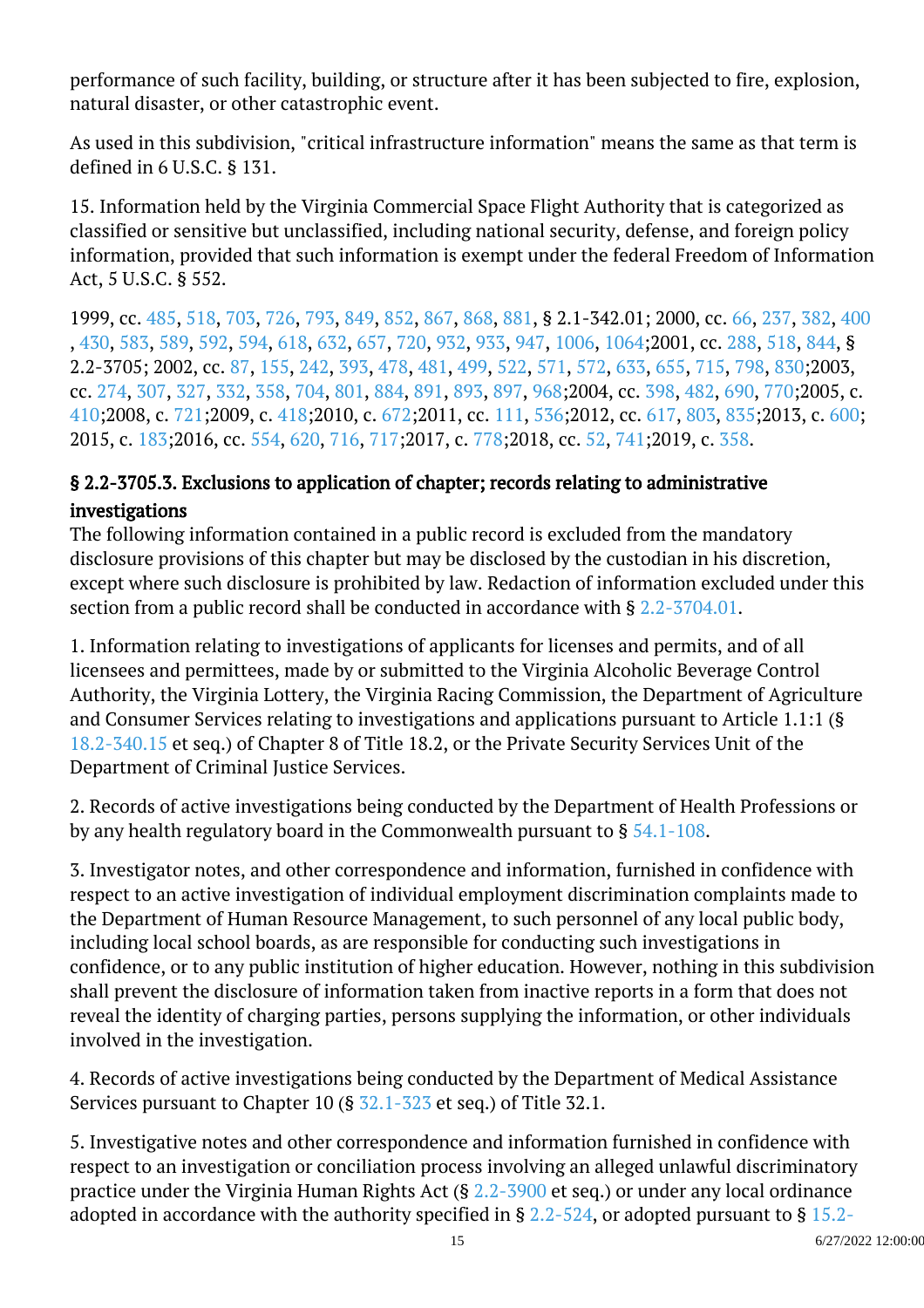[965](/vacode/15.2-965/), or adopted prior to July 1, 1987, in accordance with applicable law, relating to local human rights or human relations commissions. However, nothing in this subdivision shall prevent the distribution of information taken from inactive reports in a form that does not reveal the identity of the parties involved or other persons supplying information.

6. Information relating to studies and investigations by the Virginia Lottery of (i) lottery agents, (ii) lottery vendors, (iii) lottery crimes under  $\S$ § [58.1-4014](/vacode/58.1-4014/) through [58.1-4018,](/vacode/58.1-4018/) (iv) defects in the law or regulations that cause abuses in the administration and operation of the lottery and any evasions of such provisions, or (v) the use of the lottery as a subterfuge for organized crime and illegal gambling where such information has not been publicly released, published or copyrighted. All studies and investigations referred to under clauses (iii), (iv), and (v) shall be open to inspection and copying upon completion of the study or investigation.

7. Investigative notes, correspondence and information furnished in confidence, and records otherwise exempted by this chapter or any Virginia statute, provided to or produced by or for (i) the Auditor of Public Accounts; (ii) the Joint Legislative Audit and Review Commission; (iii) an appropriate authority as defined in § [2.2-3010](/vacode/2.2-3010/) with respect to an allegation of wrongdoing or abuse under the Fraud and Abuse Whistle Blower Protection Act (§  $2.2-3009$  et seq.); (iv) the Office of the State Inspector General with respect to an investigation initiated through the Fraud, Waste and Abuse Hotline or an investigation initiated pursuant to Chapter 3.2 (§ [2.2-307](/vacode/2.2-307/) et seq.); (v) internal auditors appointed by the head of a state agency or by any public institution of higher education; (vi) the committee or the auditor with respect to an investigation or audit conducted pursuant to § [15.2-825;o](/vacode/15.2-825/)r (vii) the auditors, appointed by the local governing body of any county, city, or town or a school board, who by charter, ordinance, or statute have responsibility for conducting an investigation of any officer, department, or program of such body. Information contained in completed investigations shall be disclosed in a form that does not reveal the identity of the complainants or persons supplying information to investigators. Unless disclosure is excluded by this subdivision, the information disclosed shall include the agency involved, the identity of the person who is the subject of the complaint, the nature of the complaint, and the actions taken to resolve the complaint. If an investigation does not lead to corrective action, the identity of the person who is the subject of the complaint may be released only with the consent of the subject person. Local governing bodies shall adopt guidelines to govern the disclosure required by this subdivision.

8. The names, addresses, and telephone numbers of complainants furnished in confidence with respect to an investigation of individual zoning enforcement complaints or complaints relating to the Uniform Statewide Building Code (§ [36-97](/vacode/36-97/) et seq.) or the Statewide Fire Prevention Code (§ [27-94](/vacode/27-94/) et seq.) made to a local governing body.

9. Records of active investigations being conducted by the Department of Criminal Justice Services pursuant to Article 4 (§ [9.1-138](/vacode/9.1-138/) et seq.), Article 4.1 (§ [9.1-150.1](/vacode/9.1-150.1/) et seq.), Article 11 (§ [9.1-185](/vacode/9.1-185/) et seq.), and Article 12 (§ [9.1-186](/vacode/9.1-186/) et seq.) of Chapter 1 of Title 9.1.

10. Information furnished to or prepared by the Board of Education pursuant to subsection D of § [22.1-253.13:3](/vacode/22.1-253.13:3/) in connection with the review or investigation of any alleged breach in security, unauthorized alteration, or improper administration of tests by local school board employees responsible for the distribution or administration of the tests. However, this section shall not prohibit the disclosure of such information to (i) a local school board or division superintendent for the purpose of permitting such board or superintendent to consider or to take personnel action with regard to an employee or (ii) any requester, after the conclusion of a review or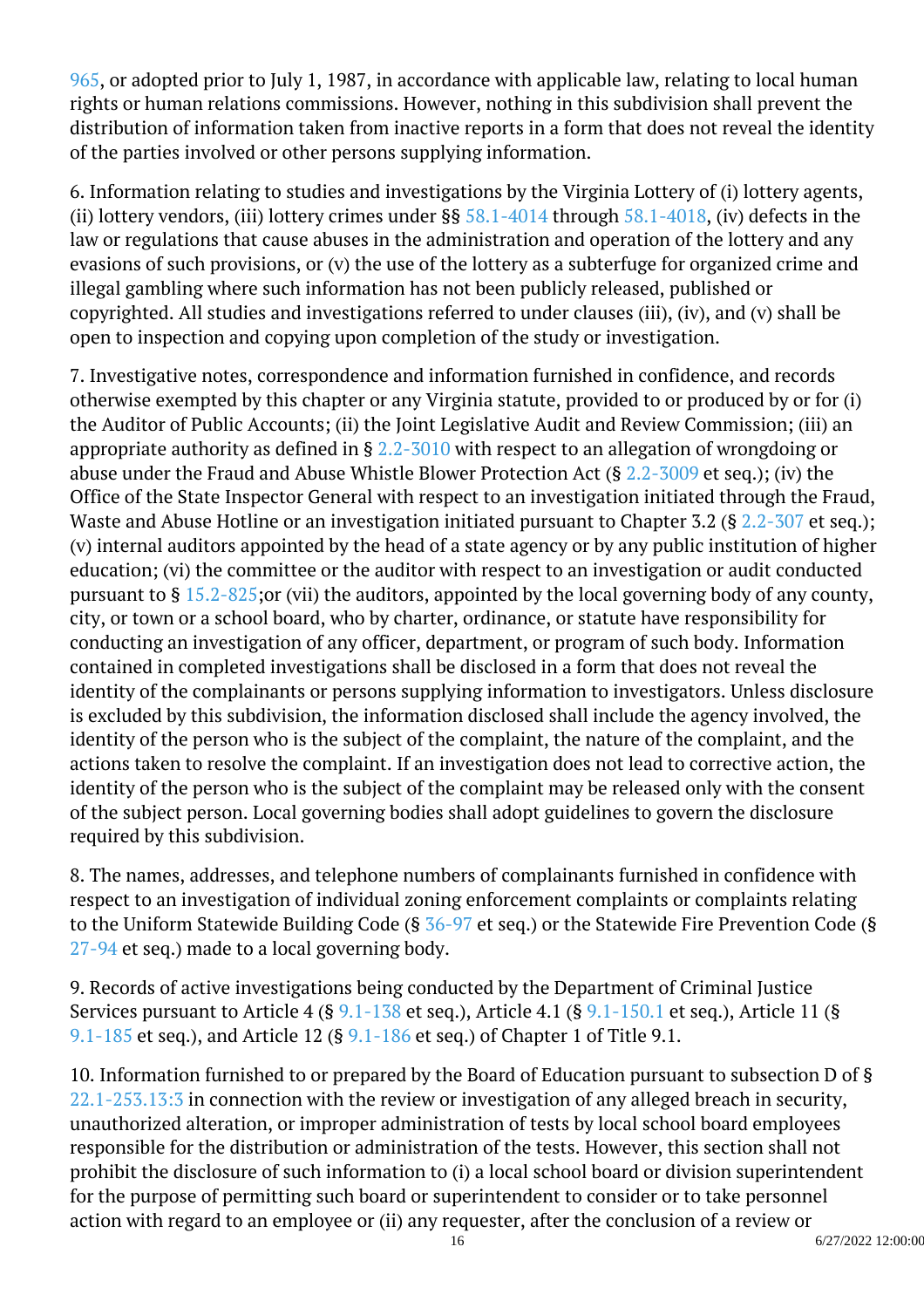investigation, in a form that (a) does not reveal the identity of any person making a complaint or supplying information to the Board on a confidential basis and (b) does not compromise the security of any test mandated by the Board. Ĩ

11. Information contained in (i) an application for licensure or renewal of a license for teachers and other school personnel, including transcripts or other documents submitted in support of an application, and (ii) an active investigation conducted by or for the Board of Education related to the denial, suspension, cancellation, revocation, or reinstatement of teacher and other school personnel licenses including investigator notes and other correspondence and information, furnished in confidence with respect to such investigation. However, this subdivision shall not prohibit the disclosure of such (a) application information to the applicant at his own expense or (b) investigation information to a local school board or division superintendent for the purpose of permitting such board or superintendent to consider or to take personnel action with regard to an employee. Information contained in completed investigations shall be disclosed in a form that does not reveal the identity of any complainant or person supplying information to investigators. The completed investigation information disclosed shall include information regarding the school or facility involved, the identity of the person who was the subject of the complaint, the nature of the complaint, and the actions taken to resolve the complaint. If an investigation fails to support a complaint or does not lead to corrective action, the identity of the person who was the subject of the complaint may be released only with the consent of the subject person. No personally identifiable information regarding a current or former student shall be released except as permitted by state or federal law. Ĩ

12. Information provided in confidence and related to an investigation by the Attorney General under Article 1 (§ [3.2-4200](/vacode/3.2-4200/) et seq.) or Article 3 (§ [3.2-4204](/vacode/3.2-4204/) et seq.) of Chapter 42 of Title 3.2, Article 10 (§ [18.2-246.6](/vacode/18.2-246.6/) et seq.) of Chapter 6 or Chapter 13 (§ [18.2-512](/vacode/18.2-512/) et seq.) of Title 18.2, or Article 1 (§ [58.1-1000\)](/vacode/58.1-1000/) of Chapter 10 of Title 58.1. However, information related to an investigation that has been inactive for more than six months shall, upon request, be disclosed provided such disclosure is not otherwise prohibited by law and does not reveal the identity of charging parties, complainants, persons supplying information, witnesses, or other individuals involved in the investigation.

13. Records of active investigations being conducted by the Department of Behavioral Health and Developmental Services pursuant to Chapter 4 (§ [37.2-400](/vacode/37.2-400/) et seq.) of Title 37.2.

1999, cc. [485,](http://lis.virginia.gov/cgi-bin/legp604.exe?991+ful+CHAP0485) [518](http://lis.virginia.gov/cgi-bin/legp604.exe?991+ful+CHAP0518), [703,](http://lis.virginia.gov/cgi-bin/legp604.exe?991+ful+CHAP0703) [726](http://lis.virginia.gov/cgi-bin/legp604.exe?991+ful+CHAP0726), [793,](http://lis.virginia.gov/cgi-bin/legp604.exe?991+ful+CHAP0793) [849](http://lis.virginia.gov/cgi-bin/legp604.exe?991+ful+CHAP0849), [852,](http://lis.virginia.gov/cgi-bin/legp604.exe?991+ful+CHAP0852) [867](http://lis.virginia.gov/cgi-bin/legp604.exe?991+ful+CHAP0867), [868,](http://lis.virginia.gov/cgi-bin/legp604.exe?991+ful+CHAP0868) [881](http://lis.virginia.gov/cgi-bin/legp604.exe?991+ful+CHAP0881), § 2.1-342.01; 2000, cc. [66](http://lis.virginia.gov/cgi-bin/legp604.exe?001+ful+CHAP0066), [237,](http://lis.virginia.gov/cgi-bin/legp604.exe?001+ful+CHAP0237) [382](http://lis.virginia.gov/cgi-bin/legp604.exe?001+ful+CHAP0382), [400](http://lis.virginia.gov/cgi-bin/legp604.exe?001+ful+CHAP0400) , [430](http://lis.virginia.gov/cgi-bin/legp604.exe?001+ful+CHAP0430), [583](http://lis.virginia.gov/cgi-bin/legp604.exe?001+ful+CHAP0583), [589,](http://lis.virginia.gov/cgi-bin/legp604.exe?001+ful+CHAP0589) [592](http://lis.virginia.gov/cgi-bin/legp604.exe?001+ful+CHAP0592), [594](http://lis.virginia.gov/cgi-bin/legp604.exe?001+ful+CHAP0594), [618](http://lis.virginia.gov/cgi-bin/legp604.exe?001+ful+CHAP0618), [632,](http://lis.virginia.gov/cgi-bin/legp604.exe?001+ful+CHAP0632) [657](http://lis.virginia.gov/cgi-bin/legp604.exe?001+ful+CHAP0657), [720](http://lis.virginia.gov/cgi-bin/legp604.exe?001+ful+CHAP0720), [932](http://lis.virginia.gov/cgi-bin/legp604.exe?001+ful+CHAP0932), [933,](http://lis.virginia.gov/cgi-bin/legp604.exe?001+ful+CHAP0933) [947](http://lis.virginia.gov/cgi-bin/legp604.exe?001+ful+CHAP0947), [1006,](http://lis.virginia.gov/cgi-bin/legp604.exe?001+ful+CHAP1006) [1064;2](http://lis.virginia.gov/cgi-bin/legp604.exe?001+ful+CHAP1064)001, cc. [288](http://lis.virginia.gov/cgi-bin/legp604.exe?011+ful+CHAP0288), [518,](http://lis.virginia.gov/cgi-bin/legp604.exe?011+ful+CHAP0518) [844](http://lis.virginia.gov/cgi-bin/legp604.exe?011+ful+CHAP0844), § 2.2-3705; 2002, cc. [87,](http://lis.virginia.gov/cgi-bin/legp604.exe?021+ful+CHAP0087) [155](http://lis.virginia.gov/cgi-bin/legp604.exe?021+ful+CHAP0155), [242,](http://lis.virginia.gov/cgi-bin/legp604.exe?021+ful+CHAP0242) [393](http://lis.virginia.gov/cgi-bin/legp604.exe?021+ful+CHAP0393), [478,](http://lis.virginia.gov/cgi-bin/legp604.exe?021+ful+CHAP0478) [481](http://lis.virginia.gov/cgi-bin/legp604.exe?021+ful+CHAP0481), [499,](http://lis.virginia.gov/cgi-bin/legp604.exe?021+ful+CHAP0499) [522](http://lis.virginia.gov/cgi-bin/legp604.exe?021+ful+CHAP0522), [571,](http://lis.virginia.gov/cgi-bin/legp604.exe?021+ful+CHAP0571) [572](http://lis.virginia.gov/cgi-bin/legp604.exe?021+ful+CHAP0572), [633,](http://lis.virginia.gov/cgi-bin/legp604.exe?021+ful+CHAP0633) [655](http://lis.virginia.gov/cgi-bin/legp604.exe?021+ful+CHAP0655), [715,](http://lis.virginia.gov/cgi-bin/legp604.exe?021+ful+CHAP0715) [798](http://lis.virginia.gov/cgi-bin/legp604.exe?021+ful+CHAP0798), [830;2](http://lis.virginia.gov/cgi-bin/legp604.exe?021+ful+CHAP0830)003, cc. [274,](http://lis.virginia.gov/cgi-bin/legp604.exe?031+ful+CHAP0274) [307](http://lis.virginia.gov/cgi-bin/legp604.exe?031+ful+CHAP0307), [327,](http://lis.virginia.gov/cgi-bin/legp604.exe?031+ful+CHAP0327) [332](http://lis.virginia.gov/cgi-bin/legp604.exe?031+ful+CHAP0332), [358,](http://lis.virginia.gov/cgi-bin/legp604.exe?031+ful+CHAP0358) [704](http://lis.virginia.gov/cgi-bin/legp604.exe?031+ful+CHAP0704), [801,](http://lis.virginia.gov/cgi-bin/legp604.exe?031+ful+CHAP0801) [884](http://lis.virginia.gov/cgi-bin/legp604.exe?031+ful+CHAP0884), [891,](http://lis.virginia.gov/cgi-bin/legp604.exe?031+ful+CHAP0891) [893](http://lis.virginia.gov/cgi-bin/legp604.exe?031+ful+CHAP0893), [897,](http://lis.virginia.gov/cgi-bin/legp604.exe?031+ful+CHAP0897) [968;](http://lis.virginia.gov/cgi-bin/legp604.exe?031+ful+CHAP0968)2004, cc. [605,](http://lis.virginia.gov/cgi-bin/legp604.exe?041+ful+CHAP0605) [690](http://lis.virginia.gov/cgi-bin/legp604.exe?041+ful+CHAP0690), [766;2](http://lis.virginia.gov/cgi-bin/legp604.exe?041+ful+CHAP0766)005, c. [601;](http://lis.virginia.gov/cgi-bin/legp604.exe?051+ful+CHAP0601) 2006, cc. [25](http://lis.virginia.gov/cgi-bin/legp604.exe?061+ful+CHAP0025), [95;](http://lis.virginia.gov/cgi-bin/legp604.exe?061+ful+CHAP0095)2008, cc. [387,](http://lis.virginia.gov/cgi-bin/legp604.exe?081+ful+CHAP0387) [668](http://lis.virginia.gov/cgi-bin/legp604.exe?081+ful+CHAP0668), [689,](http://lis.virginia.gov/cgi-bin/legp604.exe?081+ful+CHAP0689) [758;](http://lis.virginia.gov/cgi-bin/legp604.exe?081+ful+CHAP0758)2009, cc. [237,](http://lis.virginia.gov/cgi-bin/legp604.exe?091+ful+CHAP0237) [326](http://lis.virginia.gov/cgi-bin/legp604.exe?091+ful+CHAP0326), [340;2](http://lis.virginia.gov/cgi-bin/legp604.exe?091+ful+CHAP0340)011, cc. [798](http://lis.virginia.gov/cgi-bin/legp604.exe?111+ful+CHAP0798), [871;2](http://lis.virginia.gov/cgi-bin/legp604.exe?111+ful+CHAP0871)012, cc. [476](http://lis.virginia.gov/cgi-bin/legp604.exe?121+ful+CHAP0476), [507,](http://lis.virginia.gov/cgi-bin/legp604.exe?121+ful+CHAP0507) [803](http://lis.virginia.gov/cgi-bin/legp604.exe?121+ful+CHAP0803), [835;2](http://lis.virginia.gov/cgi-bin/legp604.exe?121+ful+CHAP0835)013, cc. [571](http://lis.virginia.gov/cgi-bin/legp604.exe?131+ful+CHAP0571), [572,](http://lis.virginia.gov/cgi-bin/legp604.exe?131+ful+CHAP0572) [690](http://lis.virginia.gov/cgi-bin/legp604.exe?131+ful+CHAP0690), [717,](http://lis.virginia.gov/cgi-bin/legp604.exe?131+ful+CHAP0717) [723;](http://lis.virginia.gov/cgi-bin/legp604.exe?131+ful+CHAP0723)2014, cc. [225,](http://lis.virginia.gov/cgi-bin/legp604.exe?141+ful+CHAP0225) [414](http://lis.virginia.gov/cgi-bin/legp604.exe?141+ful+CHAP0414), [609,](http://lis.virginia.gov/cgi-bin/legp604.exe?141+ful+CHAP0609) [788;](http://lis.virginia.gov/cgi-bin/legp604.exe?141+ful+CHAP0788)2015, cc. [38](http://lis.virginia.gov/cgi-bin/legp604.exe?151+ful+CHAP0038), [730;](http://lis.virginia.gov/cgi-bin/legp604.exe?151+ful+CHAP0730) 2016, cc. [272,](http://lis.virginia.gov/cgi-bin/legp604.exe?161+ful+CHAP0272) [620](http://lis.virginia.gov/cgi-bin/legp604.exe?161+ful+CHAP0620), [716;2](http://lis.virginia.gov/cgi-bin/legp604.exe?161+ful+CHAP0716)017, c. [778;](http://lis.virginia.gov/cgi-bin/legp604.exe?171+ful+CHAP0778)2020, c. [48.](http://lis.virginia.gov/cgi-bin/legp604.exe?201+ful+CHAP0048)

# § 2.2-3705.4. Exclusions to application of chapter; educational records and certain records of educational institutions

A. The following information contained in a public record is excluded from the mandatory disclosure provisions of this chapter but may be disclosed by the custodian in his discretion, except as provided in subsection B or where such disclosure is otherwise prohibited by law. Redaction of information excluded under this section from a public record shall be conducted in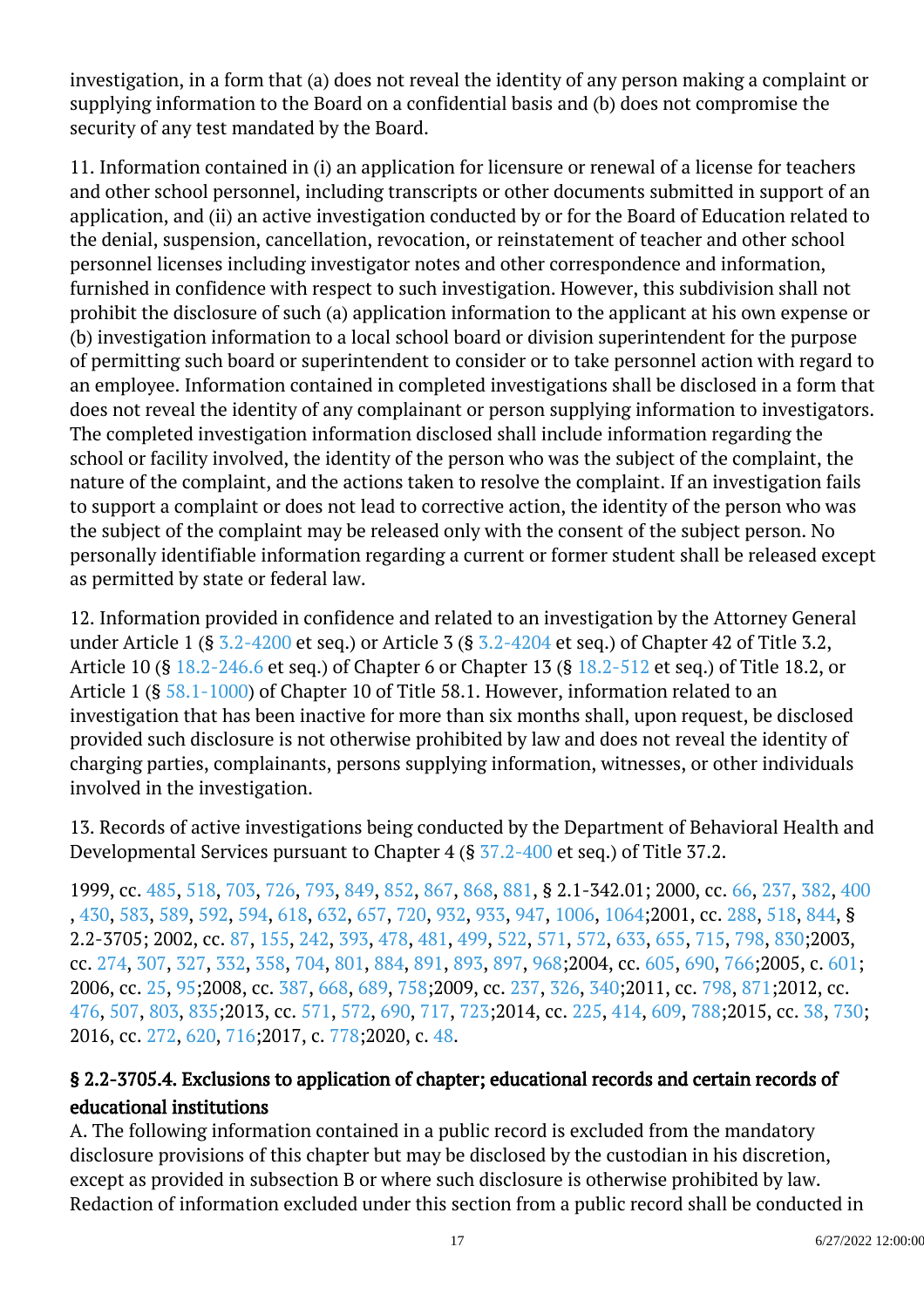accordance with § [2.2-3704.01.](/vacode/2.2-3704.01/) Ĩ

1. Scholastic records containing information concerning identifiable individuals, except that such access shall not be denied to the person who is the subject thereof, or the parent or legal guardian of the student. However, no student shall have access to (i) financial records of a parent or guardian or (ii) records of instructional, supervisory, and administrative personnel and educational personnel ancillary thereto, that are in the sole possession of the maker thereof and that are not accessible or revealed to any other person except a substitute.

The parent or legal guardian of a student may prohibit, by written request, the release of any individual information regarding that student until the student reaches the age of 18 years. For scholastic records of students under the age of 18 years, the right of access may be asserted only by his legal guardian or parent, including a noncustodial parent, unless such parent's parental rights have been terminated or a court of competent jurisdiction has restricted or denied such access. For scholastic records of students who are emancipated or attending a public institution of higher education in the Commonwealth, the right of access may be asserted by the student.

Any person who is the subject of any scholastic record and who is 18 years of age or older may waive, in writing, the protections afforded by this subdivision. If the protections are so waived, such records shall be disclosed.

2. Confidential letters and statements of recommendation placed in the records of educational agencies or institutions respecting (i) admission to any educational agency or institution, (ii) an application for employment or promotion, or (iii) receipt of an honor or honorary recognition. Ĩ

3. Information held by the Brown v. Board of Education Scholarship Committee that would reveal personally identifiable information, including scholarship applications, personal financial information, and confidential correspondence and letters of recommendation.

4. Information of a proprietary nature produced or collected by or for faculty or staff of public institutions of higher education, other than the institutions' financial or administrative records, in the conduct of or as a result of study or research on medical, scientific, technical or scholarly issues, whether sponsored by the institution alone or in conjunction with a governmental body or a private concern, where such information has not been publicly released, published, copyrighted or patented.

5. Information held by the University of Virginia or the University of Virginia Medical Center or Eastern Virginia Medical School, as the case may be, that contain proprietary, business-related information pertaining to the operations of the University of Virginia Medical Center or Eastern Virginia Medical School, as the case may be, including business development or marketing strategies and activities with existing or future joint venturers, partners, or other parties with whom the University of Virginia Medical Center or Eastern Virginia Medical School, as the case may be, has formed, or forms, any arrangement for the delivery of health care, if disclosure of such information would be harmful to the competitive position of the University of Virginia Medical Center or Eastern Virginia Medical School, as the case may be.

6. Personal information, as defined in  $\S 2.2 - 3801$ , provided to the Board of the Virginia College Savings Plan or its employees by or on behalf of individuals who have requested information about, applied for, or entered into prepaid tuition contracts or savings trust account agreements pursuant to Chapter 7 (§ [23.1-700](/vacode/23.1-700/) et seq.) of Title 23.1, including personal information related to (i) qualified beneficiaries as that term is defined in §  $23.1-700$ , (ii) designated survivors, or (iii)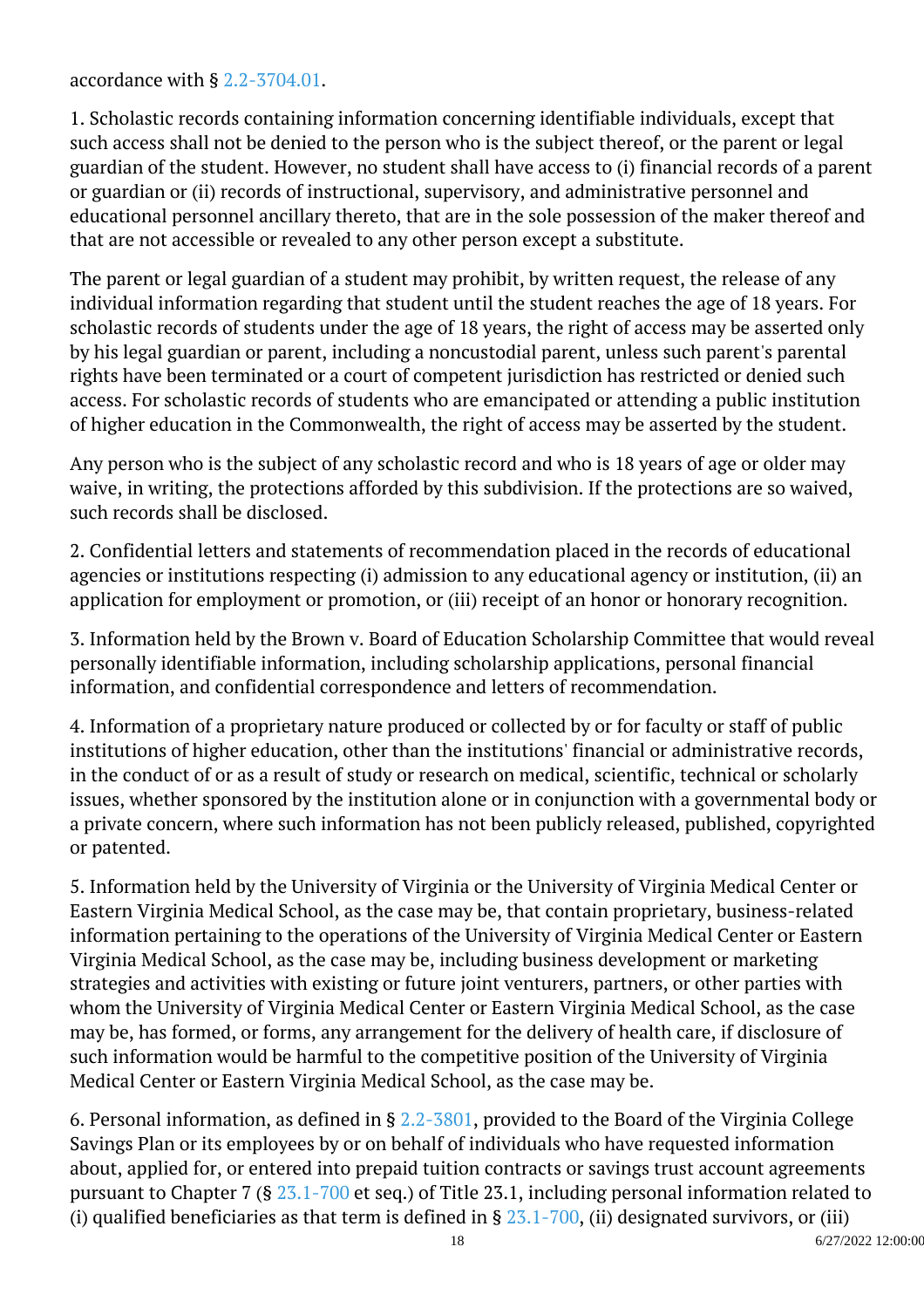authorized individuals. Nothing in this subdivision shall be construed to prevent disclosure or publication of information in a statistical or other form that does not identify individuals or provide personal information. Individuals shall be provided access to their own personal information.

For purposes of this subdivision:

"Authorized individual" means an individual who may be named by the account owner to receive information regarding the account but who does not have any control or authority over the account.

"Designated survivor" means the person who will assume account ownership in the event of the account owner's death. Ĩ

7. Information maintained in connection with fundraising activities by or for a public institution of higher education that would reveal (i) personal fundraising strategies relating to identifiable donors or prospective donors or (ii) wealth assessments; estate, financial, or tax planning information; health-related information; employment, familial, or marital status information; electronic mail addresses, facsimile or telephone numbers; birth dates or social security numbers of identifiable donors or prospective donors. The exclusion provided by this subdivision shall not apply to protect from disclosure (a) information relating to the amount, date, purpose, and terms of the pledge or donation or the identity of the donor or (b) the identities of sponsors providing grants to or contracting with the institution for the performance of research services or other work or the terms and conditions of such grants or contracts. For purposes of clause (a), the identity of the donor may be withheld if (1) the donor has requested anonymity in connection with or as a condition of making a pledge or donation and (2) the pledge or donation does not impose terms or conditions directing academic decision-making.

8. Information held by a threat assessment team established by a local school board pursuant to § [22.1-79.4](/vacode/22.1-79.4/) or by a public institution of higher education pursuant to § [23.1-805](/vacode/23.1-805/) relating to the assessment or intervention with a specific individual. However, in the event an individual who has been under assessment commits an act, or is prosecuted for the commission of an act that has caused the death of, or caused serious bodily injury, including any felony sexual assault, to another person, such information of the threat assessment team concerning the individual under assessment shall be made available as provided by this chapter, with the exception of any criminal history records obtained pursuant to § [19.2-389](/vacode/19.2-389/) or [19.2-389.1,](/vacode/19.2-389.1/) health records obtained pursuant to §  $32.1-127.1:03$ , or scholastic records as defined in § [22.1-289](/vacode/22.1-289/). The public body providing such information shall remove personally identifying information of any person who provided information to the threat assessment team under a promise of confidentiality. <sup>"</sup>

9. Records provided to the Governor or the designated reviewers by a qualified institution, as those terms are defined in §  $23.1 - 1239$ , related to a proposed memorandum of understanding, or proposed amendments to a memorandum of understanding, submitted pursuant to Chapter 12.1 (§  $23.1-1239$  et seq.) of Title 23.1. A memorandum of understanding entered into pursuant to such chapter shall be subject to public disclosure after it is agreed to and signed by the Governor. Ĩ

B. The custodian of a scholastic record shall not release the address, phone number, or email address of a student in response to a request made under this chapter without written consent. For any student who is (i) 18 years of age or older, (ii) under the age of 18 and emancipated, or (iii) attending an institution of higher education, written consent of the student shall be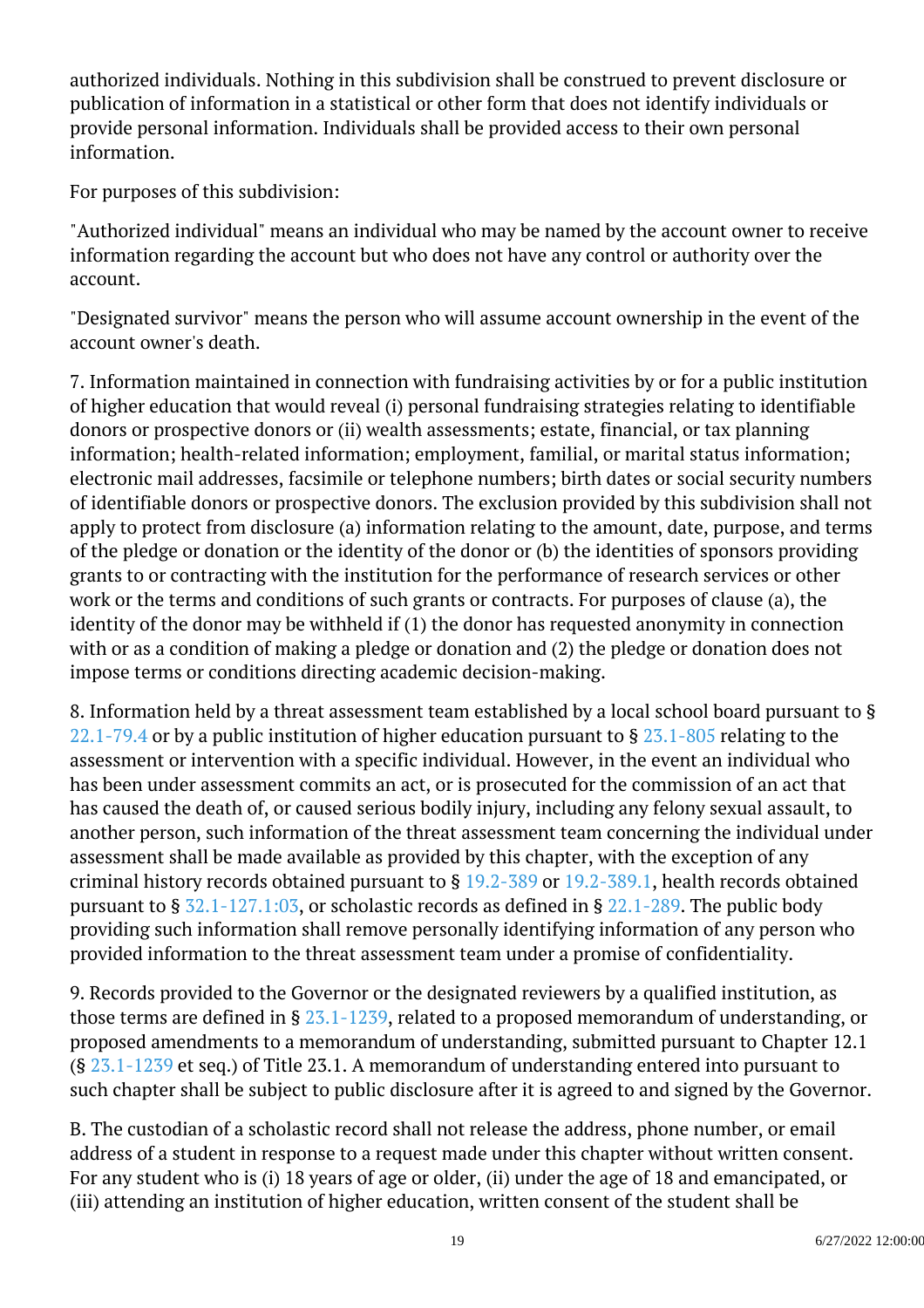required. For any other student, written consent of the parent or legal guardian of such student shall be required. Ĩ

1999, cc. [485,](http://lis.virginia.gov/cgi-bin/legp604.exe?991+ful+CHAP0485) [518](http://lis.virginia.gov/cgi-bin/legp604.exe?991+ful+CHAP0518), [703,](http://lis.virginia.gov/cgi-bin/legp604.exe?991+ful+CHAP0703) [726](http://lis.virginia.gov/cgi-bin/legp604.exe?991+ful+CHAP0726), [793,](http://lis.virginia.gov/cgi-bin/legp604.exe?991+ful+CHAP0793) [849](http://lis.virginia.gov/cgi-bin/legp604.exe?991+ful+CHAP0849), [852,](http://lis.virginia.gov/cgi-bin/legp604.exe?991+ful+CHAP0852) [867](http://lis.virginia.gov/cgi-bin/legp604.exe?991+ful+CHAP0867), [868,](http://lis.virginia.gov/cgi-bin/legp604.exe?991+ful+CHAP0868) [881](http://lis.virginia.gov/cgi-bin/legp604.exe?991+ful+CHAP0881), § 2.1-342.01; 2000, cc. [66](http://lis.virginia.gov/cgi-bin/legp604.exe?001+ful+CHAP0066), [237,](http://lis.virginia.gov/cgi-bin/legp604.exe?001+ful+CHAP0237) [382](http://lis.virginia.gov/cgi-bin/legp604.exe?001+ful+CHAP0382), [400](http://lis.virginia.gov/cgi-bin/legp604.exe?001+ful+CHAP0400) , [430](http://lis.virginia.gov/cgi-bin/legp604.exe?001+ful+CHAP0430), [583](http://lis.virginia.gov/cgi-bin/legp604.exe?001+ful+CHAP0583), [589,](http://lis.virginia.gov/cgi-bin/legp604.exe?001+ful+CHAP0589) [592](http://lis.virginia.gov/cgi-bin/legp604.exe?001+ful+CHAP0592), [594](http://lis.virginia.gov/cgi-bin/legp604.exe?001+ful+CHAP0594), [618](http://lis.virginia.gov/cgi-bin/legp604.exe?001+ful+CHAP0618), [632,](http://lis.virginia.gov/cgi-bin/legp604.exe?001+ful+CHAP0632) [657](http://lis.virginia.gov/cgi-bin/legp604.exe?001+ful+CHAP0657), [720](http://lis.virginia.gov/cgi-bin/legp604.exe?001+ful+CHAP0720), [932](http://lis.virginia.gov/cgi-bin/legp604.exe?001+ful+CHAP0932), [933,](http://lis.virginia.gov/cgi-bin/legp604.exe?001+ful+CHAP0933) [947](http://lis.virginia.gov/cgi-bin/legp604.exe?001+ful+CHAP0947), [1006,](http://lis.virginia.gov/cgi-bin/legp604.exe?001+ful+CHAP1006) [1064;2](http://lis.virginia.gov/cgi-bin/legp604.exe?001+ful+CHAP1064)001, cc. [288](http://lis.virginia.gov/cgi-bin/legp604.exe?011+ful+CHAP0288), [518,](http://lis.virginia.gov/cgi-bin/legp604.exe?011+ful+CHAP0518) [844](http://lis.virginia.gov/cgi-bin/legp604.exe?011+ful+CHAP0844), § 2.2-3705; 2002, cc. [87,](http://lis.virginia.gov/cgi-bin/legp604.exe?021+ful+CHAP0087) [155](http://lis.virginia.gov/cgi-bin/legp604.exe?021+ful+CHAP0155), [242,](http://lis.virginia.gov/cgi-bin/legp604.exe?021+ful+CHAP0242) [393](http://lis.virginia.gov/cgi-bin/legp604.exe?021+ful+CHAP0393), [478,](http://lis.virginia.gov/cgi-bin/legp604.exe?021+ful+CHAP0478) [481](http://lis.virginia.gov/cgi-bin/legp604.exe?021+ful+CHAP0481), [499,](http://lis.virginia.gov/cgi-bin/legp604.exe?021+ful+CHAP0499) [522](http://lis.virginia.gov/cgi-bin/legp604.exe?021+ful+CHAP0522), [571,](http://lis.virginia.gov/cgi-bin/legp604.exe?021+ful+CHAP0571) [572](http://lis.virginia.gov/cgi-bin/legp604.exe?021+ful+CHAP0572), [633,](http://lis.virginia.gov/cgi-bin/legp604.exe?021+ful+CHAP0633) [655](http://lis.virginia.gov/cgi-bin/legp604.exe?021+ful+CHAP0655), [715,](http://lis.virginia.gov/cgi-bin/legp604.exe?021+ful+CHAP0715) [798](http://lis.virginia.gov/cgi-bin/legp604.exe?021+ful+CHAP0798), [830;2](http://lis.virginia.gov/cgi-bin/legp604.exe?021+ful+CHAP0830)003, cc. [274,](http://lis.virginia.gov/cgi-bin/legp604.exe?031+ful+CHAP0274) [307](http://lis.virginia.gov/cgi-bin/legp604.exe?031+ful+CHAP0307), [327,](http://lis.virginia.gov/cgi-bin/legp604.exe?031+ful+CHAP0327) [332](http://lis.virginia.gov/cgi-bin/legp604.exe?031+ful+CHAP0332), [358,](http://lis.virginia.gov/cgi-bin/legp604.exe?031+ful+CHAP0358) [704](http://lis.virginia.gov/cgi-bin/legp604.exe?031+ful+CHAP0704), [801,](http://lis.virginia.gov/cgi-bin/legp604.exe?031+ful+CHAP0801) [884](http://lis.virginia.gov/cgi-bin/legp604.exe?031+ful+CHAP0884), [891,](http://lis.virginia.gov/cgi-bin/legp604.exe?031+ful+CHAP0891) [893](http://lis.virginia.gov/cgi-bin/legp604.exe?031+ful+CHAP0893), [897,](http://lis.virginia.gov/cgi-bin/legp604.exe?031+ful+CHAP0897) [968;](http://lis.virginia.gov/cgi-bin/legp604.exe?031+ful+CHAP0968)2004, c. [690;](http://lis.virginia.gov/cgi-bin/legp604.exe?041+ful+CHAP0690)2006, c. [518;2](http://lis.virginia.gov/cgi-bin/legp604.exe?061+ful+CHAP0518)008, cc. [561](http://lis.virginia.gov/cgi-bin/legp604.exe?081+ful+CHAP0561), [665;2](http://lis.virginia.gov/cgi-bin/legp604.exe?081+ful+CHAP0665)010, cc. [456](http://lis.virginia.gov/cgi-bin/legp604.exe?101+ful+CHAP0456), [524;2](http://lis.virginia.gov/cgi-bin/legp604.exe?101+ful+CHAP0524)014, c. [313;2](http://lis.virginia.gov/cgi-bin/legp604.exe?141+ful+CHAP0313)016, cc. [554](http://lis.virginia.gov/cgi-bin/legp604.exe?161+ful+CHAP0554), [620,](http://lis.virginia.gov/cgi-bin/legp604.exe?161+ful+CHAP0620) [716;](http://lis.virginia.gov/cgi-bin/legp604.exe?161+ful+CHAP0716)2017, c. [778;](http://lis.virginia.gov/cgi-bin/legp604.exe?171+ful+CHAP0778)2018, c. [756;2](http://lis.virginia.gov/cgi-bin/legp604.exe?181+ful+CHAP0756)019, cc. [638](http://lis.virginia.gov/cgi-bin/legp604.exe?191+ful+CHAP0638), [639;2](http://lis.virginia.gov/cgi-bin/legp604.exe?191+ful+CHAP0639)020, cc. [71,](http://lis.virginia.gov/cgi-bin/legp604.exe?201+ful+CHAP0071) [78.](http://lis.virginia.gov/cgi-bin/legp604.exe?201+ful+CHAP0078)

#### § 2.2-3705.5. Exclusions to application of chapter; health and social services records

The following information contained in a public record is excluded from the mandatory disclosure provisions of this chapter but may be disclosed by the custodian in his discretion, except where such disclosure is prohibited by law. Redaction of information excluded under this section from a public record shall be conducted in accordance with § [2.2-3704.01](/vacode/2.2-3704.01/). Ĩ

1. Health records, except that such records may be personally reviewed by the individual who is the subject of such records, as provided in subsection F of  $\S 32.1 - 127.1:03$ .

Where the person who is the subject of health records is confined in a state or local correctional facility, the administrator or chief medical officer of such facility may assert such confined person's right of access to the health records if the administrator or chief medical officer has reasonable cause to believe that such confined person has an infectious disease or other medical condition from which other persons so confined need to be protected. Health records shall only be reviewed and shall not be copied by such administrator or chief medical officer. The information in the health records of a person so confined shall continue to be confidential and shall not be disclosed by the administrator or chief medical officer of the facility to any person except the subject or except as provided by law.

Where the person who is the subject of health records is under the age of 18, his right of access may be asserted only by his guardian or his parent, including a noncustodial parent, unless such parent's parental rights have been terminated, a court of competent jurisdiction has restricted or denied such access, or a parent has been denied access to the health record in accordance with § [20-124.6.](/vacode/20-124.6/) In instances where the person who is the subject thereof is an emancipated minor, a student in a public institution of higher education, or is a minor who has consented to his own treatment as authorized by §  $16.1-338$  or  $54.1-2969$ , the right of access may be asserted by the subject person.

For the purposes of this chapter, statistical summaries of incidents and statistical data concerning abuse of individuals receiving services compiled by the Commissioner of Behavioral Health and Developmental Services shall be disclosed. No such summaries or data shall include any information that identifies specific individuals receiving services.

2. Applications for admission to examinations or for licensure and scoring records maintained by the Department of Health Professions or any board in that department on individual licensees or applicants; information required to be provided to the Department of Health Professions by certain licensees pursuant to § [54.1-2506.1;i](/vacode/54.1-2506.1/)nformation held by the Health Practitioners' Monitoring Program Committee within the Department of Health Professions that identifies any practitioner who may be, or who is actually, impaired to the extent that disclosure is prohibited by § [54.1-2517;a](/vacode/54.1-2517/)nd information relating to the prescribing and dispensing of covered substances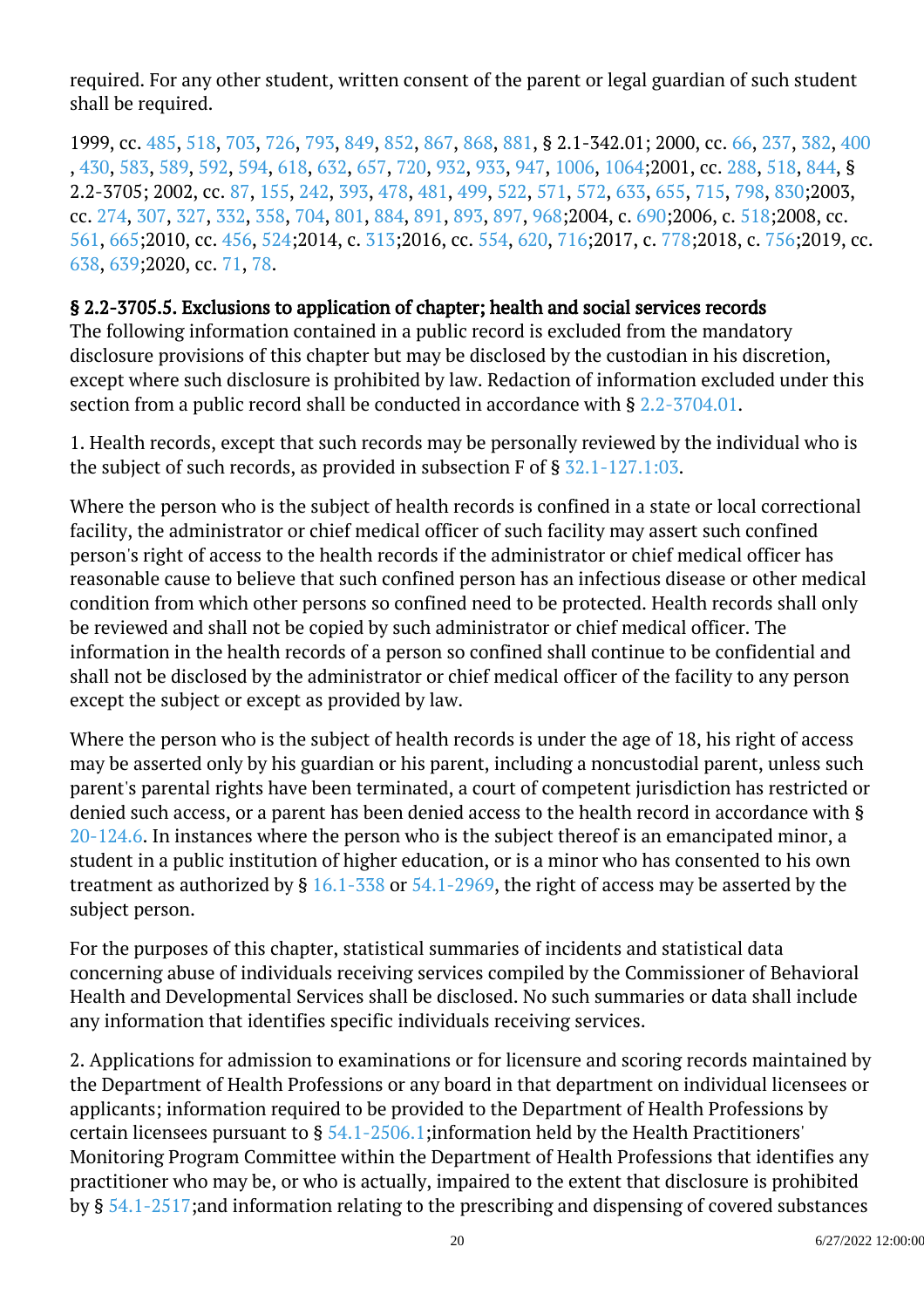to recipients and any abstracts from such information that are in the possession of the Prescription Monitoring Program (Program) pursuant to Chapter 25.2 (§ [54.1-2519](/vacode/54.1-2519/) et seq.) of Title 54.1 and any material relating to the operation or security of the Program.

3. Reports, documentary evidence, and other information as specified in §§ [51.5-122](/vacode/51.5-122/) and [51.5-](/vacode/51.5-184/) [184](/vacode/51.5-184/) and Chapter 1 (§ [63.2-100](/vacode/63.2-100/) et seq.) of Title 63.2 and information and statistical registries required to be kept confidential pursuant to Chapter 1 ( $\S$   $63.2$ -100 et seq.) of Title 63.2.

4. Investigative notes; proprietary information not published, copyrighted or patented; information obtained from employee personnel records; personally identifiable information regarding residents, clients or other recipients of services; other correspondence and information furnished in confidence to the Department of Education in connection with an active investigation of an applicant or licensee pursuant to Chapter 14.1 (§ [22.1-289.02](/vacode/22.1-289.02/) et seq.) of Title 22.1; other correspondence and information furnished in confidence to the Department of Social Services in connection with an active investigation of an applicant or licensee pursuant to Chapters 17 (§  $63.2-1700$  et seq.) and 18 (§  $63.2-1800$  et seq.) of Title 63.2; and information furnished to the Office of the Attorney General in connection with an investigation or litigation pursuant to Article 19.1 (§ [8.01-216.1](/vacode/8.01-216.1/) et seq.) of Chapter 3 of Title 8.01 and Chapter 9 (§ [32.1-310](/vacode/32.1-310/) et seq.) of Title 32.1. However, nothing in this subdivision shall prevent the disclosure of information from the records of completed investigations in a form that does not reveal the identity of complainants, persons supplying information, or other individuals involved in the investigation.

5. Information collected for the designation and verification of trauma centers and other specialty care centers within the Statewide Emergency Medical Services System and Services pursuant to Article 2.1 (§  $\frac{52.1 - 111.1}{2}$  et seq.) of Chapter 4 of Title 32.1. <sup>"</sup>

6. Reports and court documents relating to involuntary admission required to be kept confidential pursuant to  $\S 37.2 - 818$ .

7. Information acquired (i) during a review of any child death conducted by the State Child Fatality Review Team established pursuant to  $\S$  [32.1-283.1](/vacode/32.1-283.1/) or by a local or regional child fatality review team to the extent that such information is made confidential by  $\S 32.1-283.2$ ;(ii) during a review of any death conducted by a family violence fatality review team to the extent that such information is made confidential by  $\S$  [32.1-283.3;\(](/vacode/32.1-283.3/)iii) during a review of any adult death conducted by the Adult Fatality Review Team to the extent made confidential by § [32.1-283.5](/vacode/32.1-283.5/) or by a local or regional adult fatality review team to the extent that such information is made confidential by §  $\frac{1}{2}$  52.1-283.6;(iv) by a local or regional overdose fatality review team to the extent that such information is made confidential by §  $32.1-283.7$ ;(v) during a review of any death conducted by the Maternal Mortality Review Team to the extent that such information is made confidential by §  $\frac{1}{2}$  52.1-283.8; or (vi) during a review of any death conducted by the Developmental Disabilities Mortality Review Committee to the extent that such information is made confidential by § [37.2-314.1](/vacode/37.2-314.1/).

8. Patient level data collected by the Board of Health and not yet processed, verified, and released, pursuant to § [32.1-276.9](/vacode/32.1-276.9/), to the Board by the nonprofit organization with which the Commissioner of Health has contracted pursuant to § [32.1-276.4.](/vacode/32.1-276.4/)

9. Information relating to a grant application, or accompanying a grant application, submitted to the Commonwealth Neurotrauma Initiative Advisory Board pursuant to Article 12 (§ [51.5-178](/vacode/51.5-178/) et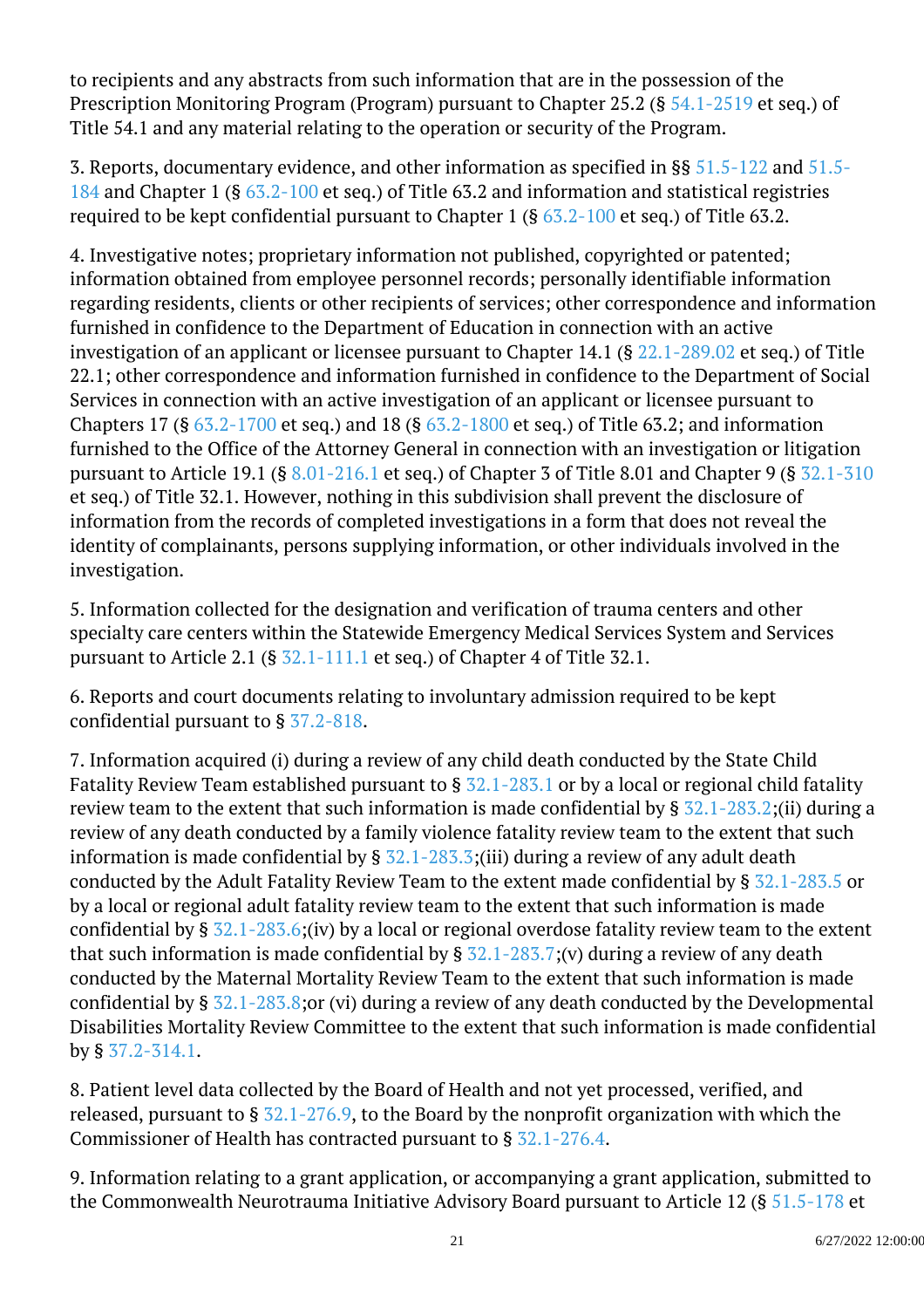seq.) of Chapter 14 of Title 51.5 that would (i) reveal (a) medical or mental health records or other data identifying individual patients or (b) proprietary business or research-related information produced or collected by the applicant in the conduct of or as a result of study or research on medical, rehabilitative, scientific, technical, or scholarly issues, when such information has not been publicly released, published, copyrighted, or patented, and (ii) be harmful to the competitive position of the applicant.

10. Any information copied, recorded, or received by the Commissioner of Health in the course of an examination, investigation, or review of a managed care health insurance plan licensee pursuant to §§ [32.1-137.4](/vacode/32.1-137.4/) and [32.1-137.5](/vacode/32.1-137.5/), including books, records, files, accounts, papers, documents, and any or all computer or other recordings.

11. Records of the Virginia Birth-Related Neurological Injury Compensation Program required to be kept confidential pursuant to § [38.2-5002.2.](/vacode/38.2-5002.2/)

12. Information held by the State Health Commissioner relating to the health of any person subject to an order of quarantine or an order of isolation pursuant to Article 3.02 (§  $32.1-48.05$  et seq.) of Chapter 2 of Title 32.1. However, nothing in this subdivision shall be construed to prevent the disclosure of statistical summaries, abstracts, or other information in aggregate form.

13. The names and addresses or other contact information of persons receiving transportation services from a state or local public body or its designee under Title II of the Americans with Disabilities Act, (42 U.S.C. § 12131 et seq.) or funded by Temporary Assistance for Needy Families (TANF) created under § [63.2-600.](/vacode/63.2-600/) Ì

14. Information held by certain health care committees and entities that may be withheld from discovery as privileged communications pursuant to § [8.01-581.17](/vacode/8.01-581.17/).

15. Data and information specified in § [37.2-308.01](/vacode/37.2-308.01/) relating to proceedings provided for in Article 16 (§ [16.1-335](/vacode/16.1-335/) et seq.) of Chapter 11 of Title 16.1 and Chapter 8 (§ [37.2-800](/vacode/37.2-800/) et seq.) of Title 37.2.

16. Records of and information held by the Emergency Department Care Coordination Program required to be kept confidential pursuant to §  $32.1$ -372.

1999, cc. [485,](http://lis.virginia.gov/cgi-bin/legp604.exe?991+ful+CHAP0485) [518](http://lis.virginia.gov/cgi-bin/legp604.exe?991+ful+CHAP0518), [703,](http://lis.virginia.gov/cgi-bin/legp604.exe?991+ful+CHAP0703) [726](http://lis.virginia.gov/cgi-bin/legp604.exe?991+ful+CHAP0726), [793,](http://lis.virginia.gov/cgi-bin/legp604.exe?991+ful+CHAP0793) [849](http://lis.virginia.gov/cgi-bin/legp604.exe?991+ful+CHAP0849), [852,](http://lis.virginia.gov/cgi-bin/legp604.exe?991+ful+CHAP0852) [867](http://lis.virginia.gov/cgi-bin/legp604.exe?991+ful+CHAP0867), [868,](http://lis.virginia.gov/cgi-bin/legp604.exe?991+ful+CHAP0868) [881](http://lis.virginia.gov/cgi-bin/legp604.exe?991+ful+CHAP0881), § 2.1-342.01; 2000, cc. [66](http://lis.virginia.gov/cgi-bin/legp604.exe?001+ful+CHAP0066), [237,](http://lis.virginia.gov/cgi-bin/legp604.exe?001+ful+CHAP0237) [382](http://lis.virginia.gov/cgi-bin/legp604.exe?001+ful+CHAP0382), [400](http://lis.virginia.gov/cgi-bin/legp604.exe?001+ful+CHAP0400) , [430](http://lis.virginia.gov/cgi-bin/legp604.exe?001+ful+CHAP0430), [583](http://lis.virginia.gov/cgi-bin/legp604.exe?001+ful+CHAP0583), [589,](http://lis.virginia.gov/cgi-bin/legp604.exe?001+ful+CHAP0589) [592](http://lis.virginia.gov/cgi-bin/legp604.exe?001+ful+CHAP0592), [594](http://lis.virginia.gov/cgi-bin/legp604.exe?001+ful+CHAP0594), [618](http://lis.virginia.gov/cgi-bin/legp604.exe?001+ful+CHAP0618), [632,](http://lis.virginia.gov/cgi-bin/legp604.exe?001+ful+CHAP0632) [657](http://lis.virginia.gov/cgi-bin/legp604.exe?001+ful+CHAP0657), [720](http://lis.virginia.gov/cgi-bin/legp604.exe?001+ful+CHAP0720), [932](http://lis.virginia.gov/cgi-bin/legp604.exe?001+ful+CHAP0932), [933,](http://lis.virginia.gov/cgi-bin/legp604.exe?001+ful+CHAP0933) [947](http://lis.virginia.gov/cgi-bin/legp604.exe?001+ful+CHAP0947), [1006,](http://lis.virginia.gov/cgi-bin/legp604.exe?001+ful+CHAP1006) [1064;2](http://lis.virginia.gov/cgi-bin/legp604.exe?001+ful+CHAP1064)001, cc. [288](http://lis.virginia.gov/cgi-bin/legp604.exe?011+ful+CHAP0288), [518,](http://lis.virginia.gov/cgi-bin/legp604.exe?011+ful+CHAP0518) [844](http://lis.virginia.gov/cgi-bin/legp604.exe?011+ful+CHAP0844), § 2.2-3705; 2002, cc. [87,](http://lis.virginia.gov/cgi-bin/legp604.exe?021+ful+CHAP0087) [155](http://lis.virginia.gov/cgi-bin/legp604.exe?021+ful+CHAP0155), [242,](http://lis.virginia.gov/cgi-bin/legp604.exe?021+ful+CHAP0242) [393](http://lis.virginia.gov/cgi-bin/legp604.exe?021+ful+CHAP0393), [478,](http://lis.virginia.gov/cgi-bin/legp604.exe?021+ful+CHAP0478) [481](http://lis.virginia.gov/cgi-bin/legp604.exe?021+ful+CHAP0481), [499,](http://lis.virginia.gov/cgi-bin/legp604.exe?021+ful+CHAP0499) [522](http://lis.virginia.gov/cgi-bin/legp604.exe?021+ful+CHAP0522), [571,](http://lis.virginia.gov/cgi-bin/legp604.exe?021+ful+CHAP0571) [572](http://lis.virginia.gov/cgi-bin/legp604.exe?021+ful+CHAP0572), [633,](http://lis.virginia.gov/cgi-bin/legp604.exe?021+ful+CHAP0633) [655](http://lis.virginia.gov/cgi-bin/legp604.exe?021+ful+CHAP0655), [715,](http://lis.virginia.gov/cgi-bin/legp604.exe?021+ful+CHAP0715) [798](http://lis.virginia.gov/cgi-bin/legp604.exe?021+ful+CHAP0798), [830;2](http://lis.virginia.gov/cgi-bin/legp604.exe?021+ful+CHAP0830)003, cc. [274,](http://lis.virginia.gov/cgi-bin/legp604.exe?031+ful+CHAP0274) [307](http://lis.virginia.gov/cgi-bin/legp604.exe?031+ful+CHAP0307), [327,](http://lis.virginia.gov/cgi-bin/legp604.exe?031+ful+CHAP0327) [332](http://lis.virginia.gov/cgi-bin/legp604.exe?031+ful+CHAP0332), [358,](http://lis.virginia.gov/cgi-bin/legp604.exe?031+ful+CHAP0358) [704](http://lis.virginia.gov/cgi-bin/legp604.exe?031+ful+CHAP0704), [801,](http://lis.virginia.gov/cgi-bin/legp604.exe?031+ful+CHAP0801) [884](http://lis.virginia.gov/cgi-bin/legp604.exe?031+ful+CHAP0884), [891,](http://lis.virginia.gov/cgi-bin/legp604.exe?031+ful+CHAP0891) [893](http://lis.virginia.gov/cgi-bin/legp604.exe?031+ful+CHAP0893), [897,](http://lis.virginia.gov/cgi-bin/legp604.exe?031+ful+CHAP0897) [968;](http://lis.virginia.gov/cgi-bin/legp604.exe?031+ful+CHAP0968)2004, cc. [65](http://lis.virginia.gov/cgi-bin/legp604.exe?041+ful+CHAP0065), [666,](http://lis.virginia.gov/cgi-bin/legp604.exe?041+ful+CHAP0666) [690](http://lis.virginia.gov/cgi-bin/legp604.exe?041+ful+CHAP0690), [773,](http://lis.virginia.gov/cgi-bin/legp604.exe?041+ful+CHAP0773) [1014,](http://lis.virginia.gov/cgi-bin/legp604.exe?041+ful+CHAP1014) [1021;2](http://lis.virginia.gov/cgi-bin/legp604.exe?041+ful+CHAP1021)005, cc. [181](http://lis.virginia.gov/cgi-bin/legp604.exe?051+ful+CHAP0181), [227,](http://lis.virginia.gov/cgi-bin/legp604.exe?051+ful+CHAP0227) [716;](http://lis.virginia.gov/cgi-bin/legp604.exe?051+ful+CHAP0716)2008, c. [539;](http://lis.virginia.gov/cgi-bin/legp604.exe?081+ful+CHAP0539)2009, cc. [472,](http://lis.virginia.gov/cgi-bin/legp604.exe?091+ful+CHAP0472) [813](http://lis.virginia.gov/cgi-bin/legp604.exe?091+ful+CHAP0813), [840;2](http://lis.virginia.gov/cgi-bin/legp604.exe?091+ful+CHAP0840)011, cc. [110](http://lis.virginia.gov/cgi-bin/legp604.exe?111+ful+CHAP0110), [175,](http://lis.virginia.gov/cgi-bin/legp604.exe?111+ful+CHAP0175) [535;](http://lis.virginia.gov/cgi-bin/legp604.exe?111+ful+CHAP0535)2012, cc. [476](http://lis.virginia.gov/cgi-bin/legp604.exe?121+ful+CHAP0476), [479,](http://lis.virginia.gov/cgi-bin/legp604.exe?121+ful+CHAP0479) [507](http://lis.virginia.gov/cgi-bin/legp604.exe?121+ful+CHAP0507), [803,](http://lis.virginia.gov/cgi-bin/legp604.exe?121+ful+CHAP0803) [835;](http://lis.virginia.gov/cgi-bin/legp604.exe?121+ful+CHAP0835)2015, cc. [22](http://lis.virginia.gov/cgi-bin/legp604.exe?151+ful+CHAP0022), [108,](http://lis.virginia.gov/cgi-bin/legp604.exe?151+ful+CHAP0108) [127;](http://lis.virginia.gov/cgi-bin/legp604.exe?151+ful+CHAP0127)2016, cc. [620,](http://lis.virginia.gov/cgi-bin/legp604.exe?161+ful+CHAP0620) [716;](http://lis.virginia.gov/cgi-bin/legp604.exe?161+ful+CHAP0716)2017, cc. [188,](http://lis.virginia.gov/cgi-bin/legp604.exe?171+ful+CHAP0188) [475](http://lis.virginia.gov/cgi-bin/legp604.exe?171+ful+CHAP0475), [600,](http://lis.virginia.gov/cgi-bin/legp604.exe?171+ful+CHAP0600) [719](http://lis.virginia.gov/cgi-bin/legp604.exe?171+ful+CHAP0719), [778;](http://lis.virginia.gov/cgi-bin/legp604.exe?171+ful+CHAP0778) 2018, c. [600;2](http://lis.virginia.gov/cgi-bin/legp604.exe?181+ful+CHAP0600)019, c. [834;2](http://lis.virginia.gov/cgi-bin/legp604.exe?191+ful+CHAP0834)020, cc. [851](http://lis.virginia.gov/cgi-bin/legp604.exe?201+ful+CHAP0851), [860,](http://lis.virginia.gov/cgi-bin/legp604.exe?201+ful+CHAP0860) [861](http://lis.virginia.gov/cgi-bin/legp604.exe?201+ful+CHAP0861).

# § 2.2-3705.6. (Effective until October 1, 2021) Exclusions to application of chapter; proprietary records and trade secrets

The following information contained in a public record is excluded from the mandatory disclosure provisions of this chapter but may be disclosed by the custodian in his discretion, except where such disclosure is prohibited by law. Redaction of information excluded under this section from a public record shall be conducted in accordance with §  $2.2$ -3704.01. Ĩ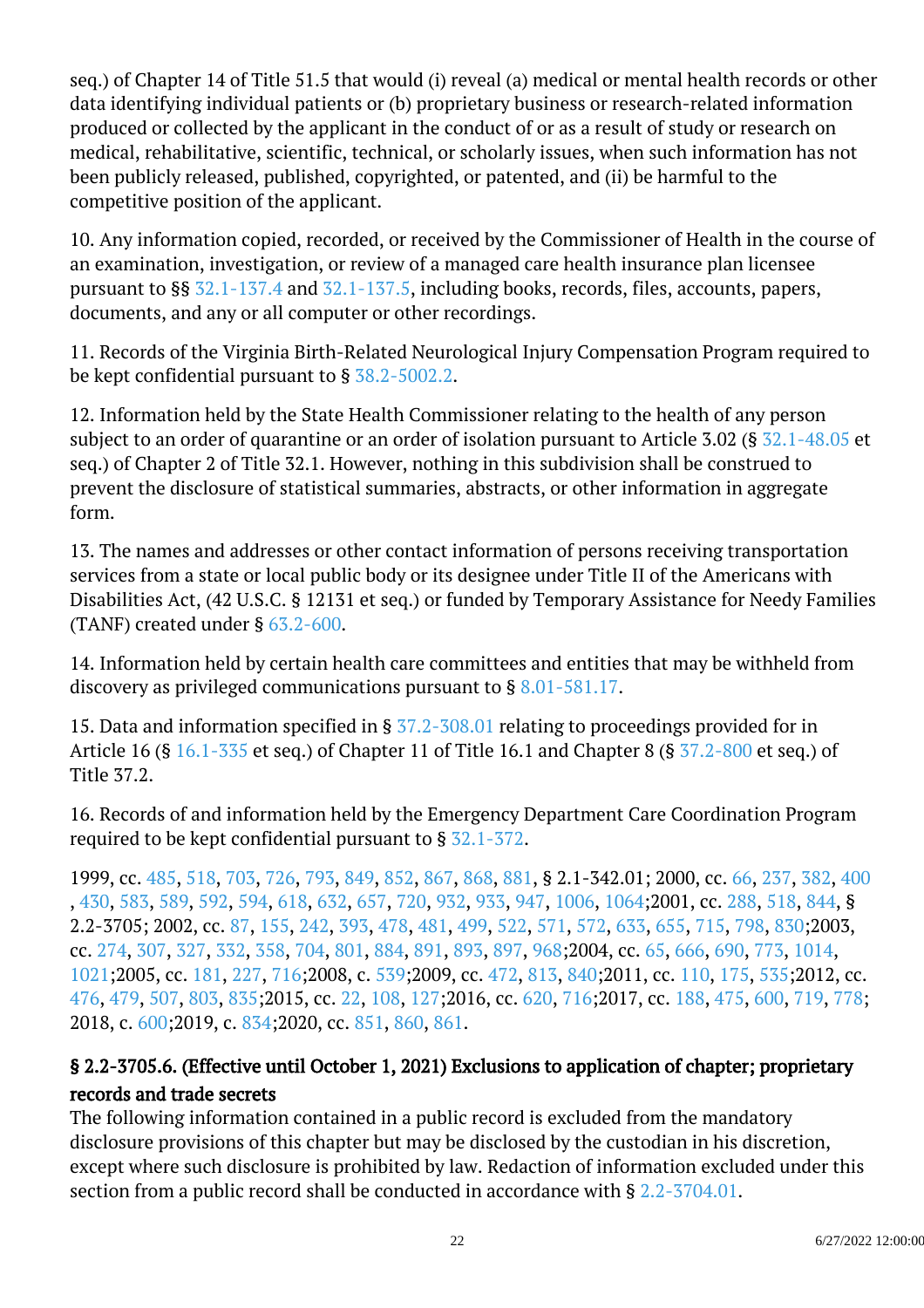1. Proprietary information gathered by or for the Virginia Port Authority as provided in § [62.1-](/vacode/62.1-132.4/) [132.4](/vacode/62.1-132.4/) or [62.1-134.1.](/vacode/62.1-134.1/)

2. Financial statements not publicly available filed with applications for industrial development financings in accordance with Chapter 49 (§ [15.2-4900](/vacode/15.2-4900/) et seq.) of Title 15.2.

3. Proprietary information, voluntarily provided by private business pursuant to a promise of confidentiality from a public body, used by the public body for business, trade, and tourism development or retention; and memoranda, working papers, or other information related to businesses that are considering locating or expanding in Virginia, prepared by a public body, where competition or bargaining is involved and where disclosure of such information would adversely affect the financial interest of the public body. Ĩ

4. Information that was filed as confidential under the Toxic Substances Information Act (§ [32.1-](/vacode/32.1-239/) [239](/vacode/32.1-239/) et seq.), as such Act existed prior to July 1, 1992.

5. Fisheries data that would permit identification of any person or vessel, except when required by court order as specified in § [28.2-204.](/vacode/28.2-204/)

6. Confidential financial statements, balance sheets, trade secrets, and revenue and cost projections provided to the Department of Rail and Public Transportation, provided such information is exempt under the federal Freedom of Information Act or the federal Interstate Commerce Act or other laws administered by the Surface Transportation Board or the Federal Railroad Administration with respect to data provided in confidence to the Surface Transportation Board and the Federal Railroad Administration.

7. Proprietary information related to inventory and sales, voluntarily provided by private energy suppliers to the Department of Mines, Minerals and Energy, used by that Department for energy contingency planning purposes or for developing consolidated statistical information on energy supplies. Ĩ

8. Confidential proprietary information furnished to the Board of Medical Assistance Services or the Medicaid Prior Authorization Advisory Committee pursuant to Article 4 (§ [32.1-331.12](/vacode/32.1-331.12/) et seq.) of Chapter 10 of Title 32.1. I

9. Proprietary, commercial or financial information, balance sheets, trade secrets, and revenue and cost projections provided by a private transportation business to the Virginia Department of Transportation and the Department of Rail and Public Transportation for the purpose of conducting transportation studies needed to obtain grants or other financial assistance under the Transportation Equity Act for the 21st Century (P.L. 105-178) for transportation projects if disclosure of such information is exempt under the federal Freedom of Information Act or the federal Interstate Commerce Act or other laws administered by the Surface Transportation Board or the Federal Railroad Administration with respect to data provided in confidence to the Surface Transportation Board and the Federal Railroad Administration. However, the exclusion provided by this subdivision shall not apply to any wholly owned subsidiary of a public body.

10. Confidential information designated as provided in subsection F of § [2.2-4342](/vacode/2.2-4342/) as trade secrets or proprietary information by any person in connection with a procurement transaction or by any person who has submitted to a public body an application for prequalification to bid on public construction projects in accordance with subsection B of § [2.2-4317](/vacode/2.2-4317/).

11. a. Memoranda, staff evaluations, or other information prepared by the responsible public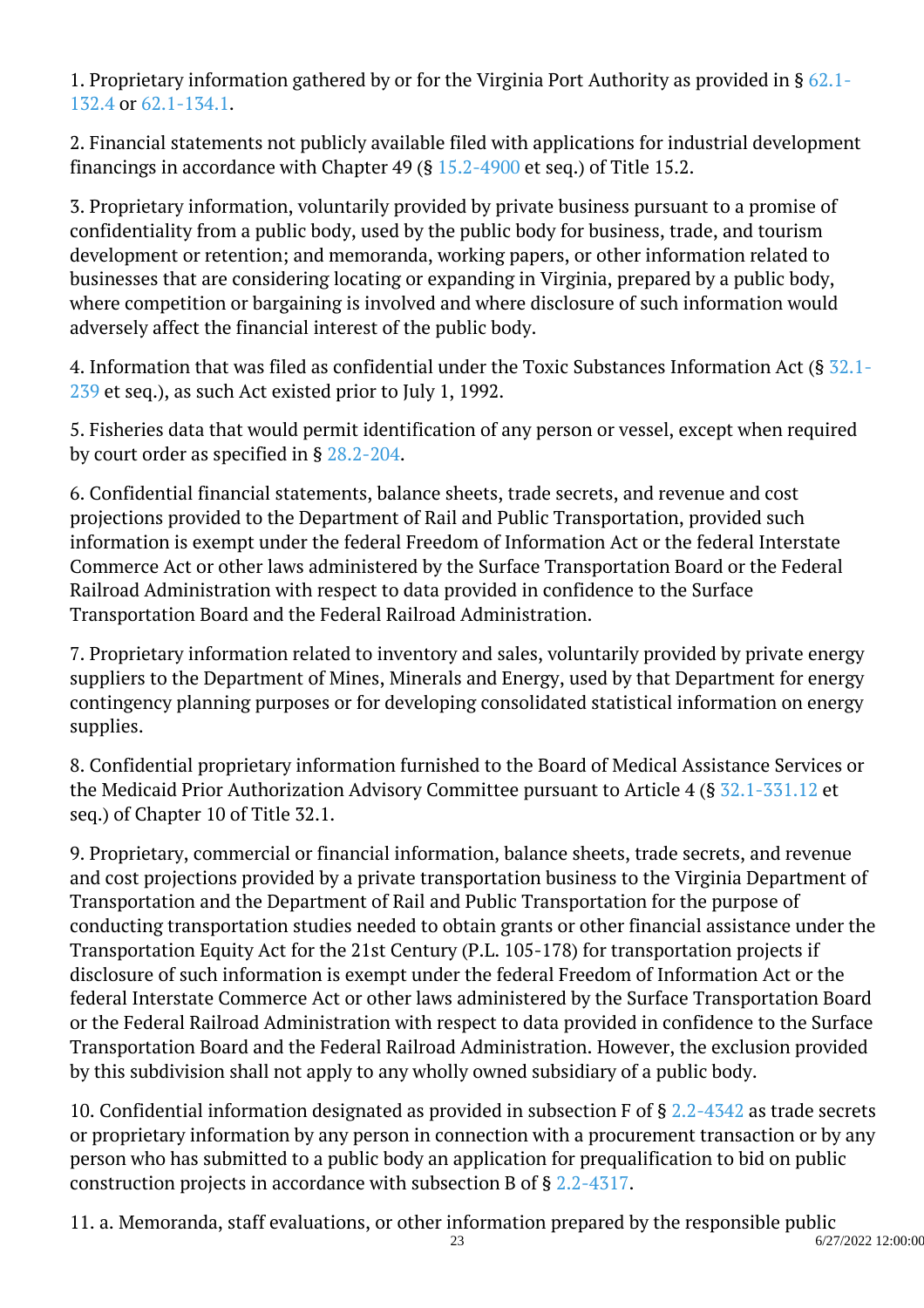entity, its staff, outside advisors, or consultants exclusively for the evaluation and negotiation of proposals filed under the Public-Private Transportation Act of 1995 (§ [33.2-1800](/vacode/33.2-1800/) et seq.) or the Public-Private Education Facilities and Infrastructure Act of 2002 (§ [56-575.1](/vacode/56-575.1/) et seq.) where (i) if such information was made public prior to or after the execution of an interim or a comprehensive agreement, § [33.2-1820](/vacode/33.2-1820/) or [56-575.17](/vacode/56-575.17/) notwithstanding, the financial interest or bargaining position of the public entity would be adversely affected and (ii) the basis for the determination required in clause (i) is documented in writing by the responsible public entity; and Ĩ

b. Information provided by a private entity to a responsible public entity, affected jurisdiction, or affected local jurisdiction pursuant to the provisions of the Public-Private Transportation Act of 1995 (§ [33.2-1800](/vacode/33.2-1800/) et seq.) or the Public-Private Education Facilities and Infrastructure Act of 2002 (§ [56-575.1](/vacode/56-575.1/) et seq.) if disclosure of such information would reveal (i) trade secrets of the private entity; (ii) financial information of the private entity, including balance sheets and financial statements, that are not generally available to the public through regulatory disclosure or otherwise; or (iii) other information submitted by the private entity where if such information was made public prior to the execution of an interim agreement or a comprehensive agreement, the financial interest or bargaining position of the public or private entity would be adversely affected. In order for the information specified in clauses (i), (ii), and (iii) to be excluded from the provisions of this chapter, the private entity shall make a written request to the responsible public entity: <sup>"</sup>

(1) Invoking such exclusion upon submission of the data or other materials for which protection from disclosure is sought;

(2) Identifying with specificity the data or other materials for which protection is sought; and Ì

(3) Stating the reasons why protection is necessary. Ì

The responsible public entity shall determine whether the requested exclusion from disclosure is necessary to protect the trade secrets or financial information of the private entity. To protect other information submitted by the private entity from disclosure, the responsible public entity shall determine whether public disclosure prior to the execution of an interim agreement or a comprehensive agreement would adversely affect the financial interest or bargaining position of the public or private entity. The responsible public entity shall make a written determination of the nature and scope of the protection to be afforded by the responsible public entity under this subdivision. Once a written determination is made by the responsible public entity, the information afforded protection under this subdivision shall continue to be protected from disclosure when in the possession of any affected jurisdiction or affected local jurisdiction.

Except as specifically provided in subdivision 11 a, nothing in this subdivision shall be construed to authorize the withholding of (a) procurement records as required by  $\S 33.2-1820$  or  $56-575.17$ ; (b) information concerning the terms and conditions of any interim or comprehensive agreement, service contract, lease, partnership, or any agreement of any kind entered into by the responsible public entity and the private entity; (c) information concerning the terms and conditions of any financing arrangement that involves the use of any public funds; or (d) information concerning the performance of any private entity developing or operating a qualifying transportation facility or a qualifying project.

For the purposes of this subdivision, the terms "affected jurisdiction," "affected local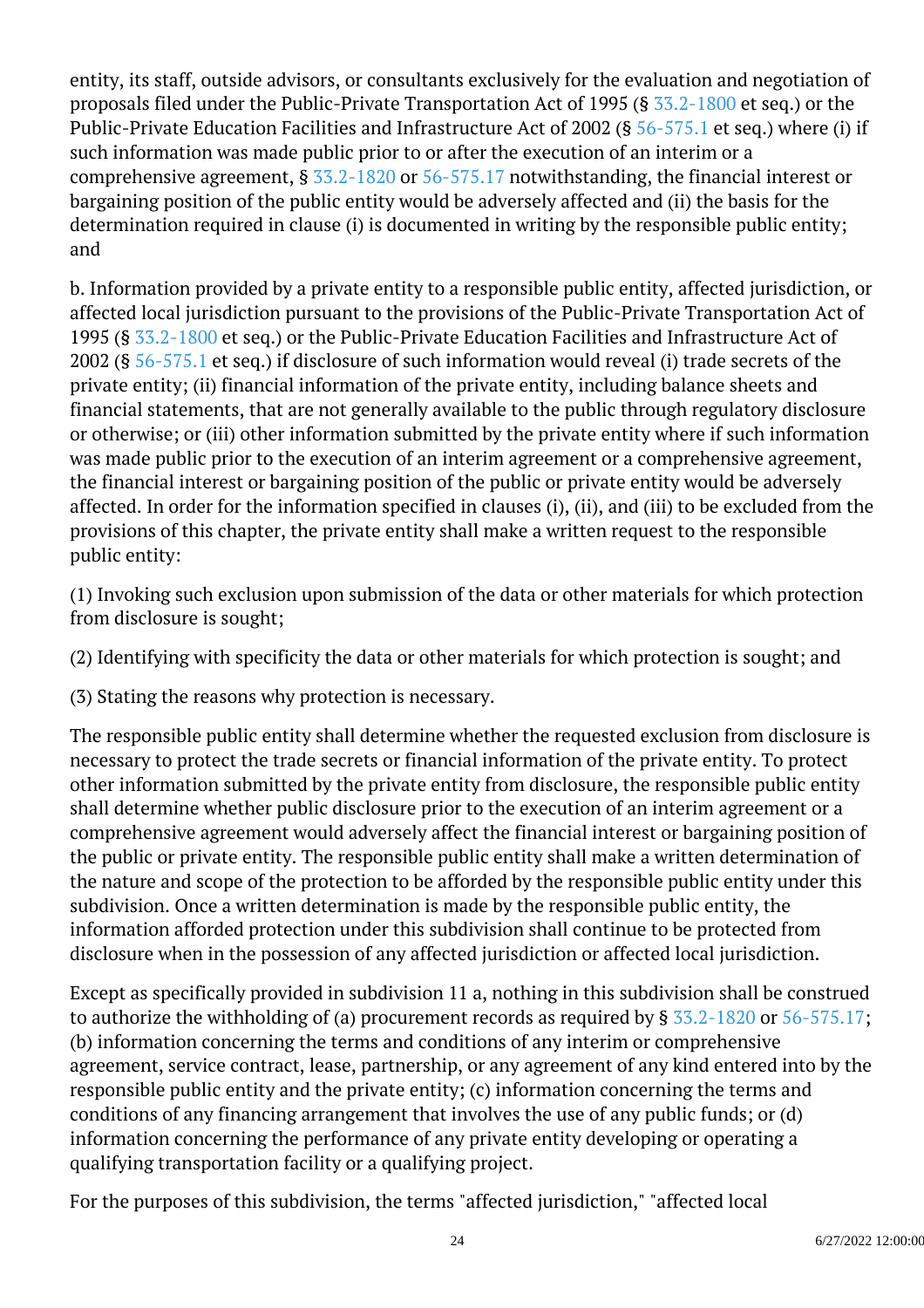jurisdiction," "comprehensive agreement," "interim agreement," "qualifying project," "qualifying transportation facility," "responsible public entity," and "private entity" shall mean the same as those terms are defined in the Public-Private Transportation Act of 1995 (§ [33.2-1800](/vacode/33.2-1800/) et seq.) or in the Public-Private Education Facilities and Infrastructure Act of 2002 (§ [56-575.1](/vacode/56-575.1/) et seq.).

12. Confidential proprietary information or trade secrets, not publicly available, provided by a private person or entity pursuant to a promise of confidentiality to the Virginia Resources Authority or to a fund administered in connection with financial assistance rendered or to be rendered by the Virginia Resources Authority where, if such information were made public, the financial interest of the private person or entity would be adversely affected.

13. Trade secrets or confidential proprietary information that is not generally available to the public through regulatory disclosure or otherwise, provided by a (i) bidder or applicant for a franchise or (ii) franchisee under Chapter 21 (§ [15.2-2100](/vacode/15.2-2100/) et seq.) of Title 15.2 to the applicable franchising authority pursuant to a promise of confidentiality from the franchising authority, to the extent the information relates to the bidder's, applicant's, or franchisee's financial capacity or provision of new services, adoption of new technologies or implementation of improvements, where such new services, technologies, or improvements have not been implemented by the franchisee on a nonexperimental scale in the franchise area, and where, if such information were made public, the competitive advantage or financial interests of the franchisee would be adversely affected.

In order for trade secrets or confidential proprietary information to be excluded from the provisions of this chapter, the bidder, applicant, or franchisee shall (a) invoke such exclusion upon submission of the data or other materials for which protection from disclosure is sought, (b) identify the data or other materials for which protection is sought, and (c) state the reason why protection is necessary. <sup>"</sup>

No bidder, applicant, or franchisee may invoke the exclusion provided by this subdivision if the bidder, applicant, or franchisee is owned or controlled by a public body or if any representative of the applicable franchising authority serves on the management board or as an officer of the bidder, applicant, or franchisee.

14. Information of a proprietary or confidential nature furnished by a supplier or manufacturer of charitable gaming supplies to the Department of Agriculture and Consumer Services (i) pursuant to subsection E of § [18.2-340.34](/vacode/18.2-340.34/) and (ii) pursuant to regulations promulgated by the Charitable Gaming Board related to approval of electronic and mechanical equipment.

15. Information related to Virginia apple producer sales provided to the Virginia State Apple Board pursuant to  $\S 3.2$ -1215.

16. Trade secrets submitted by CMRS providers as defined in § [56-484.12](/vacode/56-484.12/) to the former Wireless Carrier E-911 Cost Recovery Subcommittee created pursuant to former § [56-484.15](/vacode/56-484.15/), relating to the provision of wireless E-911 service.

17. Information relating to a grant or loan application, or accompanying a grant or loan application, to the Commonwealth Health Research Board pursuant to Chapter 5.3 (§ [32.1-162.23](/vacode/32.1-162.23/) et seq.) of Title 32.1 if disclosure of such information would (i) reveal proprietary business or research-related information produced or collected by the applicant in the conduct of or as a result of study or research on medical, rehabilitative, scientific, technical, technological, or scholarly issues, when such information has not been publicly released, published, copyrighted,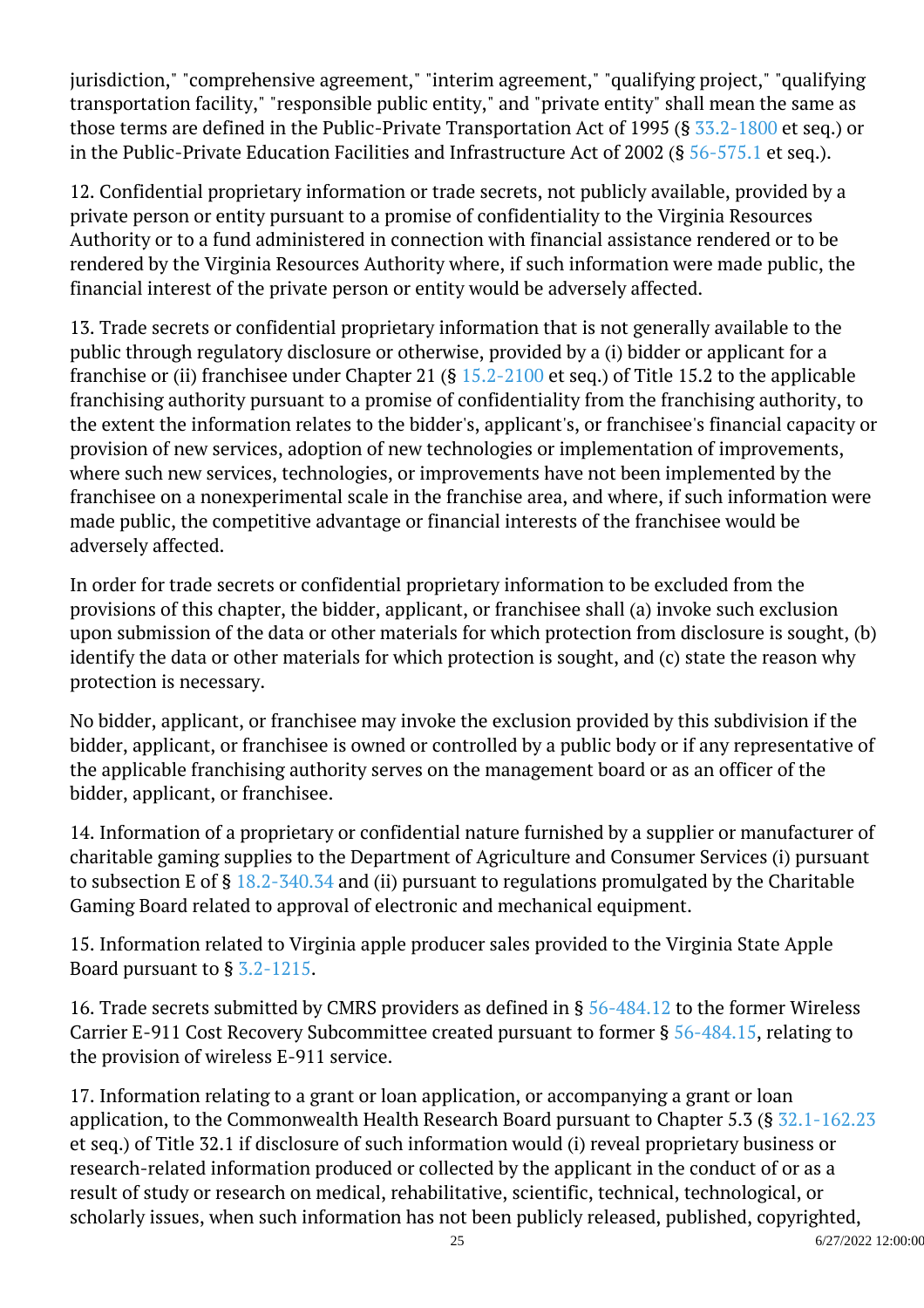or patented, and (ii) be harmful to the competitive position of the applicant.

18. Confidential proprietary information and trade secrets developed and held by a local public body (i) providing telecommunication services pursuant to  $\S$  [56-265.4:4](/vacode/56-265.4:4/) and (ii) providing cable television services pursuant to Article 1.1 (§ [15.2-2108.2](/vacode/15.2-2108.2/) et seq.) of Chapter 21 of Title 15.2 if disclosure of such information would be harmful to the competitive position of the locality.

In order for confidential proprietary information or trade secrets to be excluded from the provisions of this chapter, the locality in writing shall (a) invoke the protections of this subdivision, (b) identify with specificity the information for which protection is sought, and (c) state the reasons why protection is necessary. However, the exemption provided by this subdivision shall not apply to any authority created pursuant to the BVU Authority Act ( $\S 15.2$ -[7200](/vacode/15.2-7200/) et seq.).

19. Confidential proprietary information and trade secrets developed by or for a local authority created in accordance with the Virginia Wireless Service Authorities Act (§ [15.2-5431.1](/vacode/15.2-5431.1/) et seq.) to provide qualifying communications services as authorized by Article 5.1 (§ [56-484.7:1](/vacode/56-484.7:1/) et seq.) of Chapter 15 of Title 56, where disclosure of such information would be harmful to the competitive position of the authority, except that information required to be maintained in accordance with § [15.2-2160](/vacode/15.2-2160/) shall be released.

20. Trade secrets or financial information of a business, including balance sheets and financial statements, that are not generally available to the public through regulatory disclosure or otherwise, provided to the Department of Small Business and Supplier Diversity as part of an application for certification as a small, women-owned, or minority-owned business in accordance with Chapter 16.1 (§  $2.2$ -1603 et seq.). In order for such trade secrets or financial information to be excluded from the provisions of this chapter, the business shall (i) invoke such exclusion upon submission of the data or other materials for which protection from disclosure is sought, (ii) identify the data or other materials for which protection is sought, and (iii) state the reasons why protection is necessary. <sup>"</sup>

21. Information of a proprietary or confidential nature disclosed by a carrier to the State Health Commissioner pursuant to §§ [32.1-276.5:1](/vacode/32.1-276.5:1/) and [32.1-276.7:1.](/vacode/32.1-276.7:1/)

22. Trade secrets, including, but not limited to, financial information, including balance sheets and financial statements, that are not generally available to the public through regulatory disclosure or otherwise, and revenue and cost projections supplied by a private or nongovernmental entity to the State Inspector General for the purpose of an audit, special investigation, or any study requested by the Office of the State Inspector General in accordance with law.

In order for the information specified in this subdivision to be excluded from the provisions of this chapter, the private or nongovernmental entity shall make a written request to the State Inspector General:

a. Invoking such exclusion upon submission of the data or other materials for which protection from disclosure is sought;

b. Identifying with specificity the data or other materials for which protection is sought; and

c. Stating the reasons why protection is necessary.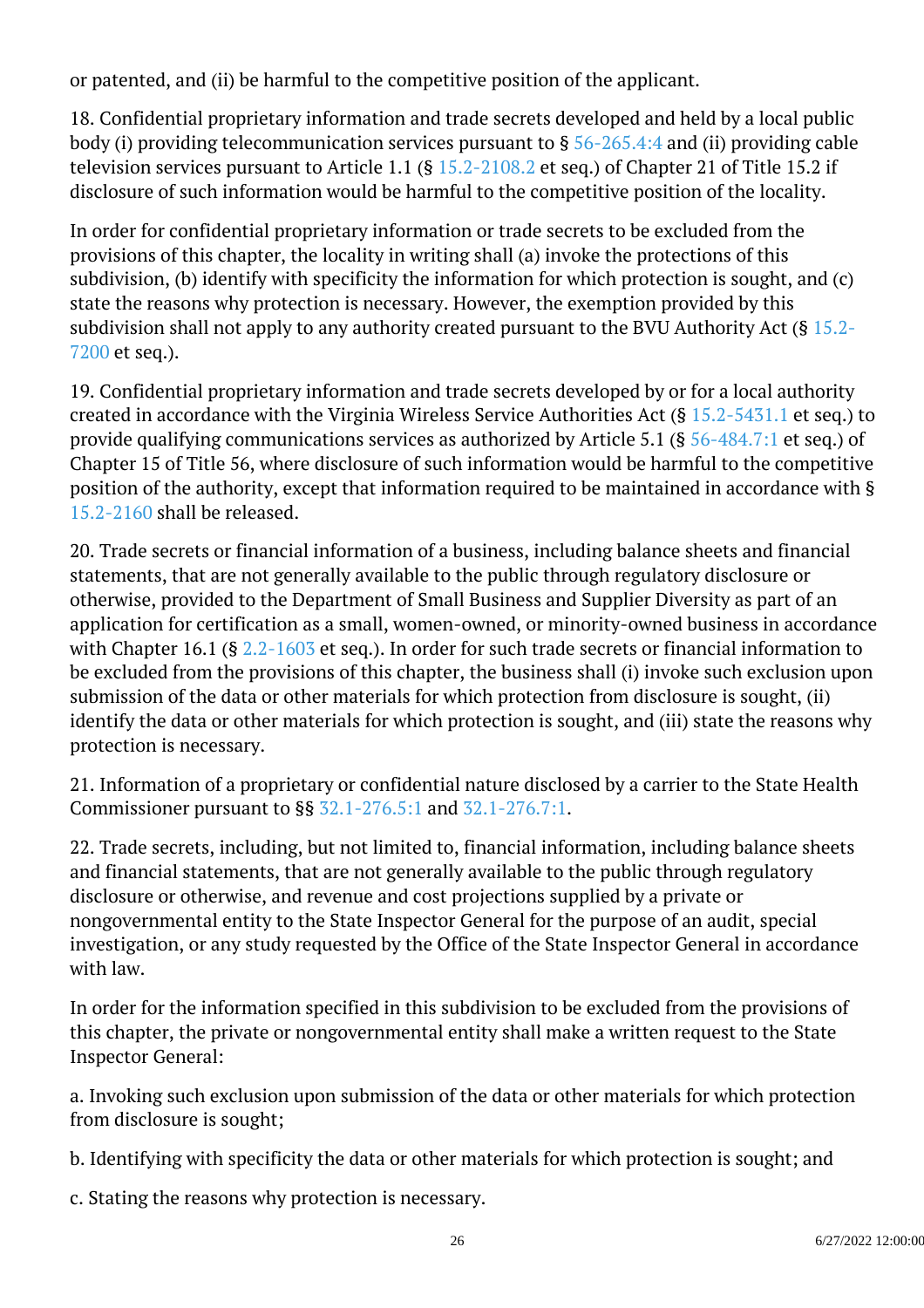The State Inspector General shall determine whether the requested exclusion from disclosure is necessary to protect the trade secrets or financial information of the private entity. The State Inspector General shall make a written determination of the nature and scope of the protection to be afforded by it under this subdivision.

23. Information relating to a grant application, or accompanying a grant application, submitted to the Tobacco Region Revitalization Commission that would (i) reveal (a) trade secrets, (b) financial information of a grant applicant that is not a public body, including balance sheets and financial statements, that are not generally available to the public through regulatory disclosure or otherwise, or (c) research-related information produced or collected by the applicant in the conduct of or as a result of study or research on medical, rehabilitative, scientific, technical, technological, or scholarly issues, when such information has not been publicly released, published, copyrighted, or patented, and (ii) be harmful to the competitive position of the applicant; and memoranda, staff evaluations, or other information prepared by the Commission or its staff exclusively for the evaluation of grant applications. The exclusion provided by this subdivision shall apply to grants that are consistent with the powers of and in furtherance of the performance of the duties of the Commission pursuant to §  $3.2$ - $3103$ . <sup>"</sup>

In order for the information specified in this subdivision to be excluded from the provisions of this chapter, the applicant shall make a written request to the Commission:

a. Invoking such exclusion upon submission of the data or other materials for which protection from disclosure is sought;

b. Identifying with specificity the data, information or other materials for which protection is sought; and

c. Stating the reasons why protection is necessary.

The Commission shall determine whether the requested exclusion from disclosure is necessary to protect the trade secrets, financial information, or research-related information of the applicant. The Commission shall make a written determination of the nature and scope of the protection to be afforded by it under this subdivision.

24. a. Information held by the Commercial Space Flight Authority relating to rate structures or charges for the use of projects of, the sale of products of, or services rendered by the Authority if disclosure of such information would adversely affect the financial interest or bargaining position of the Authority or a private entity providing the information to the Authority; or <sup>"</sup>

b. Information provided by a private entity to the Commercial Space Flight Authority if disclosure of such information would (i) reveal (a) trade secrets of the private entity; (b) financial information of the private entity, including balance sheets and financial statements, that are not generally available to the public through regulatory disclosure or otherwise; or (c) other information submitted by the private entity and (ii) adversely affect the financial interest or bargaining position of the Authority or private entity.

In order for the information specified in clauses (a), (b), and (c) of subdivision 24 b to be excluded from the provisions of this chapter, the private entity shall make a written request to the Authority:

(1) Invoking such exclusion upon submission of the data or other materials for which protection from disclosure is sought;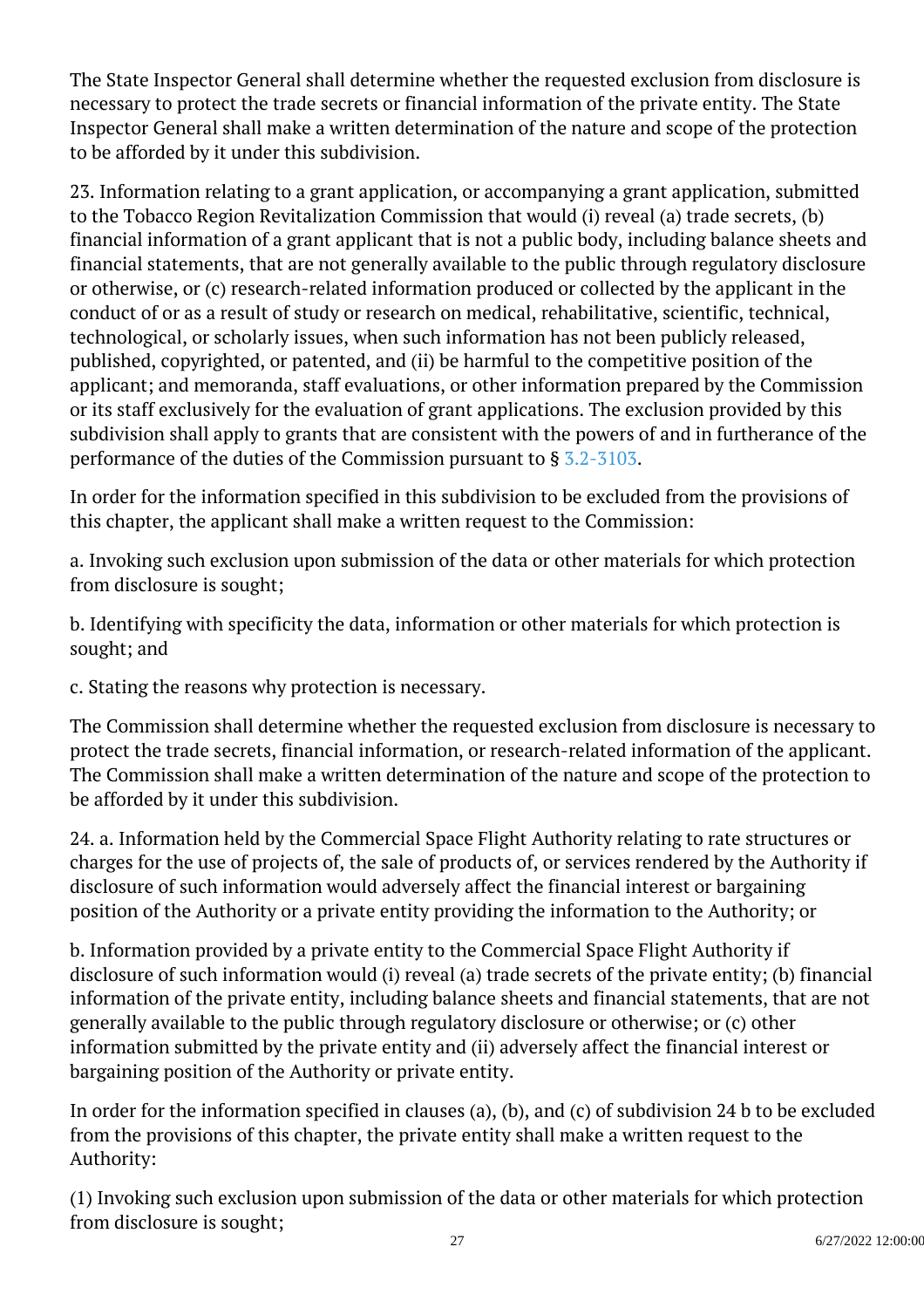(2) Identifying with specificity the data or other materials for which protection is sought; and Ì

(3) Stating the reasons why protection is necessary. Ì

The Authority shall determine whether the requested exclusion from disclosure is necessary to protect the trade secrets or financial information of the private entity. To protect other information submitted by the private entity from disclosure, the Authority shall determine whether public disclosure would adversely affect the financial interest or bargaining position of the Authority or private entity. The Authority shall make a written determination of the nature and scope of the protection to be afforded by it under this subdivision. Ĩ

25. Information of a proprietary nature furnished by an agricultural landowner or operator to the Department of Conservation and Recreation, the Department of Environmental Quality, the Department of Agriculture and Consumer Services, or any political subdivision, agency, or board of the Commonwealth pursuant to §§ [10.1-104.7,](/vacode/10.1-104.7/) [10.1-104.8,](/vacode/10.1-104.8/) and [10.1-104.9](/vacode/10.1-104.9/), other than when required as part of a state or federal regulatory enforcement action.

26. Trade secrets provided to the Department of Environmental Quality pursuant to the provisions of § [10.1-1458.](/vacode/10.1-1458/) In order for such trade secrets to be excluded from the provisions of this chapter, the submitting party shall (i) invoke this exclusion upon submission of the data or materials for which protection from disclosure is sought, (ii) identify the data or materials for which protection is sought, and (iii) state the reasons why protection is necessary.

27. Information of a proprietary nature furnished by a licensed public-use airport to the Department of Aviation for funding from programs administered by the Department of Aviation or the Virginia Aviation Board, where if such information was made public, the financial interest of the public-use airport would be adversely affected.

In order for the information specified in this subdivision to be excluded from the provisions of this chapter, the public-use airport shall make a written request to the Department of Aviation:

a. Invoking such exclusion upon submission of the data or other materials for which protection from disclosure is sought;

b. Identifying with specificity the data or other materials for which protection is sought; and

c. Stating the reasons why protection is necessary.

28. Information relating to a grant, loan, or investment application, or accompanying a grant, loan, or investment application, submitted to the Commonwealth of Virginia Innovation Partnership Authority (the Authority) established pursuant to Article 11 (§ [2.2-2351](/vacode/2.2-2351/) et seq.) of Chapter 22, an advisory committee of the Authority, or any other entity designated by the Authority to review such applications, to the extent that such records would (i) reveal (a) trade secrets; (b) financial information of a party to a grant, loan, or investment application that is not a public body, including balance sheets and financial statements, that are not generally available to the public through regulatory disclosure or otherwise; or (c) research-related information produced or collected by a party to the application in the conduct of or as a result of study or research on medical, rehabilitative, scientific, technical, technological, or scholarly issues, when such information has not been publicly released, published, copyrighted, or patented, and (ii) be harmful to the competitive position of a party to a grant, loan, or investment application; and memoranda, staff evaluations, or other information prepared by the Authority or its staff, or a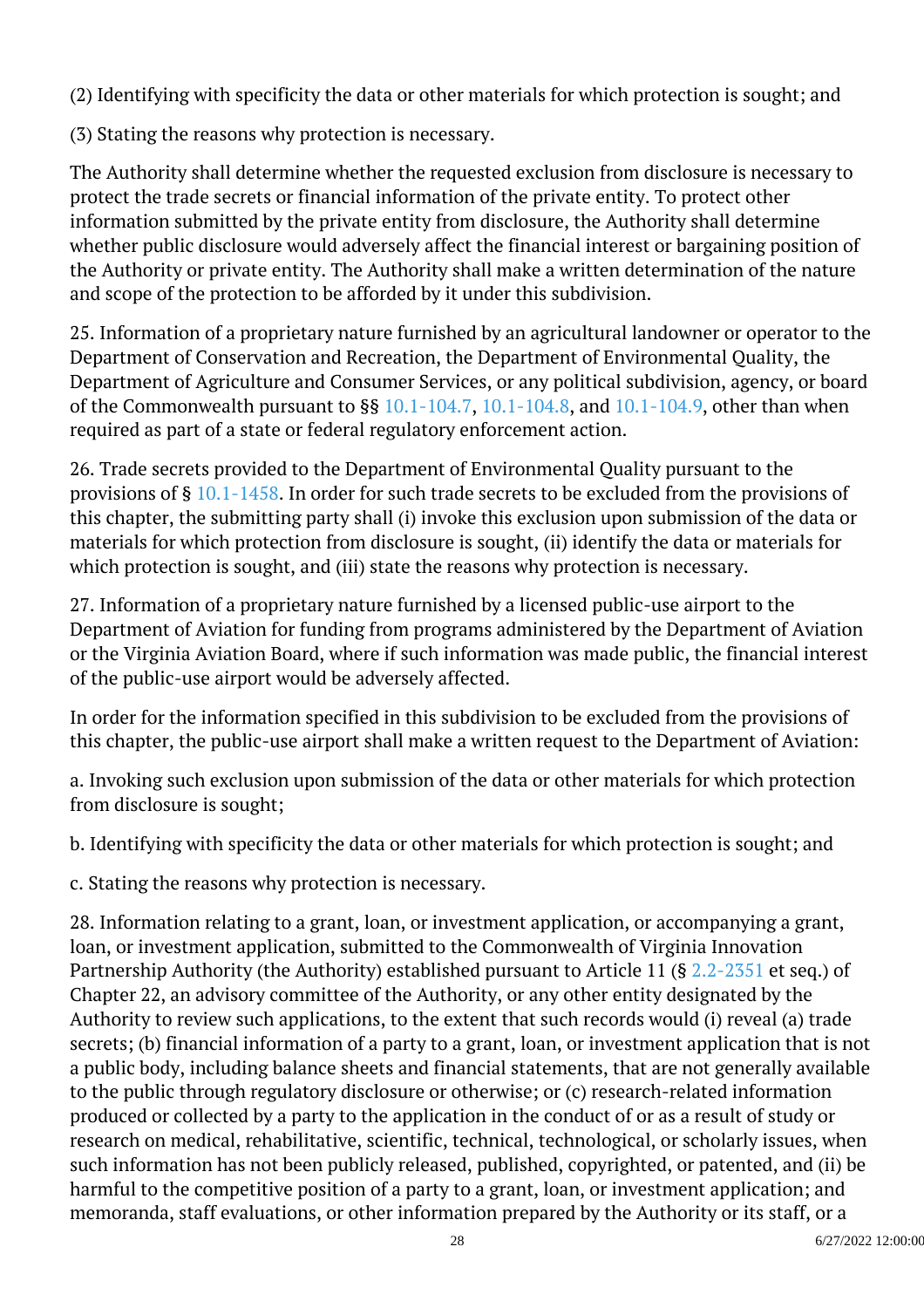reviewing entity designated by the Authority, exclusively for the evaluation of grant, loan, or investment applications, including any scoring or prioritization documents prepared for and forwarded to the Authority.

29. Proprietary information, voluntarily provided by a private business pursuant to a promise of confidentiality from a public body, used by the public body for a solar services or carbon sequestration agreement, where disclosure of such information would (i) reveal (a) trade secrets of the private business; (b) financial information of the private business, including balance sheets and financial statements, that are not generally available to the public through regulatory disclosure or otherwise; or (c) other information submitted by the private business and (ii) adversely affect the financial interest or bargaining position of the public body or private business.

In order for the information specified in clauses  $(i)(a)$ ,  $(b)$ , and  $(c)$  to be excluded from the provisions of this chapter, the private business shall make a written request to the public body: <sup>"</sup>

a. Invoking such exclusion upon submission of the data or other materials for which protection from disclosure is sought;

b. Identifying with specificity the data or other materials for which protection is sought; and

c. Stating the reasons why protection is necessary.

30. Information contained in engineering and construction drawings and plans submitted for the sole purpose of complying with the Building Code in obtaining a building permit if disclosure of such information would identify specific trade secrets or other information that would be harmful to the competitive position of the owner or lessee. However, such information shall be exempt only until the building is completed. Information relating to the safety or environmental soundness of any building shall not be exempt from disclosure. Ĩ

31. Trade secrets, including, but not limited to, financial information, including balance sheets and financial statements that are not generally available to the public through regulatory disclosure or otherwise, and revenue and cost projections supplied by a private or nongovernmental entity to the Virginia Department of Transportation for the purpose of an audit, special investigation, or any study requested by the Virginia Department of Transportation in accordance with law.

In order for the records specified in this subdivision to be excluded from the provisions of this chapter, the private or nongovernmental entity shall make a written request to the Department:

a. Invoking such exclusion upon submission of the data or other materials for which protection from disclosure is sought;

b. Identifying with specificity the data or other materials for which protection is sought; and

c. Stating the reasons why protection is necessary.

The Virginia Department of Transportation shall determine whether the requested exclusion from disclosure is necessary to protect trade secrets or financial records of the private entity. The Virginia Department of Transportation shall make a written determination of the nature and scope of the protection to be afforded by it under this subdivision.

32. Information related to a grant application, or accompanying a grant application, submitted to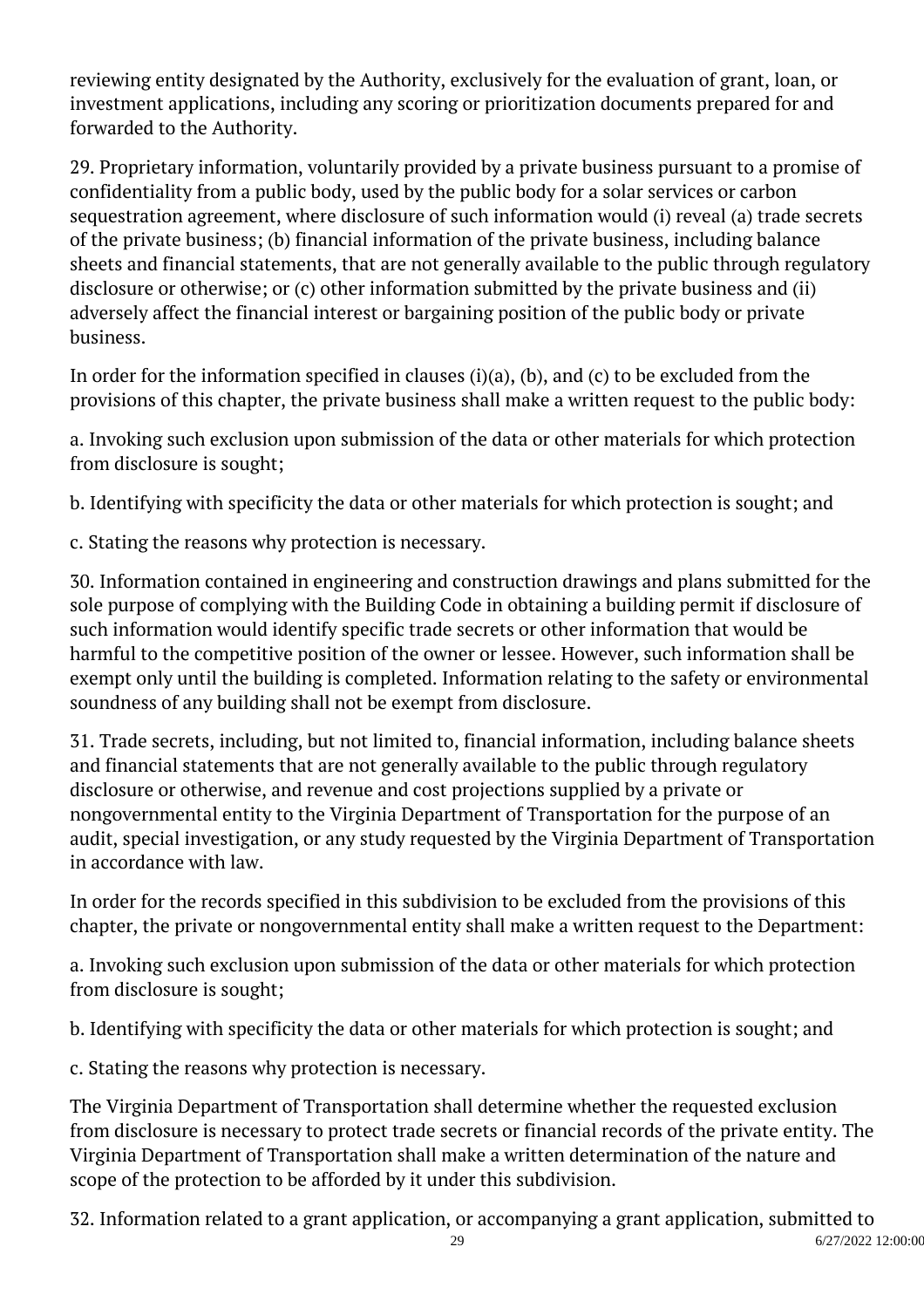the Department of Housing and Community Development that would (i) reveal (a) trade secrets, (b) financial information of a grant applicant that is not a public body, including balance sheets and financial statements, that are not generally available to the public through regulatory disclosure or otherwise, or (c) research-related information produced or collected by the applicant in the conduct of or as a result of study or research on medical, rehabilitative, scientific, technical, technological, or scholarly issues, when such information has not been publicly released, published, copyrighted, or patented, and (ii) be harmful to the competitive position of the applicant. The exclusion provided by this subdivision shall only apply to grants administered by the Department, the Director of the Department, or pursuant to  $\S 36-139$ , Article 26 (§ [2.2-2484](/vacode/2.2-2484/) et seq.) of Chapter 24, or the Virginia Telecommunication Initiative as authorized by the appropriations act. Ĩ

In order for the information submitted by the applicant and specified in this subdivision to be excluded from the provisions of this chapter, the applicant shall make a written request to the Department:

a. Invoking such exclusion upon submission of the data or other materials for which protection from disclosure is sought;

b. Identifying with specificity the data, information, or other materials for which protection is sought; and

c. Stating the reasons why protection is necessary.

The Department shall determine whether the requested exclusion from disclosure is necessary to protect the trade secrets or confidential proprietary information of the applicant. The Department shall make a written determination of the nature and scope of the protection to be afforded by it under this subdivision. Ĩ

33. Financial and proprietary records submitted with a loan application to a locality for the preservation or construction of affordable housing that is related to a competitive application to be submitted to either the U.S. Department of Housing and Urban Development (HUD) or the Virginia Housing Development Authority (VHDA), when the release of such records would adversely affect the bargaining or competitive position of the applicant. Such records shall not be withheld after they have been made public by HUD or VHDA.

1999, cc. [485,](http://lis.virginia.gov/cgi-bin/legp604.exe?991+ful+CHAP0485) [518](http://lis.virginia.gov/cgi-bin/legp604.exe?991+ful+CHAP0518), [703,](http://lis.virginia.gov/cgi-bin/legp604.exe?991+ful+CHAP0703) [726](http://lis.virginia.gov/cgi-bin/legp604.exe?991+ful+CHAP0726), [793,](http://lis.virginia.gov/cgi-bin/legp604.exe?991+ful+CHAP0793) [849](http://lis.virginia.gov/cgi-bin/legp604.exe?991+ful+CHAP0849), [852,](http://lis.virginia.gov/cgi-bin/legp604.exe?991+ful+CHAP0852) [867](http://lis.virginia.gov/cgi-bin/legp604.exe?991+ful+CHAP0867), [868,](http://lis.virginia.gov/cgi-bin/legp604.exe?991+ful+CHAP0868) [881](http://lis.virginia.gov/cgi-bin/legp604.exe?991+ful+CHAP0881), § 2.1-342.01; 2000, cc. [66](http://lis.virginia.gov/cgi-bin/legp604.exe?001+ful+CHAP0066), [237,](http://lis.virginia.gov/cgi-bin/legp604.exe?001+ful+CHAP0237) [382](http://lis.virginia.gov/cgi-bin/legp604.exe?001+ful+CHAP0382), [400](http://lis.virginia.gov/cgi-bin/legp604.exe?001+ful+CHAP0400) , [430](http://lis.virginia.gov/cgi-bin/legp604.exe?001+ful+CHAP0430), [583](http://lis.virginia.gov/cgi-bin/legp604.exe?001+ful+CHAP0583), [589,](http://lis.virginia.gov/cgi-bin/legp604.exe?001+ful+CHAP0589) [592](http://lis.virginia.gov/cgi-bin/legp604.exe?001+ful+CHAP0592), [594](http://lis.virginia.gov/cgi-bin/legp604.exe?001+ful+CHAP0594), [618](http://lis.virginia.gov/cgi-bin/legp604.exe?001+ful+CHAP0618), [632,](http://lis.virginia.gov/cgi-bin/legp604.exe?001+ful+CHAP0632) [657](http://lis.virginia.gov/cgi-bin/legp604.exe?001+ful+CHAP0657), [720](http://lis.virginia.gov/cgi-bin/legp604.exe?001+ful+CHAP0720), [932](http://lis.virginia.gov/cgi-bin/legp604.exe?001+ful+CHAP0932), [933,](http://lis.virginia.gov/cgi-bin/legp604.exe?001+ful+CHAP0933) [947](http://lis.virginia.gov/cgi-bin/legp604.exe?001+ful+CHAP0947), [1006,](http://lis.virginia.gov/cgi-bin/legp604.exe?001+ful+CHAP1006) [1064;2](http://lis.virginia.gov/cgi-bin/legp604.exe?001+ful+CHAP1064)001, cc. [288](http://lis.virginia.gov/cgi-bin/legp604.exe?011+ful+CHAP0288), [518,](http://lis.virginia.gov/cgi-bin/legp604.exe?011+ful+CHAP0518) [844](http://lis.virginia.gov/cgi-bin/legp604.exe?011+ful+CHAP0844), § 2.2-3705; 2002, cc. [87,](http://lis.virginia.gov/cgi-bin/legp604.exe?021+ful+CHAP0087) [155](http://lis.virginia.gov/cgi-bin/legp604.exe?021+ful+CHAP0155), [242,](http://lis.virginia.gov/cgi-bin/legp604.exe?021+ful+CHAP0242) [393](http://lis.virginia.gov/cgi-bin/legp604.exe?021+ful+CHAP0393), [478,](http://lis.virginia.gov/cgi-bin/legp604.exe?021+ful+CHAP0478) [481](http://lis.virginia.gov/cgi-bin/legp604.exe?021+ful+CHAP0481), [499,](http://lis.virginia.gov/cgi-bin/legp604.exe?021+ful+CHAP0499) [522](http://lis.virginia.gov/cgi-bin/legp604.exe?021+ful+CHAP0522), [571,](http://lis.virginia.gov/cgi-bin/legp604.exe?021+ful+CHAP0571) [572](http://lis.virginia.gov/cgi-bin/legp604.exe?021+ful+CHAP0572), [633,](http://lis.virginia.gov/cgi-bin/legp604.exe?021+ful+CHAP0633) [655](http://lis.virginia.gov/cgi-bin/legp604.exe?021+ful+CHAP0655), [715,](http://lis.virginia.gov/cgi-bin/legp604.exe?021+ful+CHAP0715) [798](http://lis.virginia.gov/cgi-bin/legp604.exe?021+ful+CHAP0798), [830;2](http://lis.virginia.gov/cgi-bin/legp604.exe?021+ful+CHAP0830)003, cc. [274,](http://lis.virginia.gov/cgi-bin/legp604.exe?031+ful+CHAP0274) [307](http://lis.virginia.gov/cgi-bin/legp604.exe?031+ful+CHAP0307), [327,](http://lis.virginia.gov/cgi-bin/legp604.exe?031+ful+CHAP0327) [332](http://lis.virginia.gov/cgi-bin/legp604.exe?031+ful+CHAP0332), [358,](http://lis.virginia.gov/cgi-bin/legp604.exe?031+ful+CHAP0358) [704](http://lis.virginia.gov/cgi-bin/legp604.exe?031+ful+CHAP0704), [801,](http://lis.virginia.gov/cgi-bin/legp604.exe?031+ful+CHAP0801) [884](http://lis.virginia.gov/cgi-bin/legp604.exe?031+ful+CHAP0884), [891,](http://lis.virginia.gov/cgi-bin/legp604.exe?031+ful+CHAP0891) [893](http://lis.virginia.gov/cgi-bin/legp604.exe?031+ful+CHAP0893), [897,](http://lis.virginia.gov/cgi-bin/legp604.exe?031+ful+CHAP0897) [968;](http://lis.virginia.gov/cgi-bin/legp604.exe?031+ful+CHAP0968)2004, cc. [593,](http://lis.virginia.gov/cgi-bin/legp604.exe?041+ful+CHAP0593) [690;](http://lis.virginia.gov/cgi-bin/legp604.exe?041+ful+CHAP0690)2005, cc. [258,](http://lis.virginia.gov/cgi-bin/legp604.exe?051+ful+CHAP0258) [411;](http://lis.virginia.gov/cgi-bin/legp604.exe?051+ful+CHAP0411) 2006, cc. [73](http://lis.virginia.gov/cgi-bin/legp604.exe?061+ful+CHAP0073), [76](http://lis.virginia.gov/cgi-bin/legp604.exe?061+ful+CHAP0076), [467,](http://lis.virginia.gov/cgi-bin/legp604.exe?061+ful+CHAP0467) [831](http://lis.virginia.gov/cgi-bin/legp604.exe?061+ful+CHAP0831), [921,](http://lis.virginia.gov/cgi-bin/legp604.exe?061+ful+CHAP0921) [936;](http://lis.virginia.gov/cgi-bin/legp604.exe?061+ful+CHAP0936)2006, Sp. Sess. I, c. [1;2](http://lis.virginia.gov/cgi-bin/legp604.exe?061+ful+CHAP0001)007, cc. [374](http://lis.virginia.gov/cgi-bin/legp604.exe?071+ful+CHAP0374), [693;2](http://lis.virginia.gov/cgi-bin/legp604.exe?071+ful+CHAP0693)008, cc. [71,](http://lis.virginia.gov/cgi-bin/legp604.exe?081+ful+CHAP0071) [102](http://lis.virginia.gov/cgi-bin/legp604.exe?081+ful+CHAP0102), [266,](http://lis.virginia.gov/cgi-bin/legp604.exe?081+ful+CHAP0266) [387](http://lis.virginia.gov/cgi-bin/legp604.exe?081+ful+CHAP0387), [633,](http://lis.virginia.gov/cgi-bin/legp604.exe?081+ful+CHAP0633) [689](http://lis.virginia.gov/cgi-bin/legp604.exe?081+ful+CHAP0689), [736,](http://lis.virginia.gov/cgi-bin/legp604.exe?081+ful+CHAP0736) [743;](http://lis.virginia.gov/cgi-bin/legp604.exe?081+ful+CHAP0743)2009, cc. [246,](http://lis.virginia.gov/cgi-bin/legp604.exe?091+ful+CHAP0246) [311](http://lis.virginia.gov/cgi-bin/legp604.exe?091+ful+CHAP0311), [325,](http://lis.virginia.gov/cgi-bin/legp604.exe?091+ful+CHAP0325) [765](http://lis.virginia.gov/cgi-bin/legp604.exe?091+ful+CHAP0765), [810,](http://lis.virginia.gov/cgi-bin/legp604.exe?091+ful+CHAP0810) [869;](http://lis.virginia.gov/cgi-bin/legp604.exe?091+ful+CHAP0869)2010, cc. [310,](http://lis.virginia.gov/cgi-bin/legp604.exe?101+ful+CHAP0310) [808;](http://lis.virginia.gov/cgi-bin/legp604.exe?101+ful+CHAP0808)2011, cc. [541,](http://lis.virginia.gov/cgi-bin/legp604.exe?111+ful+CHAP0541) [781](http://lis.virginia.gov/cgi-bin/legp604.exe?111+ful+CHAP0781) , [798](http://lis.virginia.gov/cgi-bin/legp604.exe?111+ful+CHAP0798), [871;2](http://lis.virginia.gov/cgi-bin/legp604.exe?111+ful+CHAP0871)012, cc. [693,](http://lis.virginia.gov/cgi-bin/legp604.exe?121+ful+CHAP0693) [709;](http://lis.virginia.gov/cgi-bin/legp604.exe?121+ful+CHAP0709)2013, cc. [54](http://lis.virginia.gov/cgi-bin/legp604.exe?131+ful+CHAP0054), [482,](http://lis.virginia.gov/cgi-bin/legp604.exe?131+ful+CHAP0482) [574;](http://lis.virginia.gov/cgi-bin/legp604.exe?131+ful+CHAP0574)2015, cc. [696,](http://lis.virginia.gov/cgi-bin/legp604.exe?151+ful+CHAP0696) [697;](http://lis.virginia.gov/cgi-bin/legp604.exe?151+ful+CHAP0697)2016, cc. [620,](http://lis.virginia.gov/cgi-bin/legp604.exe?161+ful+CHAP0620) [716](http://lis.virginia.gov/cgi-bin/legp604.exe?161+ful+CHAP0716), [724,](http://lis.virginia.gov/cgi-bin/legp604.exe?161+ful+CHAP0724) [725](http://lis.virginia.gov/cgi-bin/legp604.exe?161+ful+CHAP0725), [775;](http://lis.virginia.gov/cgi-bin/legp604.exe?161+ful+CHAP0775)2017, cc. [662,](http://lis.virginia.gov/cgi-bin/legp604.exe?171+ful+CHAP0662) [737](http://lis.virginia.gov/cgi-bin/legp604.exe?171+ful+CHAP0737), [778,](http://lis.virginia.gov/cgi-bin/legp604.exe?171+ful+CHAP0778) [796](http://lis.virginia.gov/cgi-bin/legp604.exe?171+ful+CHAP0796), [816;2](http://lis.virginia.gov/cgi-bin/legp604.exe?171+ful+CHAP0816)018, cc. [470](http://lis.virginia.gov/cgi-bin/legp604.exe?181+ful+CHAP0470), [532,](http://lis.virginia.gov/cgi-bin/legp604.exe?181+ful+CHAP0532) [533;](http://lis.virginia.gov/cgi-bin/legp604.exe?181+ful+CHAP0533)2019, cc. [358,](http://lis.virginia.gov/cgi-bin/legp604.exe?191+ful+CHAP0358) [629;](http://lis.virginia.gov/cgi-bin/legp604.exe?191+ful+CHAP0629)2020, cc. [72](http://lis.virginia.gov/cgi-bin/legp604.exe?201+ful+CHAP0072), [79](http://lis.virginia.gov/cgi-bin/legp604.exe?201+ful+CHAP0079), [1164,](http://lis.virginia.gov/cgi-bin/legp604.exe?201+ful+CHAP1164) [1169;](http://lis.virginia.gov/cgi-bin/legp604.exe?201+ful+CHAP1169)2021, Sp. Sess. I, c. [298.](http://lis.virginia.gov/cgi-bin/legp604.exe?212+ful+CHAP0298)

# § 2.2-3705.6. (Effective October 1, 2021, until January 1, 2022) Exclusions to application of chapter; proprietary records and trade secrets

The following information contained in a public record is excluded from the mandatory disclosure provisions of this chapter but may be disclosed by the custodian in his discretion,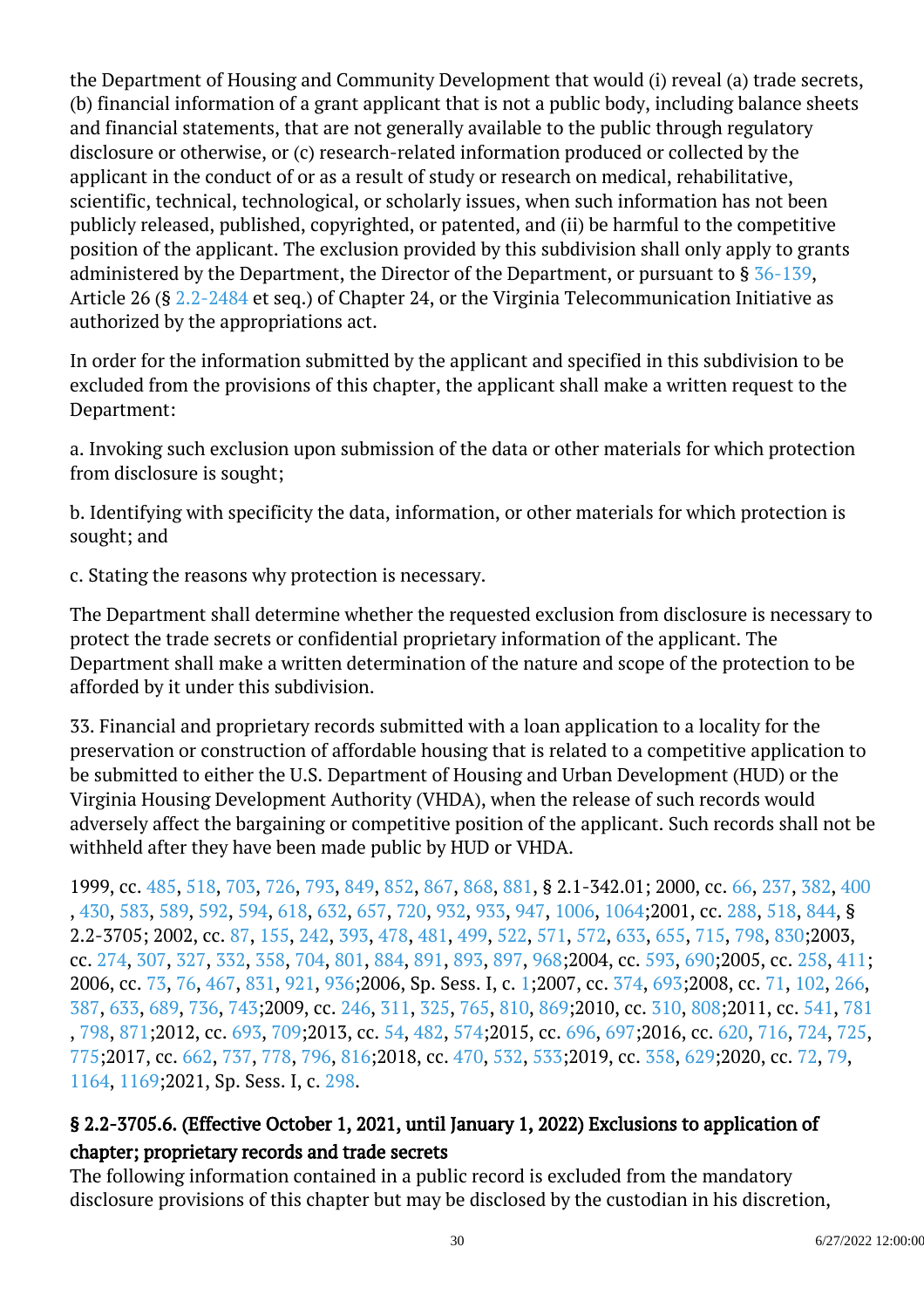except where such disclosure is prohibited by law. Redaction of information excluded under this section from a public record shall be conducted in accordance with § [2.2-3704.01](/vacode/2.2-3704.01/). Ĩ

1. Proprietary information gathered by or for the Virginia Port Authority as provided in § [62.1-](/vacode/62.1-132.4/) [132.4](/vacode/62.1-132.4/) or [62.1-134.1.](/vacode/62.1-134.1/)

2. Financial statements not publicly available filed with applications for industrial development financings in accordance with Chapter 49 (§ [15.2-4900](/vacode/15.2-4900/) et seq.) of Title 15.2.

3. Proprietary information, voluntarily provided by private business pursuant to a promise of confidentiality from a public body, used by the public body for business, trade, and tourism development or retention; and memoranda, working papers, or other information related to businesses that are considering locating or expanding in Virginia, prepared by a public body, where competition or bargaining is involved and where disclosure of such information would adversely affect the financial interest of the public body.

4. Information that was filed as confidential under the Toxic Substances Information Act (§ [32.1-](/vacode/32.1-239/)  $239$  et seq.), as such Act existed prior to July 1, 1992.

5. Fisheries data that would permit identification of any person or vessel, except when required by court order as specified in § [28.2-204.](/vacode/28.2-204/)

6. Confidential financial statements, balance sheets, trade secrets, and revenue and cost projections provided to the Department of Rail and Public Transportation, provided such information is exempt under the federal Freedom of Information Act or the federal Interstate Commerce Act or other laws administered by the Surface Transportation Board or the Federal Railroad Administration with respect to data provided in confidence to the Surface Transportation Board and the Federal Railroad Administration.

7. Proprietary information related to inventory and sales, voluntarily provided by private energy suppliers to the Department of Energy, used by that Department for energy contingency planning purposes or for developing consolidated statistical information on energy supplies. <sup>"</sup>

8. Confidential proprietary information furnished to the Board of Medical Assistance Services or the Medicaid Prior Authorization Advisory Committee pursuant to Article 4 (§ [32.1-331.12](/vacode/32.1-331.12/) et seq.) of Chapter 10 of Title 32.1.

9. Proprietary, commercial or financial information, balance sheets, trade secrets, and revenue and cost projections provided by a private transportation business to the Virginia Department of Transportation and the Department of Rail and Public Transportation for the purpose of conducting transportation studies needed to obtain grants or other financial assistance under the Transportation Equity Act for the 21st Century (P.L. 105-178) for transportation projects if disclosure of such information is exempt under the federal Freedom of Information Act or the federal Interstate Commerce Act or other laws administered by the Surface Transportation Board or the Federal Railroad Administration with respect to data provided in confidence to the Surface Transportation Board and the Federal Railroad Administration. However, the exclusion provided by this subdivision shall not apply to any wholly owned subsidiary of a public body.

10. Confidential information designated as provided in subsection F of § [2.2-4342](/vacode/2.2-4342/) as trade secrets or proprietary information by any person in connection with a procurement transaction or by any person who has submitted to a public body an application for prequalification to bid on public construction projects in accordance with subsection B of § [2.2-4317](/vacode/2.2-4317/).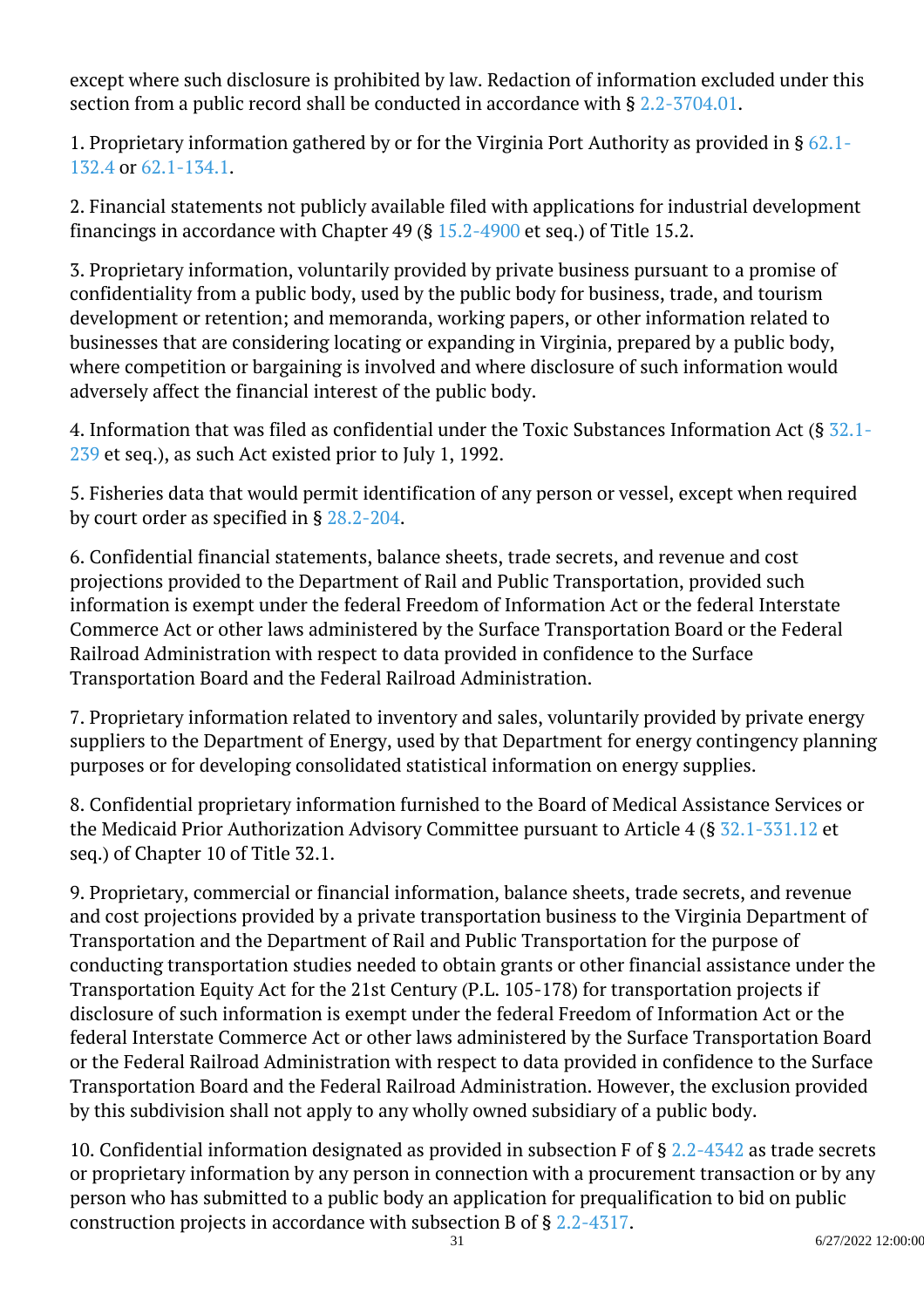11. a. Memoranda, staff evaluations, or other information prepared by the responsible public entity, its staff, outside advisors, or consultants exclusively for the evaluation and negotiation of proposals filed under the Public-Private Transportation Act of 1995 (§ [33.2-1800](/vacode/33.2-1800/) et seq.) or the Public-Private Education Facilities and Infrastructure Act of 2002 (§ [56-575.1](/vacode/56-575.1/) et seq.) where (i) if such information was made public prior to or after the execution of an interim or a comprehensive agreement, § [33.2-1820](/vacode/33.2-1820/) or [56-575.17](/vacode/56-575.17/) notwithstanding, the financial interest or bargaining position of the public entity would be adversely affected and (ii) the basis for the determination required in clause (i) is documented in writing by the responsible public entity; and

b. Information provided by a private entity to a responsible public entity, affected jurisdiction, or affected local jurisdiction pursuant to the provisions of the Public-Private Transportation Act of 1995 (§ [33.2-1800](/vacode/33.2-1800/) et seq.) or the Public-Private Education Facilities and Infrastructure Act of 2002 (§ [56-575.1](/vacode/56-575.1/) et seq.) if disclosure of such information would reveal (i) trade secrets of the private entity; (ii) financial information of the private entity, including balance sheets and financial statements, that are not generally available to the public through regulatory disclosure or otherwise; or (iii) other information submitted by the private entity where if such information was made public prior to the execution of an interim agreement or a comprehensive agreement, the financial interest or bargaining position of the public or private entity would be adversely affected. In order for the information specified in clauses (i), (ii), and (iii) to be excluded from the provisions of this chapter, the private entity shall make a written request to the responsible public entity: <sup>"</sup>

(1) Invoking such exclusion upon submission of the data or other materials for which protection from disclosure is sought;

(2) Identifying with specificity the data or other materials for which protection is sought; and Ì

(3) Stating the reasons why protection is necessary. Ì

The responsible public entity shall determine whether the requested exclusion from disclosure is necessary to protect the trade secrets or financial information of the private entity. To protect other information submitted by the private entity from disclosure, the responsible public entity shall determine whether public disclosure prior to the execution of an interim agreement or a comprehensive agreement would adversely affect the financial interest or bargaining position of the public or private entity. The responsible public entity shall make a written determination of the nature and scope of the protection to be afforded by the responsible public entity under this subdivision. Once a written determination is made by the responsible public entity, the information afforded protection under this subdivision shall continue to be protected from disclosure when in the possession of any affected jurisdiction or affected local jurisdiction.

Except as specifically provided in subdivision 11 a, nothing in this subdivision shall be construed to authorize the withholding of (a) procurement records as required by  $\S 33.2-1820$  or  $56-575.17$ ; (b) information concerning the terms and conditions of any interim or comprehensive agreement, service contract, lease, partnership, or any agreement of any kind entered into by the responsible public entity and the private entity; (c) information concerning the terms and conditions of any financing arrangement that involves the use of any public funds; or (d) information concerning the performance of any private entity developing or operating a qualifying transportation facility or a qualifying project.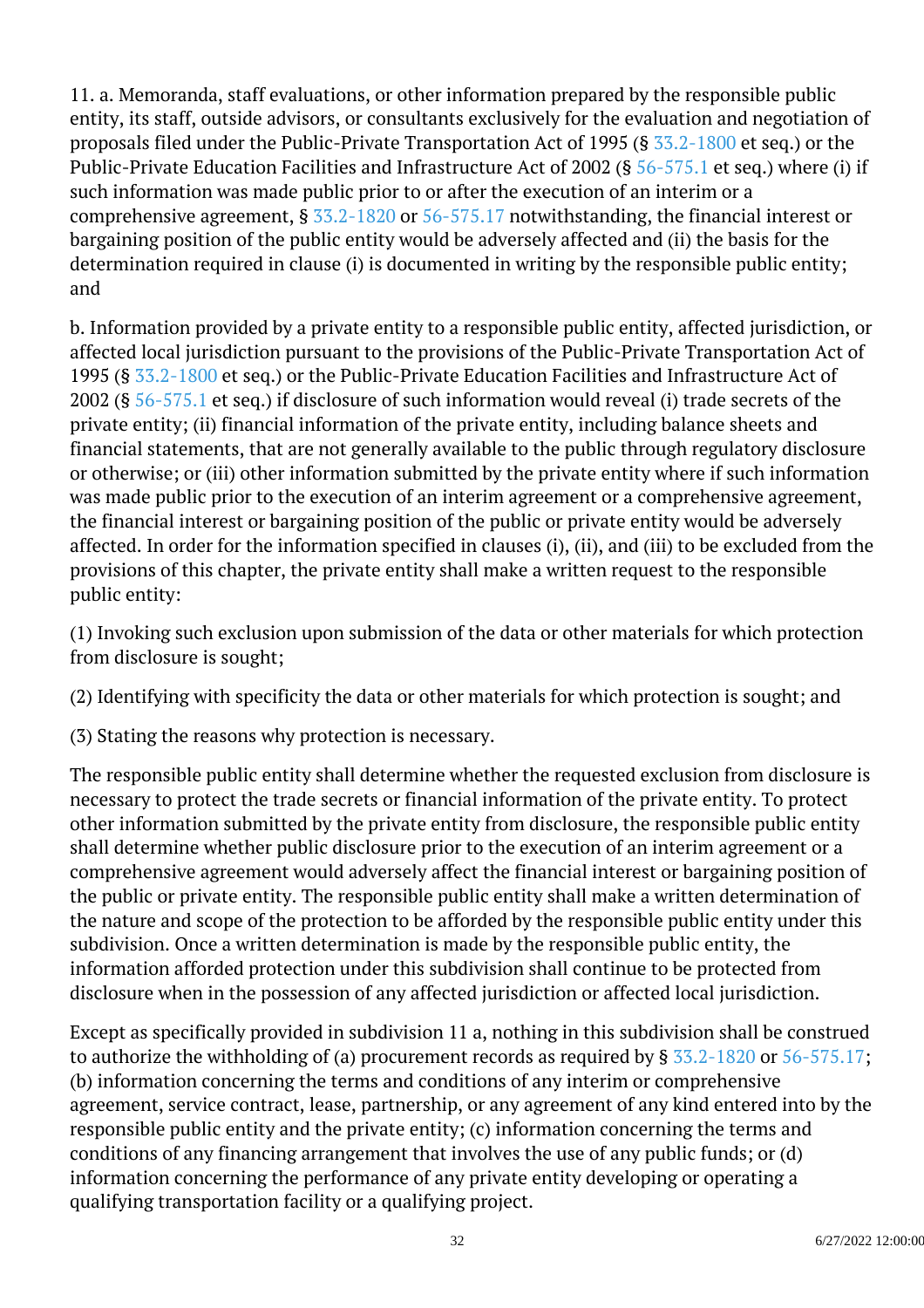For the purposes of this subdivision, the terms "affected jurisdiction," "affected local jurisdiction," "comprehensive agreement," "interim agreement," "qualifying project," "qualifying transportation facility," "responsible public entity," and "private entity" shall mean the same as those terms are defined in the Public-Private Transportation Act of 1995 (§ [33.2-1800](/vacode/33.2-1800/) et seq.) or in the Public-Private Education Facilities and Infrastructure Act of 2002 (§ [56-575.1](/vacode/56-575.1/) et seq.).

12. Confidential proprietary information or trade secrets, not publicly available, provided by a private person or entity pursuant to a promise of confidentiality to the Virginia Resources Authority or to a fund administered in connection with financial assistance rendered or to be rendered by the Virginia Resources Authority where, if such information were made public, the financial interest of the private person or entity would be adversely affected.

13. Trade secrets or confidential proprietary information that is not generally available to the public through regulatory disclosure or otherwise, provided by a (i) bidder or applicant for a franchise or (ii) franchisee under Chapter 21 (§ [15.2-2100](/vacode/15.2-2100/) et seq.) of Title 15.2 to the applicable franchising authority pursuant to a promise of confidentiality from the franchising authority, to the extent the information relates to the bidder's, applicant's, or franchisee's financial capacity or provision of new services, adoption of new technologies or implementation of improvements, where such new services, technologies, or improvements have not been implemented by the franchisee on a nonexperimental scale in the franchise area, and where, if such information were made public, the competitive advantage or financial interests of the franchisee would be adversely affected. Ĩ

In order for trade secrets or confidential proprietary information to be excluded from the provisions of this chapter, the bidder, applicant, or franchisee shall (a) invoke such exclusion upon submission of the data or other materials for which protection from disclosure is sought, (b) identify the data or other materials for which protection is sought, and (c) state the reason why protection is necessary. <sup>"</sup>

No bidder, applicant, or franchisee may invoke the exclusion provided by this subdivision if the bidder, applicant, or franchisee is owned or controlled by a public body or if any representative of the applicable franchising authority serves on the management board or as an officer of the bidder, applicant, or franchisee.

14. Information of a proprietary or confidential nature furnished by a supplier or manufacturer of charitable gaming supplies to the Department of Agriculture and Consumer Services (i) pursuant to subsection E of §  $18.2 - 340.34$  and (ii) pursuant to regulations promulgated by the Charitable Gaming Board related to approval of electronic and mechanical equipment.

15. Information related to Virginia apple producer sales provided to the Virginia State Apple Board pursuant to § [3.2-1215](/vacode/3.2-1215/).

16. Trade secrets submitted by CMRS providers as defined in § [56-484.12](/vacode/56-484.12/) to the former Wireless Carrier E-911 Cost Recovery Subcommittee created pursuant to former § [56-484.15](/vacode/56-484.15/), relating to the provision of wireless E-911 service.

17. Information relating to a grant or loan application, or accompanying a grant or loan application, to the Commonwealth Health Research Board pursuant to Chapter 5.3 (§ [32.1-162.23](/vacode/32.1-162.23/) et seq.) of Title 32.1 if disclosure of such information would (i) reveal proprietary business or research-related information produced or collected by the applicant in the conduct of or as a result of study or research on medical, rehabilitative, scientific, technical, technological, or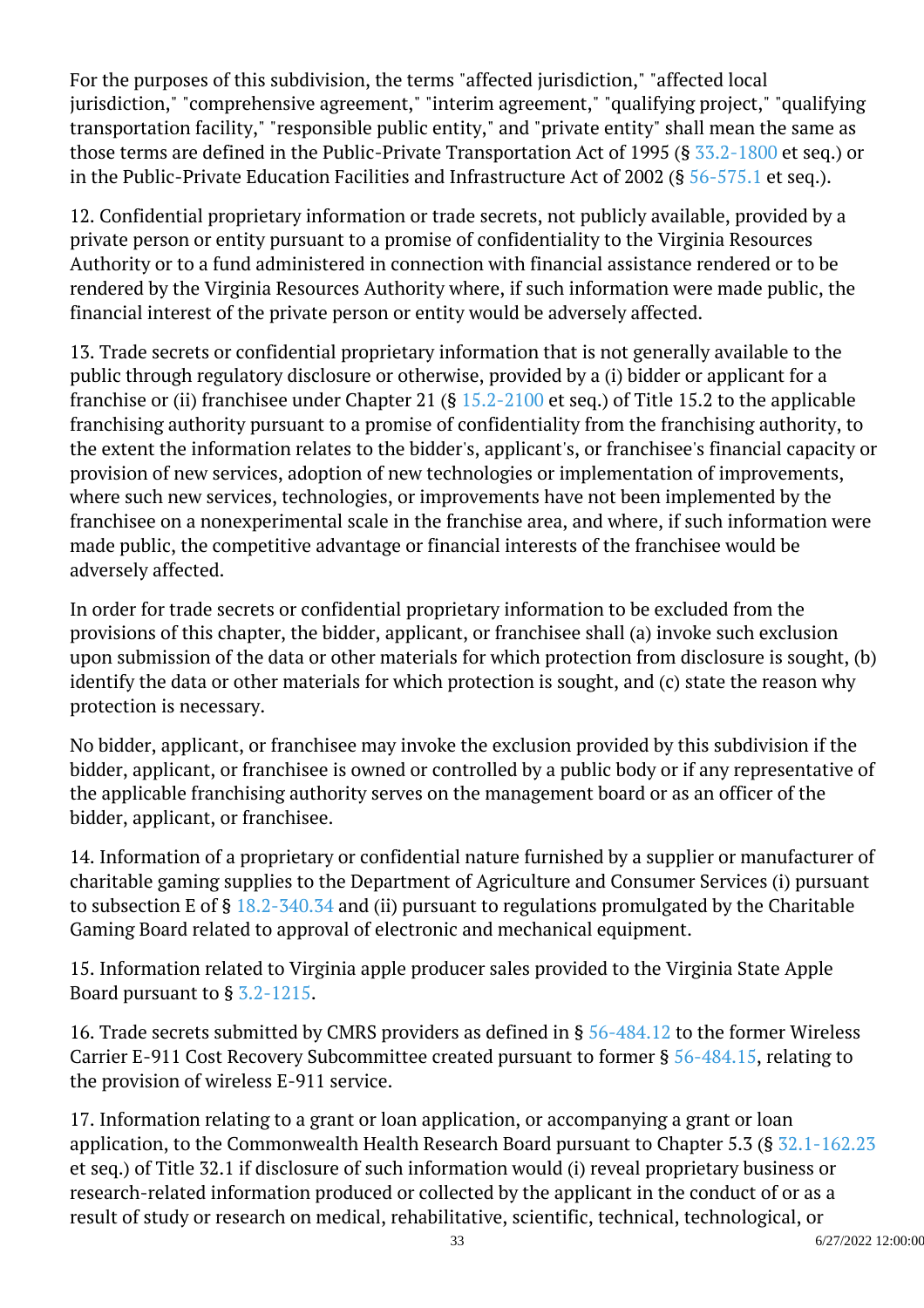scholarly issues, when such information has not been publicly released, published, copyrighted, or patented, and (ii) be harmful to the competitive position of the applicant.

18. Confidential proprietary information and trade secrets developed and held by a local public body (i) providing telecommunication services pursuant to  $\S$  [56-265.4:4](/vacode/56-265.4:4/) and (ii) providing cable television services pursuant to Article 1.1 (§ [15.2-2108.2](/vacode/15.2-2108.2/) et seq.) of Chapter 21 of Title 15.2 if disclosure of such information would be harmful to the competitive position of the locality.

In order for confidential proprietary information or trade secrets to be excluded from the provisions of this chapter, the locality in writing shall (a) invoke the protections of this subdivision, (b) identify with specificity the information for which protection is sought, and (c) state the reasons why protection is necessary. However, the exemption provided by this subdivision shall not apply to any authority created pursuant to the BVU Authority Act ( $\S 15.2$ -[7200](/vacode/15.2-7200/) et seq.).

19. Confidential proprietary information and trade secrets developed by or for a local authority created in accordance with the Virginia Wireless Service Authorities Act (§ [15.2-5431.1](/vacode/15.2-5431.1/) et seq.) to provide qualifying communications services as authorized by Article 5.1 (§ [56-484.7:1](/vacode/56-484.7:1/) et seq.) of Chapter 15 of Title 56, where disclosure of such information would be harmful to the competitive position of the authority, except that information required to be maintained in accordance with § [15.2-2160](/vacode/15.2-2160/) shall be released.

20. Trade secrets or financial information of a business, including balance sheets and financial statements, that are not generally available to the public through regulatory disclosure or otherwise, provided to the Department of Small Business and Supplier Diversity as part of an application for certification as a small, women-owned, or minority-owned business in accordance with Chapter 16.1 (§  $2.2-1603$  et seq.). In order for such trade secrets or financial information to be excluded from the provisions of this chapter, the business shall (i) invoke such exclusion upon submission of the data or other materials for which protection from disclosure is sought, (ii) identify the data or other materials for which protection is sought, and (iii) state the reasons why protection is necessary. <sup>"</sup>

21. Information of a proprietary or confidential nature disclosed by a carrier to the State Health Commissioner pursuant to §§ [32.1-276.5:1](/vacode/32.1-276.5:1/) and [32.1-276.7:1.](/vacode/32.1-276.7:1/)

22. Trade secrets, including, but not limited to, financial information, including balance sheets and financial statements, that are not generally available to the public through regulatory disclosure or otherwise, and revenue and cost projections supplied by a private or nongovernmental entity to the State Inspector General for the purpose of an audit, special investigation, or any study requested by the Office of the State Inspector General in accordance with law.

In order for the information specified in this subdivision to be excluded from the provisions of this chapter, the private or nongovernmental entity shall make a written request to the State Inspector General:

a. Invoking such exclusion upon submission of the data or other materials for which protection from disclosure is sought;

b. Identifying with specificity the data or other materials for which protection is sought; and

c. Stating the reasons why protection is necessary.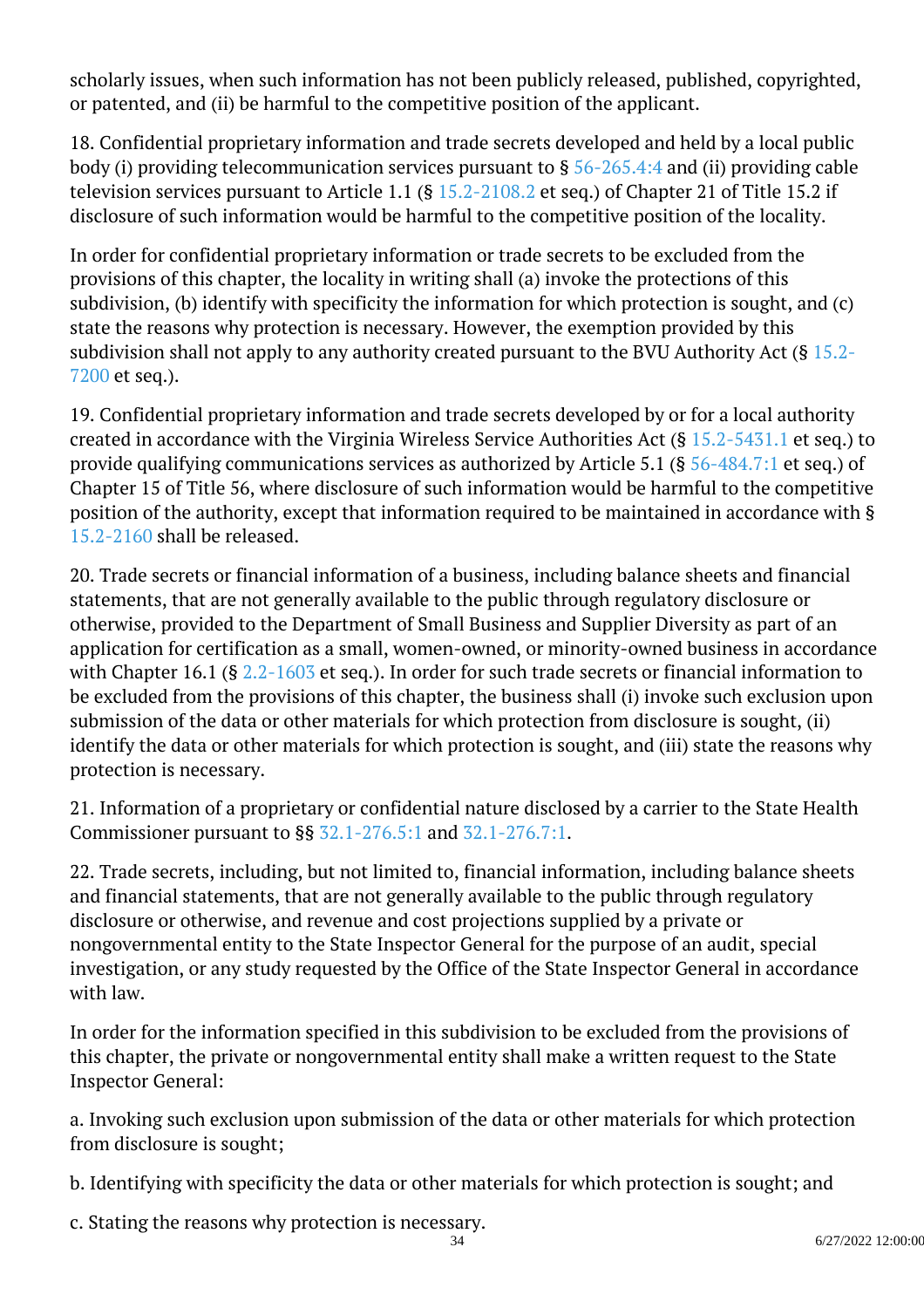The State Inspector General shall determine whether the requested exclusion from disclosure is necessary to protect the trade secrets or financial information of the private entity. The State Inspector General shall make a written determination of the nature and scope of the protection to be afforded by it under this subdivision.

23. Information relating to a grant application, or accompanying a grant application, submitted to the Tobacco Region Revitalization Commission that would (i) reveal (a) trade secrets, (b) financial information of a grant applicant that is not a public body, including balance sheets and financial statements, that are not generally available to the public through regulatory disclosure or otherwise, or (c) research-related information produced or collected by the applicant in the conduct of or as a result of study or research on medical, rehabilitative, scientific, technical, technological, or scholarly issues, when such information has not been publicly released, published, copyrighted, or patented, and (ii) be harmful to the competitive position of the applicant; and memoranda, staff evaluations, or other information prepared by the Commission or its staff exclusively for the evaluation of grant applications. The exclusion provided by this subdivision shall apply to grants that are consistent with the powers of and in furtherance of the performance of the duties of the Commission pursuant to § [3.2-3103](/vacode/3.2-3103/). <sup>"</sup>

In order for the information specified in this subdivision to be excluded from the provisions of this chapter, the applicant shall make a written request to the Commission:

a. Invoking such exclusion upon submission of the data or other materials for which protection from disclosure is sought;

b. Identifying with specificity the data, information or other materials for which protection is sought; and Ĩ

c. Stating the reasons why protection is necessary.

The Commission shall determine whether the requested exclusion from disclosure is necessary to protect the trade secrets, financial information, or research-related information of the applicant. The Commission shall make a written determination of the nature and scope of the protection to be afforded by it under this subdivision.

24. a. Information held by the Commercial Space Flight Authority relating to rate structures or charges for the use of projects of, the sale of products of, or services rendered by the Authority if disclosure of such information would adversely affect the financial interest or bargaining position of the Authority or a private entity providing the information to the Authority; or <sup>"</sup>

b. Information provided by a private entity to the Commercial Space Flight Authority if disclosure of such information would (i) reveal (a) trade secrets of the private entity; (b) financial information of the private entity, including balance sheets and financial statements, that are not generally available to the public through regulatory disclosure or otherwise; or (c) other information submitted by the private entity and (ii) adversely affect the financial interest or bargaining position of the Authority or private entity.

In order for the information specified in clauses (a), (b), and (c) of subdivision 24 b to be excluded from the provisions of this chapter, the private entity shall make a written request to the Authority:

(1) Invoking such exclusion upon submission of the data or other materials for which protection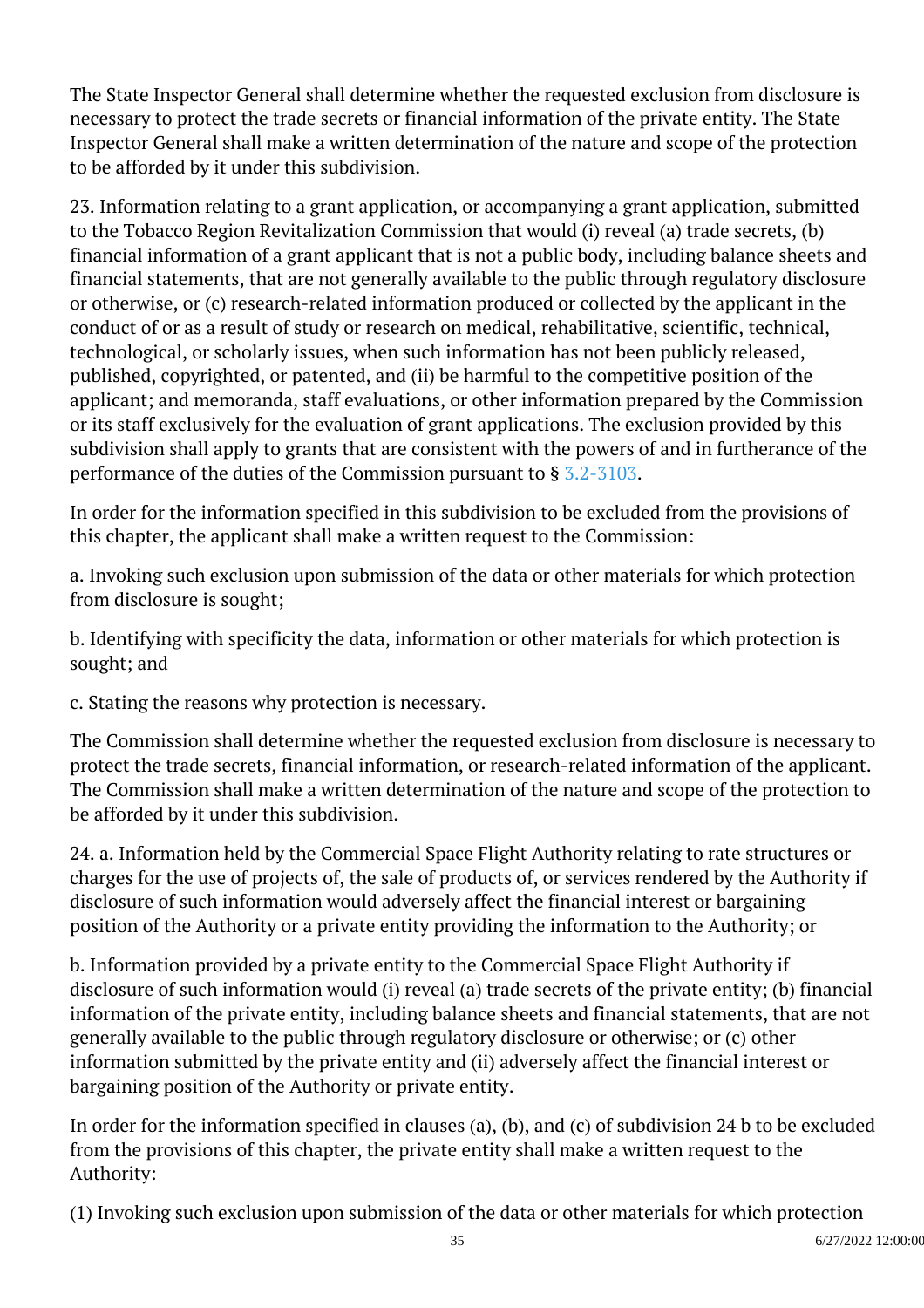from disclosure is sought;

(2) Identifying with specificity the data or other materials for which protection is sought; and Ì

(3) Stating the reasons why protection is necessary. Ì

The Authority shall determine whether the requested exclusion from disclosure is necessary to protect the trade secrets or financial information of the private entity. To protect other information submitted by the private entity from disclosure, the Authority shall determine whether public disclosure would adversely affect the financial interest or bargaining position of the Authority or private entity. The Authority shall make a written determination of the nature and scope of the protection to be afforded by it under this subdivision. Ĩ

25. Information of a proprietary nature furnished by an agricultural landowner or operator to the Department of Conservation and Recreation, the Department of Environmental Quality, the Department of Agriculture and Consumer Services, or any political subdivision, agency, or board of the Commonwealth pursuant to §§ [10.1-104.7,](/vacode/10.1-104.7/) [10.1-104.8,](/vacode/10.1-104.8/) and [10.1-104.9](/vacode/10.1-104.9/), other than when required as part of a state or federal regulatory enforcement action.

26. Trade secrets provided to the Department of Environmental Quality pursuant to the provisions of § [10.1-1458.](/vacode/10.1-1458/) In order for such trade secrets to be excluded from the provisions of this chapter, the submitting party shall (i) invoke this exclusion upon submission of the data or materials for which protection from disclosure is sought, (ii) identify the data or materials for which protection is sought, and (iii) state the reasons why protection is necessary.

27. Information of a proprietary nature furnished by a licensed public-use airport to the Department of Aviation for funding from programs administered by the Department of Aviation or the Virginia Aviation Board, where if such information was made public, the financial interest of the public-use airport would be adversely affected.

In order for the information specified in this subdivision to be excluded from the provisions of this chapter, the public-use airport shall make a written request to the Department of Aviation:

a. Invoking such exclusion upon submission of the data or other materials for which protection from disclosure is sought;

b. Identifying with specificity the data or other materials for which protection is sought; and

c. Stating the reasons why protection is necessary.

28. Information relating to a grant, loan, or investment application, or accompanying a grant, loan, or investment application, submitted to the Commonwealth of Virginia Innovation Partnership Authority (the Authority) established pursuant to Article 11 (§ [2.2-2351](/vacode/2.2-2351/) et seq.) of Chapter 22, an advisory committee of the Authority, or any other entity designated by the Authority to review such applications, to the extent that such records would (i) reveal (a) trade secrets; (b) financial information of a party to a grant, loan, or investment application that is not a public body, including balance sheets and financial statements, that are not generally available to the public through regulatory disclosure or otherwise; or (c) research-related information produced or collected by a party to the application in the conduct of or as a result of study or research on medical, rehabilitative, scientific, technical, technological, or scholarly issues, when such information has not been publicly released, published, copyrighted, or patented, and (ii) be harmful to the competitive position of a party to a grant, loan, or investment application; and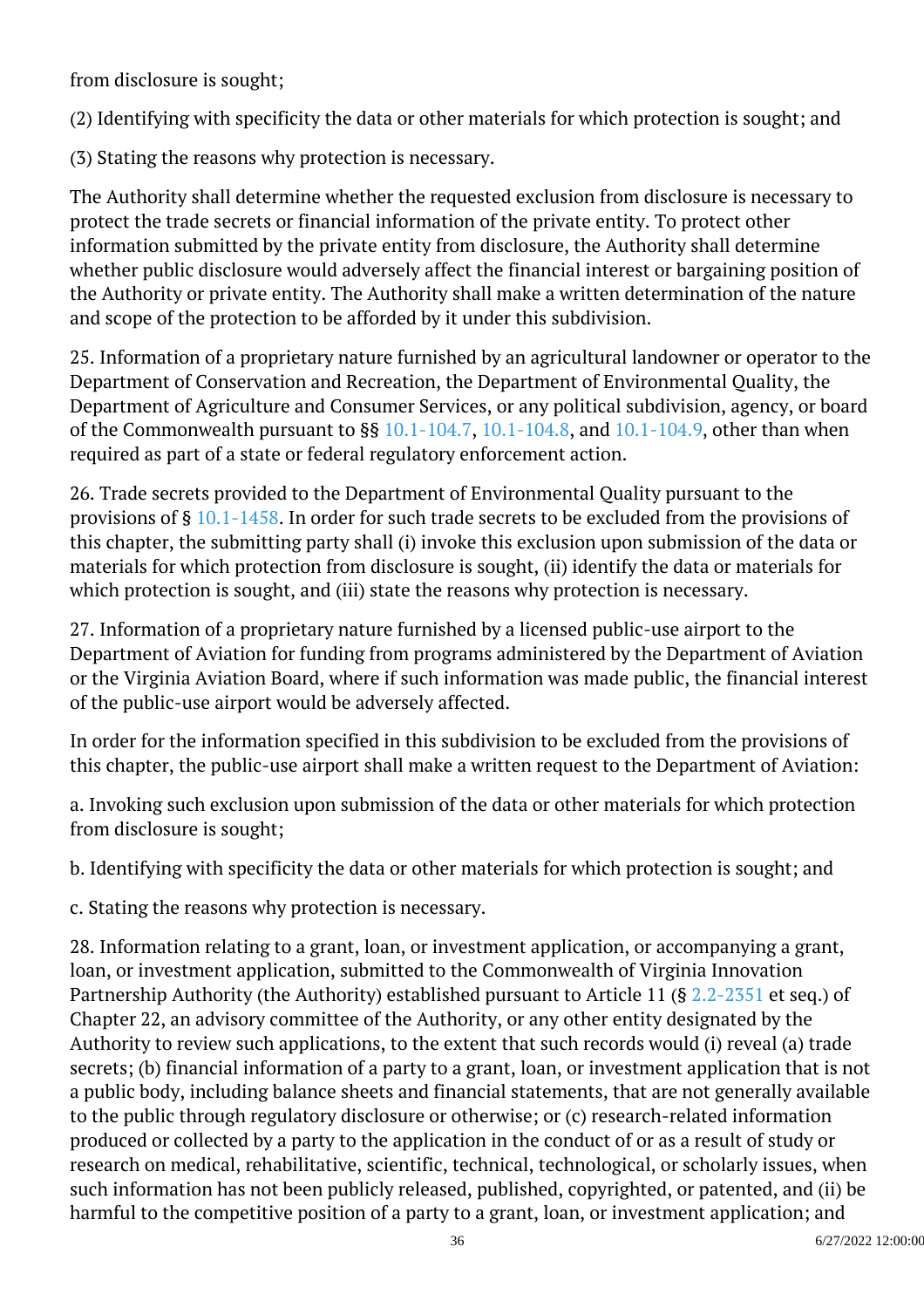memoranda, staff evaluations, or other information prepared by the Authority or its staff, or a reviewing entity designated by the Authority, exclusively for the evaluation of grant, loan, or investment applications, including any scoring or prioritization documents prepared for and forwarded to the Authority.

29. Proprietary information, voluntarily provided by a private business pursuant to a promise of confidentiality from a public body, used by the public body for a solar services or carbon sequestration agreement, where disclosure of such information would (i) reveal (a) trade secrets of the private business; (b) financial information of the private business, including balance sheets and financial statements, that are not generally available to the public through regulatory disclosure or otherwise; or (c) other information submitted by the private business and (ii) adversely affect the financial interest or bargaining position of the public body or private business.

In order for the information specified in clauses (i)(a), (b), and (c) to be excluded from the provisions of this chapter, the private business shall make a written request to the public body: <u>i</u>

a. Invoking such exclusion upon submission of the data or other materials for which protection from disclosure is sought;

b. Identifying with specificity the data or other materials for which protection is sought; and

c. Stating the reasons why protection is necessary.

30. Information contained in engineering and construction drawings and plans submitted for the sole purpose of complying with the Building Code in obtaining a building permit if disclosure of such information would identify specific trade secrets or other information that would be harmful to the competitive position of the owner or lessee. However, such information shall be exempt only until the building is completed. Information relating to the safety or environmental soundness of any building shall not be exempt from disclosure. Ĩ

31. Trade secrets, including, but not limited to, financial information, including balance sheets and financial statements that are not generally available to the public through regulatory disclosure or otherwise, and revenue and cost projections supplied by a private or nongovernmental entity to the Virginia Department of Transportation for the purpose of an audit, special investigation, or any study requested by the Virginia Department of Transportation in accordance with law.

In order for the records specified in this subdivision to be excluded from the provisions of this chapter, the private or nongovernmental entity shall make a written request to the Department:

a. Invoking such exclusion upon submission of the data or other materials for which protection from disclosure is sought;

b. Identifying with specificity the data or other materials for which protection is sought; and

c. Stating the reasons why protection is necessary.

The Virginia Department of Transportation shall determine whether the requested exclusion from disclosure is necessary to protect trade secrets or financial records of the private entity. The Virginia Department of Transportation shall make a written determination of the nature and scope of the protection to be afforded by it under this subdivision. Ĩ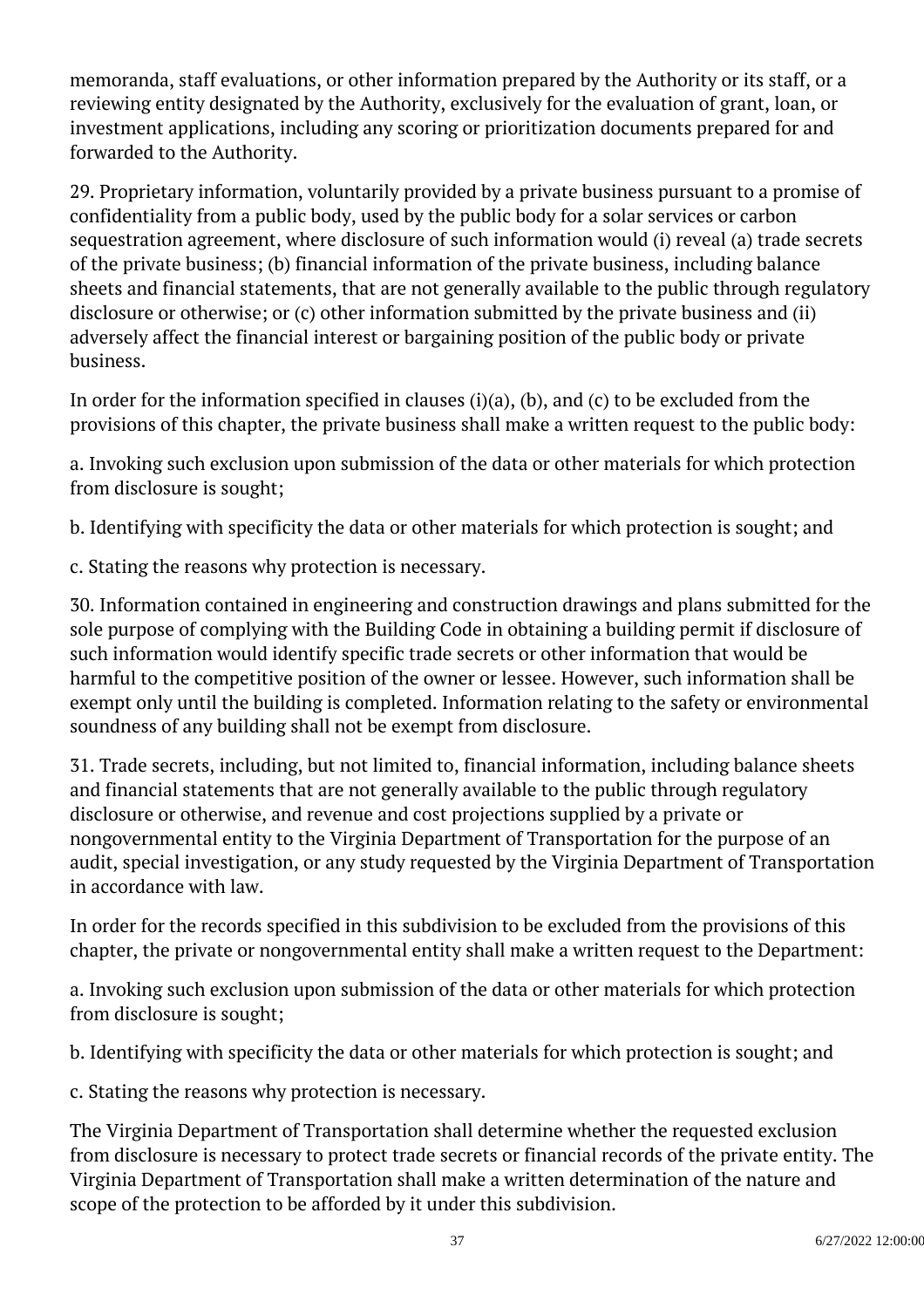32. Information related to a grant application, or accompanying a grant application, submitted to the Department of Housing and Community Development that would (i) reveal (a) trade secrets, (b) financial information of a grant applicant that is not a public body, including balance sheets and financial statements, that are not generally available to the public through regulatory disclosure or otherwise, or (c) research-related information produced or collected by the applicant in the conduct of or as a result of study or research on medical, rehabilitative, scientific, technical, technological, or scholarly issues, when such information has not been publicly released, published, copyrighted, or patented, and (ii) be harmful to the competitive position of the applicant. The exclusion provided by this subdivision shall only apply to grants administered by the Department, the Director of the Department, or pursuant to  $\S 36-139$ , Article 26 (§ [2.2-2484](/vacode/2.2-2484/) et seq.) of Chapter 24, or the Virginia Telecommunication Initiative as authorized by the appropriations act. Ĩ

In order for the information submitted by the applicant and specified in this subdivision to be excluded from the provisions of this chapter, the applicant shall make a written request to the Department:

a. Invoking such exclusion upon submission of the data or other materials for which protection from disclosure is sought;

b. Identifying with specificity the data, information, or other materials for which protection is sought; and Ĩ

c. Stating the reasons why protection is necessary.

The Department shall determine whether the requested exclusion from disclosure is necessary to protect the trade secrets or confidential proprietary information of the applicant. The Department shall make a written determination of the nature and scope of the protection to be afforded by it under this subdivision. Ĩ

33. Financial and proprietary records submitted with a loan application to a locality for the preservation or construction of affordable housing that is related to a competitive application to be submitted to either the U.S. Department of Housing and Urban Development (HUD) or the Virginia Housing Development Authority (VHDA), when the release of such records would adversely affect the bargaining or competitive position of the applicant. Such records shall not be withheld after they have been made public by HUD or VHDA.

1999, cc. [485,](http://lis.virginia.gov/cgi-bin/legp604.exe?991+ful+CHAP0485) [518](http://lis.virginia.gov/cgi-bin/legp604.exe?991+ful+CHAP0518), [703,](http://lis.virginia.gov/cgi-bin/legp604.exe?991+ful+CHAP0703) [726](http://lis.virginia.gov/cgi-bin/legp604.exe?991+ful+CHAP0726), [793,](http://lis.virginia.gov/cgi-bin/legp604.exe?991+ful+CHAP0793) [849](http://lis.virginia.gov/cgi-bin/legp604.exe?991+ful+CHAP0849), [852,](http://lis.virginia.gov/cgi-bin/legp604.exe?991+ful+CHAP0852) [867](http://lis.virginia.gov/cgi-bin/legp604.exe?991+ful+CHAP0867), [868,](http://lis.virginia.gov/cgi-bin/legp604.exe?991+ful+CHAP0868) [881](http://lis.virginia.gov/cgi-bin/legp604.exe?991+ful+CHAP0881), § 2.1-342.01; 2000, cc. [66](http://lis.virginia.gov/cgi-bin/legp604.exe?001+ful+CHAP0066), [237,](http://lis.virginia.gov/cgi-bin/legp604.exe?001+ful+CHAP0237) [382](http://lis.virginia.gov/cgi-bin/legp604.exe?001+ful+CHAP0382), [400](http://lis.virginia.gov/cgi-bin/legp604.exe?001+ful+CHAP0400) , [430](http://lis.virginia.gov/cgi-bin/legp604.exe?001+ful+CHAP0430), [583](http://lis.virginia.gov/cgi-bin/legp604.exe?001+ful+CHAP0583), [589,](http://lis.virginia.gov/cgi-bin/legp604.exe?001+ful+CHAP0589) [592](http://lis.virginia.gov/cgi-bin/legp604.exe?001+ful+CHAP0592), [594](http://lis.virginia.gov/cgi-bin/legp604.exe?001+ful+CHAP0594), [618](http://lis.virginia.gov/cgi-bin/legp604.exe?001+ful+CHAP0618), [632,](http://lis.virginia.gov/cgi-bin/legp604.exe?001+ful+CHAP0632) [657](http://lis.virginia.gov/cgi-bin/legp604.exe?001+ful+CHAP0657), [720](http://lis.virginia.gov/cgi-bin/legp604.exe?001+ful+CHAP0720), [932](http://lis.virginia.gov/cgi-bin/legp604.exe?001+ful+CHAP0932), [933,](http://lis.virginia.gov/cgi-bin/legp604.exe?001+ful+CHAP0933) [947](http://lis.virginia.gov/cgi-bin/legp604.exe?001+ful+CHAP0947), [1006,](http://lis.virginia.gov/cgi-bin/legp604.exe?001+ful+CHAP1006) [1064;2](http://lis.virginia.gov/cgi-bin/legp604.exe?001+ful+CHAP1064)001, cc. [288](http://lis.virginia.gov/cgi-bin/legp604.exe?011+ful+CHAP0288), [518,](http://lis.virginia.gov/cgi-bin/legp604.exe?011+ful+CHAP0518) [844](http://lis.virginia.gov/cgi-bin/legp604.exe?011+ful+CHAP0844), § 2.2-3705; 2002, cc. [87,](http://lis.virginia.gov/cgi-bin/legp604.exe?021+ful+CHAP0087) [155](http://lis.virginia.gov/cgi-bin/legp604.exe?021+ful+CHAP0155), [242,](http://lis.virginia.gov/cgi-bin/legp604.exe?021+ful+CHAP0242) [393](http://lis.virginia.gov/cgi-bin/legp604.exe?021+ful+CHAP0393), [478,](http://lis.virginia.gov/cgi-bin/legp604.exe?021+ful+CHAP0478) [481](http://lis.virginia.gov/cgi-bin/legp604.exe?021+ful+CHAP0481), [499,](http://lis.virginia.gov/cgi-bin/legp604.exe?021+ful+CHAP0499) [522](http://lis.virginia.gov/cgi-bin/legp604.exe?021+ful+CHAP0522), [571,](http://lis.virginia.gov/cgi-bin/legp604.exe?021+ful+CHAP0571) [572](http://lis.virginia.gov/cgi-bin/legp604.exe?021+ful+CHAP0572), [633,](http://lis.virginia.gov/cgi-bin/legp604.exe?021+ful+CHAP0633) [655](http://lis.virginia.gov/cgi-bin/legp604.exe?021+ful+CHAP0655), [715,](http://lis.virginia.gov/cgi-bin/legp604.exe?021+ful+CHAP0715) [798](http://lis.virginia.gov/cgi-bin/legp604.exe?021+ful+CHAP0798), [830;2](http://lis.virginia.gov/cgi-bin/legp604.exe?021+ful+CHAP0830)003, cc. [274,](http://lis.virginia.gov/cgi-bin/legp604.exe?031+ful+CHAP0274) [307](http://lis.virginia.gov/cgi-bin/legp604.exe?031+ful+CHAP0307), [327,](http://lis.virginia.gov/cgi-bin/legp604.exe?031+ful+CHAP0327) [332](http://lis.virginia.gov/cgi-bin/legp604.exe?031+ful+CHAP0332), [358,](http://lis.virginia.gov/cgi-bin/legp604.exe?031+ful+CHAP0358) [704](http://lis.virginia.gov/cgi-bin/legp604.exe?031+ful+CHAP0704), [801,](http://lis.virginia.gov/cgi-bin/legp604.exe?031+ful+CHAP0801) [884](http://lis.virginia.gov/cgi-bin/legp604.exe?031+ful+CHAP0884), [891,](http://lis.virginia.gov/cgi-bin/legp604.exe?031+ful+CHAP0891) [893](http://lis.virginia.gov/cgi-bin/legp604.exe?031+ful+CHAP0893), [897,](http://lis.virginia.gov/cgi-bin/legp604.exe?031+ful+CHAP0897) [968;](http://lis.virginia.gov/cgi-bin/legp604.exe?031+ful+CHAP0968)2004, cc. [593,](http://lis.virginia.gov/cgi-bin/legp604.exe?041+ful+CHAP0593) [690;](http://lis.virginia.gov/cgi-bin/legp604.exe?041+ful+CHAP0690)2005, cc. [258,](http://lis.virginia.gov/cgi-bin/legp604.exe?051+ful+CHAP0258) [411;](http://lis.virginia.gov/cgi-bin/legp604.exe?051+ful+CHAP0411) 2006, cc. [73](http://lis.virginia.gov/cgi-bin/legp604.exe?061+ful+CHAP0073), [76](http://lis.virginia.gov/cgi-bin/legp604.exe?061+ful+CHAP0076), [467,](http://lis.virginia.gov/cgi-bin/legp604.exe?061+ful+CHAP0467) [831](http://lis.virginia.gov/cgi-bin/legp604.exe?061+ful+CHAP0831), [921,](http://lis.virginia.gov/cgi-bin/legp604.exe?061+ful+CHAP0921) [936;](http://lis.virginia.gov/cgi-bin/legp604.exe?061+ful+CHAP0936)2006, Sp. Sess. I, c. [1;2](http://lis.virginia.gov/cgi-bin/legp604.exe?061+ful+CHAP0001)007, cc. [374](http://lis.virginia.gov/cgi-bin/legp604.exe?071+ful+CHAP0374), [693;2](http://lis.virginia.gov/cgi-bin/legp604.exe?071+ful+CHAP0693)008, cc. [71,](http://lis.virginia.gov/cgi-bin/legp604.exe?081+ful+CHAP0071) [102](http://lis.virginia.gov/cgi-bin/legp604.exe?081+ful+CHAP0102), [266,](http://lis.virginia.gov/cgi-bin/legp604.exe?081+ful+CHAP0266) [387](http://lis.virginia.gov/cgi-bin/legp604.exe?081+ful+CHAP0387), [633,](http://lis.virginia.gov/cgi-bin/legp604.exe?081+ful+CHAP0633) [689](http://lis.virginia.gov/cgi-bin/legp604.exe?081+ful+CHAP0689), [736,](http://lis.virginia.gov/cgi-bin/legp604.exe?081+ful+CHAP0736) [743;](http://lis.virginia.gov/cgi-bin/legp604.exe?081+ful+CHAP0743)2009, cc. [246,](http://lis.virginia.gov/cgi-bin/legp604.exe?091+ful+CHAP0246) [311](http://lis.virginia.gov/cgi-bin/legp604.exe?091+ful+CHAP0311), [325,](http://lis.virginia.gov/cgi-bin/legp604.exe?091+ful+CHAP0325) [765](http://lis.virginia.gov/cgi-bin/legp604.exe?091+ful+CHAP0765), [810,](http://lis.virginia.gov/cgi-bin/legp604.exe?091+ful+CHAP0810) [869;](http://lis.virginia.gov/cgi-bin/legp604.exe?091+ful+CHAP0869)2010, cc. [310,](http://lis.virginia.gov/cgi-bin/legp604.exe?101+ful+CHAP0310) [808;](http://lis.virginia.gov/cgi-bin/legp604.exe?101+ful+CHAP0808)2011, cc. [541,](http://lis.virginia.gov/cgi-bin/legp604.exe?111+ful+CHAP0541) [781](http://lis.virginia.gov/cgi-bin/legp604.exe?111+ful+CHAP0781) , [798](http://lis.virginia.gov/cgi-bin/legp604.exe?111+ful+CHAP0798), [871;2](http://lis.virginia.gov/cgi-bin/legp604.exe?111+ful+CHAP0871)012, cc. [693,](http://lis.virginia.gov/cgi-bin/legp604.exe?121+ful+CHAP0693) [709;](http://lis.virginia.gov/cgi-bin/legp604.exe?121+ful+CHAP0709)2013, cc. [54](http://lis.virginia.gov/cgi-bin/legp604.exe?131+ful+CHAP0054), [482,](http://lis.virginia.gov/cgi-bin/legp604.exe?131+ful+CHAP0482) [574;](http://lis.virginia.gov/cgi-bin/legp604.exe?131+ful+CHAP0574)2015, cc. [696,](http://lis.virginia.gov/cgi-bin/legp604.exe?151+ful+CHAP0696) [697;](http://lis.virginia.gov/cgi-bin/legp604.exe?151+ful+CHAP0697)2016, cc. [620,](http://lis.virginia.gov/cgi-bin/legp604.exe?161+ful+CHAP0620) [716](http://lis.virginia.gov/cgi-bin/legp604.exe?161+ful+CHAP0716), [724,](http://lis.virginia.gov/cgi-bin/legp604.exe?161+ful+CHAP0724) [725](http://lis.virginia.gov/cgi-bin/legp604.exe?161+ful+CHAP0725), [775;](http://lis.virginia.gov/cgi-bin/legp604.exe?161+ful+CHAP0775)2017, cc. [662,](http://lis.virginia.gov/cgi-bin/legp604.exe?171+ful+CHAP0662) [737](http://lis.virginia.gov/cgi-bin/legp604.exe?171+ful+CHAP0737), [778,](http://lis.virginia.gov/cgi-bin/legp604.exe?171+ful+CHAP0778) [796](http://lis.virginia.gov/cgi-bin/legp604.exe?171+ful+CHAP0796), [816;2](http://lis.virginia.gov/cgi-bin/legp604.exe?171+ful+CHAP0816)018, cc. [470](http://lis.virginia.gov/cgi-bin/legp604.exe?181+ful+CHAP0470), [532,](http://lis.virginia.gov/cgi-bin/legp604.exe?181+ful+CHAP0532) [533;](http://lis.virginia.gov/cgi-bin/legp604.exe?181+ful+CHAP0533)2019, cc. [358,](http://lis.virginia.gov/cgi-bin/legp604.exe?191+ful+CHAP0358) [629;](http://lis.virginia.gov/cgi-bin/legp604.exe?191+ful+CHAP0629)2020, cc. [72](http://lis.virginia.gov/cgi-bin/legp604.exe?201+ful+CHAP0072), [79](http://lis.virginia.gov/cgi-bin/legp604.exe?201+ful+CHAP0079), [1164,](http://lis.virginia.gov/cgi-bin/legp604.exe?201+ful+CHAP1164) [1169;](http://lis.virginia.gov/cgi-bin/legp604.exe?201+ful+CHAP1169)2021, Sp. Sess. I, c. [298,](http://lis.virginia.gov/cgi-bin/legp604.exe?212+ful+CHAP0298) [532](http://lis.virginia.gov/cgi-bin/legp604.exe?212+ful+CHAP0532).

# § 2.2-3705.6. (Effective January 1, 2022) Exclusions to application of chapter; proprietary records and trade secrets

The following information contained in a public record is excluded from the mandatory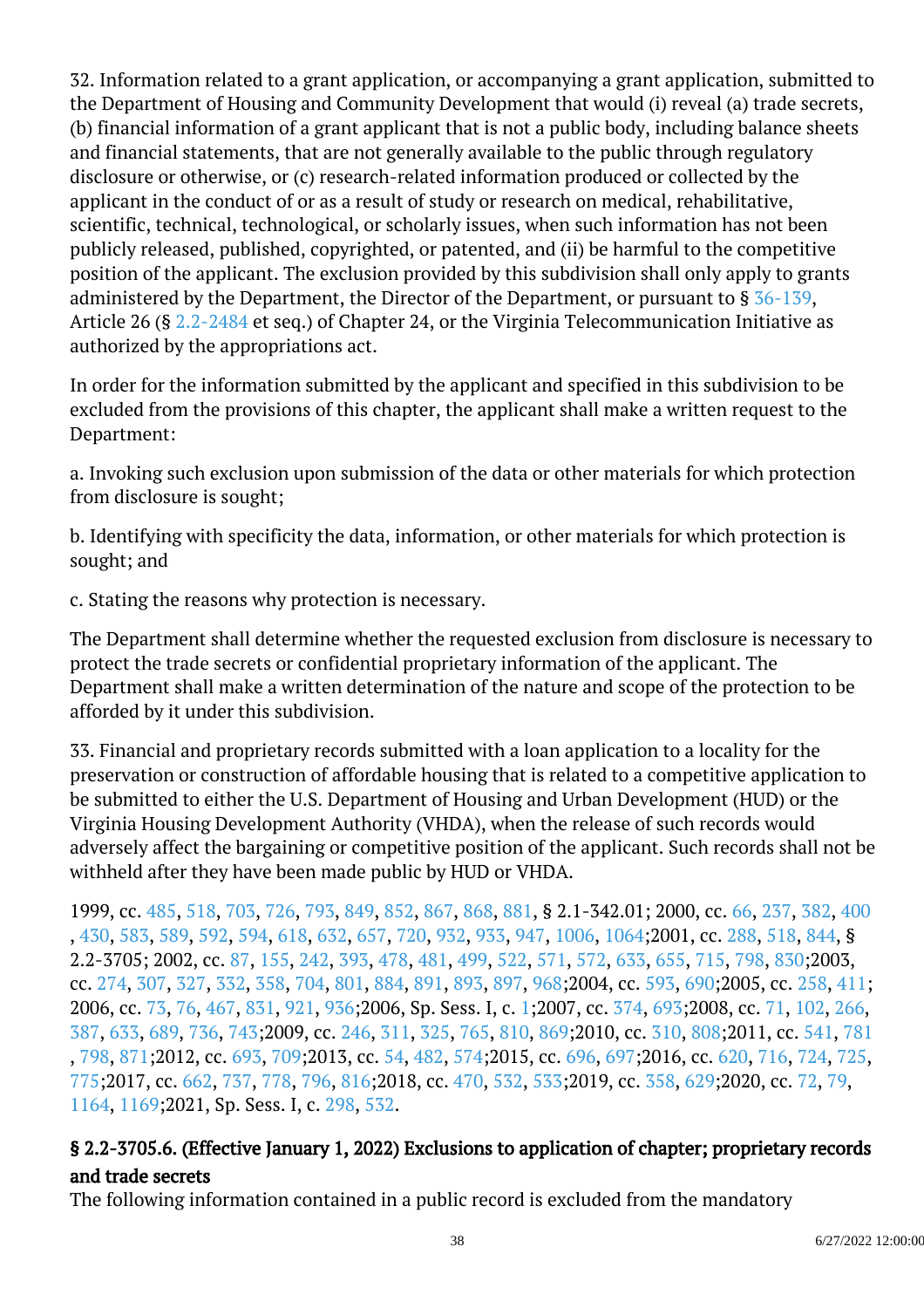disclosure provisions of this chapter but may be disclosed by the custodian in his discretion, except where such disclosure is prohibited by law. Redaction of information excluded under this section from a public record shall be conducted in accordance with § [2.2-3704.01](/vacode/2.2-3704.01/). Ĩ

1. Proprietary information gathered by or for the Virginia Port Authority as provided in § [62.1-](/vacode/62.1-132.4/) [132.4](/vacode/62.1-132.4/) or [62.1-134.1.](/vacode/62.1-134.1/)

2. Financial statements not publicly available filed with applications for industrial development financings in accordance with Chapter 49 (§  $15.2$ -4900 et seq.) of Title 15.2.

3. Proprietary information, voluntarily provided by private business pursuant to a promise of confidentiality from a public body, used by the public body for business, trade, and tourism development or retention; and memoranda, working papers, or other information related to businesses that are considering locating or expanding in Virginia, prepared by a public body, where competition or bargaining is involved and where disclosure of such information would adversely affect the financial interest of the public body. Ĩ

4. Information that was filed as confidential under the Toxic Substances Information Act (§ [32.1-](/vacode/32.1-239/)  $239$  et seq.), as such Act existed prior to July 1, 1992.

5. Fisheries data that would permit identification of any person or vessel, except when required by court order as specified in § [28.2-204.](/vacode/28.2-204/)

6. Confidential financial statements, balance sheets, trade secrets, and revenue and cost projections provided to the Department of Rail and Public Transportation, provided such information is exempt under the federal Freedom of Information Act or the federal Interstate Commerce Act or other laws administered by the Surface Transportation Board or the Federal Railroad Administration with respect to data provided in confidence to the Surface Transportation Board and the Federal Railroad Administration.

7. Proprietary information related to inventory and sales, voluntarily provided by private energy suppliers to the Department of Energy, used by that Department for energy contingency planning purposes or for developing consolidated statistical information on energy supplies. <sup>"</sup>

8. Confidential proprietary information furnished to the Board of Medical Assistance Services or the Medicaid Prior Authorization Advisory Committee pursuant to Article 4 (§ [32.1-331.12](/vacode/32.1-331.12/) et seq.) of Chapter 10 of Title 32.1. Ĩ

9. Proprietary, commercial or financial information, balance sheets, trade secrets, and revenue and cost projections provided by a private transportation business to the Virginia Department of Transportation and the Department of Rail and Public Transportation for the purpose of conducting transportation studies needed to obtain grants or other financial assistance under the Transportation Equity Act for the 21st Century (P.L. 105-178) for transportation projects if disclosure of such information is exempt under the federal Freedom of Information Act or the federal Interstate Commerce Act or other laws administered by the Surface Transportation Board or the Federal Railroad Administration with respect to data provided in confidence to the Surface Transportation Board and the Federal Railroad Administration. However, the exclusion provided by this subdivision shall not apply to any wholly owned subsidiary of a public body.

10. Confidential information designated as provided in subsection F of § [2.2-4342](/vacode/2.2-4342/) as trade secrets or proprietary information by any person in connection with a procurement transaction or by any person who has submitted to a public body an application for prequalification to bid on public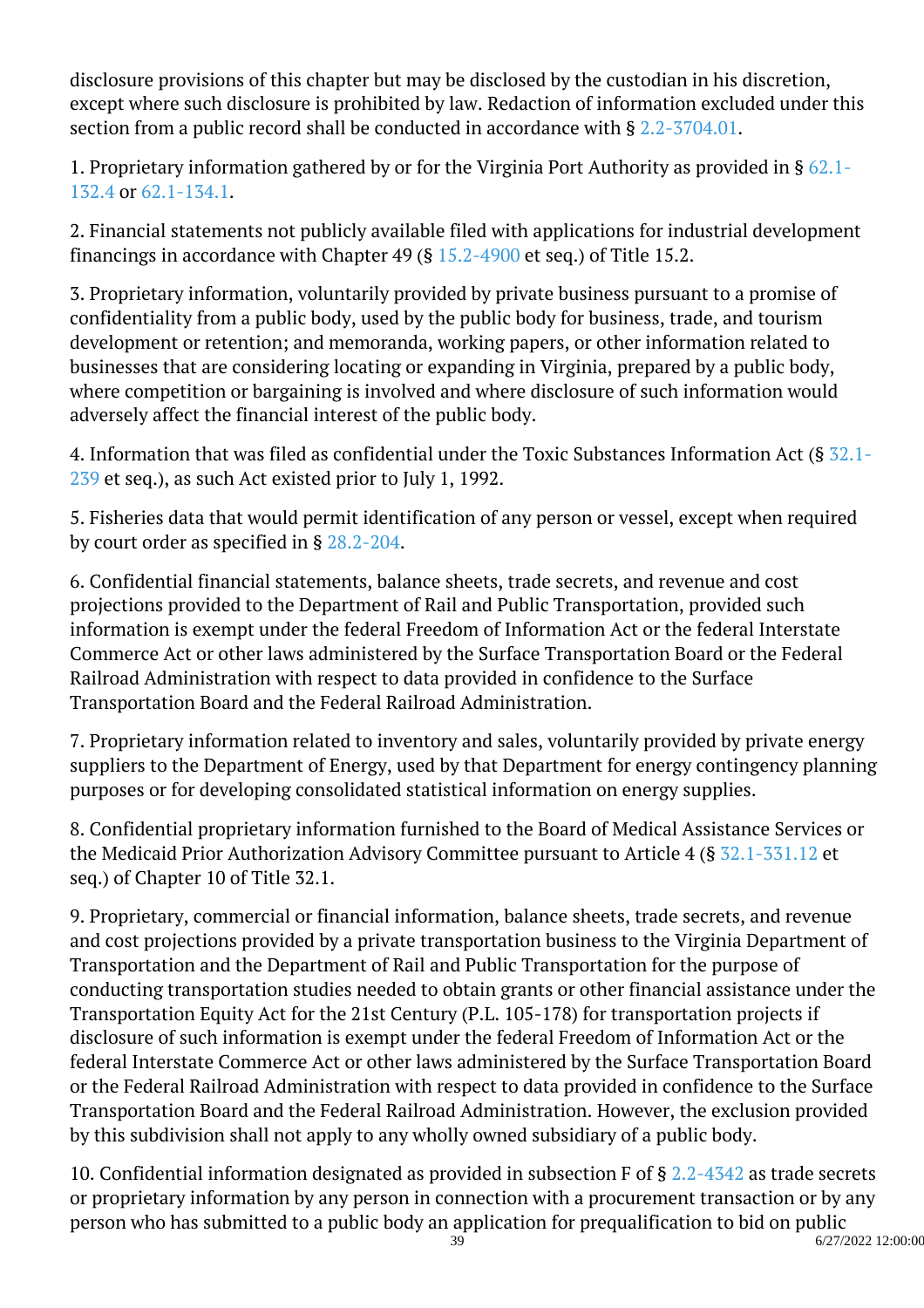construction projects in accordance with subsection B of § [2.2-4317](/vacode/2.2-4317/).

11. a. Memoranda, staff evaluations, or other information prepared by the responsible public entity, its staff, outside advisors, or consultants exclusively for the evaluation and negotiation of proposals filed under the Public-Private Transportation Act of 1995 (§ [33.2-1800](/vacode/33.2-1800/) et seq.) or the Public-Private Education Facilities and Infrastructure Act of 2002 (§ [56-575.1](/vacode/56-575.1/) et seq.) where (i) if such information was made public prior to or after the execution of an interim or a comprehensive agreement, § [33.2-1820](/vacode/33.2-1820/) or [56-575.17](/vacode/56-575.17/) notwithstanding, the financial interest or bargaining position of the public entity would be adversely affected and (ii) the basis for the determination required in clause (i) is documented in writing by the responsible public entity; and Ĩ

b. Information provided by a private entity to a responsible public entity, affected jurisdiction, or affected local jurisdiction pursuant to the provisions of the Public-Private Transportation Act of 1995 (§ [33.2-1800](/vacode/33.2-1800/) et seq.) or the Public-Private Education Facilities and Infrastructure Act of 2002 (§ [56-575.1](/vacode/56-575.1/) et seq.) if disclosure of such information would reveal (i) trade secrets of the private entity; (ii) financial information of the private entity, including balance sheets and financial statements, that are not generally available to the public through regulatory disclosure or otherwise; or (iii) other information submitted by the private entity where if such information was made public prior to the execution of an interim agreement or a comprehensive agreement, the financial interest or bargaining position of the public or private entity would be adversely affected. In order for the information specified in clauses (i), (ii), and (iii) to be excluded from the provisions of this chapter, the private entity shall make a written request to the responsible public entity: <sup>"</sup>

(1) Invoking such exclusion upon submission of the data or other materials for which protection from disclosure is sought;

(2) Identifying with specificity the data or other materials for which protection is sought; and Ì

(3) Stating the reasons why protection is necessary. Ì

The responsible public entity shall determine whether the requested exclusion from disclosure is necessary to protect the trade secrets or financial information of the private entity. To protect other information submitted by the private entity from disclosure, the responsible public entity shall determine whether public disclosure prior to the execution of an interim agreement or a comprehensive agreement would adversely affect the financial interest or bargaining position of the public or private entity. The responsible public entity shall make a written determination of the nature and scope of the protection to be afforded by the responsible public entity under this subdivision. Once a written determination is made by the responsible public entity, the information afforded protection under this subdivision shall continue to be protected from disclosure when in the possession of any affected jurisdiction or affected local jurisdiction.

Except as specifically provided in subdivision 11 a, nothing in this subdivision shall be construed to authorize the withholding of (a) procurement records as required by  $\S 33.2$ -1820 or [56-575.17;](/vacode/56-575.17/) (b) information concerning the terms and conditions of any interim or comprehensive agreement, service contract, lease, partnership, or any agreement of any kind entered into by the responsible public entity and the private entity; (c) information concerning the terms and conditions of any financing arrangement that involves the use of any public funds; or (d) information concerning the performance of any private entity developing or operating a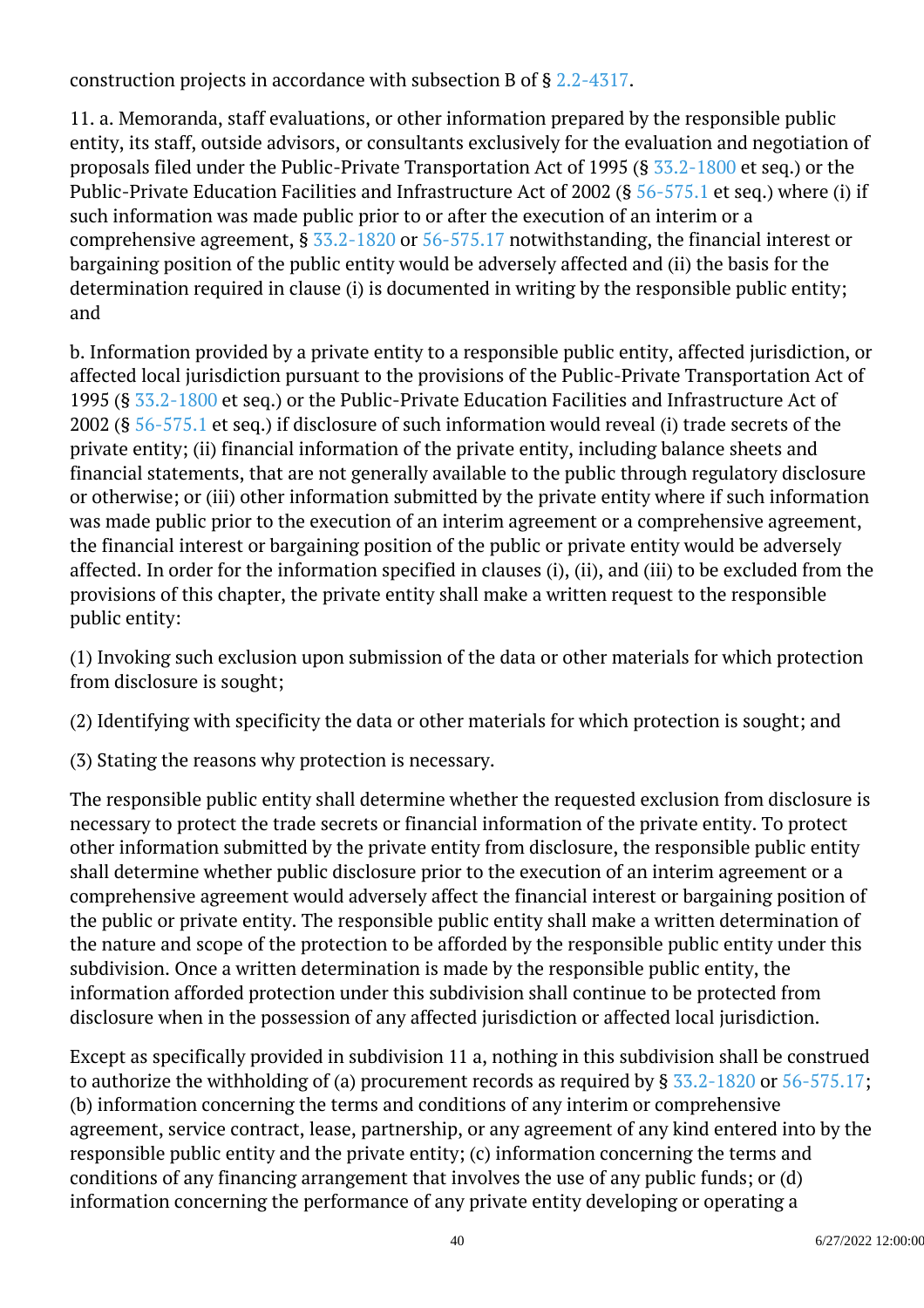qualifying transportation facility or a qualifying project.

For the purposes of this subdivision, the terms "affected jurisdiction," "affected local jurisdiction," "comprehensive agreement," "interim agreement," "qualifying project," "qualifying transportation facility," "responsible public entity," and "private entity" shall mean the same as those terms are defined in the Public-Private Transportation Act of 1995 (§ [33.2-1800](/vacode/33.2-1800/) et seq.) or in the Public-Private Education Facilities and Infrastructure Act of 2002 (§ [56-575.1](/vacode/56-575.1/) et seq.).

12. Confidential proprietary information or trade secrets, not publicly available, provided by a private person or entity pursuant to a promise of confidentiality to the Virginia Resources Authority or to a fund administered in connection with financial assistance rendered or to be rendered by the Virginia Resources Authority where, if such information were made public, the financial interest of the private person or entity would be adversely affected.

13. Trade secrets or confidential proprietary information that is not generally available to the public through regulatory disclosure or otherwise, provided by a (i) bidder or applicant for a franchise or (ii) franchisee under Chapter 21 (§ [15.2-2100](/vacode/15.2-2100/) et seq.) of Title 15.2 to the applicable franchising authority pursuant to a promise of confidentiality from the franchising authority, to the extent the information relates to the bidder's, applicant's, or franchisee's financial capacity or provision of new services, adoption of new technologies or implementation of improvements, where such new services, technologies, or improvements have not been implemented by the franchisee on a nonexperimental scale in the franchise area, and where, if such information were made public, the competitive advantage or financial interests of the franchisee would be adversely affected. Ĩ

In order for trade secrets or confidential proprietary information to be excluded from the provisions of this chapter, the bidder, applicant, or franchisee shall (a) invoke such exclusion upon submission of the data or other materials for which protection from disclosure is sought, (b) identify the data or other materials for which protection is sought, and (c) state the reason why protection is necessary. <sup>"</sup>

No bidder, applicant, or franchisee may invoke the exclusion provided by this subdivision if the bidder, applicant, or franchisee is owned or controlled by a public body or if any representative of the applicable franchising authority serves on the management board or as an officer of the bidder, applicant, or franchisee.

14. Information of a proprietary or confidential nature furnished by a supplier or manufacturer of charitable gaming supplies to the Department of Agriculture and Consumer Services (i) pursuant to subsection E of § [18.2-340.34](/vacode/18.2-340.34/) and (ii) pursuant to regulations promulgated by the Charitable Gaming Board related to approval of electronic and mechanical equipment.

15. Information related to Virginia apple producer sales provided to the Virginia State Apple Board pursuant to § [3.2-1215](/vacode/3.2-1215/).

16. Trade secrets submitted by CMRS providers as defined in § [56-484.12](/vacode/56-484.12/) to the former Wireless Carrier E-911 Cost Recovery Subcommittee created pursuant to former § [56-484.15](/vacode/56-484.15/), relating to the provision of wireless E-911 service.

17. Information relating to a grant or loan application, or accompanying a grant or loan application, to the Commonwealth Health Research Board pursuant to Chapter 5.3 (§ [32.1-162.23](/vacode/32.1-162.23/) et seq.) of Title 32.1 if disclosure of such information would (i) reveal proprietary business or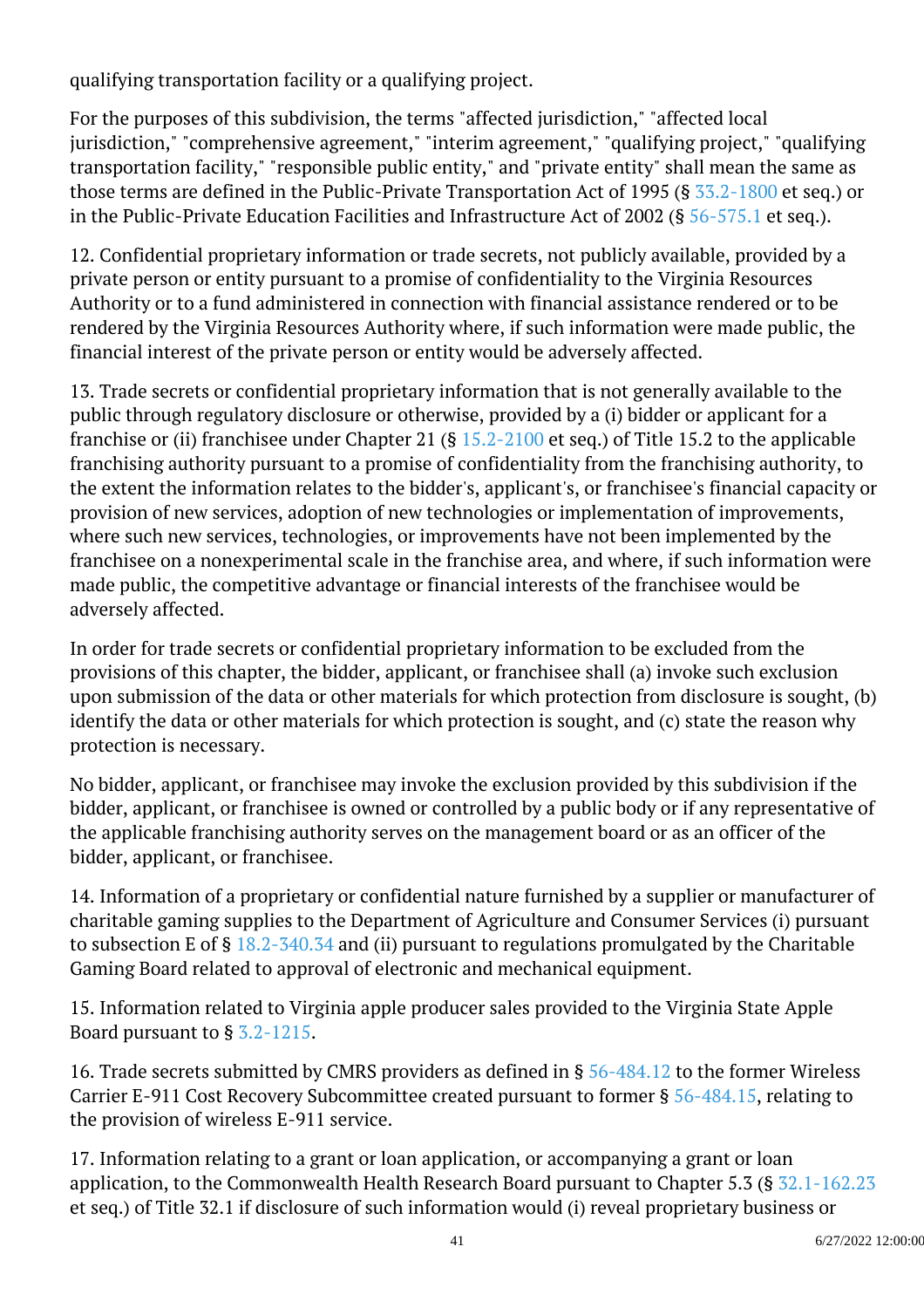research-related information produced or collected by the applicant in the conduct of or as a result of study or research on medical, rehabilitative, scientific, technical, technological, or scholarly issues, when such information has not been publicly released, published, copyrighted, or patented, and (ii) be harmful to the competitive position of the applicant.

18. Confidential proprietary information and trade secrets developed and held by a local public body (i) providing telecommunication services pursuant to § [56-265.4:4](/vacode/56-265.4:4/) and (ii) providing cable television services pursuant to Article 1.1 (§ [15.2-2108.2](/vacode/15.2-2108.2/) et seq.) of Chapter 21 of Title 15.2 if disclosure of such information would be harmful to the competitive position of the locality.

In order for confidential proprietary information or trade secrets to be excluded from the provisions of this chapter, the locality in writing shall (a) invoke the protections of this subdivision, (b) identify with specificity the information for which protection is sought, and (c) state the reasons why protection is necessary. However, the exemption provided by this subdivision shall not apply to any authority created pursuant to the BVU Authority Act (§  $15.2$ -[7200](/vacode/15.2-7200/) et seq.).

19. Confidential proprietary information and trade secrets developed by or for a local authority created in accordance with the Virginia Wireless Service Authorities Act (§ [15.2-5431.1](/vacode/15.2-5431.1/) et seq.) to provide qualifying communications services as authorized by Article 5.1 (§ [56-484.7:1](/vacode/56-484.7:1/) et seq.) of Chapter 15 of Title 56, where disclosure of such information would be harmful to the competitive position of the authority, except that information required to be maintained in accordance with § [15.2-2160](/vacode/15.2-2160/) shall be released.

20. Trade secrets or financial information of a business, including balance sheets and financial statements, that are not generally available to the public through regulatory disclosure or otherwise, provided to the Department of Small Business and Supplier Diversity as part of an application for certification as a small, women-owned, or minority-owned business in accordance with Chapter 16.1 (§ [2.2-1603](/vacode/2.2-1603/) et seq.). In order for such trade secrets or financial information to be excluded from the provisions of this chapter, the business shall (i) invoke such exclusion upon submission of the data or other materials for which protection from disclosure is sought, (ii) identify the data or other materials for which protection is sought, and (iii) state the reasons why protection is necessary. <sup>"</sup>

21. Information of a proprietary or confidential nature disclosed by a carrier to the State Health Commissioner pursuant to §§ [32.1-276.5:1](/vacode/32.1-276.5:1/) and [32.1-276.7:1.](/vacode/32.1-276.7:1/)

22. Trade secrets, including, but not limited to, financial information, including balance sheets and financial statements, that are not generally available to the public through regulatory disclosure or otherwise, and revenue and cost projections supplied by a private or nongovernmental entity to the State Inspector General for the purpose of an audit, special investigation, or any study requested by the Office of the State Inspector General in accordance with law.

In order for the information specified in this subdivision to be excluded from the provisions of this chapter, the private or nongovernmental entity shall make a written request to the State Inspector General:

a. Invoking such exclusion upon submission of the data or other materials for which protection from disclosure is sought;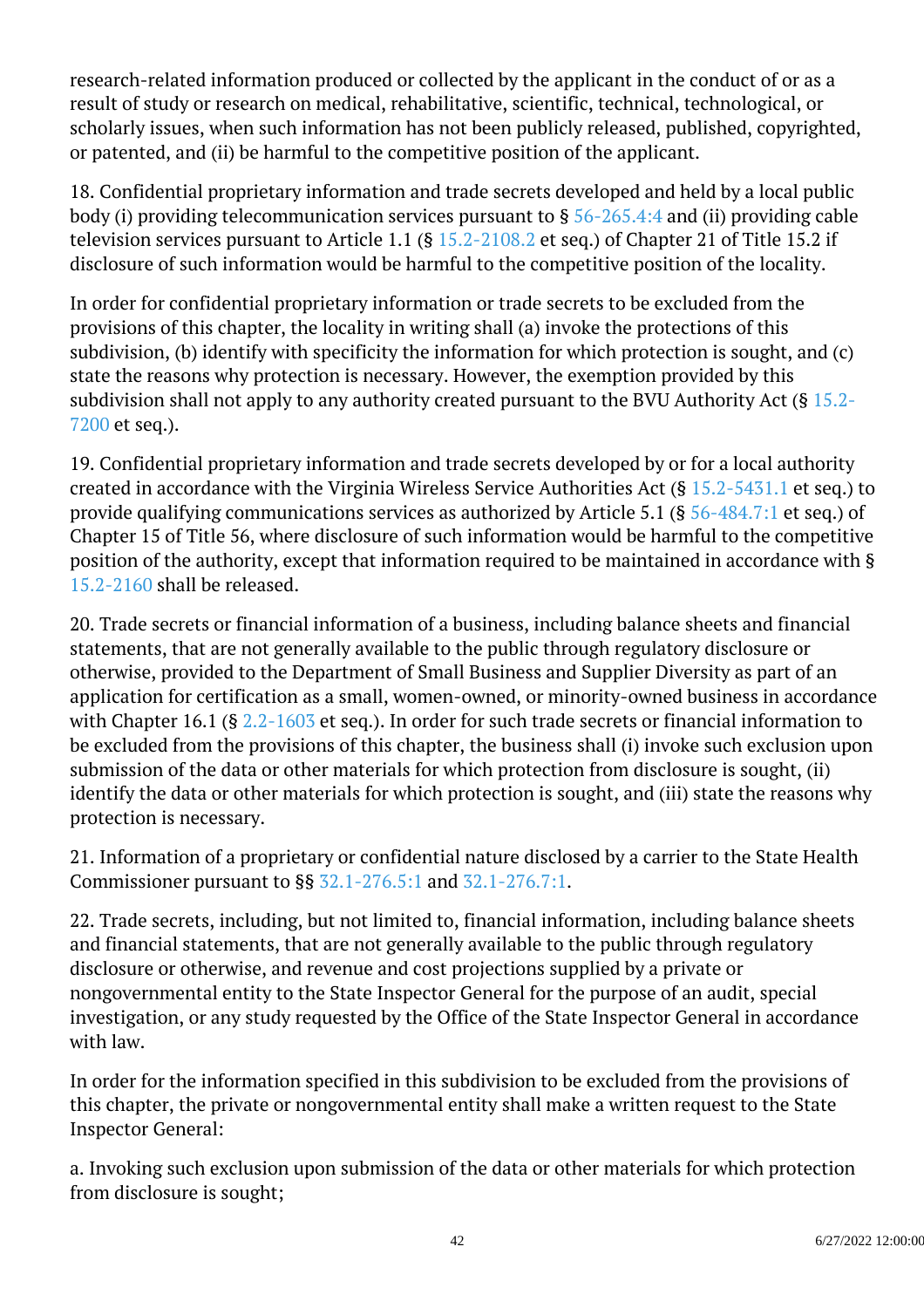b. Identifying with specificity the data or other materials for which protection is sought; and

c. Stating the reasons why protection is necessary.

The State Inspector General shall determine whether the requested exclusion from disclosure is necessary to protect the trade secrets or financial information of the private entity. The State Inspector General shall make a written determination of the nature and scope of the protection to be afforded by it under this subdivision.

23. Information relating to a grant application, or accompanying a grant application, submitted to the Tobacco Region Revitalization Commission that would (i) reveal (a) trade secrets, (b) financial information of a grant applicant that is not a public body, including balance sheets and financial statements, that are not generally available to the public through regulatory disclosure or otherwise, or (c) research-related information produced or collected by the applicant in the conduct of or as a result of study or research on medical, rehabilitative, scientific, technical, technological, or scholarly issues, when such information has not been publicly released, published, copyrighted, or patented, and (ii) be harmful to the competitive position of the applicant; and memoranda, staff evaluations, or other information prepared by the Commission or its staff exclusively for the evaluation of grant applications. The exclusion provided by this subdivision shall apply to grants that are consistent with the powers of and in furtherance of the performance of the duties of the Commission pursuant to § [3.2-3103](/vacode/3.2-3103/). <sup>"</sup>

In order for the information specified in this subdivision to be excluded from the provisions of this chapter, the applicant shall make a written request to the Commission:

a. Invoking such exclusion upon submission of the data or other materials for which protection from disclosure is sought;

b. Identifying with specificity the data, information or other materials for which protection is sought; and Ĩ

c. Stating the reasons why protection is necessary.

The Commission shall determine whether the requested exclusion from disclosure is necessary to protect the trade secrets, financial information, or research-related information of the applicant. The Commission shall make a written determination of the nature and scope of the protection to be afforded by it under this subdivision.

24. a. Information held by the Commercial Space Flight Authority relating to rate structures or charges for the use of projects of, the sale of products of, or services rendered by the Authority if disclosure of such information would adversely affect the financial interest or bargaining position of the Authority or a private entity providing the information to the Authority; or <sup>"</sup>

b. Information provided by a private entity to the Commercial Space Flight Authority if disclosure of such information would (i) reveal (a) trade secrets of the private entity; (b) financial information of the private entity, including balance sheets and financial statements, that are not generally available to the public through regulatory disclosure or otherwise; or (c) other information submitted by the private entity and (ii) adversely affect the financial interest or bargaining position of the Authority or private entity.

In order for the information specified in clauses (a), (b), and (c) of subdivision 24 b to be excluded from the provisions of this chapter, the private entity shall make a written request to the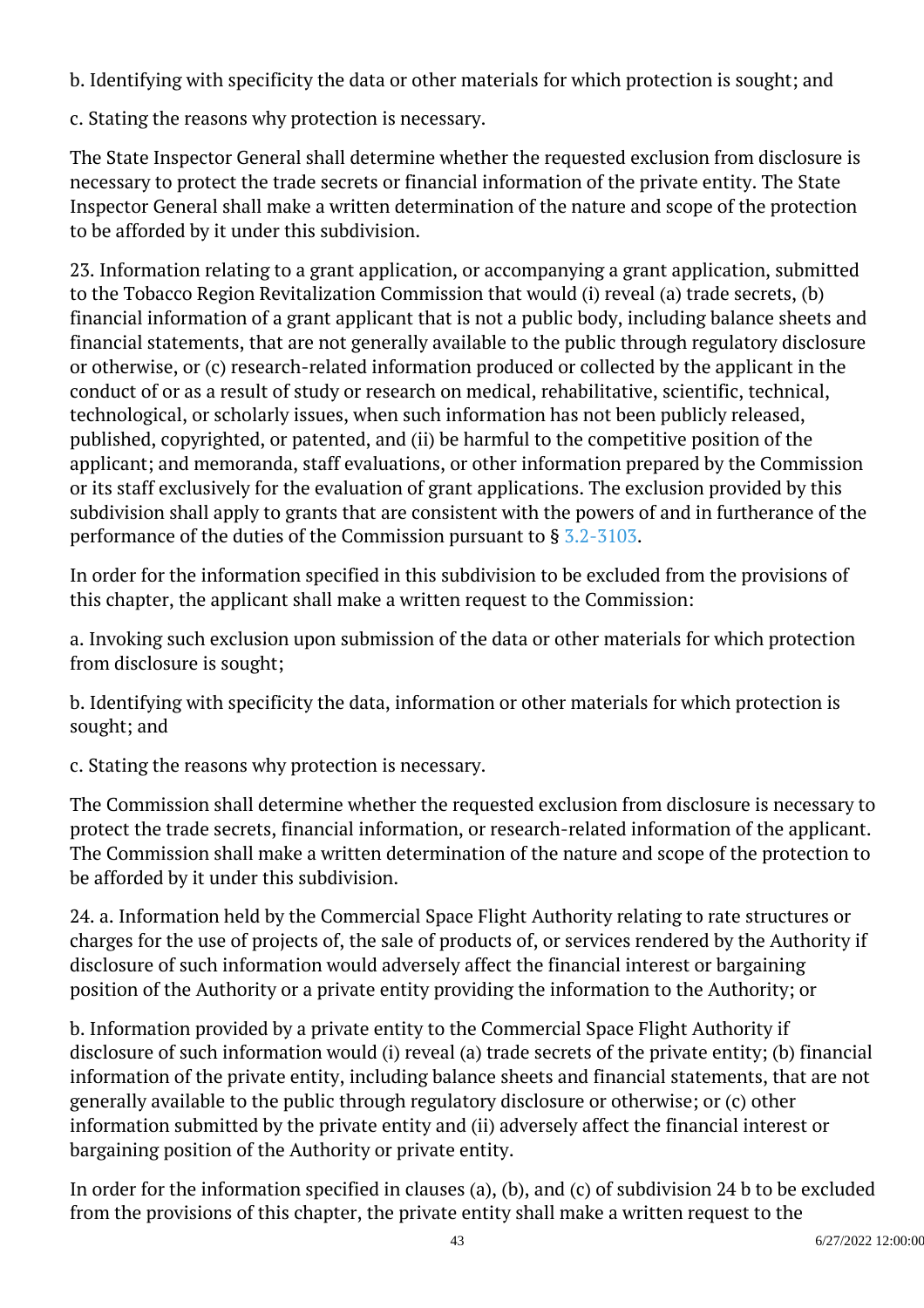### Authority:

(1) Invoking such exclusion upon submission of the data or other materials for which protection from disclosure is sought;

(2) Identifying with specificity the data or other materials for which protection is sought; and Ì

(3) Stating the reasons why protection is necessary. Ì

The Authority shall determine whether the requested exclusion from disclosure is necessary to protect the trade secrets or financial information of the private entity. To protect other information submitted by the private entity from disclosure, the Authority shall determine whether public disclosure would adversely affect the financial interest or bargaining position of the Authority or private entity. The Authority shall make a written determination of the nature and scope of the protection to be afforded by it under this subdivision.

25. Information of a proprietary nature furnished by an agricultural landowner or operator to the Department of Conservation and Recreation, the Department of Environmental Quality, the Department of Agriculture and Consumer Services, or any political subdivision, agency, or board of the Commonwealth pursuant to §§ [10.1-104.7,](/vacode/10.1-104.7/) [10.1-104.8,](/vacode/10.1-104.8/) and [10.1-104.9](/vacode/10.1-104.9/), other than when required as part of a state or federal regulatory enforcement action.

26. Trade secrets provided to the Department of Environmental Quality pursuant to the provisions of § [10.1-1458.](/vacode/10.1-1458/) In order for such trade secrets to be excluded from the provisions of this chapter, the submitting party shall (i) invoke this exclusion upon submission of the data or materials for which protection from disclosure is sought, (ii) identify the data or materials for which protection is sought, and (iii) state the reasons why protection is necessary.

27. Information of a proprietary nature furnished by a licensed public-use airport to the Department of Aviation for funding from programs administered by the Department of Aviation or the Virginia Aviation Board, where if such information was made public, the financial interest of the public-use airport would be adversely affected.

In order for the information specified in this subdivision to be excluded from the provisions of this chapter, the public-use airport shall make a written request to the Department of Aviation:

a. Invoking such exclusion upon submission of the data or other materials for which protection from disclosure is sought;

b. Identifying with specificity the data or other materials for which protection is sought; and

c. Stating the reasons why protection is necessary.

28. Information relating to a grant, loan, or investment application, or accompanying a grant, loan, or investment application, submitted to the Commonwealth of Virginia Innovation Partnership Authority (the Authority) established pursuant to Article 11 (§ [2.2-2351](/vacode/2.2-2351/) et seq.) of Chapter 22, an advisory committee of the Authority, or any other entity designated by the Authority to review such applications, to the extent that such records would (i) reveal (a) trade secrets; (b) financial information of a party to a grant, loan, or investment application that is not a public body, including balance sheets and financial statements, that are not generally available to the public through regulatory disclosure or otherwise; or (c) research-related information produced or collected by a party to the application in the conduct of or as a result of study or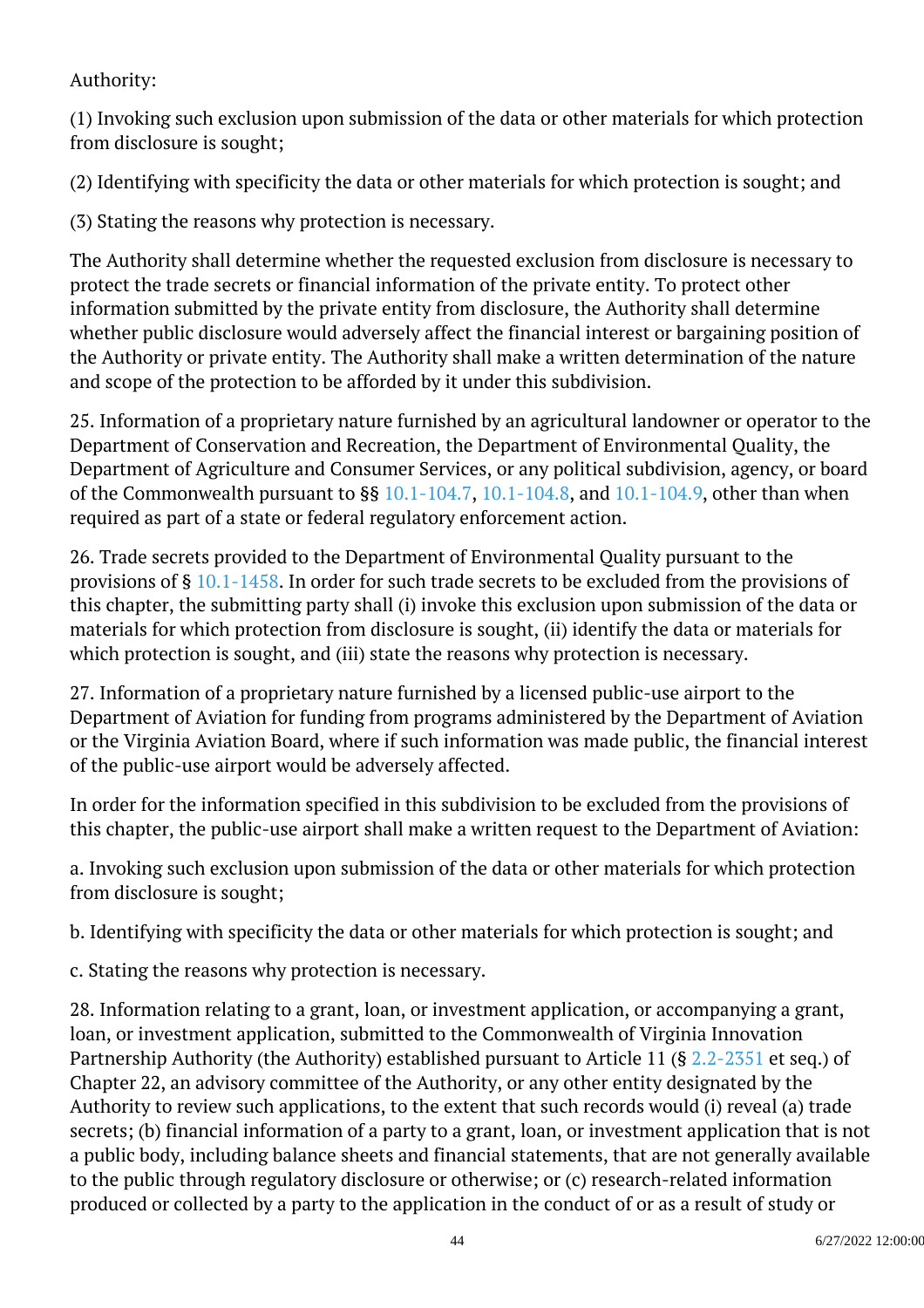research on medical, rehabilitative, scientific, technical, technological, or scholarly issues, when such information has not been publicly released, published, copyrighted, or patented, and (ii) be harmful to the competitive position of a party to a grant, loan, or investment application; and memoranda, staff evaluations, or other information prepared by the Authority or its staff, or a reviewing entity designated by the Authority, exclusively for the evaluation of grant, loan, or investment applications, including any scoring or prioritization documents prepared for and forwarded to the Authority.

29. Proprietary information, voluntarily provided by a private business pursuant to a promise of confidentiality from a public body, used by the public body for a solar services or carbon sequestration agreement, where disclosure of such information would (i) reveal (a) trade secrets of the private business; (b) financial information of the private business, including balance sheets and financial statements, that are not generally available to the public through regulatory disclosure or otherwise; or (c) other information submitted by the private business and (ii) adversely affect the financial interest or bargaining position of the public body or private business.

In order for the information specified in clauses  $(i)(a)$ ,  $(b)$ , and  $(c)$  to be excluded from the provisions of this chapter, the private business shall make a written request to the public body: <sup>"</sup>

a. Invoking such exclusion upon submission of the data or other materials for which protection from disclosure is sought;

b. Identifying with specificity the data or other materials for which protection is sought; and

c. Stating the reasons why protection is necessary.

30. Information contained in engineering and construction drawings and plans submitted for the sole purpose of complying with the Building Code in obtaining a building permit if disclosure of such information would identify specific trade secrets or other information that would be harmful to the competitive position of the owner or lessee. However, such information shall be exempt only until the building is completed. Information relating to the safety or environmental soundness of any building shall not be exempt from disclosure. Ĩ

31. Trade secrets, including, but not limited to, financial information, including balance sheets and financial statements that are not generally available to the public through regulatory disclosure or otherwise, and revenue and cost projections supplied by a private or nongovernmental entity to the Virginia Department of Transportation for the purpose of an audit, special investigation, or any study requested by the Virginia Department of Transportation in accordance with law.

In order for the records specified in this subdivision to be excluded from the provisions of this chapter, the private or nongovernmental entity shall make a written request to the Department:

a. Invoking such exclusion upon submission of the data or other materials for which protection from disclosure is sought;

b. Identifying with specificity the data or other materials for which protection is sought; and

c. Stating the reasons why protection is necessary.

The Virginia Department of Transportation shall determine whether the requested exclusion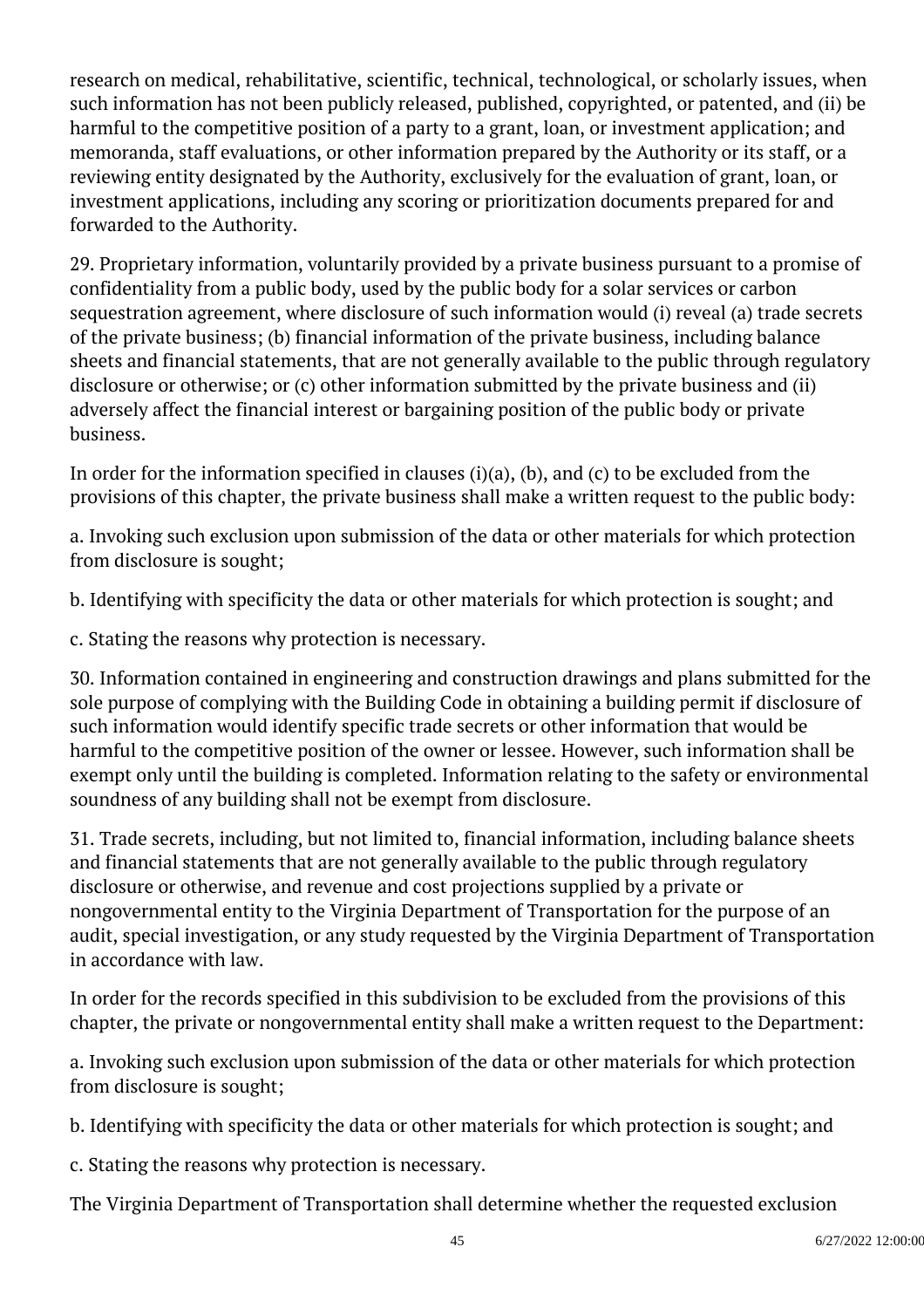from disclosure is necessary to protect trade secrets or financial records of the private entity. The Virginia Department of Transportation shall make a written determination of the nature and scope of the protection to be afforded by it under this subdivision. Ĩ

32. Information related to a grant application, or accompanying a grant application, submitted to the Department of Housing and Community Development that would (i) reveal (a) trade secrets, (b) financial information of a grant applicant that is not a public body, including balance sheets and financial statements, that are not generally available to the public through regulatory disclosure or otherwise, or (c) research-related information produced or collected by the applicant in the conduct of or as a result of study or research on medical, rehabilitative, scientific, technical, technological, or scholarly issues, when such information has not been publicly released, published, copyrighted, or patented, and (ii) be harmful to the competitive position of the applicant. The exclusion provided by this subdivision shall only apply to grants administered by the Department, the Director of the Department, or pursuant to  $\S 36-139$ , Article 26 (§ [2.2-2484](/vacode/2.2-2484/) et seq.) of Chapter 24, or the Virginia Telecommunication Initiative as authorized by the appropriations act. I

In order for the information submitted by the applicant and specified in this subdivision to be excluded from the provisions of this chapter, the applicant shall make a written request to the Department:

a. Invoking such exclusion upon submission of the data or other materials for which protection from disclosure is sought;

b. Identifying with specificity the data, information, or other materials for which protection is sought; and

c. Stating the reasons why protection is necessary.

The Department shall determine whether the requested exclusion from disclosure is necessary to protect the trade secrets or confidential proprietary information of the applicant. The Department shall make a written determination of the nature and scope of the protection to be afforded by it under this subdivision. Ĩ

33. Financial and proprietary records submitted with a loan application to a locality for the preservation or construction of affordable housing that is related to a competitive application to be submitted to either the U.S. Department of Housing and Urban Development (HUD) or the Virginia Housing Development Authority (VHDA), when the release of such records would adversely affect the bargaining or competitive position of the applicant. Such records shall not be withheld after they have been made public by HUD or VHDA.

34. Information of a proprietary or confidential nature disclosed by a health carrier or pharmacy benefits manager pursuant to § [38.2-3407.15:6](/vacode/38.2-3407.15:6/), a wholesale distributor pursuant to § [54.1-3436.1](/vacode/54.1-3436.1/) , or a manufacturer pursuant to  $\S~54.1$ -3442.02.  $\overline{\phantom{a}}$ 

1999, cc. [485,](http://lis.virginia.gov/cgi-bin/legp604.exe?991+ful+CHAP0485) [518](http://lis.virginia.gov/cgi-bin/legp604.exe?991+ful+CHAP0518), [703,](http://lis.virginia.gov/cgi-bin/legp604.exe?991+ful+CHAP0703) [726](http://lis.virginia.gov/cgi-bin/legp604.exe?991+ful+CHAP0726), [793,](http://lis.virginia.gov/cgi-bin/legp604.exe?991+ful+CHAP0793) [849](http://lis.virginia.gov/cgi-bin/legp604.exe?991+ful+CHAP0849), [852,](http://lis.virginia.gov/cgi-bin/legp604.exe?991+ful+CHAP0852) [867](http://lis.virginia.gov/cgi-bin/legp604.exe?991+ful+CHAP0867), [868,](http://lis.virginia.gov/cgi-bin/legp604.exe?991+ful+CHAP0868) [881](http://lis.virginia.gov/cgi-bin/legp604.exe?991+ful+CHAP0881), § 2.1-342.01; 2000, cc. [66](http://lis.virginia.gov/cgi-bin/legp604.exe?001+ful+CHAP0066), [237,](http://lis.virginia.gov/cgi-bin/legp604.exe?001+ful+CHAP0237) [382](http://lis.virginia.gov/cgi-bin/legp604.exe?001+ful+CHAP0382), [400](http://lis.virginia.gov/cgi-bin/legp604.exe?001+ful+CHAP0400) , [430](http://lis.virginia.gov/cgi-bin/legp604.exe?001+ful+CHAP0430), [583](http://lis.virginia.gov/cgi-bin/legp604.exe?001+ful+CHAP0583), [589,](http://lis.virginia.gov/cgi-bin/legp604.exe?001+ful+CHAP0589) [592](http://lis.virginia.gov/cgi-bin/legp604.exe?001+ful+CHAP0592), [594](http://lis.virginia.gov/cgi-bin/legp604.exe?001+ful+CHAP0594), [618](http://lis.virginia.gov/cgi-bin/legp604.exe?001+ful+CHAP0618), [632,](http://lis.virginia.gov/cgi-bin/legp604.exe?001+ful+CHAP0632) [657](http://lis.virginia.gov/cgi-bin/legp604.exe?001+ful+CHAP0657), [720](http://lis.virginia.gov/cgi-bin/legp604.exe?001+ful+CHAP0720), [932](http://lis.virginia.gov/cgi-bin/legp604.exe?001+ful+CHAP0932), [933,](http://lis.virginia.gov/cgi-bin/legp604.exe?001+ful+CHAP0933) [947](http://lis.virginia.gov/cgi-bin/legp604.exe?001+ful+CHAP0947), [1006,](http://lis.virginia.gov/cgi-bin/legp604.exe?001+ful+CHAP1006) [1064;2](http://lis.virginia.gov/cgi-bin/legp604.exe?001+ful+CHAP1064)001, cc. [288](http://lis.virginia.gov/cgi-bin/legp604.exe?011+ful+CHAP0288), [518,](http://lis.virginia.gov/cgi-bin/legp604.exe?011+ful+CHAP0518) [844](http://lis.virginia.gov/cgi-bin/legp604.exe?011+ful+CHAP0844), § 2.2-3705; 2002, cc. [87,](http://lis.virginia.gov/cgi-bin/legp604.exe?021+ful+CHAP0087) [155](http://lis.virginia.gov/cgi-bin/legp604.exe?021+ful+CHAP0155), [242,](http://lis.virginia.gov/cgi-bin/legp604.exe?021+ful+CHAP0242) [393](http://lis.virginia.gov/cgi-bin/legp604.exe?021+ful+CHAP0393), [478,](http://lis.virginia.gov/cgi-bin/legp604.exe?021+ful+CHAP0478) [481](http://lis.virginia.gov/cgi-bin/legp604.exe?021+ful+CHAP0481), [499,](http://lis.virginia.gov/cgi-bin/legp604.exe?021+ful+CHAP0499) [522](http://lis.virginia.gov/cgi-bin/legp604.exe?021+ful+CHAP0522), [571,](http://lis.virginia.gov/cgi-bin/legp604.exe?021+ful+CHAP0571) [572](http://lis.virginia.gov/cgi-bin/legp604.exe?021+ful+CHAP0572), [633,](http://lis.virginia.gov/cgi-bin/legp604.exe?021+ful+CHAP0633) [655](http://lis.virginia.gov/cgi-bin/legp604.exe?021+ful+CHAP0655), [715,](http://lis.virginia.gov/cgi-bin/legp604.exe?021+ful+CHAP0715) [798](http://lis.virginia.gov/cgi-bin/legp604.exe?021+ful+CHAP0798), [830;2](http://lis.virginia.gov/cgi-bin/legp604.exe?021+ful+CHAP0830)003, cc. [274,](http://lis.virginia.gov/cgi-bin/legp604.exe?031+ful+CHAP0274) [307](http://lis.virginia.gov/cgi-bin/legp604.exe?031+ful+CHAP0307), [327,](http://lis.virginia.gov/cgi-bin/legp604.exe?031+ful+CHAP0327) [332](http://lis.virginia.gov/cgi-bin/legp604.exe?031+ful+CHAP0332), [358,](http://lis.virginia.gov/cgi-bin/legp604.exe?031+ful+CHAP0358) [704](http://lis.virginia.gov/cgi-bin/legp604.exe?031+ful+CHAP0704), [801,](http://lis.virginia.gov/cgi-bin/legp604.exe?031+ful+CHAP0801) [884](http://lis.virginia.gov/cgi-bin/legp604.exe?031+ful+CHAP0884), [891,](http://lis.virginia.gov/cgi-bin/legp604.exe?031+ful+CHAP0891) [893](http://lis.virginia.gov/cgi-bin/legp604.exe?031+ful+CHAP0893), [897,](http://lis.virginia.gov/cgi-bin/legp604.exe?031+ful+CHAP0897) [968;](http://lis.virginia.gov/cgi-bin/legp604.exe?031+ful+CHAP0968)2004, cc. [593,](http://lis.virginia.gov/cgi-bin/legp604.exe?041+ful+CHAP0593) [690;](http://lis.virginia.gov/cgi-bin/legp604.exe?041+ful+CHAP0690)2005, cc. [258,](http://lis.virginia.gov/cgi-bin/legp604.exe?051+ful+CHAP0258) [411;](http://lis.virginia.gov/cgi-bin/legp604.exe?051+ful+CHAP0411) 2006, cc. [73](http://lis.virginia.gov/cgi-bin/legp604.exe?061+ful+CHAP0073), [76](http://lis.virginia.gov/cgi-bin/legp604.exe?061+ful+CHAP0076), [467,](http://lis.virginia.gov/cgi-bin/legp604.exe?061+ful+CHAP0467) [831](http://lis.virginia.gov/cgi-bin/legp604.exe?061+ful+CHAP0831), [921,](http://lis.virginia.gov/cgi-bin/legp604.exe?061+ful+CHAP0921) [936;](http://lis.virginia.gov/cgi-bin/legp604.exe?061+ful+CHAP0936)2006, Sp. Sess. I, c. [1;2](http://lis.virginia.gov/cgi-bin/legp604.exe?061+ful+CHAP0001)007, cc. [374](http://lis.virginia.gov/cgi-bin/legp604.exe?071+ful+CHAP0374), [693;2](http://lis.virginia.gov/cgi-bin/legp604.exe?071+ful+CHAP0693)008, cc. [71,](http://lis.virginia.gov/cgi-bin/legp604.exe?081+ful+CHAP0071) [102](http://lis.virginia.gov/cgi-bin/legp604.exe?081+ful+CHAP0102), [266,](http://lis.virginia.gov/cgi-bin/legp604.exe?081+ful+CHAP0266) [387](http://lis.virginia.gov/cgi-bin/legp604.exe?081+ful+CHAP0387), [633,](http://lis.virginia.gov/cgi-bin/legp604.exe?081+ful+CHAP0633) [689](http://lis.virginia.gov/cgi-bin/legp604.exe?081+ful+CHAP0689), [736,](http://lis.virginia.gov/cgi-bin/legp604.exe?081+ful+CHAP0736) [743;](http://lis.virginia.gov/cgi-bin/legp604.exe?081+ful+CHAP0743)2009, cc. [246,](http://lis.virginia.gov/cgi-bin/legp604.exe?091+ful+CHAP0246) [311](http://lis.virginia.gov/cgi-bin/legp604.exe?091+ful+CHAP0311), [325,](http://lis.virginia.gov/cgi-bin/legp604.exe?091+ful+CHAP0325) [765](http://lis.virginia.gov/cgi-bin/legp604.exe?091+ful+CHAP0765), [810,](http://lis.virginia.gov/cgi-bin/legp604.exe?091+ful+CHAP0810) [869;](http://lis.virginia.gov/cgi-bin/legp604.exe?091+ful+CHAP0869)2010, cc. [310,](http://lis.virginia.gov/cgi-bin/legp604.exe?101+ful+CHAP0310) [808;](http://lis.virginia.gov/cgi-bin/legp604.exe?101+ful+CHAP0808)2011, cc. [541,](http://lis.virginia.gov/cgi-bin/legp604.exe?111+ful+CHAP0541) [781](http://lis.virginia.gov/cgi-bin/legp604.exe?111+ful+CHAP0781)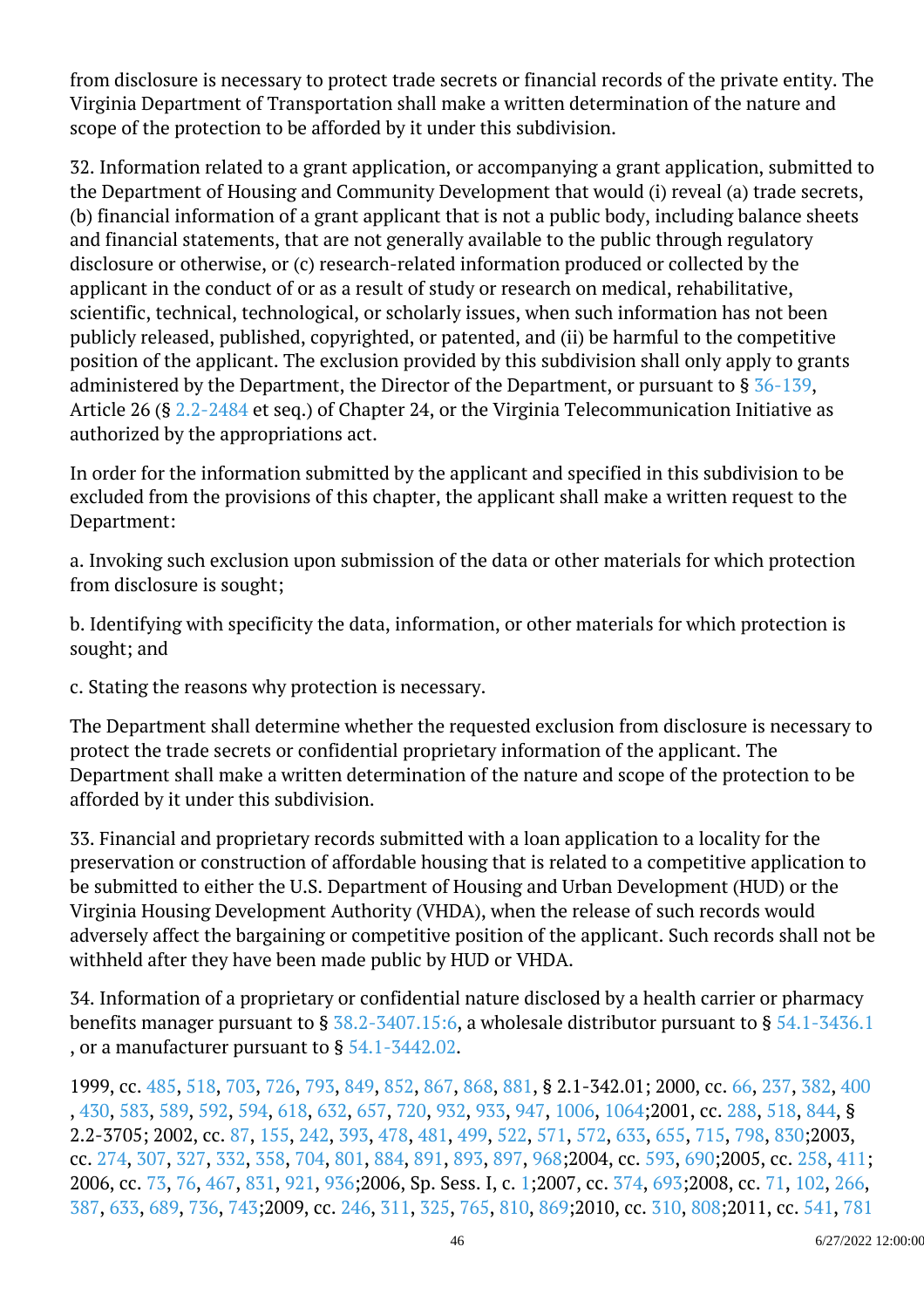, [798](http://lis.virginia.gov/cgi-bin/legp604.exe?111+ful+CHAP0798), [871;2](http://lis.virginia.gov/cgi-bin/legp604.exe?111+ful+CHAP0871)012, cc. [693,](http://lis.virginia.gov/cgi-bin/legp604.exe?121+ful+CHAP0693) [709;](http://lis.virginia.gov/cgi-bin/legp604.exe?121+ful+CHAP0709)2013, cc. [54](http://lis.virginia.gov/cgi-bin/legp604.exe?131+ful+CHAP0054), [482,](http://lis.virginia.gov/cgi-bin/legp604.exe?131+ful+CHAP0482) [574;](http://lis.virginia.gov/cgi-bin/legp604.exe?131+ful+CHAP0574)2015, cc. [696,](http://lis.virginia.gov/cgi-bin/legp604.exe?151+ful+CHAP0696) [697;](http://lis.virginia.gov/cgi-bin/legp604.exe?151+ful+CHAP0697)2016, cc. [620,](http://lis.virginia.gov/cgi-bin/legp604.exe?161+ful+CHAP0620) [716](http://lis.virginia.gov/cgi-bin/legp604.exe?161+ful+CHAP0716), [724,](http://lis.virginia.gov/cgi-bin/legp604.exe?161+ful+CHAP0724) [725](http://lis.virginia.gov/cgi-bin/legp604.exe?161+ful+CHAP0725), [775;](http://lis.virginia.gov/cgi-bin/legp604.exe?161+ful+CHAP0775)2017, cc. [662,](http://lis.virginia.gov/cgi-bin/legp604.exe?171+ful+CHAP0662) [737](http://lis.virginia.gov/cgi-bin/legp604.exe?171+ful+CHAP0737), [778,](http://lis.virginia.gov/cgi-bin/legp604.exe?171+ful+CHAP0778) [796](http://lis.virginia.gov/cgi-bin/legp604.exe?171+ful+CHAP0796), [816;2](http://lis.virginia.gov/cgi-bin/legp604.exe?171+ful+CHAP0816)018, cc. [470](http://lis.virginia.gov/cgi-bin/legp604.exe?181+ful+CHAP0470), [532,](http://lis.virginia.gov/cgi-bin/legp604.exe?181+ful+CHAP0532) [533;](http://lis.virginia.gov/cgi-bin/legp604.exe?181+ful+CHAP0533)2019, cc. [358,](http://lis.virginia.gov/cgi-bin/legp604.exe?191+ful+CHAP0358) [629;](http://lis.virginia.gov/cgi-bin/legp604.exe?191+ful+CHAP0629)2020, cc. [72](http://lis.virginia.gov/cgi-bin/legp604.exe?201+ful+CHAP0072), [79](http://lis.virginia.gov/cgi-bin/legp604.exe?201+ful+CHAP0079), [1164,](http://lis.virginia.gov/cgi-bin/legp604.exe?201+ful+CHAP1164) [1169;](http://lis.virginia.gov/cgi-bin/legp604.exe?201+ful+CHAP1169)2021, Sp. Sess. I, cc. [298](http://lis.virginia.gov/cgi-bin/legp604.exe?212+ful+CHAP0298), [304,](http://lis.virginia.gov/cgi-bin/legp604.exe?212+ful+CHAP0304) [532](http://lis.virginia.gov/cgi-bin/legp604.exe?212+ful+CHAP0532).

## § 2.2-3705.7. Exclusions to application of chapter; records of specific public bodies and certain other limited exclusions

The following information contained in a public record is excluded from the mandatory disclosure provisions of this chapter but may be disclosed by the custodian in his discretion, except where such disclosure is prohibited by law. Redaction of information excluded under this section from a public record shall be conducted in accordance with §  $2.2$ -3704.01. Ĩ

1. State income, business, and estate tax returns, personal property tax returns, and confidential records held pursuant to § [58.1-3.](/vacode/58.1-3/)

2. Working papers and correspondence of the Office of the Governor, the Lieutenant Governor, or the Attorney General; the members of the General Assembly, the Division of Legislative Services, or the Clerks of the House of Delegates or the Senate of Virginia; the mayor or chief executive officer of any political subdivision of the Commonwealth; or the president or other chief executive officer of any public institution of higher education in the Commonwealth. However, no information that is otherwise open to inspection under this chapter shall be deemed excluded by virtue of the fact that it has been attached to or incorporated within any working paper or correspondence. Further, information publicly available or not otherwise subject to an exclusion under this chapter or other provision of law that has been aggregated, combined, or changed in format without substantive analysis or revision shall not be deemed working papers. Nothing in this subdivision shall be construed to authorize the withholding of any resumes or applications submitted by persons who are appointed by the Governor pursuant to § [2.2-106](/vacode/2.2-106/) or [2.2-107](/vacode/2.2-107/). Ĩ

As used in this subdivision:

"Members of the General Assembly" means each member of the Senate of Virginia and the House of Delegates and their legislative aides when working on behalf of such member.

"Office of the Governor" means the Governor; the Governor's chief of staff, counsel, director of policy, and Cabinet Secretaries; the Assistant to the Governor for Intergovernmental Affairs; and those individuals to whom the Governor has delegated his authority pursuant to § [2.2-104](/vacode/2.2-104/).

"Working papers" means those records prepared by or for a public official identified in this subdivision for his personal or deliberative use.

3. Information contained in library records that can be used to identify (i) both (a) any library patron who has borrowed or accessed material or resources from a library and (b) the material or resources such patron borrowed or accessed or (ii) any library patron under 18 years of age. For the purposes of clause (ii), access shall not be denied to the parent, including a noncustodial parent, or guardian of such library patron. <sup>"</sup>

4. Contract cost estimates prepared for the confidential use of the Department of Transportation in awarding contracts for construction or the purchase of goods or services, and records and automated systems prepared for the Department's Bid Analysis and Monitoring Program.

5. Lists of registered owners of bonds issued by a political subdivision of the Commonwealth, whether the lists are maintained by the political subdivision itself or by a single fiduciary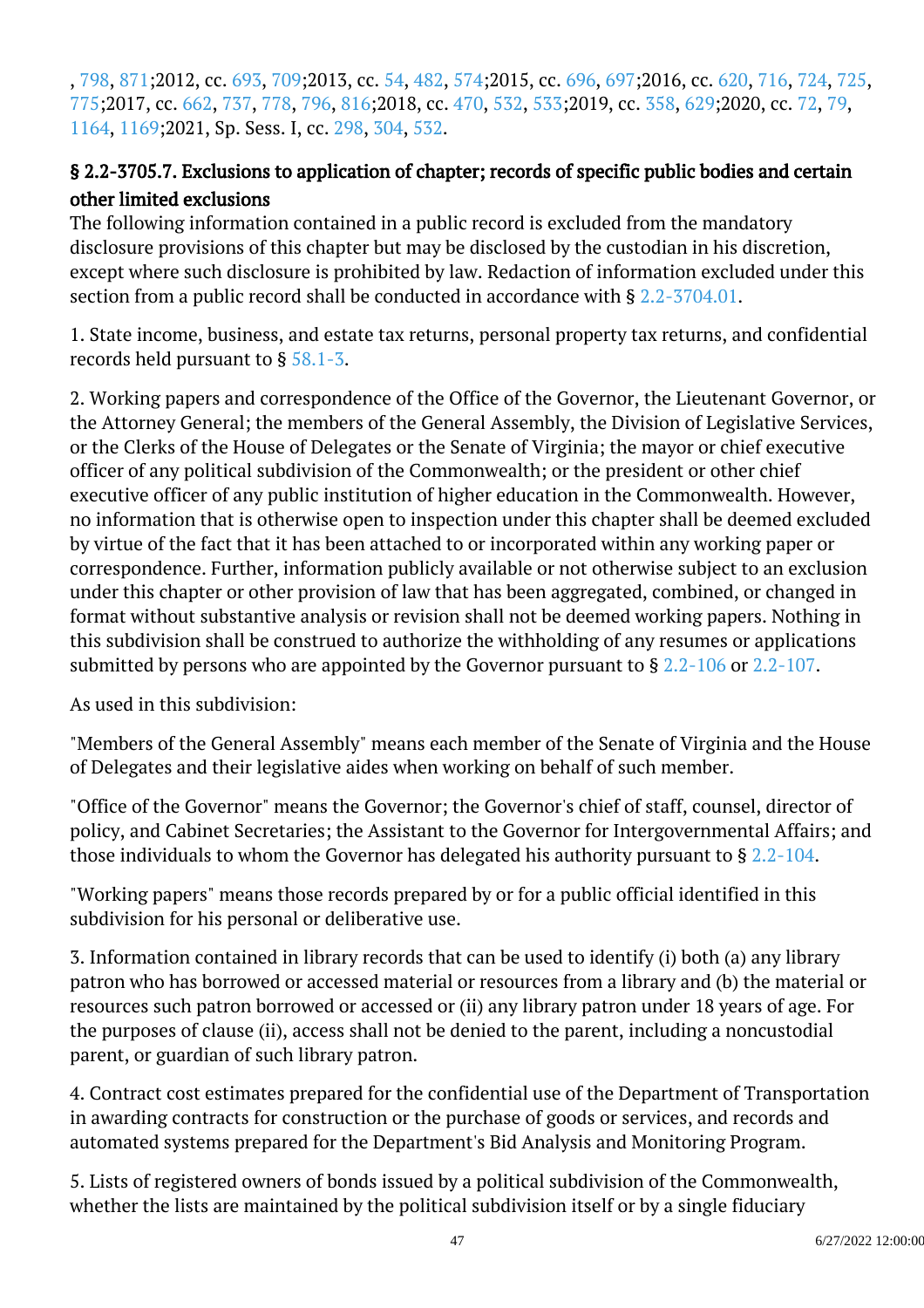designated by the political subdivision.

6. Information furnished by a member of the General Assembly to a meeting of a standing committee, special committee, or subcommittee of his house established solely for the purpose of reviewing members' annual disclosure statements and supporting materials filed under § [30-](/vacode/30-110/) [110](/vacode/30-110/) or of formulating advisory opinions to members on standards of conduct, or both.

7. Customer account information of a public utility affiliated with a political subdivision of the Commonwealth, including the customer's name and service address, but excluding the amount of utility service provided and the amount of money charged or paid for such utility service.

8. Personal information, as defined in § [2.2-3801,](/vacode/2.2-3801/) (i) filed with the Virginia Housing Development Authority concerning individuals who have applied for or received loans or other housing assistance or who have applied for occupancy of or have occupied housing financed, owned or otherwise assisted by the Virginia Housing Development Authority; (ii) concerning persons participating in or persons on the waiting list for federally funded rent-assistance programs; (iii) filed with any local redevelopment and housing authority created pursuant to § [36-4](/vacode/36-4/) concerning persons participating in or persons on the waiting list for housing assistance programs funded by local governments or by any such authority; or (iv) filed with any local redevelopment and housing authority created pursuant to § [36-4](/vacode/36-4/) or any other local government agency concerning persons who have applied for occupancy or who have occupied affordable dwelling units established pursuant to § [15.2-2304](/vacode/15.2-2304/) or [15.2-2305.](/vacode/15.2-2305/) However, access to one's own information shall not be denied.

9. Information regarding the siting of hazardous waste facilities, except as provided in § [10.1-](/vacode/10.1-1441/) [1441,](/vacode/10.1-1441/) if disclosure of such information would have a detrimental effect upon the negotiating position of a governing body or on the establishment of the terms, conditions, and provisions of the siting agreement.

10. Information on the site-specific location of rare, threatened, endangered, or otherwise imperiled plant and animal species, natural communities, caves, and significant historic and archaeological sites if, in the opinion of the public body that has the responsibility for such information, disclosure of the information would jeopardize the continued existence or the integrity of the resource. This exclusion shall not apply to requests from the owner of the land upon which the resource is located.

11. Memoranda, graphics, video or audio tapes, production models, data, and information of a proprietary nature produced by or for or collected by or for the Virginia Lottery relating to matters of a specific lottery game design, development, production, operation, ticket price, prize structure, manner of selecting the winning ticket, manner of payment of prizes to holders of winning tickets, frequency of drawings or selections of winning tickets, odds of winning, advertising, or marketing, where such information not been publicly released, published, copyrighted, or patented. Whether released, published, or copyrighted, all game-related information shall be subject to public disclosure under this chapter upon the first day of sales for the specific lottery game to which it pertains.

12. Information held by the Virginia Retirement System, acting pursuant to § [51.1-124.30,](/vacode/51.1-124.30/) or a local retirement system, acting pursuant to § [51.1-803](/vacode/51.1-803/), or by a local finance board or board of trustees of a trust established by one or more local public bodies to invest funds for postretirement benefits other than pensions, acting pursuant to Article 8 (§  $15.2-1544$  et seq.) of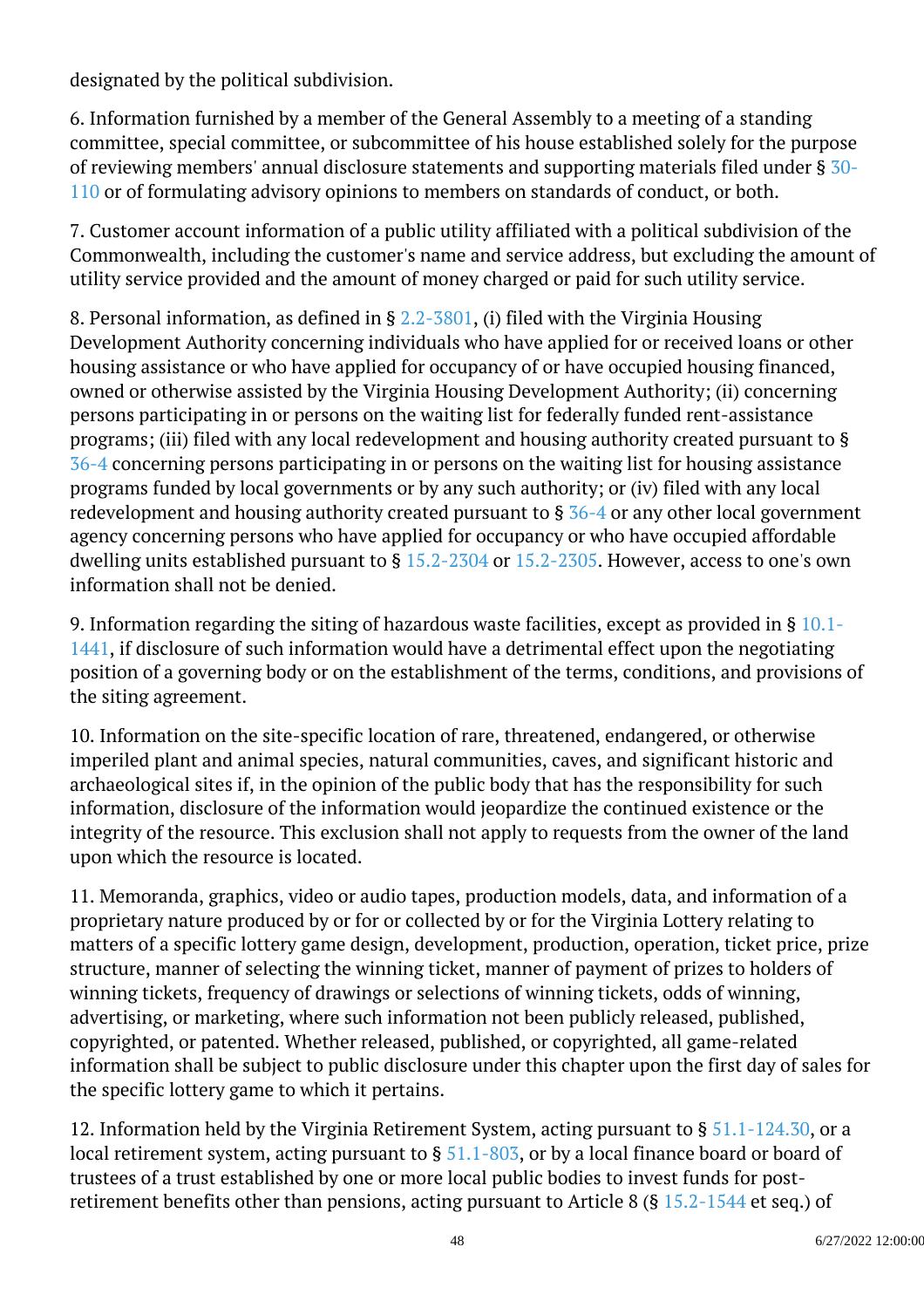Chapter 15 of Title 15.2, or by the board of visitors of the University of Virginia, acting pursuant to § [23.1-2210](/vacode/23.1-2210/), or by the board of visitors of The College of William and Mary in Virginia, acting pursuant to § [23.1-2803](/vacode/23.1-2803/), or by the Virginia College Savings Plan, acting pursuant to § [23.1-704,](/vacode/23.1-704/) relating to the acquisition, holding, or disposition of a security or other ownership interest in an entity, where such security or ownership interest is not traded on a governmentally regulated securities exchange, if disclosure of such information would (i) reveal confidential analyses prepared for the board of visitors of the University of Virginia, prepared for the board of visitors of The College of William and Mary in Virginia, prepared by the retirement system, a local finance board or board of trustees, or the Virginia College Savings Plan, or provided to the retirement system, a local finance board or board of trustees, or the Virginia College Savings Plan under a promise of confidentiality of the future value of such ownership interest or the future financial performance of the entity and (ii) have an adverse effect on the value of the investment to be acquired, held, or disposed of by the retirement system, a local finance board or board of trustees, the board of visitors of the University of Virginia, the board of visitors of The College of William and Mary in Virginia, or the Virginia College Savings Plan. Nothing in this subdivision shall be construed to prevent the disclosure of information relating to the identity of any investment held, the amount invested, or the present value of such investment.

13. Financial, medical, rehabilitative, and other personal information concerning applicants for or recipients of loan funds submitted to or maintained by the Assistive Technology Loan Fund Authority under Chapter 11 (§ [51.5-53](/vacode/51.5-53/) et seq.) of Title 51.5.

14. Information held by the Virginia Commonwealth University Health System Authority pertaining to any of the following: an individual's qualifications for or continued membership on its medical or teaching staffs; proprietary information gathered by or in the possession of the Authority from third parties pursuant to a promise of confidentiality; contract cost estimates prepared for confidential use in awarding contracts for construction or the purchase of goods or services; information of a proprietary nature produced or collected by or for the Authority or members of its medical or teaching staffs; financial statements not publicly available that may be filed with the Authority from third parties; the identity, accounts, or account status of any customer of the Authority; consulting or other reports paid for by the Authority to assist the Authority in connection with its strategic planning and goals; the determination of marketing and operational strategies where disclosure of such strategies would be harmful to the competitive position of the Authority; and information of a proprietary nature produced or collected by or for employees of the Authority, other than the Authority's financial or administrative records, in the conduct of or as a result of study or research on medical, scientific, technical, or scholarly issues, whether sponsored by the Authority alone or in conjunction with a governmental body or a private concern, when such information has not been publicly released, published, copyrighted, or patented. This exclusion shall also apply when such information is in the possession of Virginia Commonwealth University.

15. Information held by the Department of Environmental Quality, the State Water Control Board, the State Air Pollution Control Board, or the Virginia Waste Management Board relating to (i) active federal environmental enforcement actions that are considered confidential under federal law and (ii) enforcement strategies, including proposed sanctions for enforcement actions. Upon request, such information shall be disclosed after a proposed sanction resulting from the investigation has been proposed to the director of the agency. This subdivision shall not be construed to prevent the disclosure of information related to inspection reports, notices of violation, and documents detailing the nature of any environmental contamination that may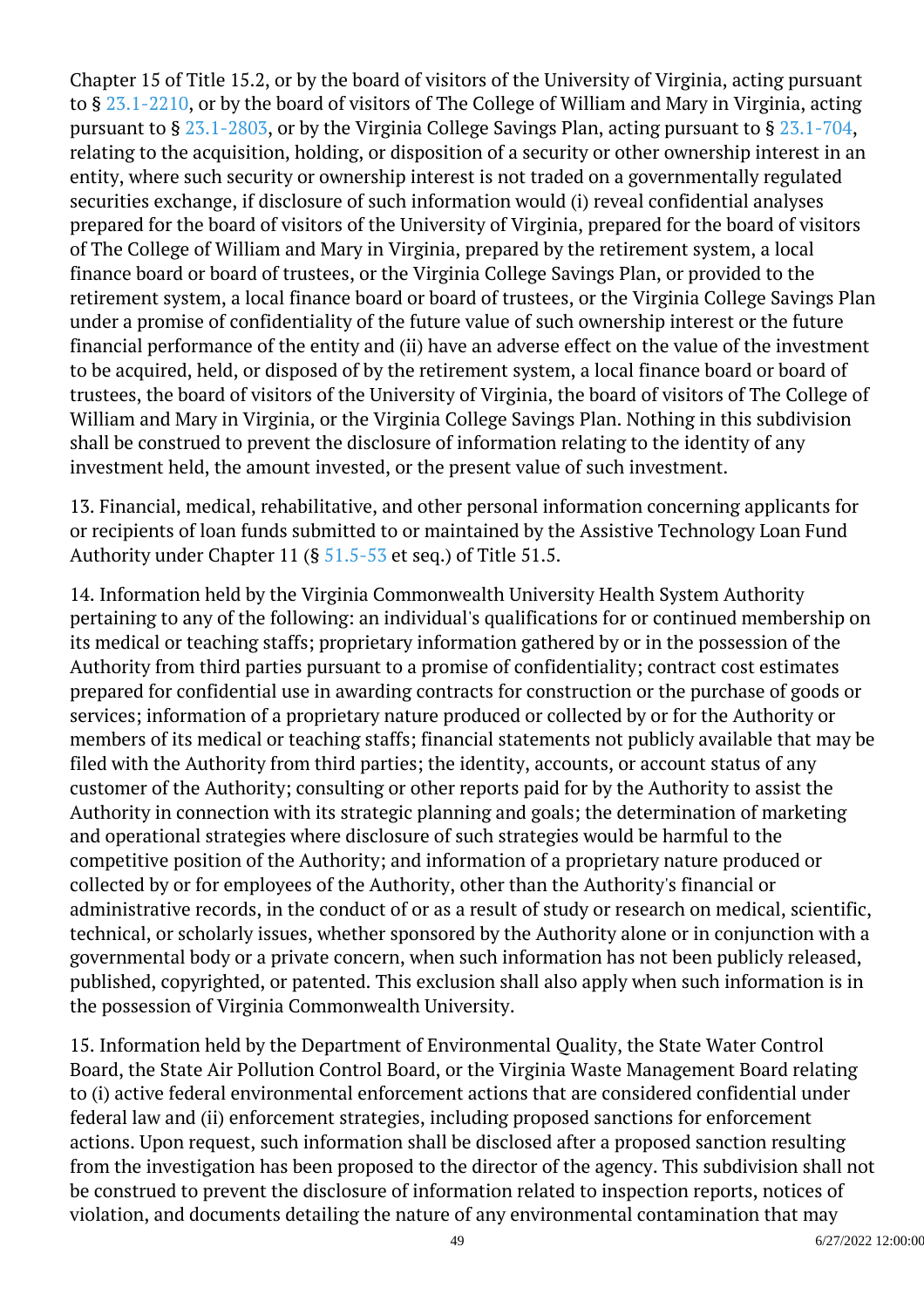have occurred or similar documents.

16. Information related to the operation of toll facilities that identifies an individual, vehicle, or travel itinerary, including vehicle identification data or vehicle enforcement system information; video or photographic images; Social Security or other identification numbers appearing on driver's licenses; credit card or bank account data; home addresses; phone numbers; or records of the date or time of toll facility use.

17. Information held by the Virginia Lottery pertaining to (i) the social security number, tax identification number, state sales tax number, home address and telephone number, personal and lottery banking account and transit numbers of a retailer, and financial information regarding the nonlottery operations of specific retail locations and (ii) individual lottery winners, except that a winner's name, hometown, and amount won shall be disclosed. If the value of the prize won by the winner exceeds \$10 million, the information described in clause (ii) shall not be disclosed unless the winner consents in writing to such disclosure.

18. Information held by the Board for Branch Pilots relating to the chemical or drug testing of a person regulated by the Board, where such person has tested negative or has not been the subject of a disciplinary action by the Board for a positive test result.

19. Information pertaining to the planning, scheduling, and performance of examinations of holder records pursuant to the Virginia Disposition of Unclaimed Property Act (§ [55.1-2500](/vacode/55.1-2500/) et seq.) prepared by or for the State Treasurer or his agents or employees or persons employed to perform an audit or examination of holder records. <sup>"</sup>

20. Information held by the Virginia Department of Emergency Management or a local governing body relating to citizen emergency response teams established pursuant to an ordinance of a local governing body that reveal the name, address, including e-mail address, telephone or pager numbers, or operating schedule of an individual participant in the program.

21. Information held by state or local park and recreation departments and local and regional park authorities concerning identifiable individuals under the age of 18 years. However, nothing in this subdivision shall operate to prevent the disclosure of information defined as directory information under regulations implementing the federal Family Educational Rights and Privacy Act, 20 U.S.C. § 1232g, unless the public body has undertaken the parental notification and optout requirements provided by such regulations. Access shall not be denied to the parent, including a noncustodial parent, or guardian of such person, unless the parent's parental rights have been terminated or a court of competent jurisdiction has restricted or denied such access. For such information of persons who are emancipated, the right of access may be asserted by the subject thereof. Any parent or emancipated person who is the subject of the information may waive, in writing, the protections afforded by this subdivision. If the protections are so waived, the public body shall open such information for inspection and copying.

22. Information submitted for inclusion in the Statewide Alert Network administered by the Department of Emergency Management that reveal names, physical addresses, email addresses, computer or internet protocol information, telephone numbers, pager numbers, other wireless or portable communications device information, or operating schedules of individuals or agencies, where the release of such information would compromise the security of the Statewide Alert Network or individuals participating in the Statewide Alert Network.

23. Information held by the Judicial Inquiry and Review Commission made confidential by § [17.1-](/vacode/17.1-913/)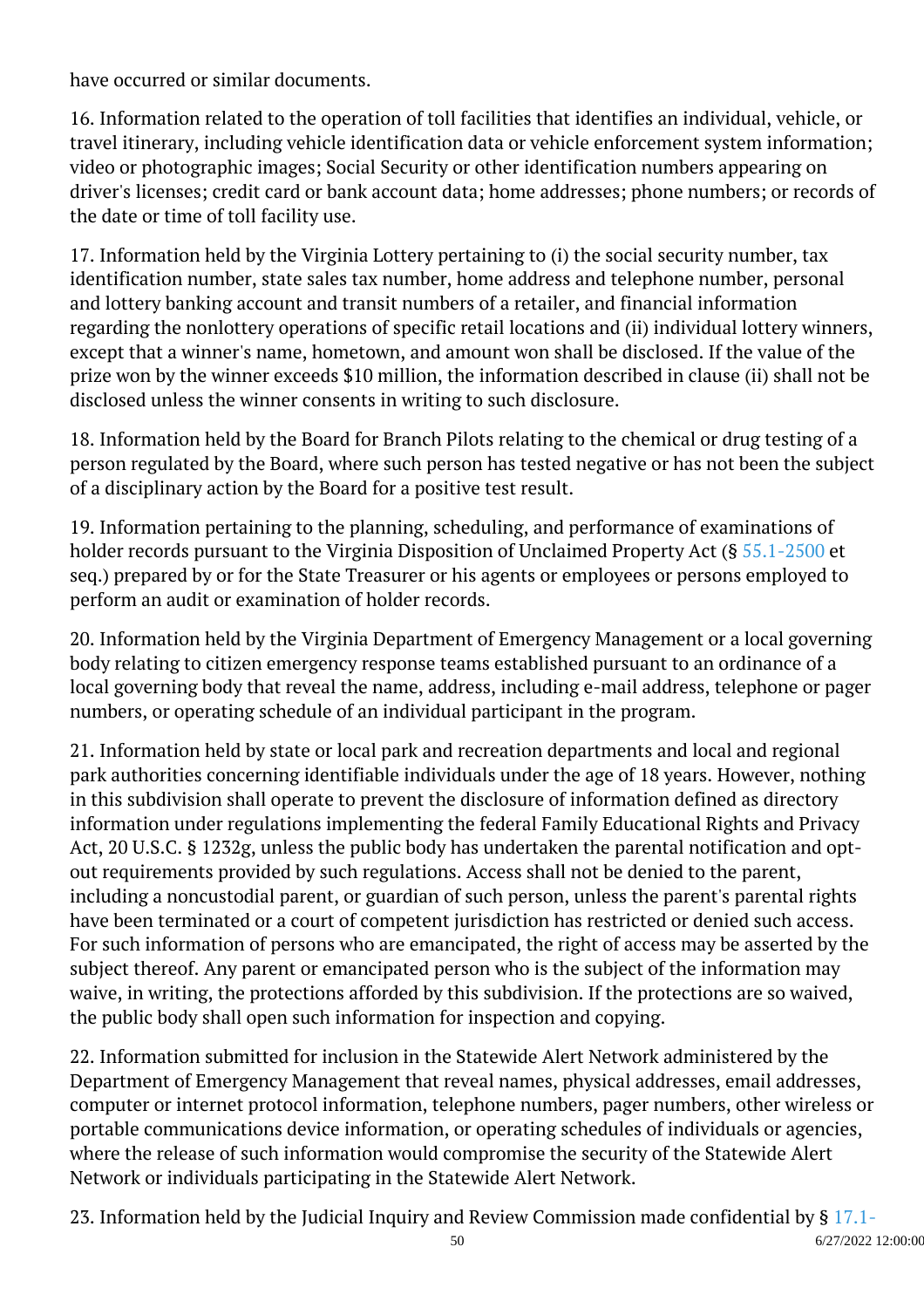# [913](/vacode/17.1-913/).

24. Information held by the Virginia Retirement System acting pursuant to § [51.1-124.30](/vacode/51.1-124.30/), a local retirement system acting pursuant to § [51.1-803](/vacode/51.1-803/) (hereinafter collectively referred to as the retirement system), or the Virginia College Savings Plan, acting pursuant to § [23.1-704](/vacode/23.1-704/) relating to:

a. Internal deliberations of or decisions by the retirement system or the Virginia College Savings Plan on the pursuit of particular investment strategies, or the selection or termination of investment managers, prior to the execution of such investment strategies or the selection or termination of such managers, if disclosure of such information would have an adverse impact on the financial interest of the retirement system or the Virginia College Savings Plan; and

b. Trade secrets provided by a private entity to the retirement system or the Virginia College Savings Plan if disclosure of such records would have an adverse impact on the financial interest of the retirement system or the Virginia College Savings Plan.

For the records specified in subdivision b to be excluded from the provisions of this chapter, the entity shall make a written request to the retirement system or the Virginia College Savings Plan:

(1) Invoking such exclusion prior to or upon submission of the data or other materials for which protection from disclosure is sought; <sup>"</sup>

(2) Identifying with specificity the data or other materials for which protection is sought; and Ì

(3) Stating the reasons why protection is necessary. Ì

The retirement system or the Virginia College Savings Plan shall determine whether the requested exclusion from disclosure meets the requirements set forth in subdivision b.

Nothing in this subdivision shall be construed to prevent the disclosure of the identity or amount of any investment held or the present value and performance of all asset classes and subclasses.

25. Information held by the Department of Corrections made confidential by former § [53.1-233.](/vacode/53.1-233/)

26. Information maintained by the Department of the Treasury or participants in the Local Government Investment Pool (§  $2.2-4600$  et seq.) and required to be provided by such participants to the Department to establish accounts in accordance with § [2.2-4602.](/vacode/2.2-4602/) <sup>"</sup>

27. Personal information, as defined in § [2.2-3801](/vacode/2.2-3801/), contained in the Veterans Care Center Resident Trust Funds concerning residents or patients of the Department of Veterans Services Care Centers, except that access shall not be denied to the person who is the subject of the information.

28. Information maintained in connection with fundraising activities by the Veterans Services Foundation pursuant to § [2.2-2716](/vacode/2.2-2716/) that reveal the address, electronic mail address, facsimile or telephone number, social security number or other identification number appearing on a driver's license or other document issued under Chapter 3 (§ [46.2-300](/vacode/46.2-300/) et seq.) of Title 46.2 or the comparable law of another jurisdiction, or credit card or bank account data of identifiable donors, except that access shall not be denied to the person who is the subject of the information. Nothing in this subdivision, however, shall be construed to prevent the disclosure of information relating to the amount, date, purpose, and terms of the pledge or donation or the identity of the donor, unless the donor has requested anonymity in connection with or as a condition of making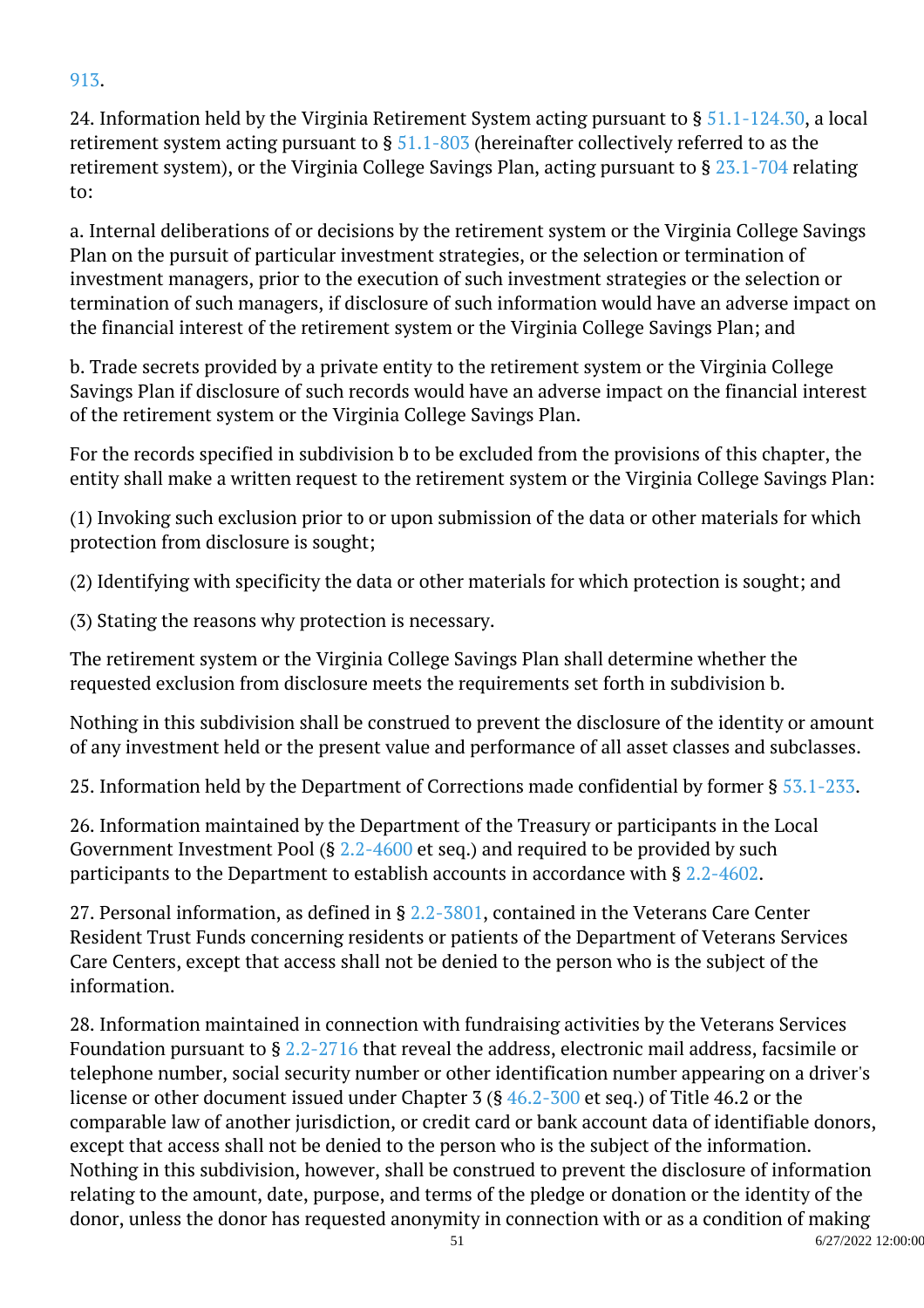a pledge or donation. The exclusion provided by this subdivision shall not apply to protect from disclosure (i) the identities of sponsors providing grants to or contracting with the foundation for the performance of services or other work or (ii) the terms and conditions of such grants or contracts.

29. Information prepared for and utilized by the Commonwealth's Attorneys' Services Council in the training of state prosecutors or law-enforcement personnel, where such information is not otherwise available to the public and the disclosure of such information would reveal confidential strategies, methods, or procedures to be employed in law-enforcement activities or materials created for the investigation and prosecution of a criminal case.

30. Information provided to the Department of Aviation by other entities of the Commonwealth in connection with the operation of aircraft where the information would not be subject to disclosure by the entity providing the information. The entity providing the information to the Department of Aviation shall identify the specific information to be protected and the applicable provision of this chapter that excludes the information from mandatory disclosure. <u>i</u>

31. Information created or maintained by or on the behalf of the judicial performance evaluation program related to an evaluation of any individual justice or judge made confidential by § [17.1-](/vacode/17.1-100/) [100](/vacode/17.1-100/).

32. Information reflecting the substance of meetings in which (i) individual sexual assault cases are discussed by any sexual assault response team established pursuant to  $\S 15.2$ -1627.4, (ii) individual child abuse or neglect cases or sex offenses involving a child are discussed by multidisciplinary child sexual abuse response teams established pursuant to § [15.2-1627.5](/vacode/15.2-1627.5/), or (iii) individual cases of abuse, neglect, or exploitation of adults as defined in § [63.2-1603](/vacode/63.2-1603/) are discussed by multidisciplinary teams established pursuant to §§ [15.2-1627.5](/vacode/15.2-1627.5/) and [63.2-1605.](/vacode/63.2-1605/) The findings of any such team may be disclosed or published in statistical or other aggregated form that does not disclose the identity of specific individuals.

33. Information contained in the strategic plan, marketing plan, or operational plan prepared by the Virginia Economic Development Partnership Authority pursuant to § [2.2-2237.1](/vacode/2.2-2237.1/) regarding target companies, specific allocation of resources and staff for marketing activities, and specific marketing activities that would reveal to the Commonwealth's competitors for economic development projects the strategies intended to be deployed by the Commonwealth, thereby adversely affecting the financial interest of the Commonwealth. The executive summaries of the strategic plan, marketing plan, and operational plan shall not be redacted or withheld pursuant to this subdivision.

34. Information discussed in a closed session of the Physical Therapy Compact Commission or the Executive Board or other committees of the Commission for purposes set forth in subsection E of § 54.1-3491.

35. Information held by the Commonwealth of Virginia Innovation Partnership Authority (the Authority), an advisory committee of the Authority, or any other entity designated by the Authority, relating to (i) internal deliberations of or decisions by the Authority on the pursuit of particular investment strategies prior to the execution of such investment strategies and (ii) trade secrets, as defined in the Uniform Trade Secrets Act (§ [59.1-336](/vacode/59.1-336/) et seq.), provided by a private entity to the Authority, if such disclosure of records pursuant to clause (i) or (ii) would have an adverse impact on the financial interest of the Authority or a private entity.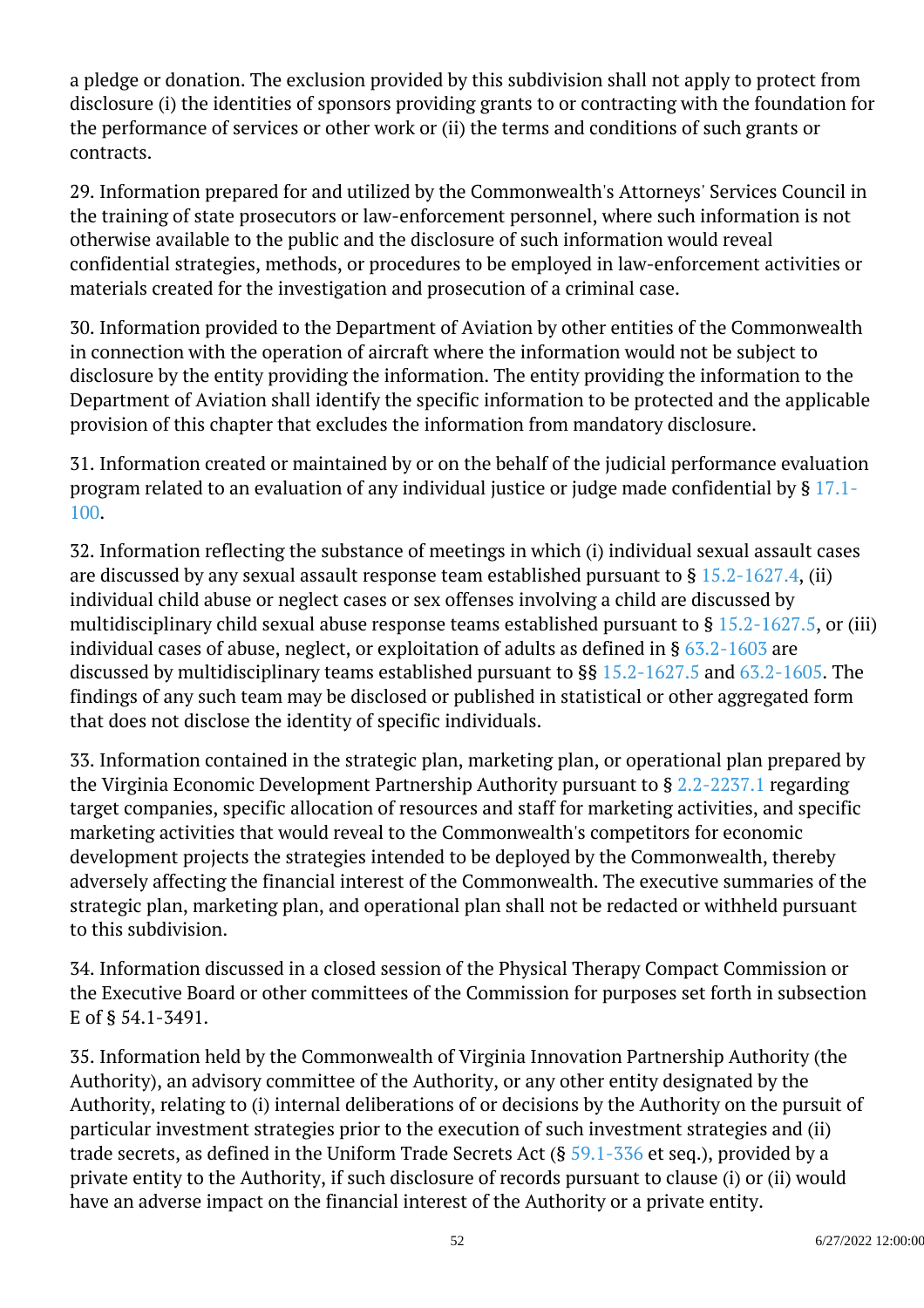36. Personal information provided to or obtained by the Virginia Lottery in connection with the voluntary exclusion program administered pursuant to § [58.1-4015.1](/vacode/58.1-4015.1/).

37. Personal information provided to or obtained by the Virginia Lottery concerning the identity of any person reporting prohibited conduct pursuant to § [58.1-4043](/vacode/58.1-4043/).

1999, cc. [485,](http://lis.virginia.gov/cgi-bin/legp604.exe?991+ful+CHAP0485) [518](http://lis.virginia.gov/cgi-bin/legp604.exe?991+ful+CHAP0518), [703,](http://lis.virginia.gov/cgi-bin/legp604.exe?991+ful+CHAP0703) [726](http://lis.virginia.gov/cgi-bin/legp604.exe?991+ful+CHAP0726), [793,](http://lis.virginia.gov/cgi-bin/legp604.exe?991+ful+CHAP0793) [849](http://lis.virginia.gov/cgi-bin/legp604.exe?991+ful+CHAP0849), [852,](http://lis.virginia.gov/cgi-bin/legp604.exe?991+ful+CHAP0852) [867](http://lis.virginia.gov/cgi-bin/legp604.exe?991+ful+CHAP0867), [868,](http://lis.virginia.gov/cgi-bin/legp604.exe?991+ful+CHAP0868) [881](http://lis.virginia.gov/cgi-bin/legp604.exe?991+ful+CHAP0881), § 2.1-342.01; 2000, cc. [66](http://lis.virginia.gov/cgi-bin/legp604.exe?001+ful+CHAP0066), [237,](http://lis.virginia.gov/cgi-bin/legp604.exe?001+ful+CHAP0237) [382](http://lis.virginia.gov/cgi-bin/legp604.exe?001+ful+CHAP0382), [400](http://lis.virginia.gov/cgi-bin/legp604.exe?001+ful+CHAP0400) , [430](http://lis.virginia.gov/cgi-bin/legp604.exe?001+ful+CHAP0430), [583](http://lis.virginia.gov/cgi-bin/legp604.exe?001+ful+CHAP0583), [589,](http://lis.virginia.gov/cgi-bin/legp604.exe?001+ful+CHAP0589) [592](http://lis.virginia.gov/cgi-bin/legp604.exe?001+ful+CHAP0592), [594](http://lis.virginia.gov/cgi-bin/legp604.exe?001+ful+CHAP0594), [618](http://lis.virginia.gov/cgi-bin/legp604.exe?001+ful+CHAP0618), [632,](http://lis.virginia.gov/cgi-bin/legp604.exe?001+ful+CHAP0632) [657](http://lis.virginia.gov/cgi-bin/legp604.exe?001+ful+CHAP0657), [720](http://lis.virginia.gov/cgi-bin/legp604.exe?001+ful+CHAP0720), [932](http://lis.virginia.gov/cgi-bin/legp604.exe?001+ful+CHAP0932), [933,](http://lis.virginia.gov/cgi-bin/legp604.exe?001+ful+CHAP0933) [947](http://lis.virginia.gov/cgi-bin/legp604.exe?001+ful+CHAP0947), [1006,](http://lis.virginia.gov/cgi-bin/legp604.exe?001+ful+CHAP1006) [1064;2](http://lis.virginia.gov/cgi-bin/legp604.exe?001+ful+CHAP1064)001, cc. [288](http://lis.virginia.gov/cgi-bin/legp604.exe?011+ful+CHAP0288), [518,](http://lis.virginia.gov/cgi-bin/legp604.exe?011+ful+CHAP0518) [844](http://lis.virginia.gov/cgi-bin/legp604.exe?011+ful+CHAP0844), § 2.2-3705; 2002, cc. [87,](http://lis.virginia.gov/cgi-bin/legp604.exe?021+ful+CHAP0087) [155](http://lis.virginia.gov/cgi-bin/legp604.exe?021+ful+CHAP0155), [242,](http://lis.virginia.gov/cgi-bin/legp604.exe?021+ful+CHAP0242) [393](http://lis.virginia.gov/cgi-bin/legp604.exe?021+ful+CHAP0393), [478,](http://lis.virginia.gov/cgi-bin/legp604.exe?021+ful+CHAP0478) [481](http://lis.virginia.gov/cgi-bin/legp604.exe?021+ful+CHAP0481), [499,](http://lis.virginia.gov/cgi-bin/legp604.exe?021+ful+CHAP0499) [522](http://lis.virginia.gov/cgi-bin/legp604.exe?021+ful+CHAP0522), [571,](http://lis.virginia.gov/cgi-bin/legp604.exe?021+ful+CHAP0571) [572](http://lis.virginia.gov/cgi-bin/legp604.exe?021+ful+CHAP0572), [633,](http://lis.virginia.gov/cgi-bin/legp604.exe?021+ful+CHAP0633) [655](http://lis.virginia.gov/cgi-bin/legp604.exe?021+ful+CHAP0655), [715,](http://lis.virginia.gov/cgi-bin/legp604.exe?021+ful+CHAP0715) [798](http://lis.virginia.gov/cgi-bin/legp604.exe?021+ful+CHAP0798), [830;2](http://lis.virginia.gov/cgi-bin/legp604.exe?021+ful+CHAP0830)003, cc. [274,](http://lis.virginia.gov/cgi-bin/legp604.exe?031+ful+CHAP0274) [307](http://lis.virginia.gov/cgi-bin/legp604.exe?031+ful+CHAP0307), [327,](http://lis.virginia.gov/cgi-bin/legp604.exe?031+ful+CHAP0327) [332](http://lis.virginia.gov/cgi-bin/legp604.exe?031+ful+CHAP0332), [358,](http://lis.virginia.gov/cgi-bin/legp604.exe?031+ful+CHAP0358) [704](http://lis.virginia.gov/cgi-bin/legp604.exe?031+ful+CHAP0704), [801,](http://lis.virginia.gov/cgi-bin/legp604.exe?031+ful+CHAP0801) [884](http://lis.virginia.gov/cgi-bin/legp604.exe?031+ful+CHAP0884), [891,](http://lis.virginia.gov/cgi-bin/legp604.exe?031+ful+CHAP0891) [893](http://lis.virginia.gov/cgi-bin/legp604.exe?031+ful+CHAP0893), [897,](http://lis.virginia.gov/cgi-bin/legp604.exe?031+ful+CHAP0897) [968;](http://lis.virginia.gov/cgi-bin/legp604.exe?031+ful+CHAP0968)2004, cc. [426,](http://lis.virginia.gov/cgi-bin/legp604.exe?041+ful+CHAP0426) [690](http://lis.virginia.gov/cgi-bin/legp604.exe?041+ful+CHAP0690), [832;2](http://lis.virginia.gov/cgi-bin/legp604.exe?041+ful+CHAP0832)005, cc. [165](http://lis.virginia.gov/cgi-bin/legp604.exe?051+ful+CHAP0165), [508;](http://lis.virginia.gov/cgi-bin/legp604.exe?051+ful+CHAP0508)2007, cc. [406,](http://lis.virginia.gov/cgi-bin/legp604.exe?071+ful+CHAP0406) [652](http://lis.virginia.gov/cgi-bin/legp604.exe?071+ful+CHAP0652), [660,](http://lis.virginia.gov/cgi-bin/legp604.exe?071+ful+CHAP0660) [737](http://lis.virginia.gov/cgi-bin/legp604.exe?071+ful+CHAP0737), [739;2](http://lis.virginia.gov/cgi-bin/legp604.exe?071+ful+CHAP0739)008, cc. [16,](http://lis.virginia.gov/cgi-bin/legp604.exe?081+ful+CHAP0016) [739;](http://lis.virginia.gov/cgi-bin/legp604.exe?081+ful+CHAP0739)2009, cc. [223,](http://lis.virginia.gov/cgi-bin/legp604.exe?091+ful+CHAP0223) [827](http://lis.virginia.gov/cgi-bin/legp604.exe?091+ful+CHAP0827), [845;2](http://lis.virginia.gov/cgi-bin/legp604.exe?091+ful+CHAP0845)010, c. [300;2](http://lis.virginia.gov/cgi-bin/legp604.exe?101+ful+CHAP0300)011, cc. [827,](http://lis.virginia.gov/cgi-bin/legp604.exe?111+ful+CHAP0827) [867;](http://lis.virginia.gov/cgi-bin/legp604.exe?111+ful+CHAP0867)2012, c. [726;](http://lis.virginia.gov/cgi-bin/legp604.exe?121+ful+CHAP0726)2013, cc. [199,](http://lis.virginia.gov/cgi-bin/legp604.exe?131+ful+CHAP0199) [481](http://lis.virginia.gov/cgi-bin/legp604.exe?131+ful+CHAP0481), [554,](http://lis.virginia.gov/cgi-bin/legp604.exe?131+ful+CHAP0554) [574;](http://lis.virginia.gov/cgi-bin/legp604.exe?131+ful+CHAP0574)2014, cc. [225,](http://lis.virginia.gov/cgi-bin/legp604.exe?141+ful+CHAP0225) [808;](http://lis.virginia.gov/cgi-bin/legp604.exe?141+ful+CHAP0808)2015, cc. [38](http://lis.virginia.gov/cgi-bin/legp604.exe?151+ful+CHAP0038), [137,](http://lis.virginia.gov/cgi-bin/legp604.exe?151+ful+CHAP0137) [549](http://lis.virginia.gov/cgi-bin/legp604.exe?151+ful+CHAP0549), [730](http://lis.virginia.gov/cgi-bin/legp604.exe?151+ful+CHAP0730) [;2](http://lis.virginia.gov/cgi-bin/legp604.exe?151+ful+CHAP0730)016, cc. [550,](http://lis.virginia.gov/cgi-bin/legp604.exe?161+ful+CHAP0550) [620](http://lis.virginia.gov/cgi-bin/legp604.exe?161+ful+CHAP0620), [716,](http://lis.virginia.gov/cgi-bin/legp604.exe?161+ful+CHAP0716) [729;](http://lis.virginia.gov/cgi-bin/legp604.exe?161+ful+CHAP0729)2017, cc. [587,](http://lis.virginia.gov/cgi-bin/legp604.exe?171+ful+CHAP0587) [642](http://lis.virginia.gov/cgi-bin/legp604.exe?171+ful+CHAP0642), [778,](http://lis.virginia.gov/cgi-bin/legp604.exe?171+ful+CHAP0778) [804](http://lis.virginia.gov/cgi-bin/legp604.exe?171+ful+CHAP0804), [824;2](http://lis.virginia.gov/cgi-bin/legp604.exe?171+ful+CHAP0824)018, cc. [58,](http://lis.virginia.gov/cgi-bin/legp604.exe?181+ful+CHAP0058) [141;](http://lis.virginia.gov/cgi-bin/legp604.exe?181+ful+CHAP0141)2019, cc. [163,](http://lis.virginia.gov/cgi-bin/legp604.exe?191+ful+CHAP0163) [170](http://lis.virginia.gov/cgi-bin/legp604.exe?191+ful+CHAP0170), [247](http://lis.virginia.gov/cgi-bin/legp604.exe?191+ful+CHAP0247), [300,](http://lis.virginia.gov/cgi-bin/legp604.exe?191+ful+CHAP0300) [358](http://lis.virginia.gov/cgi-bin/legp604.exe?191+ful+CHAP0358), [729,](http://lis.virginia.gov/cgi-bin/legp604.exe?191+ful+CHAP0729) [775;](http://lis.virginia.gov/cgi-bin/legp604.exe?191+ful+CHAP0775)2020, cc. [70](http://lis.virginia.gov/cgi-bin/legp604.exe?201+ful+CHAP0070), [587,](http://lis.virginia.gov/cgi-bin/legp604.exe?201+ful+CHAP0587) [1164,](http://lis.virginia.gov/cgi-bin/legp604.exe?201+ful+CHAP1164) [1169,](http://lis.virginia.gov/cgi-bin/legp604.exe?201+ful+CHAP1169) [1218,](http://lis.virginia.gov/cgi-bin/legp604.exe?201+ful+CHAP1218) [1227](http://lis.virginia.gov/cgi-bin/legp604.exe?201+ful+CHAP1227), [1246](http://lis.virginia.gov/cgi-bin/legp604.exe?201+ful+CHAP1246), [1256;](http://lis.virginia.gov/cgi-bin/legp604.exe?201+ful+CHAP1256)2021, Sp. Sess. I, cc. [344](http://lis.virginia.gov/cgi-bin/legp604.exe?212+ful+CHAP0344), [345.](http://lis.virginia.gov/cgi-bin/legp604.exe?212+ful+CHAP0345)

### § 2.2-3705.8. Limitation on record exclusions

Nothing in this chapter shall be construed as denying public access to the nonexempt portions of a report of a consultant hired by or at the request of a local public body or the mayor or chief executive or administrative officer of such public body if (i) the contents of such report have been distributed or disclosed to members of the local public body or (ii) the local public body has scheduled any action on a matter that is the subject of the consultant's report.

1999, cc. [485,](http://lis.virginia.gov/cgi-bin/legp604.exe?991+ful+CHAP0485) [518](http://lis.virginia.gov/cgi-bin/legp604.exe?991+ful+CHAP0518), [703,](http://lis.virginia.gov/cgi-bin/legp604.exe?991+ful+CHAP0703) [726](http://lis.virginia.gov/cgi-bin/legp604.exe?991+ful+CHAP0726), [793,](http://lis.virginia.gov/cgi-bin/legp604.exe?991+ful+CHAP0793) [849](http://lis.virginia.gov/cgi-bin/legp604.exe?991+ful+CHAP0849), [852,](http://lis.virginia.gov/cgi-bin/legp604.exe?991+ful+CHAP0852) [867](http://lis.virginia.gov/cgi-bin/legp604.exe?991+ful+CHAP0867), [868,](http://lis.virginia.gov/cgi-bin/legp604.exe?991+ful+CHAP0868) [881](http://lis.virginia.gov/cgi-bin/legp604.exe?991+ful+CHAP0881), § 2.1-342.01; 2000, cc. [66](http://lis.virginia.gov/cgi-bin/legp604.exe?001+ful+CHAP0066), [237,](http://lis.virginia.gov/cgi-bin/legp604.exe?001+ful+CHAP0237) [382](http://lis.virginia.gov/cgi-bin/legp604.exe?001+ful+CHAP0382), [400](http://lis.virginia.gov/cgi-bin/legp604.exe?001+ful+CHAP0400) , [430](http://lis.virginia.gov/cgi-bin/legp604.exe?001+ful+CHAP0430), [583](http://lis.virginia.gov/cgi-bin/legp604.exe?001+ful+CHAP0583), [589,](http://lis.virginia.gov/cgi-bin/legp604.exe?001+ful+CHAP0589) [592](http://lis.virginia.gov/cgi-bin/legp604.exe?001+ful+CHAP0592), [594](http://lis.virginia.gov/cgi-bin/legp604.exe?001+ful+CHAP0594), [618](http://lis.virginia.gov/cgi-bin/legp604.exe?001+ful+CHAP0618), [632,](http://lis.virginia.gov/cgi-bin/legp604.exe?001+ful+CHAP0632) [657](http://lis.virginia.gov/cgi-bin/legp604.exe?001+ful+CHAP0657), [720](http://lis.virginia.gov/cgi-bin/legp604.exe?001+ful+CHAP0720), [932](http://lis.virginia.gov/cgi-bin/legp604.exe?001+ful+CHAP0932), [933,](http://lis.virginia.gov/cgi-bin/legp604.exe?001+ful+CHAP0933) [947](http://lis.virginia.gov/cgi-bin/legp604.exe?001+ful+CHAP0947), [1006,](http://lis.virginia.gov/cgi-bin/legp604.exe?001+ful+CHAP1006) [1064;2](http://lis.virginia.gov/cgi-bin/legp604.exe?001+ful+CHAP1064)001, cc. [288](http://lis.virginia.gov/cgi-bin/legp604.exe?011+ful+CHAP0288), [518,](http://lis.virginia.gov/cgi-bin/legp604.exe?011+ful+CHAP0518) [844](http://lis.virginia.gov/cgi-bin/legp604.exe?011+ful+CHAP0844), § 2.2-3705; 2002, cc. [87,](http://lis.virginia.gov/cgi-bin/legp604.exe?021+ful+CHAP0087) [155](http://lis.virginia.gov/cgi-bin/legp604.exe?021+ful+CHAP0155), [242,](http://lis.virginia.gov/cgi-bin/legp604.exe?021+ful+CHAP0242) [393](http://lis.virginia.gov/cgi-bin/legp604.exe?021+ful+CHAP0393), [478,](http://lis.virginia.gov/cgi-bin/legp604.exe?021+ful+CHAP0478) [481](http://lis.virginia.gov/cgi-bin/legp604.exe?021+ful+CHAP0481), [499,](http://lis.virginia.gov/cgi-bin/legp604.exe?021+ful+CHAP0499) [522](http://lis.virginia.gov/cgi-bin/legp604.exe?021+ful+CHAP0522), [571,](http://lis.virginia.gov/cgi-bin/legp604.exe?021+ful+CHAP0571) [572](http://lis.virginia.gov/cgi-bin/legp604.exe?021+ful+CHAP0572), [633,](http://lis.virginia.gov/cgi-bin/legp604.exe?021+ful+CHAP0633) [655](http://lis.virginia.gov/cgi-bin/legp604.exe?021+ful+CHAP0655), [715,](http://lis.virginia.gov/cgi-bin/legp604.exe?021+ful+CHAP0715) [798](http://lis.virginia.gov/cgi-bin/legp604.exe?021+ful+CHAP0798), [830;2](http://lis.virginia.gov/cgi-bin/legp604.exe?021+ful+CHAP0830)003, cc. [274,](http://lis.virginia.gov/cgi-bin/legp604.exe?031+ful+CHAP0274) [307](http://lis.virginia.gov/cgi-bin/legp604.exe?031+ful+CHAP0307), [327,](http://lis.virginia.gov/cgi-bin/legp604.exe?031+ful+CHAP0327) [332](http://lis.virginia.gov/cgi-bin/legp604.exe?031+ful+CHAP0332), [358,](http://lis.virginia.gov/cgi-bin/legp604.exe?031+ful+CHAP0358) [704](http://lis.virginia.gov/cgi-bin/legp604.exe?031+ful+CHAP0704), [801,](http://lis.virginia.gov/cgi-bin/legp604.exe?031+ful+CHAP0801) [884](http://lis.virginia.gov/cgi-bin/legp604.exe?031+ful+CHAP0884), [891,](http://lis.virginia.gov/cgi-bin/legp604.exe?031+ful+CHAP0891) [893](http://lis.virginia.gov/cgi-bin/legp604.exe?031+ful+CHAP0893), [897,](http://lis.virginia.gov/cgi-bin/legp604.exe?031+ful+CHAP0897) [968;](http://lis.virginia.gov/cgi-bin/legp604.exe?031+ful+CHAP0968)2004, c. [690;](http://lis.virginia.gov/cgi-bin/legp604.exe?041+ful+CHAP0690)2017, c. [778.](http://lis.virginia.gov/cgi-bin/legp604.exe?171+ful+CHAP0778)

#### § 2.2-3706. Disclosure of law-enforcement and criminal records; limitations

A. Records required to be released. All public bodies engaged in criminal law-enforcement activities shall provide the following records when requested in accordance with the provisions of this chapter:

1. Adult arrestee photographs taken during the initial intake following the arrest and as part of the routine booking procedure, except when necessary to avoid jeopardizing an investigation in felony cases until such time as the release of the photograph will no longer jeopardize the investigation;

2. Information relative to the identity of any individual, other than a juvenile, who is arrested and charged, and the status of the charge or arrest; and Ĩ

3. Records of completed unattended death investigations to the parent or spouse of the decedent or, if there is no living parent or spouse, to the most immediate family member of the decedent, provided the person is not a person of interest or a suspect. For the purposes of this subdivision, "unattended death" means a death determined to be a suicide, accidental or natural death where no criminal charges will be initiated, and "immediate family" means the decedent's personal representative or, if no personal representative has qualified, the decedent's next of kin in order of intestate succession as set forth in § [64.2-200](/vacode/64.2-200/).

B. Discretionary releases. The following records are excluded from the mandatory disclosure provisions of this chapter, but may be disclosed by the custodian, in his discretion, except where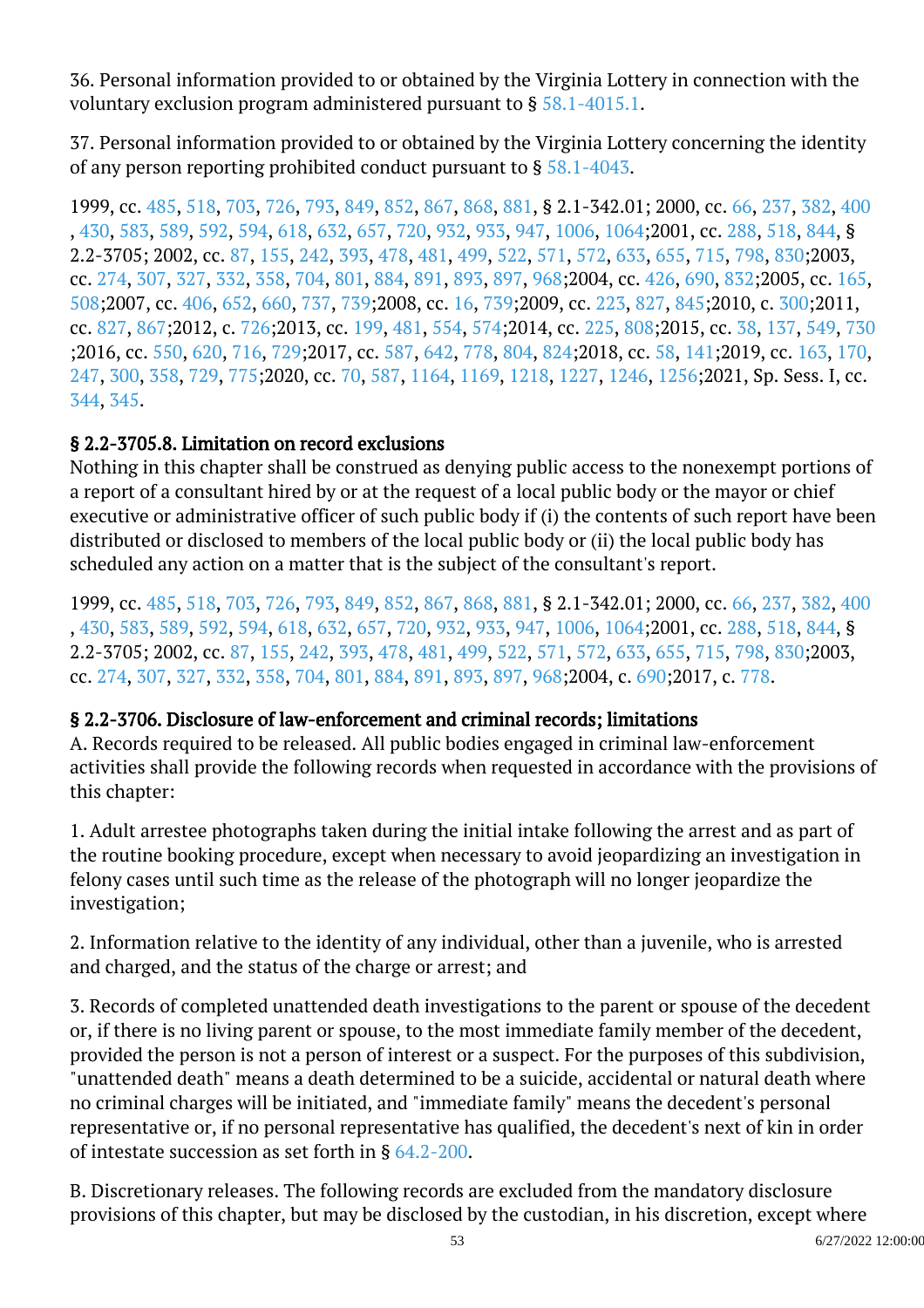such disclosure is prohibited by law: Ĩ

1. Criminal investigative files, defined as any documents and information, including complaints, court orders, memoranda, notes, diagrams, maps, photographs, correspondence, reports, witness statements, and evidence, relating to a criminal investigation or prosecution not required to be disclosed in accordance with § [2.2-3706.1](/vacode/2.2-3706.1/);

2. Reports submitted in confidence to (i) state and local law-enforcement agencies, (ii) investigators authorized pursuant to Chapter 3.2 (§  $2.2$ -307 et seq.), and (iii) campus police departments of public institutions of higher education established pursuant to Article 3 (§ [23.1-](/vacode/23.1-809/) [809](/vacode/23.1-809/) et seq.) of Chapter 8 of Title 23.1;

3. Records of local law-enforcement agencies relating to neighborhood watch programs that include the names, addresses, and operating schedules of individual participants in the program that are provided to such agencies under a promise of anonymity;

4. All records of persons imprisoned in penal institutions in the Commonwealth provided such records relate to the imprisonment;

5. Records of law-enforcement agencies, to the extent that such records contain specific tactical plans, the disclosure of which would jeopardize the safety or security of law-enforcement personnel or the general public; <sup>"</sup>

6. All records of adult persons under (i) investigation or supervision by a local pretrial services agency in accordance with Article 5 (§  $19.2-152.2$  et seq.) of Chapter 9 of Title 19.2; (ii) investigation, probation supervision, or monitoring by a local community-based probation services agency in accordance with Article 9 (§  $9.1-173$  et seq.) of Chapter 1 of Title 9.1; or (iii) investigation or supervision by state probation and parole services in accordance with Article 2 (§ [53.1-141](/vacode/53.1-141/) et seq.) of Chapter 4 of Title 53.1;

7. Records of a law-enforcement agency to the extent that they disclose the telephone numbers for cellular telephones, pagers, or comparable portable communication devices provided to its personnel for use in the performance of their official duties; <sup>"</sup>

8. Those portions of any records containing information related to undercover operations or protective details that would reveal the staffing, logistics, or tactical plans of such undercover operations or protective details. Nothing in this subdivision shall operate to allow the withholding of information concerning the overall costs or expenses associated with undercover operations or protective details;

9. Records of (i) background investigations of applicants for law-enforcement agency employment, (ii) administrative investigations relating to allegations of wrongdoing by employees of a law-enforcement agency, and (iii) other administrative investigations conducted by law-enforcement agencies that are made confidential by law;

10. The identity of any victim, witness, or undercover officer, or investigative techniques or procedures. However, the identity of any victim or witness shall be withheld if disclosure is prohibited or restricted under § [19.2-11.2;a](/vacode/19.2-11.2/)nd <sup>"</sup>

11. Records of the Sex Offender and Crimes Against Minors Registry maintained by the Department of State Police pursuant to Chapter 9 (§ [9.1-900](/vacode/9.1-900/) et seq.) of Title 9.1, including information obtained from state, local, and regional officials, except to the extent that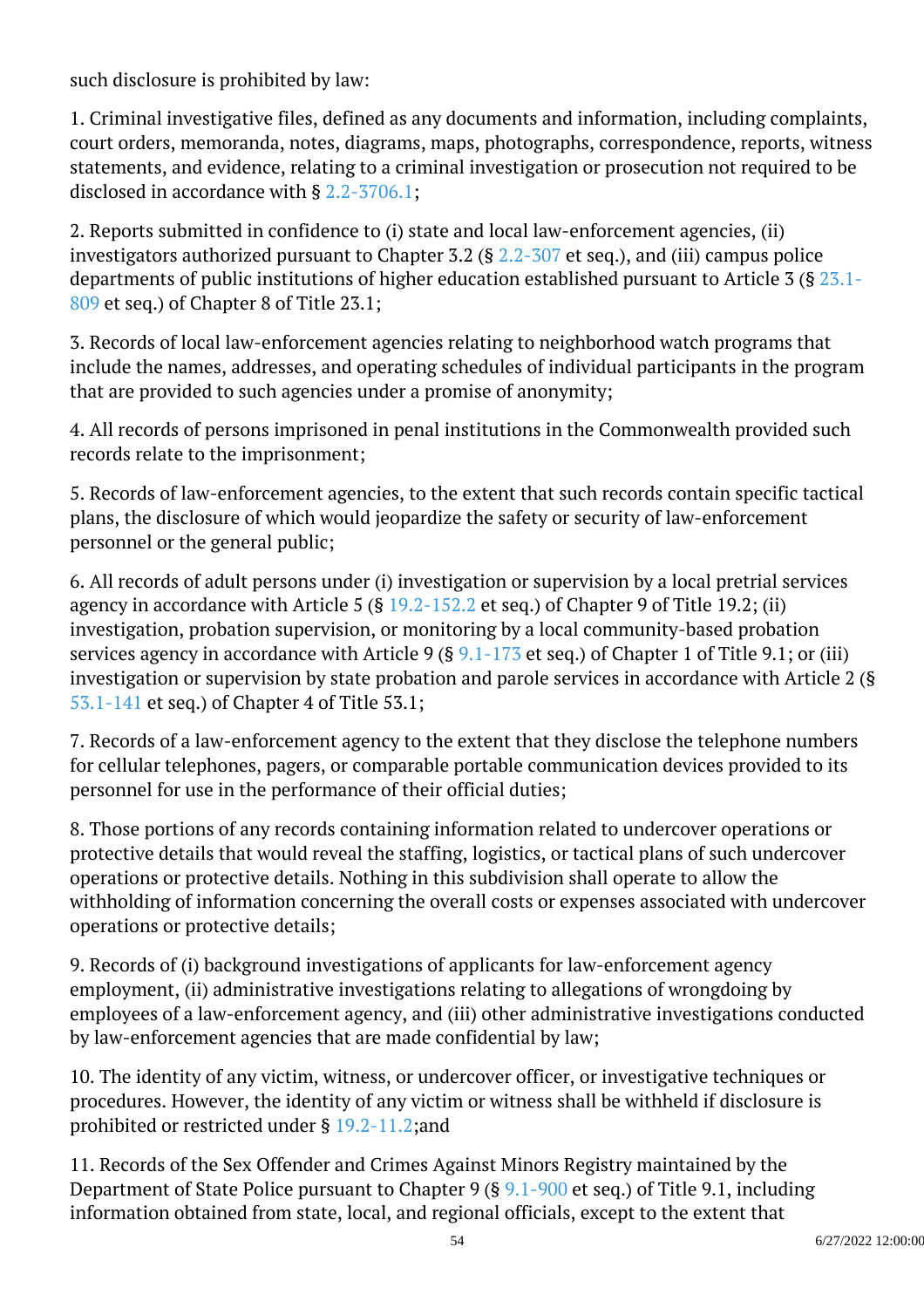information is required to be posted on the Internet pursuant to § [9.1-913.](/vacode/9.1-913/)

C. Prohibited releases. The identity of any individual providing information about a crime or criminal activity under a promise of anonymity shall not be disclosed.

D. Noncriminal records. Public bodies (i) engaged in emergency medical services, (ii) engaged in fire protection services, (iii) engaged in criminal law-enforcement activities, or (iv) engaged in processing calls for service or other communications to an emergency 911 system or any other equivalent reporting system may withhold those portions of noncriminal incident or other noncriminal investigative reports or materials that contain identifying information of a personal, medical, or financial nature where the release of such information would jeopardize the safety or privacy of any person. Access to personnel records of persons employed by a law-enforcement agency shall be governed by the provisions of subdivision B 9 of this section and subdivision 1 of § [2.2-3705.1,](/vacode/2.2-3705.1/) as applicable. Ì

E. Records of any call for service or other communication to an emergency 911 system or communicated with any other equivalent reporting system shall be subject to the provisions of this chapter.

F. Conflict resolution. In the event of conflict between this section as it relates to requests made under this section and other provisions of law, this section shall control.

1999, cc. [703,](http://lis.virginia.gov/cgi-bin/legp604.exe?991+ful+CHAP0703) [726](http://lis.virginia.gov/cgi-bin/legp604.exe?991+ful+CHAP0726), § 2.1-342.2; 2000, c. [227;2](http://lis.virginia.gov/cgi-bin/legp604.exe?001+ful+CHAP0227)001, c. [844;2](http://lis.virginia.gov/cgi-bin/legp604.exe?011+ful+CHAP0844)002, cc. [393](http://lis.virginia.gov/cgi-bin/legp604.exe?021+ful+CHAP0393), [715,](http://lis.virginia.gov/cgi-bin/legp604.exe?021+ful+CHAP0715) [769](http://lis.virginia.gov/cgi-bin/legp604.exe?021+ful+CHAP0769), [830;2](http://lis.virginia.gov/cgi-bin/legp604.exe?021+ful+CHAP0830)004, cc. [685](http://lis.virginia.gov/cgi-bin/legp604.exe?041+ful+CHAP0685) , [735;](http://lis.virginia.gov/cgi-bin/legp604.exe?041+ful+CHAP0735)2006, cc. [857](http://lis.virginia.gov/cgi-bin/legp604.exe?061+ful+CHAP0857), [914;](http://lis.virginia.gov/cgi-bin/legp604.exe?061+ful+CHAP0914)2007, c. [133;](http://lis.virginia.gov/cgi-bin/legp604.exe?071+ful+CHAP0133)2010, c. [627;](http://lis.virginia.gov/cgi-bin/legp604.exe?101+ful+CHAP0627)2011, cc. [798,](http://lis.virginia.gov/cgi-bin/legp604.exe?111+ful+CHAP0798) [871;](http://lis.virginia.gov/cgi-bin/legp604.exe?111+ful+CHAP0871)2013, c. [695;](http://lis.virginia.gov/cgi-bin/legp604.exe?131+ful+CHAP0695)2016, cc. [184,](http://lis.virginia.gov/cgi-bin/legp604.exe?161+ful+CHAP0184) [546;](http://lis.virginia.gov/cgi-bin/legp604.exe?161+ful+CHAP0546)2017, c. [828;](http://lis.virginia.gov/cgi-bin/legp604.exe?171+ful+CHAP0828)2018, c. [48;2](http://lis.virginia.gov/cgi-bin/legp604.exe?181+ful+CHAP0048)021, Sp. Sess. I, c. [483.](http://lis.virginia.gov/cgi-bin/legp604.exe?212+ful+CHAP0483)

# § 2.2-3706.1. Disclosure of law-enforcement records; criminal incident information and certain criminal investigative files; limitations

A. For purposes of this section:

"Immediate family" means the decedent's personal representative or, if no personal representative has qualified, the decedent's next of kin in order of intestate succession as set forth in § [64.2-200](/vacode/64.2-200/).

"Ongoing" refers to a case in which the prosecution has not been finally adjudicated, the investigation continues to gather evidence for a possible future criminal case, and such case would be jeopardized by the premature release of evidence.

B. All public bodies engaged in criminal law-enforcement activities shall provide the following records and information when requested in accordance with the provisions of this chapter:

1. Criminal incident information relating to felony offenses contained in any report, notes, electronic communication, or other document, including filings through an incident-based reporting system, which shall include:

a. A general description of the criminal activity reported; Ĩ

b. The date and time the alleged crime was committed;

c. The general location where the alleged crime was committed;

d. The identity of the investigating officer or other point of contact;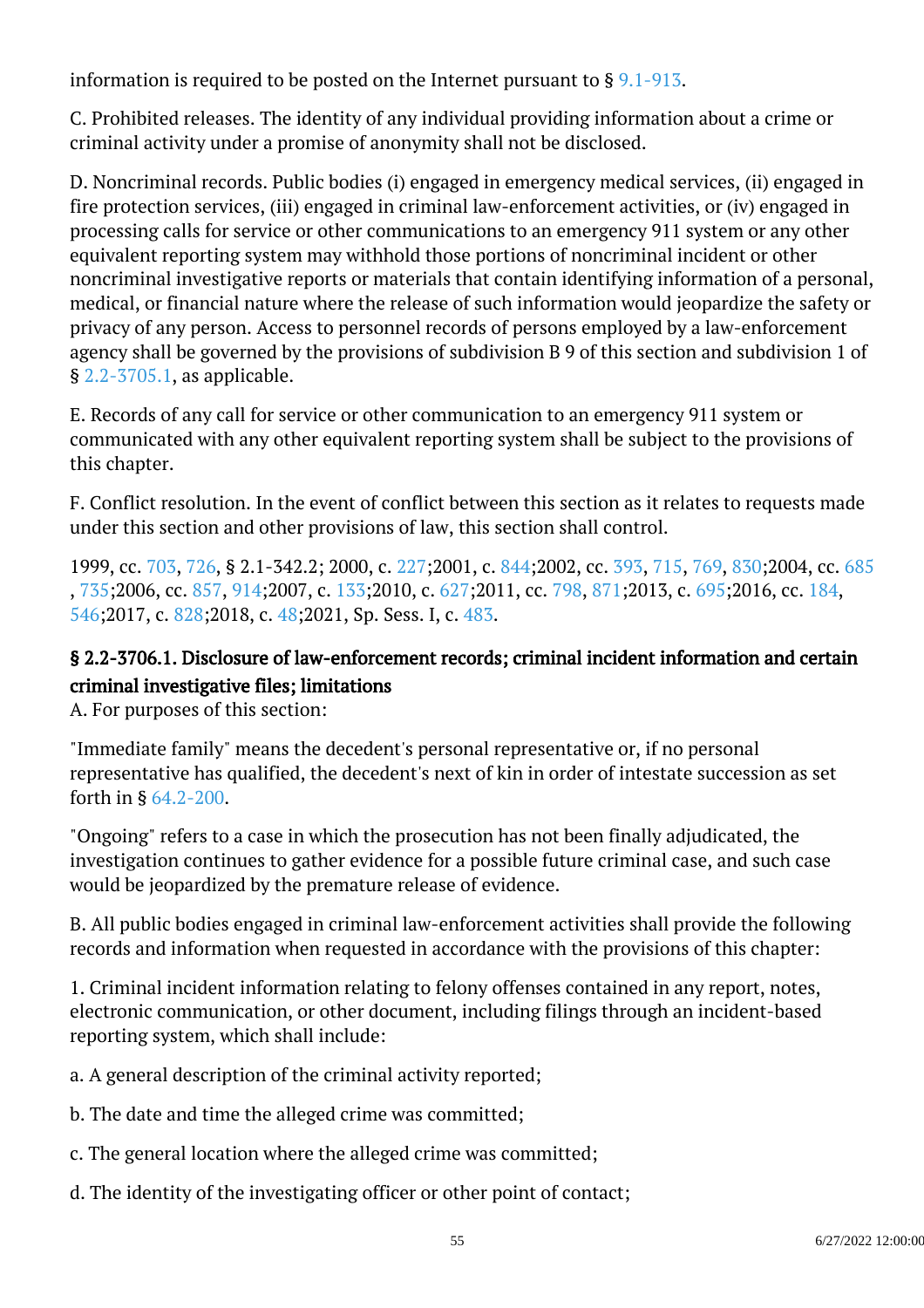e. A description of any injuries suffered or property damaged or stolen; and

f. Any diagrams related to the alleged crime or the location where the alleged crime was committed, except that any diagrams described in subdivision 14 of § [2.2-3705.2](/vacode/2.2-3705.2/) and information therein shall be excluded from mandatory disclosure, but may be disclosed by the custodian in his discretion, except where such disclosure is prohibited by law.

A verbal response as agreed to by the requester and the public body is sufficient to satisfy the requirements of this subdivision 1; and

2. Criminal investigative files, defined as any documents and information, including complaints, court orders, memoranda, notes, initial incident reports, filings through any incident-based reporting system, diagrams, maps, photographs, correspondence, reports, witness statements, or evidence, relating to a criminal investigation or proceeding that is not ongoing.

C. The provisions of subsection B shall not apply if the release of such information:

1. Would interfere with a particular ongoing criminal investigation or proceeding in a particularly identifiable manner;

2. Would deprive a person of a right to a fair trial or an impartial adjudication;

3. Would constitute an unwarranted invasion of personal privacy;

4. Would disclose (i) the identity of a confidential source or (ii) in the case of a record compiled by a law-enforcement agency in the course of a criminal investigation, information furnished only by a confidential source;

5. Would disclose law-enforcement investigative techniques and procedures, if such disclosure could reasonably be expected to risk circumvention of the law; or

6. Would endanger the life or physical safety of any individual.

Nothing in this subsection shall be construed to authorize the withholding of those portions of such information that are unlikely to cause any effect listed herein. Ĩ

D. Nothing in this section shall prohibit the disclosure of current anonymized, aggregate location and demographic data collected pursuant to § [52-30.2](/vacode/52-30.2/) or similar data documenting lawenforcement officer encounters with members of the public.

No photographic, audio, video, or other record depicting a victim or allowing for a victim to be readily identified, except for transcripts of recorded interviews between a victim and law enforcement, shall be released pursuant to subdivision B 2 to anyone except (i) the victim; (ii) members of the immediate family of the victim, if the victim is deceased; or (iii) the parent or guardian of the victim, if the victim is a minor. ĺ

E. In the event of a conflict between this section as it relates to requests made under this section and other provisions of law, the other provisions of law, including court sealing orders, that restrict disclosure of criminal investigative files, as defined in subsection B, shall control.

2021, Sp. Sess. I, c. [483](http://lis.virginia.gov/cgi-bin/legp604.exe?212+ful+CHAP0483).

### § 2.2-3707. Meetings to be public; notice of meetings; recordings; minutes

A. All meetings of public bodies shall be open, except as provided in §§ [2.2-3707.01](/vacode/2.2-3707.01/) and [2.2-3711.](/vacode/2.2-3711/)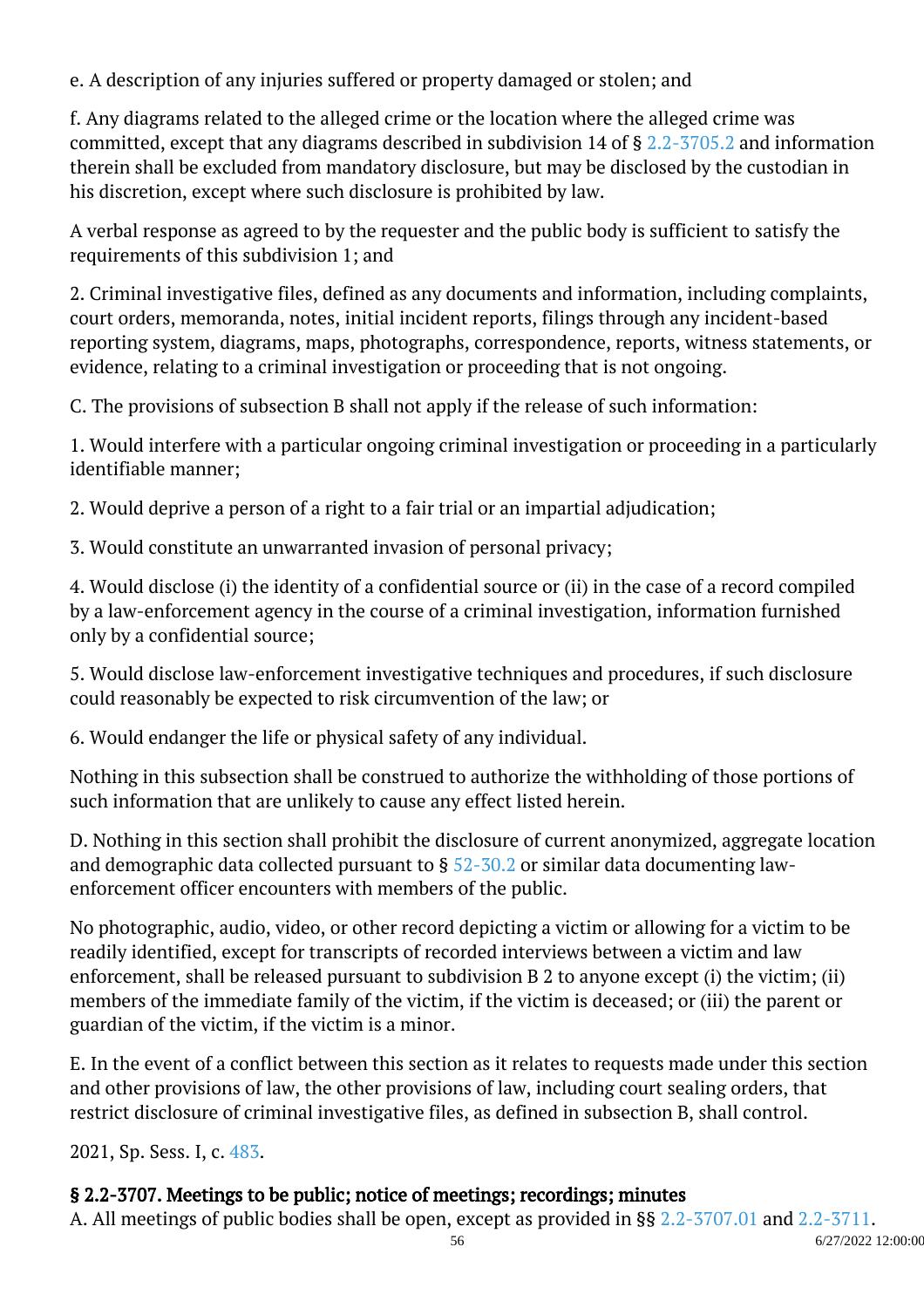B. No meeting shall be conducted through telephonic, video, electronic or other electronic communication means where the members are not physically assembled to discuss or transact public business, except as provided in § 2.2-3708.2 or as may be specifically provided in Title 54.1 for the summary suspension of professional licenses.

C. Every public body shall give notice of the date, time, and location of its meetings by:

1. Posting such notice on its official public government website, if any;

2. Placing such notice in a prominent public location at which notices are regularly posted; and

3. Placing such notice at the office of the clerk of the public body or, in the case of a public body that has no clerk, at the office of the chief administrator.

All state public bodies subject to the provisions of this chapter shall also post notice of their meetings on a central, publicly available electronic calendar maintained by the Commonwealth. Publication of meeting notices by electronic means by other public bodies shall be encouraged.

The notice shall be posted at least three working days prior to the meeting.

D. Notice, reasonable under the circumstance, of special, emergency, or continued meetings shall be given contemporaneously with the notice provided to the members of the public body conducting the meeting.

E. Any person may annually file a written request for notification with a public body. The request shall include the requester's name, address, zip code, daytime telephone number, electronic mail address, if available, and organization, if any. The public body receiving such request shall provide notice of all meetings directly to each such person. Without objection by the person, the public body may provide electronic notice of all meetings in response to such requests. <sup>"</sup>

F. At least one copy of the proposed agenda and all agenda packets and, unless exempt, all materials furnished to members of a public body for a meeting shall be made available for public inspection at the same time such documents are furnished to the members of the public body. The proposed agendas for meetings of state public bodies where at least one member has been appointed by the Governor shall state whether or not public comment will be received at the meeting and, if so, the approximate point during the meeting when public comment will be received.

G. Any person may photograph, film, record or otherwise reproduce any portion of a meeting required to be open. The public body conducting the meeting may adopt rules governing the placement and use of equipment necessary for broadcasting, photographing, filming or recording a meeting to prevent interference with the proceedings, but shall not prohibit or otherwise prevent any person from photographing, filming, recording, or otherwise reproducing any portion of a meeting required to be open. No public body shall conduct a meeting required to be open in any building or facility where such recording devices are prohibited.

H. Minutes shall be recorded at all open meetings. However, minutes shall not be required to be taken at deliberations of (i) standing and other committees of the General Assembly; (ii) legislative interim study commissions and committees, including the Virginia Code Commission; (iii) study committees or commissions appointed by the Governor; or (iv) study commissions or study committees, or any other committees or subcommittees appointed by the governing bodies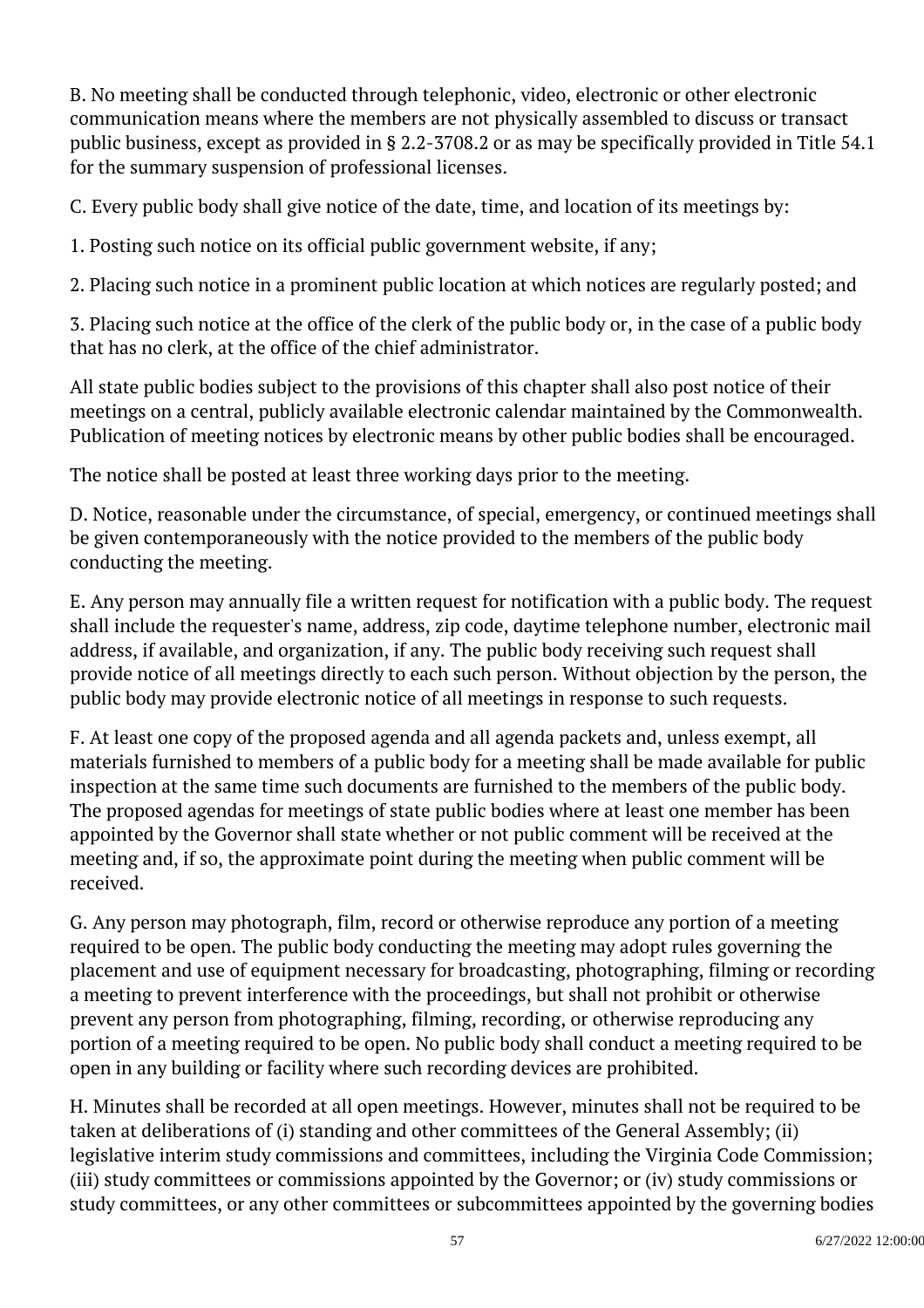or school boards of counties, cities and towns, except where the membership of any such commission, committee or subcommittee includes a majority of the governing body of the county, city or town or school board.

Minutes, including draft minutes, and all other records of open meetings, including audio or audio/visual records shall be deemed public records and subject to the provisions of this chapter. Ĩ

Minutes shall be in writing and shall include (a) the date, time, and location of the meeting; (b) the members of the public body recorded as present and absent; and (c) a summary of the discussion on matters proposed, deliberated or decided, and a record of any votes taken. In addition, for electronic communication meetings conducted in accordance with § 2.2-3708.2, minutes of state public bodies shall include (1) the identity of the members of the public body at each remote location identified in the notice who participated in the meeting through electronic communication means, (2) the identity of the members of the public body who were physically assembled at the primary or central meeting location, and (3) the identity of the members of the public body who were not present at the locations identified in clauses (1) and (2) but who monitored such meeting through electronic communication means.

1968, c. 479, § 2.1-343; 1973, c. 461; 1976, c. 467; 1977, c. 677; 1982, c. 333; 1989, c. 358; 1990, c. 538; 1993, c. 720; 1995, c. [562;1](http://lis.virginia.gov/cgi-bin/legp604.exe?951+ful+CHAP0562)999, cc. [696](http://lis.virginia.gov/cgi-bin/legp604.exe?991+ful+CHAP0696), [703,](http://lis.virginia.gov/cgi-bin/legp604.exe?991+ful+CHAP0703) [726;](http://lis.virginia.gov/cgi-bin/legp604.exe?991+ful+CHAP0726)2000, c. [227;](http://lis.virginia.gov/cgi-bin/legp604.exe?001+ful+CHAP0227)2001, c. [844;](http://lis.virginia.gov/cgi-bin/legp604.exe?011+ful+CHAP0844)2004, cc. [730,](http://lis.virginia.gov/cgi-bin/legp604.exe?041+ful+CHAP0730) [768;](http://lis.virginia.gov/cgi-bin/legp604.exe?041+ful+CHAP0768) 2005, c. [352;2](http://lis.virginia.gov/cgi-bin/legp604.exe?051+ful+CHAP0352)007, c. [300;2](http://lis.virginia.gov/cgi-bin/legp604.exe?071+ful+CHAP0300)009, c. [628;2](http://lis.virginia.gov/cgi-bin/legp604.exe?091+ful+CHAP0628)010, c. [309;2](http://lis.virginia.gov/cgi-bin/legp604.exe?101+ful+CHAP0309)015, c. [131;2](http://lis.virginia.gov/cgi-bin/legp604.exe?151+ful+CHAP0131)017, c. [616;2](http://lis.virginia.gov/cgi-bin/legp604.exe?171+ful+CHAP0616)018, c. [55](http://lis.virginia.gov/cgi-bin/legp604.exe?181+ful+CHAP0055).

### § 2.2-3707.01. Meetings of the General Assembly

A. Except as provided in subsection B, public access to any meeting of the General Assembly or a portion thereof shall be governed by rules established by the Joint Rules Committee and approved by a majority vote of each house at the next regular session of the General Assembly. At least 60 days before the adoption of such rules, the Joint Rules Committee shall (i) hold regional public hearings on such proposed rules and (ii) provide a copy of such proposed rules to the Virginia Freedom of Information Advisory Council.

B. Floor sessions of either house of the General Assembly; meetings, including work sessions, of any standing or interim study committee of the General Assembly; meetings, including work sessions, of any subcommittee of such standing or interim study committee; and joint committees of conference of the General Assembly; or a quorum of any such committees or subcommittees, shall be open and governed by this chapter. Ĩ

C. Meetings of the respective political party caucuses of either house of the General Assembly, including meetings conducted by telephonic or other electronic communication means, without regard to (i) whether the General Assembly is in or out of regular or special session or (ii) whether such caucuses invite staff or guests to participate in their deliberations, shall not be deemed meetings for the purposes of this chapter.

D. No regular, special, or reconvened session of the General Assembly held pursuant to Article IV, Section 6 of the Constitution of Virginia shall be conducted using electronic communication means pursuant to § 2.2-3708.2.

2004, c. [768;2](http://lis.virginia.gov/cgi-bin/legp604.exe?041+ful+CHAP0768)005, c. [352;2](http://lis.virginia.gov/cgi-bin/legp604.exe?051+ful+CHAP0352)018, c. [55](http://lis.virginia.gov/cgi-bin/legp604.exe?181+ful+CHAP0055).

# § 2.2-3707.1. Posting of minutes for state boards and commissions

All boards, commissions, councils, and other public bodies created in the executive branch of state government and subject to the provisions of this chapter shall post minutes of their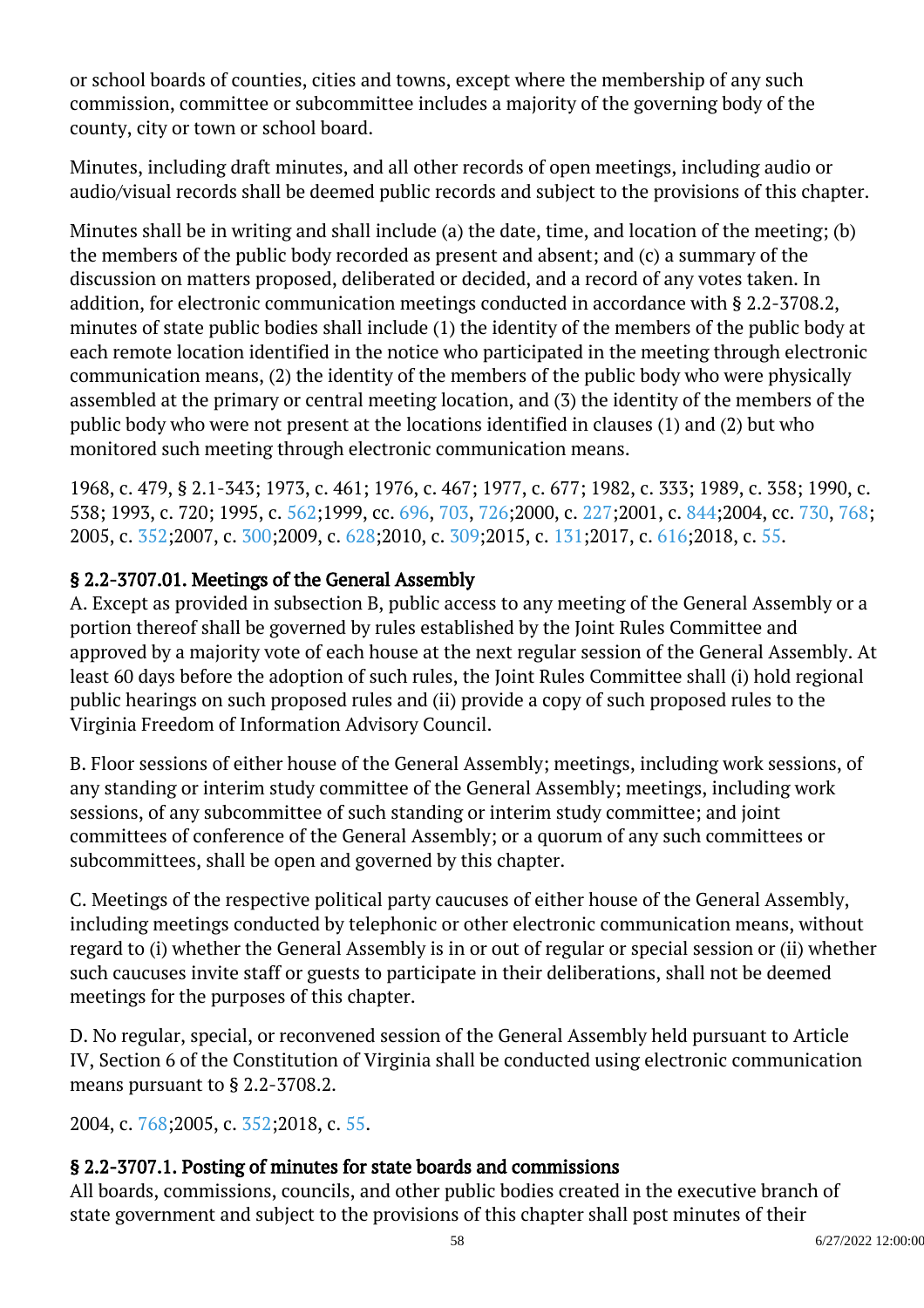meetings on such body's official public government website and on a central electronic calendar maintained by the Commonwealth. Draft minutes of meetings shall be posted as soon as possible but no later than 10 working days after the conclusion of the meeting. Final approved meeting minutes shall be posted within three working days of final approval of the minutes.

2002, cc. [580,](http://lis.virginia.gov/cgi-bin/legp604.exe?021+ful+CHAP0580) [618;](http://lis.virginia.gov/cgi-bin/legp604.exe?021+ful+CHAP0618)2006, cc. [474,](http://lis.virginia.gov/cgi-bin/legp604.exe?061+ful+CHAP0474) [595;](http://lis.virginia.gov/cgi-bin/legp604.exe?061+ful+CHAP0595)2007, c. [300;2](http://lis.virginia.gov/cgi-bin/legp604.exe?071+ful+CHAP0300)017, c. [616.](http://lis.virginia.gov/cgi-bin/legp604.exe?171+ful+CHAP0616)

## §§ 2.2-3708 and 2.2-3708.1. Repealed

Repealed by Acts 2018, c. [55](http://lis.virginia.gov/cgi-bin/legp604.exe?181+ful+CHAP0055), cl. 2.

## § 2.2-3708.2. Meetings held through electronic communication means

A. The following provisions apply to all public bodies:

1. Subject to the requirements of subsection C, all public bodies may conduct any meeting wherein the public business is discussed or transacted through electronic communication means if, on or before the day of a meeting, a member of the public body holding the meeting notifies the chair of the public body that:

a. Such member is unable to attend the meeting due to (i) a temporary or permanent disability or other medical condition that prevents the member's physical attendance or (ii) a family member's medical condition that requires the member to provide care for such family member, thereby preventing the member's physical attendance; or <sup>"</sup>

b. Such member is unable to attend the meeting due to a personal matter and identifies with specificity the nature of the personal matter. Participation by a member pursuant to this subdivision b is limited each calendar year to two meetings or 25 percent of the meetings held per calendar year rounded up to the next whole number, whichever is greater. <sup>"</sup>

2. If participation by a member through electronic communication means is approved pursuant to subdivision 1, the public body holding the meeting shall record in its minutes the remote location from which the member participated; however, the remote location need not be open to the public. If participation is approved pursuant to subdivision 1 a, the public body shall also include in its minutes the fact that the member participated through electronic communication means due to (i) a temporary or permanent disability or other medical condition that prevented the member's physical attendance or (ii) a family member's medical condition that required the member to provide care for such family member, thereby preventing the member's physical attendance. If participation is approved pursuant to subdivision 1 b, the public body shall also include in its minutes the specific nature of the personal matter cited by the member.

If a member's participation from a remote location pursuant to subdivision 1 b is disapproved because such participation would violate the policy adopted pursuant to subsection C, such disapproval shall be recorded in the minutes with specificity.

3. Any public body, or any joint meetings thereof, may meet by electronic communication means without a quorum of the public body physically assembled at one location when the Governor has declared a state of emergency in accordance with § [44-146.17](/vacode/44-146.17/) or the locality in which the public body is located has declared a local state of emergency pursuant to § [44-146.21,](/vacode/44-146.21/) provided that (i) the catastrophic nature of the declared emergency makes it impracticable or unsafe to assemble a quorum in a single location and (ii) the purpose of the meeting is to provide for the continuity of operations of the public body or the discharge of its lawful purposes, duties, and responsibilities.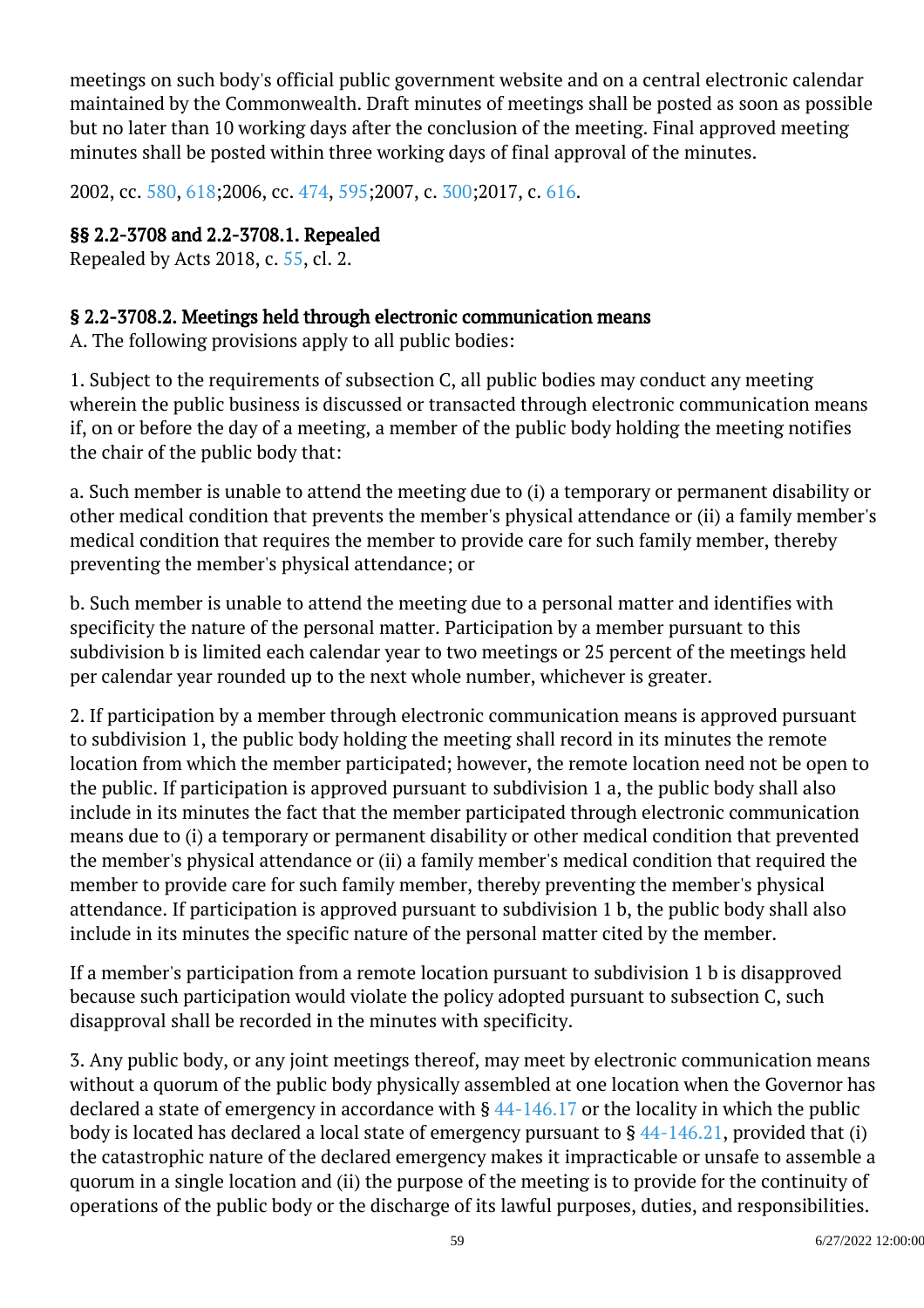The public body convening a meeting in accordance with this subdivision shall:

a. Give public notice using the best available method given the nature of the emergency, which notice shall be given contemporaneously with the notice provided to members of the public body conducting the meeting;

b. Make arrangements for public access to such meeting through electronic communication means, including videoconferencing if already used by the public body;

c. Provide the public with the opportunity to comment at those meetings of the public body when public comment is customarily received; and <sup>"</sup>

d. Otherwise comply with the provisions of this chapter.

The nature of the emergency, the fact that the meeting was held by electronic communication means, and the type of electronic communication means by which the meeting was held shall be stated in the minutes. Ĩ

The provisions of this subdivision 3 shall be applicable only for the duration of the emergency declared pursuant to § [44-146.17](/vacode/44-146.17/) or [44-146.21.](/vacode/44-146.21/)

B. The following provisions apply to regional public bodies:

1. Subject to the requirements in subsection C, regional public bodies may also conduct any meeting wherein the public business is discussed or transacted through electronic communication means if, on the day of a meeting, a member of a regional public body notifies the chair of the public body that such member's principal residence is more than 60 miles from the meeting location identified in the required notice for such meeting.

2. If participation by a member through electronic communication means is approved pursuant to this subsection, the public body holding the meeting shall record in its minutes the remote location from which the member participated; however, the remote location need not be open to the public.

If a member's participation from a remote location is disapproved because such participation would violate the policy adopted pursuant to subsection C, such disapproval shall be recorded in the minutes with specificity.

C. Participation by a member of a public body in a meeting through electronic communication means pursuant to subdivisions A 1 and 2 and subsection B shall be authorized only if the following conditions are met:

1. The public body has adopted a written policy allowing for and governing participation of its members by electronic communication means, including an approval process for such participation, subject to the express limitations imposed by this section. Once adopted, the policy shall be applied strictly and uniformly, without exception, to the entire membership and without regard to the identity of the member requesting remote participation or the matters that will be considered or voted on at the meeting;

2. A quorum of the public body is physically assembled at one primary or central meeting location; and

3. The public body makes arrangements for the voice of the remote participant to be heard by all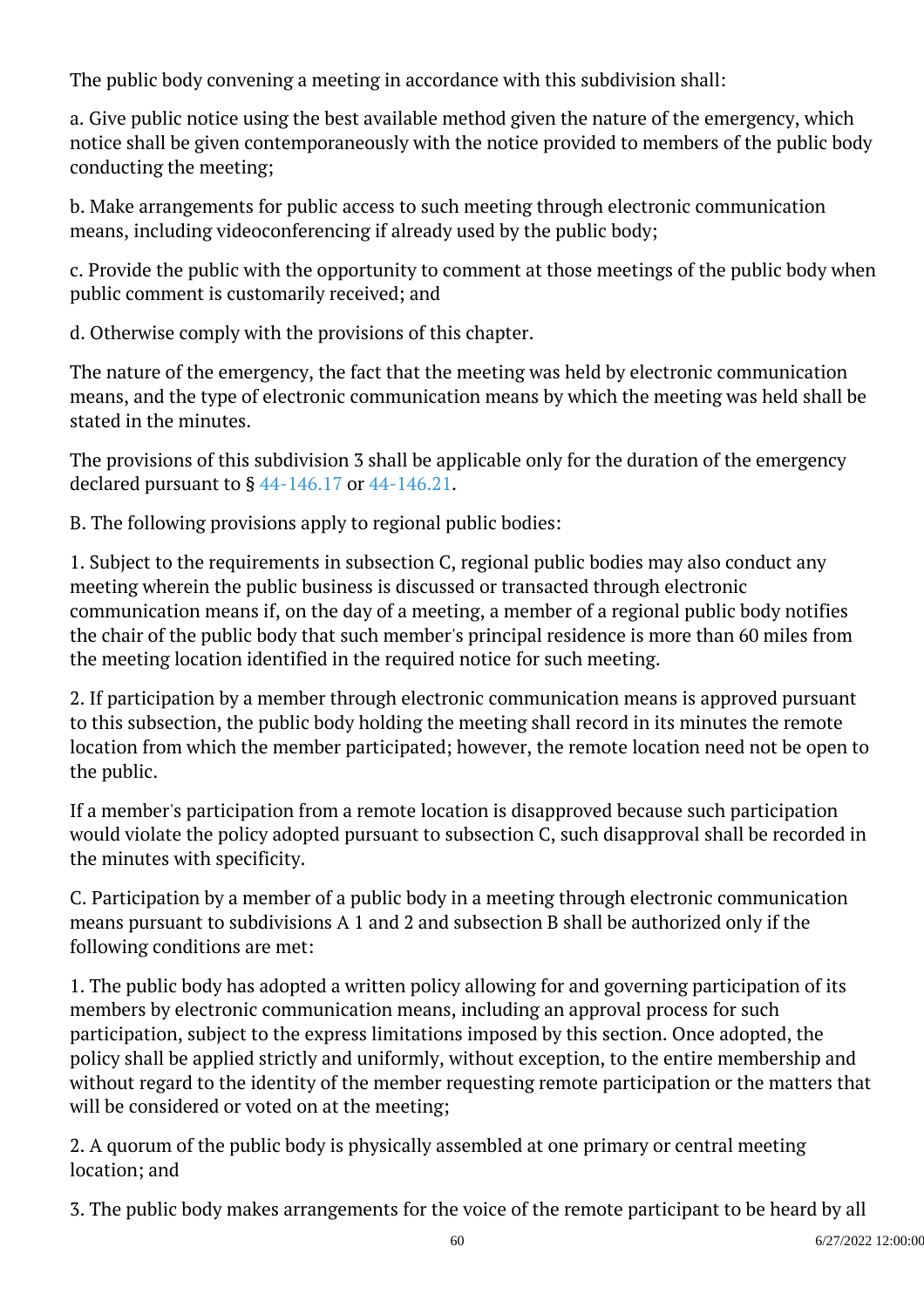persons at the primary or central meeting location. <sup>"</sup>

D. The following provisions apply to state public bodies:

1. Except as provided in subsection D of § [2.2-3707.01,](/vacode/2.2-3707.01/) state public bodies may also conduct any meeting wherein the public business is discussed or transacted through electronic communication means, provided that (i) a quorum of the public body is physically assembled at one primary or central meeting location, (ii) notice of the meeting has been given in accordance with subdivision 2, and (iii) members of the public are provided a substantially equivalent electronic communication means through which to witness the meeting. For the purposes of this subsection, "witness" means observe or listen. Ĩ

If a state public body holds a meeting through electronic communication means pursuant to this subsection, it shall also hold at least one meeting annually where members in attendance at the meeting are physically assembled at one location and where no members participate by electronic communication means.

2. Notice of any regular meeting held pursuant to this subsection shall be provided at least three working days in advance of the date scheduled for the meeting. Notice, reasonable under the circumstance, of special, emergency, or continued meetings held pursuant to this section shall be given contemporaneously with the notice provided to members of the public body conducting the meeting. For the purposes of this subsection, "continued meeting" means a meeting that is continued to address an emergency or to conclude the agenda of a meeting for which proper notice was given.

The notice shall include the date, time, place, and purpose for the meeting; shall identify the primary or central meeting location and any remote locations that are open to the public pursuant to subdivision 4; shall include notice as to the electronic communication means by which members of the public may witness the meeting; and shall include a telephone number that may be used to notify the primary or central meeting location of any interruption in the telephonic or video broadcast of the meeting. Any interruption in the telephonic or video broadcast of the meeting shall result in the suspension of action at the meeting until repairs are made and public access is restored.

3. A copy of the proposed agenda and agenda packets and, unless exempt, all materials that will be distributed to members of a public body for a meeting shall be made available for public inspection at the same time such documents are furnished to the members of the public body conducting the meeting.

4. Public access to the remote locations from which additional members of the public body participate through electronic communication means shall be encouraged but not required. However, if three or more members are gathered at the same remote location, then such remote location shall be open to the public.

5. If access to remote locations is afforded, (i) all persons attending the meeting at any of the remote locations shall be afforded the same opportunity to address the public body as persons attending at the primary or central location and (ii) a copy of the proposed agenda and agenda packets and, unless exempt, all materials that will be distributed to members of the public body for the meeting shall be made available for inspection by members of the public attending the meeting at any of the remote locations at the time of the meeting.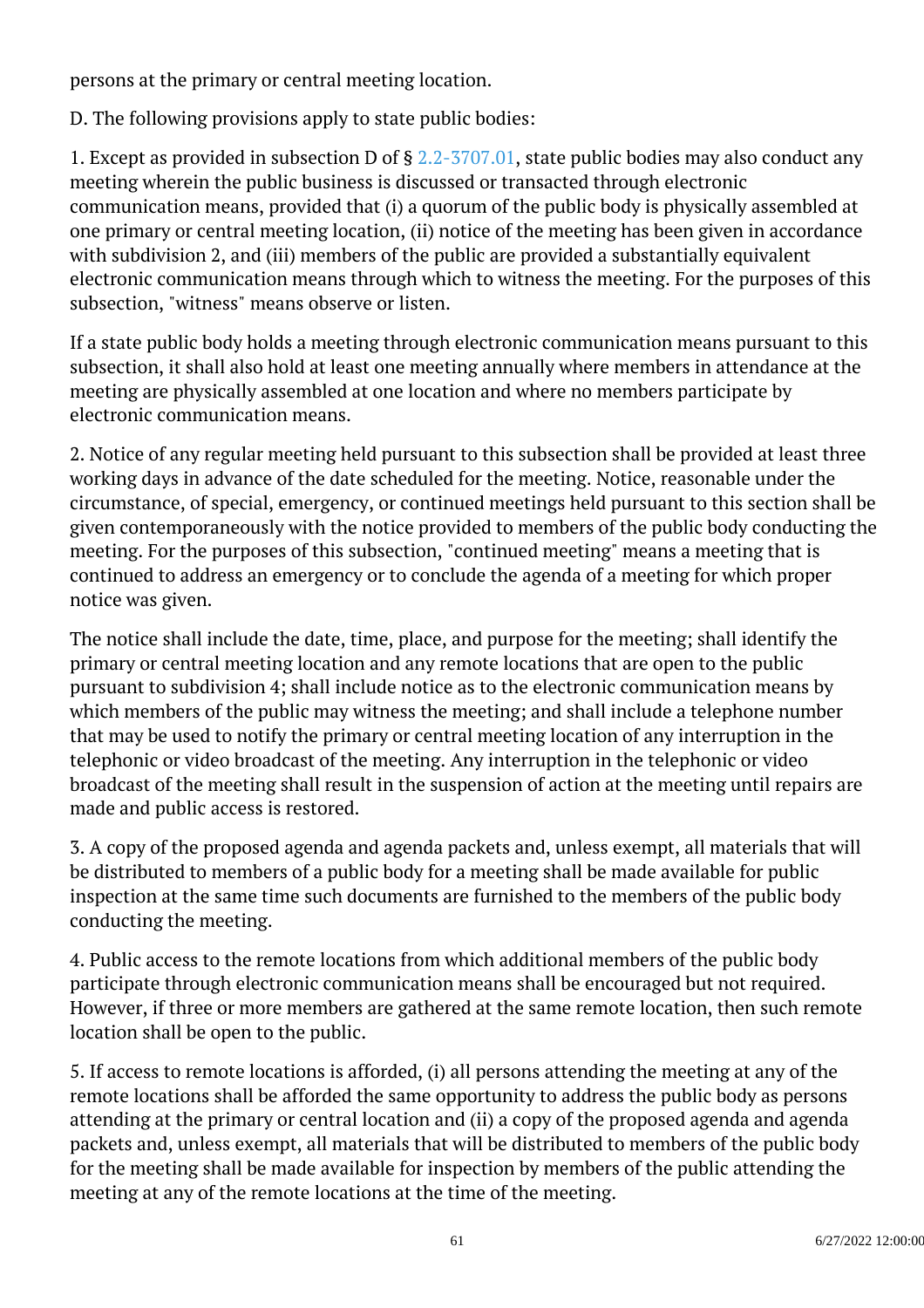6. The public body shall make available to the public at any meeting conducted in accordance with this subsection a public comment form prepared by the Virginia Freedom of Information Advisory Council in accordance with § [30-179.](/vacode/30-179/)

7. Minutes of all meetings held by electronic communication means shall be recorded as required by § [2.2-3707.](/vacode/2.2-3707/) Votes taken during any meeting conducted through electronic communication means shall be recorded by name in roll-call fashion and included in the minutes. For emergency meetings held by electronic communication means, the nature of the emergency shall be stated in the minutes.

8. Any authorized state public body that meets by electronic communication means pursuant to this subsection shall make a written report of the following to the Virginia Freedom of Information Advisory Council by December 15 of each year:

a. The total number of meetings held that year in which there was participation through electronic communication means;

b. The dates and purposes of each such meeting;

c. A copy of the agenda for each such meeting;

d. The primary or central meeting location of each such meeting;

e. The types of electronic communication means by which each meeting was held;

f. If possible, the number of members of the public who witnessed each meeting through electronic communication means;

g. The identity of the members of the public body recorded as present at each meeting, and whether each member was present at the primary or central meeting location or participated through electronic communication means;

h. The identity of any members of the public body who were recorded as absent at each meeting and any members who were recorded as absent at a meeting but who monitored the meeting through electronic communication means;

i. If members of the public were granted access to a remote location from which a member participated in a meeting through electronic communication means, the number of members of the public at each such remote location;

j. A summary of any public comment received about the process of conducting a meeting through electronic communication means; and

k. A written summary of the public body's experience conducting meetings through electronic communication means, including its logistical and technical experience.

E. Nothing in this section shall be construed to prohibit the use of interactive audio or video means to expand public participation.

2018, cc. [55](http://lis.virginia.gov/cgi-bin/legp604.exe?181+ful+CHAP0055), [56;](http://lis.virginia.gov/cgi-bin/legp604.exe?181+ful+CHAP0056)2019, c. [359;](http://lis.virginia.gov/cgi-bin/legp604.exe?191+ful+CHAP0359)2021, Sp. Sess. I, cc. [33](http://lis.virginia.gov/cgi-bin/legp604.exe?212+ful+CHAP0033), [490.](http://lis.virginia.gov/cgi-bin/legp604.exe?212+ful+CHAP0490)

§ 2.2-3709. Expired Expired.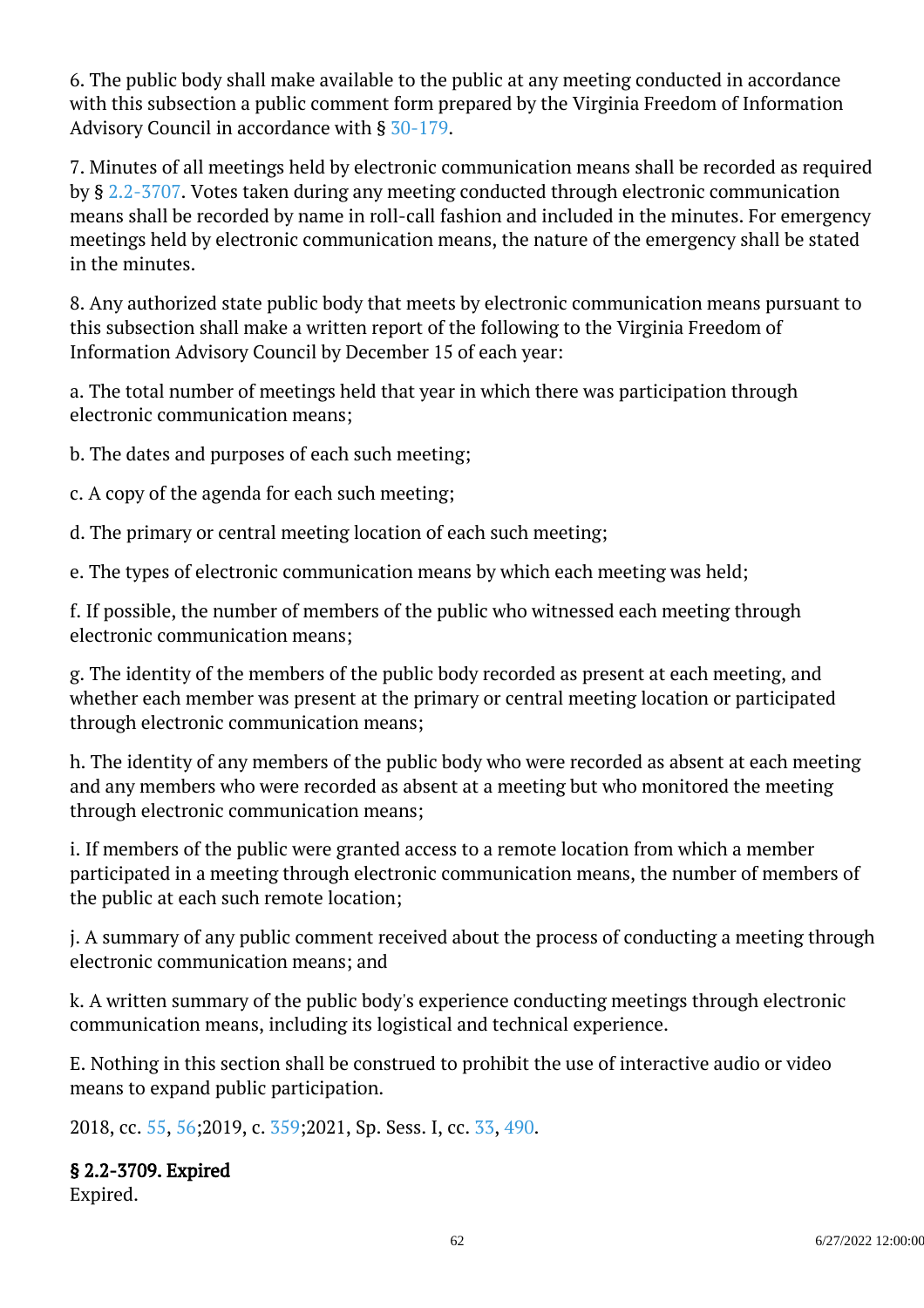### § 2.2-3710. Transaction of public business other than by votes at meetings prohibited

A. Unless otherwise specifically provided by law, no vote of any kind of the membership, or any part thereof, of any public body shall be taken to authorize the transaction of any public business, other than a vote taken at a meeting conducted in accordance with the provisions of this chapter. No public body shall vote by secret or written ballot, and unless expressly provided by this chapter, no public body shall vote by telephone or other electronic communication means.

B. Notwithstanding the foregoing, nothing contained herein shall be construed to prohibit (i) separately contacting the membership, or any part thereof, of any public body for the purpose of ascertaining a member's position with respect to the transaction of public business, whether such contact is done in person, by telephone or by electronic communication, provided the contact is done on a basis that does not constitute a meeting as defined in this chapter or (ii) the House of Delegates or the Senate of Virginia from adopting rules relating to the casting of votes by members of standing committees. Nothing in this subsection shall operate to exclude any public record from the provisions of this chapter.

1987, c. 71, § 2.1-343.2; 1999, cc. [703,](http://lis.virginia.gov/cgi-bin/legp604.exe?991+ful+CHAP0703) [726;](http://lis.virginia.gov/cgi-bin/legp604.exe?991+ful+CHAP0726)2000, c. [932;](http://lis.virginia.gov/cgi-bin/legp604.exe?001+ful+CHAP0932)2001, cc. [710,](http://lis.virginia.gov/cgi-bin/legp604.exe?011+ful+CHAP0710) [844;](http://lis.virginia.gov/cgi-bin/legp604.exe?011+ful+CHAP0844)2002, c. [491](http://lis.virginia.gov/cgi-bin/legp604.exe?021+ful+CHAP0491).

#### § 2.2-3711. Closed meetings authorized for certain limited purposes

A. Public bodies may hold closed meetings only for the following purposes:

1. Discussion, consideration, or interviews of prospective candidates for employment; assignment, appointment, promotion, performance, demotion, salaries, disciplining, or resignation of specific public officers, appointees, or employees of any public body; and evaluation of performance of departments or schools of public institutions of higher education where such evaluation will necessarily involve discussion of the performance of specific individuals. Any teacher shall be permitted to be present during a closed meeting in which there is a discussion or consideration of a disciplinary matter that involves the teacher and some student and the student involved in the matter is present, provided the teacher makes a written request to be present to the presiding officer of the appropriate board. Nothing in this subdivision, however, shall be construed to authorize a closed meeting by a local governing body or an elected school board to discuss compensation matters that affect the membership of such body or board collectively.

2. Discussion or consideration of admission or disciplinary matters or any other matters that would involve the disclosure of information contained in a scholastic record concerning any student of any public institution of higher education in the Commonwealth or any state school system. However, any such student, legal counsel and, if the student is a minor, the student's parents or legal guardians shall be permitted to be present during the taking of testimony or presentation of evidence at a closed meeting, if such student, parents, or guardians so request in writing and such request is submitted to the presiding officer of the appropriate board.

3. Discussion or consideration of the acquisition of real property for a public purpose, or of the disposition of publicly held real property, where discussion in an open meeting would adversely affect the bargaining position or negotiating strategy of the public body. Ĩ

4. The protection of the privacy of individuals in personal matters not related to public business.

5. Discussion concerning a prospective business or industry or the expansion of an existing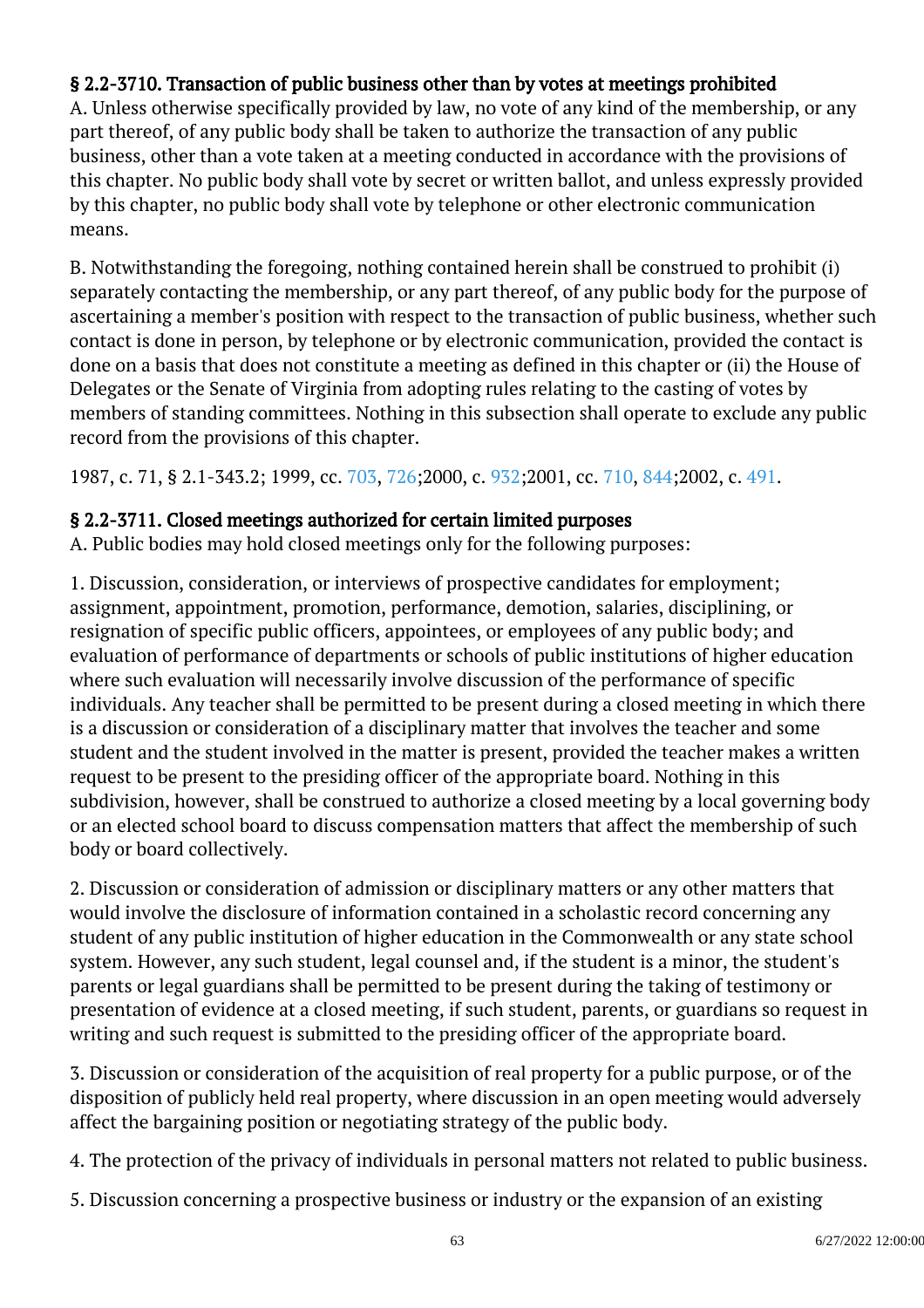business or industry where no previous announcement has been made of the business' or industry's interest in locating or expanding its facilities in the community.

6. Discussion or consideration of the investment of public funds where competition or bargaining is involved, where, if made public initially, the financial interest of the governmental unit would be adversely affected.

7. Consultation with legal counsel and briefings by staff members or consultants pertaining to actual or probable litigation, where such consultation or briefing in open meeting would adversely affect the negotiating or litigating posture of the public body. For the purposes of this subdivision, "probable litigation" means litigation that has been specifically threatened or on which the public body or its legal counsel has a reasonable basis to believe will be commenced by or against a known party. Nothing in this subdivision shall be construed to permit the closure of a meeting merely because an attorney representing the public body is in attendance or is consulted on a matter.

8. Consultation with legal counsel employed or retained by a public body regarding specific legal matters requiring the provision of legal advice by such counsel. Nothing in this subdivision shall be construed to permit the closure of a meeting merely because an attorney representing the public body is in attendance or is consulted on a matter. <sup>"</sup>

9. Discussion or consideration by governing boards of public institutions of higher education of matters relating to gifts, bequests and fund-raising activities, and of grants and contracts for services or work to be performed by such institution. However, the terms and conditions of any such gifts, bequests, grants, and contracts made by a foreign government, a foreign legal entity, or a foreign person and accepted by a public institution of higher education in the Commonwealth shall be subject to public disclosure upon written request to the appropriate board of visitors. For the purpose of this subdivision, (i) "foreign government" means any government other than the United States government or the government of a state or a political subdivision thereof, (ii) "foreign legal entity" means any legal entity (a) created under the laws of the United States or of any state thereof if a majority of the ownership of the stock of such legal entity is owned by foreign governments or foreign persons or if a majority of the membership of any such entity is composed of foreign persons or foreign legal entities or (b) created under the laws of a foreign government, and (iii) "foreign person" means any individual who is not a citizen or national of the United States or a trust territory or protectorate thereof.

10. Discussion or consideration by the boards of trustees of the Virginia Museum of Fine Arts, the Virginia Museum of Natural History, the Jamestown-Yorktown Foundation, the Fort Monroe Authority, and The Science Museum of Virginia of matters relating to specific gifts, bequests, and grants from private sources. ĺ

11. Discussion or consideration of honorary degrees or special awards.

12. Discussion or consideration of tests, examinations, or other information used, administered, or prepared by a public body and subject to the exclusion in subdivision 4 of § [2.2-3705.1.](/vacode/2.2-3705.1/)

13. Discussion, consideration, or review by the appropriate House or Senate committees of possible disciplinary action against a member arising out of the possible inadequacy of the disclosure statement filed by the member, provided the member may request in writing that the committee meeting not be conducted in a closed meeting.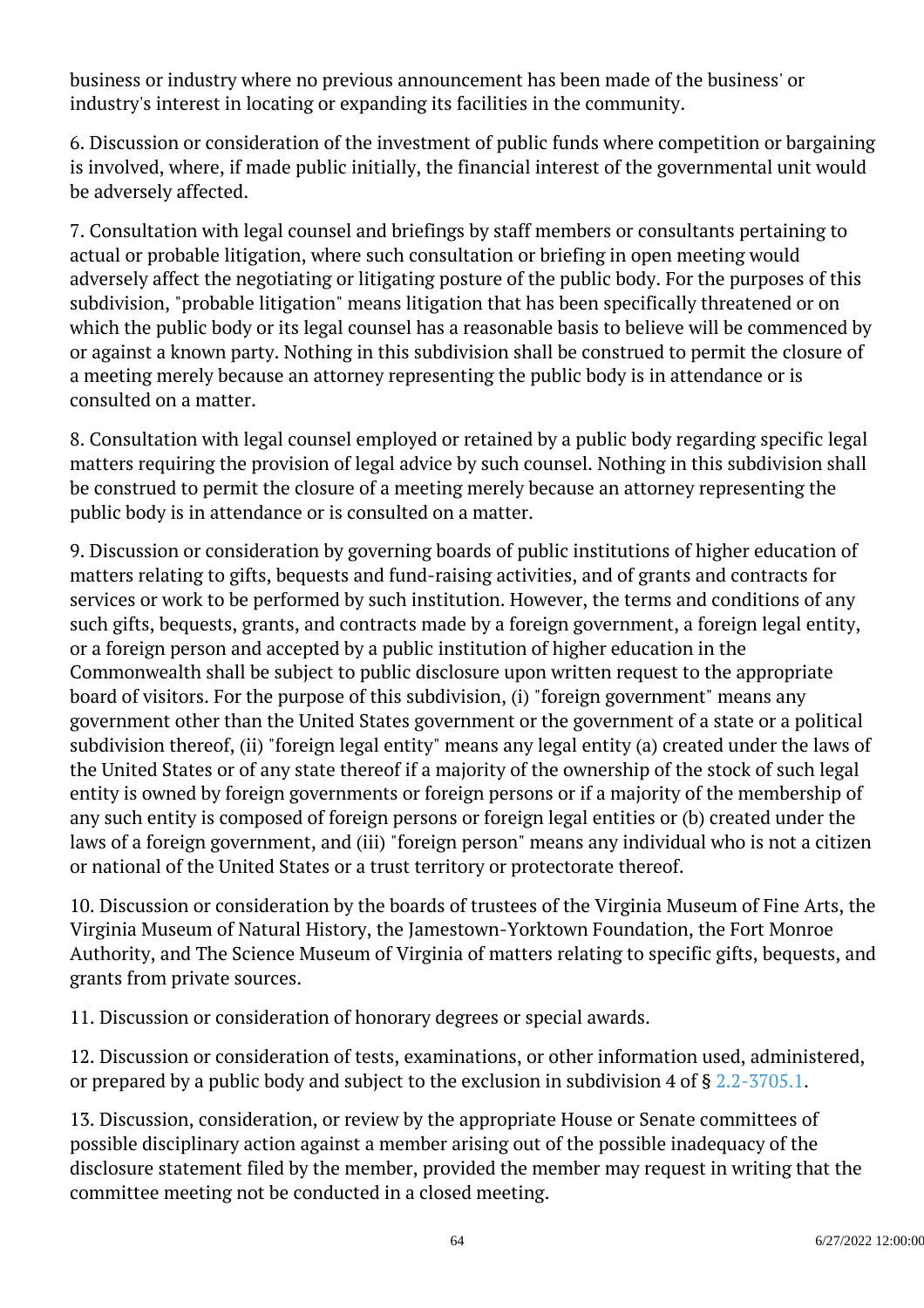14. Discussion of strategy with respect to the negotiation of a hazardous waste siting agreement or to consider the terms, conditions, and provisions of a hazardous waste siting agreement if the governing body in open meeting finds that an open meeting will have an adverse effect upon the negotiating position of the governing body or the establishment of the terms, conditions and provisions of the siting agreement, or both. All discussions with the applicant or its representatives may be conducted in a closed meeting.

15. Discussion by the Governor and any economic advisory board reviewing forecasts of economic activity and estimating general and nongeneral fund revenues.

16. Discussion or consideration of medical and mental health records subject to the exclusion in subdivision 1 of § [2.2-3705.5.](/vacode/2.2-3705.5/) Ĩ

17. Deliberations of the Virginia Lottery Board in a licensing appeal action conducted pursuant to subsection D of § [58.1-4007](/vacode/58.1-4007/) regarding the denial or revocation of a license of a lottery sales agent; and discussion, consideration or review of Virginia Lottery matters related to proprietary lottery game information and studies or investigations excluded from disclosure under subdivision 6 of § [2.2-3705.3](/vacode/2.2-3705.3/) and subdivision 11 of § [2.2-3705.7.](/vacode/2.2-3705.7/) Ĩ

18. Those portions of meetings in which the State Board of Local and Regional Jails discusses or discloses the identity of, or information tending to identify, any prisoner who (i) provides information about crimes or criminal activities, (ii) renders assistance in preventing the escape of another prisoner or in the apprehension of an escaped prisoner, or (iii) voluntarily or at the instance of a prison official renders other extraordinary services, the disclosure of which is likely to jeopardize the prisoner's life or safety.

19. Discussion of plans to protect public safety as it relates to terrorist activity or specific cybersecurity threats or vulnerabilities and briefings by staff members, legal counsel, or lawenforcement or emergency service officials concerning actions taken to respond to such matters or a related threat to public safety; discussion of information subject to the exclusion in subdivision 2 or 14 of § [2.2-3705.2,](/vacode/2.2-3705.2/) where discussion in an open meeting would jeopardize the safety of any person or the security of any facility, building, structure, information technology system, or software program; or discussion of reports or plans related to the security of any governmental facility, building or structure, or the safety of persons using such facility, building or structure.

20. Discussion by the Board of the Virginia Retirement System, acting pursuant to § [51.1-124.30](/vacode/51.1-124.30/), or of any local retirement system, acting pursuant to § [51.1-803](/vacode/51.1-803/), or by a local finance board or board of trustees of a trust established by one or more local public bodies to invest funds for postemployment benefits other than pensions, acting pursuant to Article 8 (§ [15.2-1544](/vacode/15.2-1544/) et seq.) of Chapter 15 of Title 15.2, or by the board of visitors of the University of Virginia, acting pursuant to § [23.1-2210](/vacode/23.1-2210/), or by the Board of the Virginia College Savings Plan, acting pursuant to § [23.1-706](/vacode/23.1-706/), regarding the acquisition, holding or disposition of a security or other ownership interest in an entity, where such security or ownership interest is not traded on a governmentally regulated securities exchange, to the extent that such discussion (i) concerns confidential analyses prepared for the board of visitors of the University of Virginia, prepared by the retirement system, or a local finance board or board of trustees, or the Virginia College Savings Plan or provided to the retirement system, a local finance board or board of trustees, or the Virginia College Savings Plan under a promise of confidentiality, of the future value of such ownership interest or the future financial performance of the entity, and (ii) would have an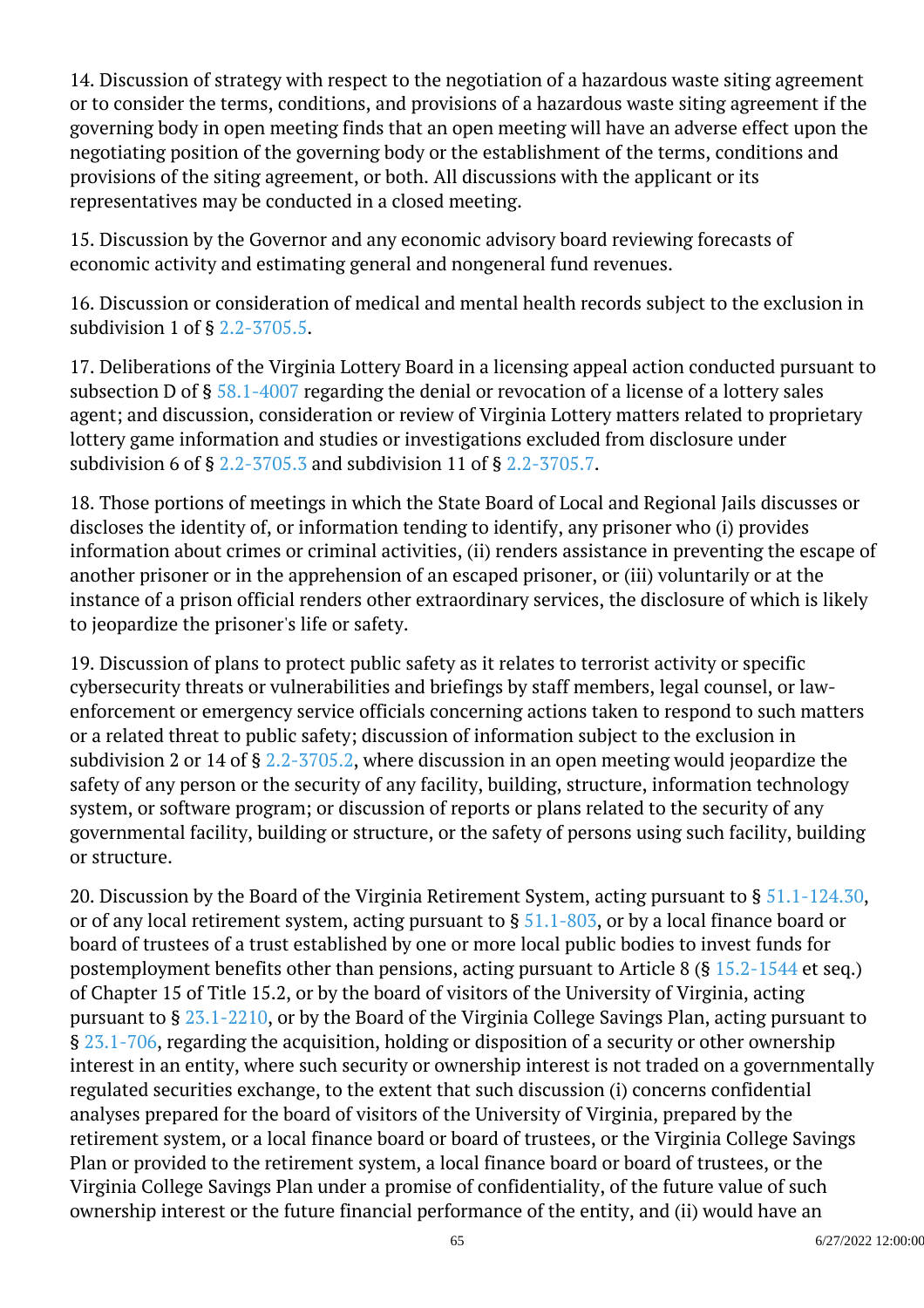adverse effect on the value of the investment to be acquired, held, or disposed of by the retirement system, a local finance board or board of trustees, the board of visitors of the University of Virginia, or the Virginia College Savings Plan. Nothing in this subdivision shall be construed to prevent the disclosure of information relating to the identity of any investment held, the amount invested or the present value of such investment.

21. Those portions of meetings in which individual child death cases are discussed by the State Child Fatality Review Team established pursuant to § [32.1-283.1](/vacode/32.1-283.1/), those portions of meetings in which individual child death cases are discussed by a regional or local child fatality review team established pursuant to § [32.1-283.2](/vacode/32.1-283.2/), those portions of meetings in which individual death cases are discussed by family violence fatality review teams established pursuant to  $\S 32.1-283.3$ , those portions of meetings in which individual adult death cases are discussed by the state Adult Fatality Review Team established pursuant to  $\S$  [32.1-283.5,](/vacode/32.1-283.5/) those portions of meetings in which individual adult death cases are discussed by a local or regional adult fatality review team established pursuant to  $\S 32.1-283.6$  $\S 32.1-283.6$ , those portions of meetings in which individual death cases are discussed by overdose fatality review teams established pursuant to § [32.1-283.7](/vacode/32.1-283.7/), those portions of meetings in which individual maternal death cases are discussed by the Maternal Mortality Review Team pursuant to § [32.1-283.8](/vacode/32.1-283.8/), and those portions of meetings in which individual death cases of persons with developmental disabilities are discussed by the Developmental Disabilities Mortality Review Committee established pursuant to § [37.2-314.1.](/vacode/37.2-314.1/)

22. Those portions of meetings of the board of visitors of the University of Virginia or the Eastern Virginia Medical School Board of Visitors, as the case may be, and those portions of meetings of any persons to whom management responsibilities for the University of Virginia Medical Center or Eastern Virginia Medical School, as the case may be, have been delegated, in which there is discussed proprietary, business-related information pertaining to the operations of the University of Virginia Medical Center or Eastern Virginia Medical School, as the case may be, including business development or marketing strategies and activities with existing or future joint venturers, partners, or other parties with whom the University of Virginia Medical Center or Eastern Virginia Medical School, as the case may be, has formed, or forms, any arrangement for the delivery of health care, if disclosure of such information would adversely affect the competitive position of the Medical Center or Eastern Virginia Medical School, as the case may be.

23. Discussion or consideration by the Virginia Commonwealth University Health System Authority or the board of visitors of Virginia Commonwealth University of any of the following: the acquisition or disposition by the Authority of real property, equipment, or technology software or hardware and related goods or services, where disclosure would adversely affect the bargaining position or negotiating strategy of the Authority; matters relating to gifts or bequests to, and fund-raising activities of, the Authority; grants and contracts for services or work to be performed by the Authority; marketing or operational strategies plans of the Authority where disclosure of such strategies or plans would adversely affect the competitive position of the Authority; and members of the Authority's medical and teaching staffs and qualifications for appointments thereto. Ĩ

24. Those portions of the meetings of the Health Practitioners' Monitoring Program Committee within the Department of Health Professions to the extent such discussions identify any practitioner who may be, or who actually is, impaired pursuant to Chapter 25.1 (§ [54.1-2515](/vacode/54.1-2515/) et seq.) of Title 54.1. Ĩ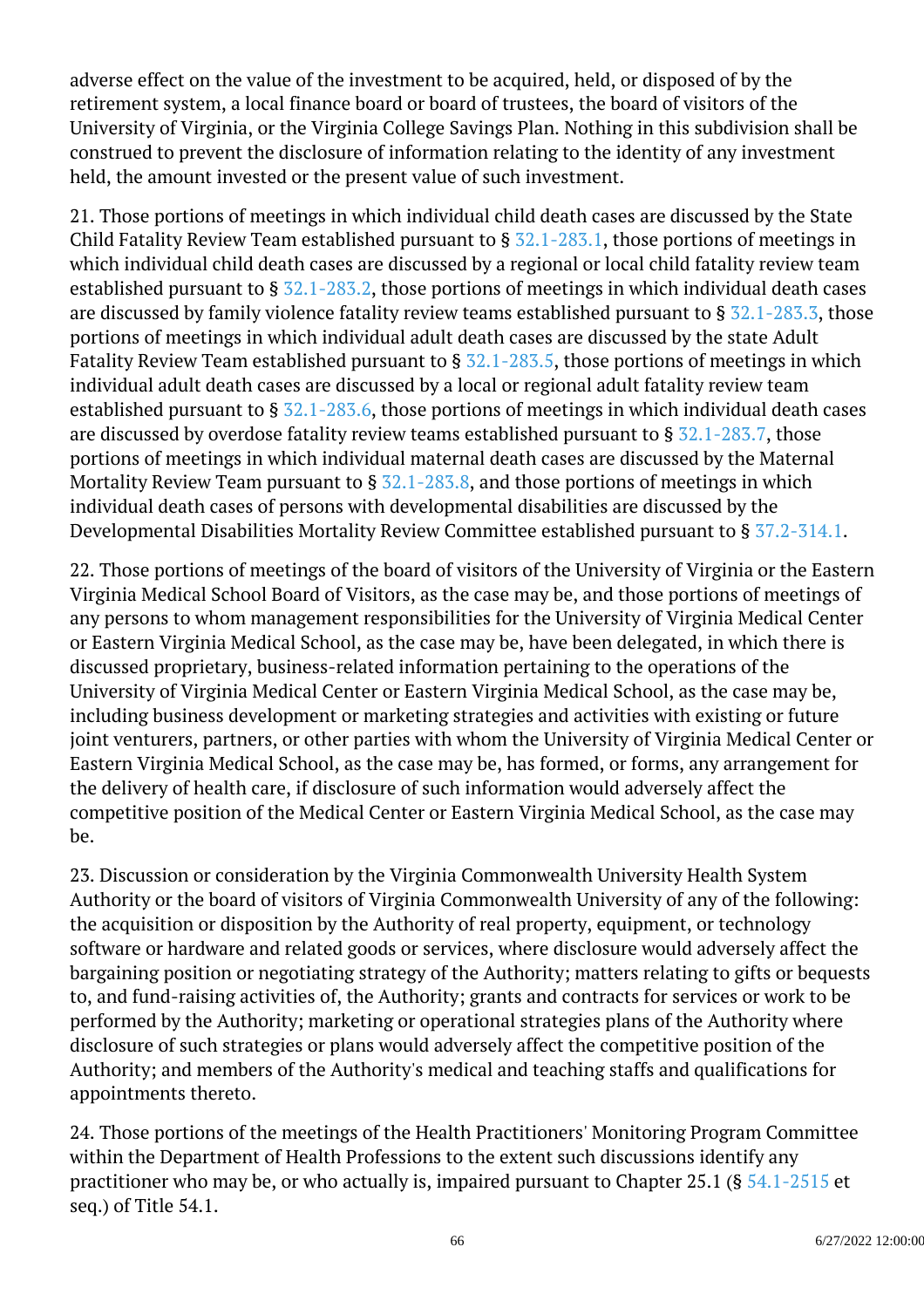25. Meetings or portions of meetings of the Board of the Virginia College Savings Plan wherein personal information, as defined in § [2.2-3801,](/vacode/2.2-3801/) which has been provided to the Board or its employees by or on behalf of individuals who have requested information about, applied for, or entered into prepaid tuition contracts or savings trust account agreements pursuant to Chapter 7  $(\S 23.1 - 700$  et seq.) of Title 23.1 is discussed. Ì

26. Discussion or consideration, by the former Wireless Carrier E-911 Cost Recovery Subcommittee created pursuant to former § [56-484.15](/vacode/56-484.15/), of trade secrets submitted by CMRS providers, as defined in § [56-484.12,](/vacode/56-484.12/) related to the provision of wireless E-911 service. <sup>"</sup>

27. Those portions of disciplinary proceedings by any regulatory board within the Department of Professional and Occupational Regulation, Department of Health Professions, or the Board of Accountancy conducted pursuant to § [2.2-4019](/vacode/2.2-4019/) or [2.2-4020](/vacode/2.2-4020/) during which the board deliberates to reach a decision or meetings of health regulatory boards or conference committees of such boards to consider settlement proposals in pending disciplinary actions or modifications to previously issued board orders as requested by either of the parties. <u>i</u>

28. Discussion or consideration of information subject to the exclusion in subdivision 11 of § [2.2-](/vacode/2.2-3705.6/) [3705.6](/vacode/2.2-3705.6/) by a responsible public entity or an affected locality or public entity, as those terms are defined in § [33.2-1800](/vacode/33.2-1800/), or any independent review panel appointed to review information and advise the responsible public entity concerning such records.

29. Discussion of the award of a public contract involving the expenditure of public funds, including interviews of bidders or offerors, and discussion of the terms or scope of such contract, where discussion in an open session would adversely affect the bargaining position or negotiating strategy of the public body.

30. Discussion or consideration of grant or loan application information subject to the exclusion in subdivision 17 of § [2.2-3705.6](/vacode/2.2-3705.6/) by the Commonwealth Health Research Board.

31. Discussion or consideration by the Commitment Review Committee of information subject to the exclusion in subdivision 5 of  $\S$  [2.2-3705.2](/vacode/2.2-3705.2/) relating to individuals subject to commitment as sexually violent predators under Chapter 9 (§ [37.2-900](/vacode/37.2-900/) et seq.) of Title 37.2. Ĩ

32. Discussion or consideration of confidential proprietary information and trade secrets developed and held by a local public body providing certain telecommunication services or cable television services and subject to the exclusion in subdivision 18 of § [2.2-3705.6.](/vacode/2.2-3705.6/) However, the exemption provided by this subdivision shall not apply to any authority created pursuant to the BVU Authority Act  $(\S 15.2$ -7200 et seq.).

33. Discussion or consideration by a local authority created in accordance with the Virginia Wireless Service Authorities Act (§ [15.2-5431.1](/vacode/15.2-5431.1/) et seq.) of confidential proprietary information and trade secrets subject to the exclusion in subdivision 19 of § [2.2-3705.6.](/vacode/2.2-3705.6/) Ĩ

34. Discussion or consideration by the State Board of Elections or local electoral boards of voting security matters made confidential pursuant to § [24.2-410.2](/vacode/24.2-410.2/) or [24.2-625.1](/vacode/24.2-625.1/).

35. Discussion or consideration by the Forensic Science Board or the Scientific Advisory Committee created pursuant to Article 2 (§  $9.1-1109$  et seq.) of Chapter 11 of Title 9.1 of criminal investigative files.

36. Discussion or consideration by the Brown v. Board of Education Scholarship Committee of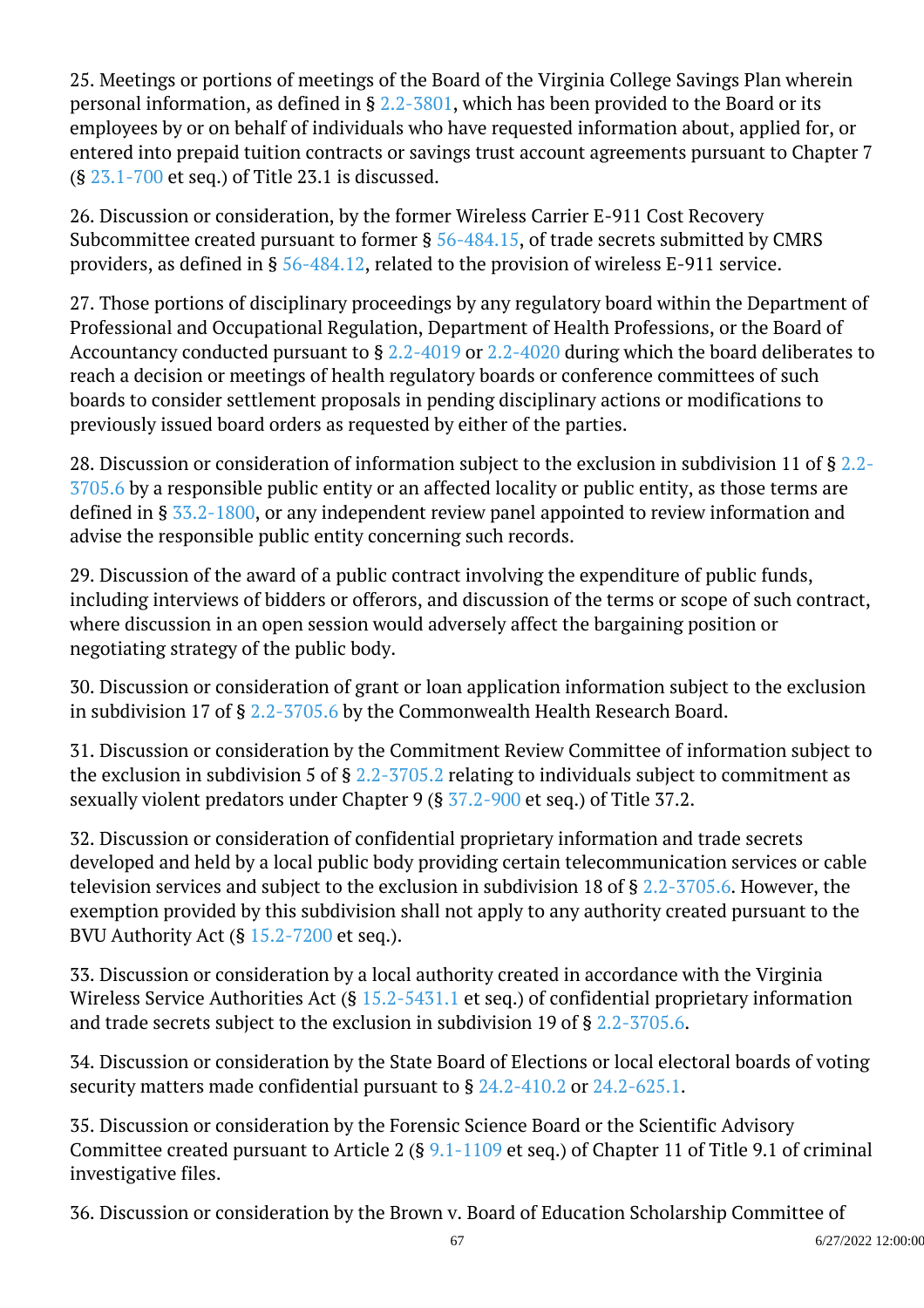information or confidential matters subject to the exclusion in subdivision A 3 of § [2.2-3705.4](/vacode/2.2-3705.4/), and meetings of the Committee to deliberate concerning the annual maximum scholarship award, review and consider scholarship applications and requests for scholarship award renewal, and cancel, rescind, or recover scholarship awards. Ĩ

37. Discussion or consideration by the Virginia Port Authority of information subject to the exclusion in subdivision 1 of § [2.2-3705.6](/vacode/2.2-3705.6/) related to certain proprietary information gathered by or for the Virginia Port Authority.

38. Discussion or consideration by the Board of Trustees of the Virginia Retirement System acting pursuant to § [51.1-124.30](/vacode/51.1-124.30/), by the Investment Advisory Committee appointed pursuant to § [51.1-124.26](/vacode/51.1-124.26/), by any local retirement system, acting pursuant to § [51.1-803,](/vacode/51.1-803/) by the Board of the Virginia College Savings Plan acting pursuant to § [23.1-706,](/vacode/23.1-706/) or by the Virginia College Savings Plan's Investment Advisory Committee appointed pursuant to § [23.1-702](/vacode/23.1-702/) of information subject to the exclusion in subdivision 24 of § [2.2-3705.7](/vacode/2.2-3705.7/).

39. Discussion or consideration of information subject to the exclusion in subdivision 3 of § [2.2-](/vacode/2.2-3705.6/) [3705.6](/vacode/2.2-3705.6/) related to economic development.

40. Discussion or consideration by the Board of Education of information relating to the denial, suspension, or revocation of teacher licenses subject to the exclusion in subdivision 11 of § [2.2-](/vacode/2.2-3705.3/) [3705.3](/vacode/2.2-3705.3/).

41. Those portions of meetings of the Virginia Military Advisory Council or any commission created by executive order for the purpose of studying and making recommendations regarding preventing closure or realignment of federal military and national security installations and facilities located in Virginia and relocation of such facilities to Virginia, or a local or regional military affairs organization appointed by a local governing body, during which there is discussion of information subject to the exclusion in subdivision 8 of § [2.2-3705.2](/vacode/2.2-3705.2/).

42. Discussion or consideration by the Board of Trustees of the Veterans Services Foundation of information subject to the exclusion in subdivision 28 of § [2.2-3705.7](/vacode/2.2-3705.7/) related to personally identifiable information of donors.

43. Discussion or consideration by the Virginia Tobacco Region Revitalization Commission of information subject to the exclusion in subdivision 23 of § [2.2-3705.6](/vacode/2.2-3705.6/) related to certain information contained in grant applications.

44. Discussion or consideration by the board of directors of the Commercial Space Flight Authority of information subject to the exclusion in subdivision 24 of § [2.2-3705.6](/vacode/2.2-3705.6/) related to rate structures or charges for the use of projects of, the sale of products of, or services rendered by the Authority and certain proprietary information of a private entity provided to the Authority.

45. Discussion or consideration of personal and proprietary information related to the resource management plan program and subject to the exclusion in (i) subdivision 25 of § [2.2-3705.6](/vacode/2.2-3705.6/) or (ii) subsection E of § [10.1-104.7.](/vacode/10.1-104.7/) This exclusion shall not apply to the discussion or consideration of records that contain information that has been certified for release by the person who is the subject of the information or transformed into a statistical or aggregate form that does not allow identification of the person who supplied, or is the subject of, the information.

46. Discussion or consideration by the Board of Directors of the Virginia Alcoholic Beverage Control Authority of information subject to the exclusion in subdivision 1 of § [2.2-3705.3](/vacode/2.2-3705.3/) related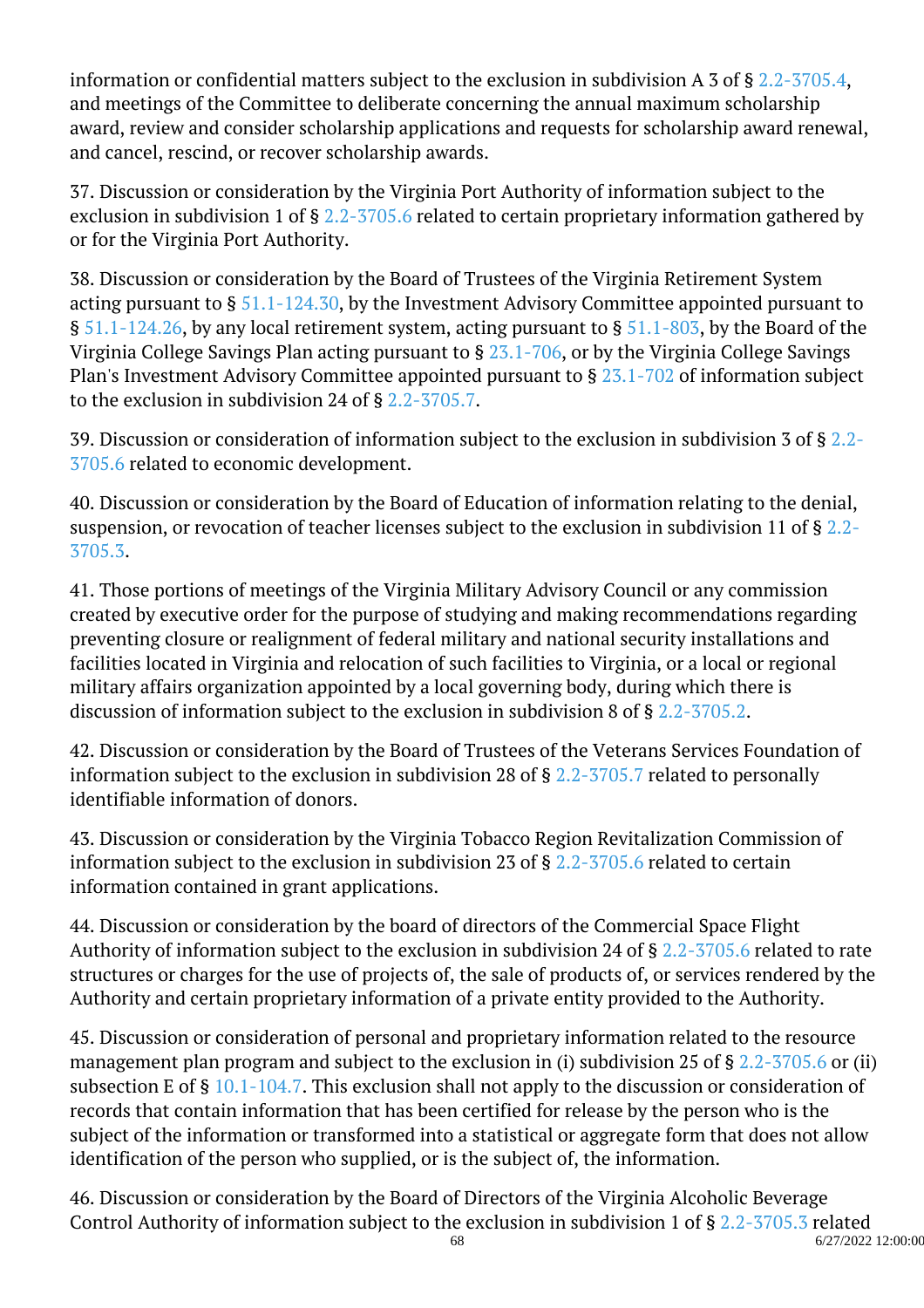to investigations of applicants for licenses and permits and of licensees and permittees.

47. Discussion or consideration of grant, loan, or investment application records subject to the exclusion in subdivision 28 of § [2.2-3705.6](/vacode/2.2-3705.6/) for a grant, loan, or investment pursuant to Article 11 (§ [2.2-2351](/vacode/2.2-2351/) et seq.) of Chapter 22. Ì

48. Discussion or development of grant proposals by a regional council established pursuant to Article 26 (§ [2.2-2484](/vacode/2.2-2484/) et seq.) of Chapter 24 to be submitted for consideration to the Virginia Growth and Opportunity Board.

49. Discussion or consideration of (i) individual sexual assault cases by a sexual assault response team established pursuant to §  $15.2$ - $1627.4$ , (ii) individual child abuse or neglect cases or sex offenses involving a child by a child sexual abuse response team established pursuant to § [15.2-](/vacode/15.2-1627.5/) [1627.5](/vacode/15.2-1627.5/), or (iii) individual cases involving abuse, neglect, or exploitation of adults as defined in § [63.2-1603](/vacode/63.2-1603/) pursuant to §§ [15.2-1627.5](/vacode/15.2-1627.5/) and [63.2-1605.](/vacode/63.2-1605/)

50. Discussion or consideration by the Board of the Virginia Economic Development Partnership Authority, the Joint Legislative Audit and Review Commission, or any subcommittees thereof, of the portions of the strategic plan, marketing plan, or operational plan exempt from disclosure pursuant to subdivision 33 of § [2.2-3705.7](/vacode/2.2-3705.7/). <sup>"</sup>

51. Those portions of meetings of the subcommittee of the Board of the Virginia Economic Development Partnership Authority established pursuant to subsection F of § [2.2-2237.3](/vacode/2.2-2237.3/) to review and discuss information received from the Virginia Employment Commission pursuant to subdivision C 2 of  $\S$  [60.2-114.](/vacode/60.2-114/)

52. Discussion or consideration by the Commonwealth of Virginia Innovation Partnership Authority (the Authority), an advisory committee of the Authority, or any other entity designated by the Authority, of information subject to the exclusion in subdivision 35 of § [2.2-3705.7](/vacode/2.2-3705.7/).

53. Deliberations of the Virginia Lottery Board conducted pursuant to § [58.1-4105](/vacode/58.1-4105/) regarding the denial or revocation of a license of a casino gaming operator, or the refusal to issue, suspension of, or revocation of any license or permit related to casino gaming, and discussion, consideration, or review of matters related to investigations excluded from mandatory disclosure under subdivision 1 of § [2.2-3705.3.](/vacode/2.2-3705.3/) Ĩ

54. Deliberations of the Virginia Lottery Board in an appeal conducted pursuant to § [58.1-4007](/vacode/58.1-4007/) regarding the denial of, revocation of, suspension of, or refusal to renew any license or permit related to sports betting and any discussion, consideration, or review of matters related to investigations excluded from mandatory disclosure under subdivision 1 of § [2.2-3705.3.](/vacode/2.2-3705.3/)

B. No resolution, ordinance, rule, contract, regulation or motion adopted, passed or agreed to in a closed meeting shall become effective unless the public body, following the meeting, reconvenes in open meeting and takes a vote of the membership on such resolution, ordinance, rule, contract, regulation, or motion that shall have its substance reasonably identified in the open meeting.

C. Public officers improperly selected due to the failure of the public body to comply with the other provisions of this section shall be de facto officers and, as such, their official actions are valid until they obtain notice of the legal defect in their election.

D. Nothing in this section shall be construed to prevent the holding of conferences between two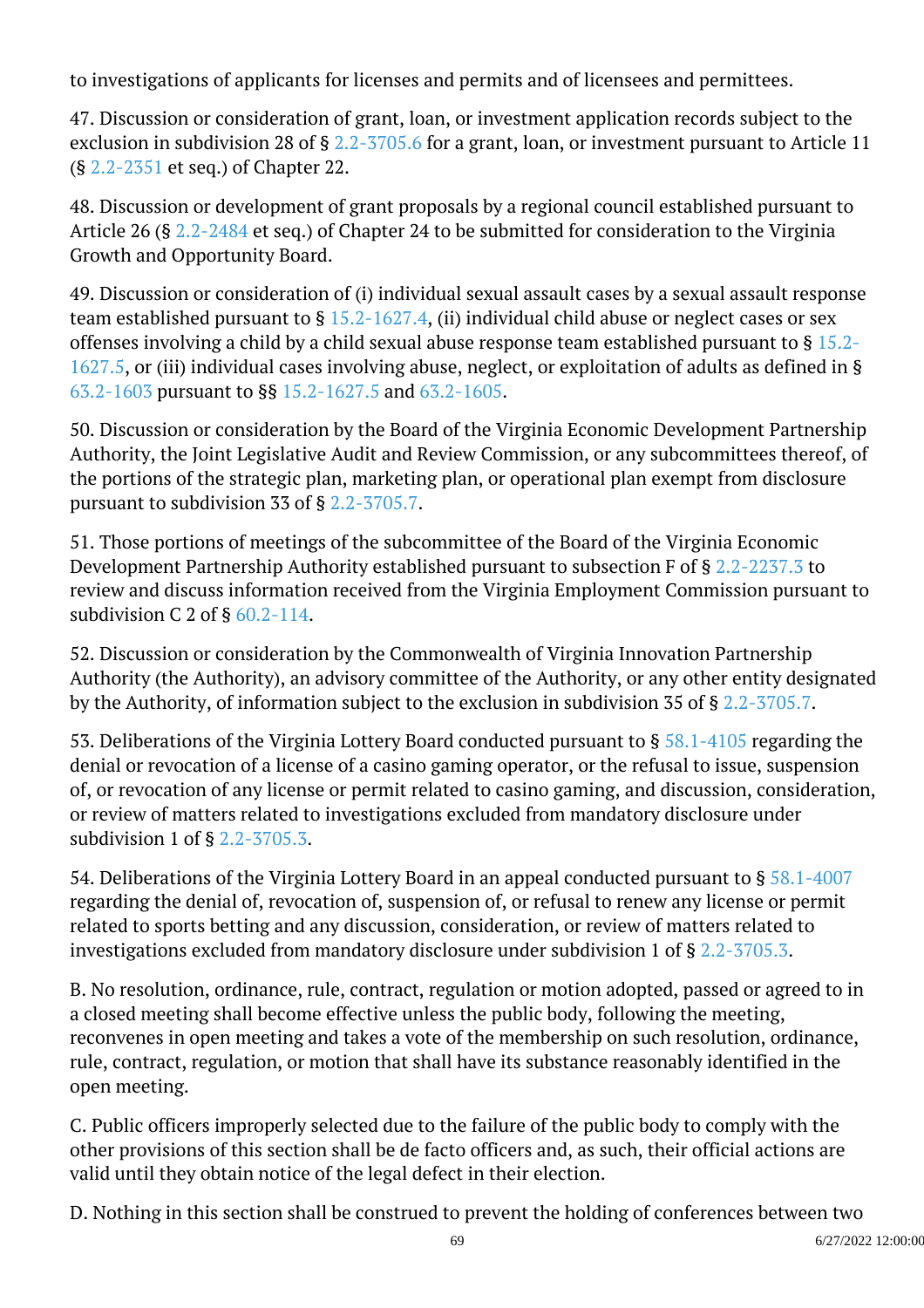or more public bodies, or their representatives, but these conferences shall be subject to the same procedures for holding closed meetings as are applicable to any other public body. <sup>"</sup>

E. This section shall not be construed to (i) require the disclosure of any contract between the Department of Health Professions and an impaired practitioner entered into pursuant to Chapter 25.1 (§ [54.1-2515](/vacode/54.1-2515/) et seq.) of Title 54.1 or (ii) require the board of directors of any authority created pursuant to the Industrial Development and Revenue Bond Act (§ [15.2-4900](/vacode/15.2-4900/) et seq.), or any public body empowered to issue industrial revenue bonds by general or special law, to identify a business or industry to which subdivision A 5 applies. However, such business or industry shall be identified as a matter of public record at least 30 days prior to the actual date of the board's authorization of the sale or issuance of such bonds.

1968, c. 479, § 2.1-344; 1970, c. 456; 1973, c. 461; 1974, c. 332; 1976, cc. 467, 709; 1979, cc. 369, 684; 1980, cc. 221, 475, 476, 754; 1981, cc. 35, 471; 1982, cc. 497, 516; 1984, cc. 473, 513; 1985, c. 277; 1988, c. 891; 1989, cc. 56, 358, 478; 1990, cc. 435, 538; 1991, c. 708; 1992, c. 444; 1993, cc. 270, 499; 1995, c. [499;1](http://lis.virginia.gov/cgi-bin/legp604.exe?951+ful+CHAP0499)996, cc. [855](http://lis.virginia.gov/cgi-bin/legp604.exe?961+ful+CHAP0855), [862,](http://lis.virginia.gov/cgi-bin/legp604.exe?961+ful+CHAP0862) [902](http://lis.virginia.gov/cgi-bin/legp604.exe?961+ful+CHAP0902), [905,](http://lis.virginia.gov/cgi-bin/legp604.exe?961+ful+CHAP0905) [1046;](http://lis.virginia.gov/cgi-bin/legp604.exe?961+ful+CHAP1046)1997, cc. [439,](http://lis.virginia.gov/cgi-bin/legp604.exe?971+ful+CHAP0439) [641](http://lis.virginia.gov/cgi-bin/legp604.exe?971+ful+CHAP0641), [785,](http://lis.virginia.gov/cgi-bin/legp604.exe?971+ful+CHAP0785) [861;](http://lis.virginia.gov/cgi-bin/legp604.exe?971+ful+CHAP0861)1999, cc. [485](http://lis.virginia.gov/cgi-bin/legp604.exe?991+ful+CHAP0485) , [518](http://lis.virginia.gov/cgi-bin/legp604.exe?991+ful+CHAP0518), [703](http://lis.virginia.gov/cgi-bin/legp604.exe?991+ful+CHAP0703), [726,](http://lis.virginia.gov/cgi-bin/legp604.exe?991+ful+CHAP0726) [849](http://lis.virginia.gov/cgi-bin/legp604.exe?991+ful+CHAP0849), [867](http://lis.virginia.gov/cgi-bin/legp604.exe?991+ful+CHAP0867), [868;2](http://lis.virginia.gov/cgi-bin/legp604.exe?991+ful+CHAP0868)000, cc. [382,](http://lis.virginia.gov/cgi-bin/legp604.exe?001+ful+CHAP0382) [400](http://lis.virginia.gov/cgi-bin/legp604.exe?001+ful+CHAP0400), [720,](http://lis.virginia.gov/cgi-bin/legp604.exe?001+ful+CHAP0720) [1064;](http://lis.virginia.gov/cgi-bin/legp604.exe?001+ful+CHAP1064)2001, cc. [231,](http://lis.virginia.gov/cgi-bin/legp604.exe?011+ful+CHAP0231) [844;](http://lis.virginia.gov/cgi-bin/legp604.exe?011+ful+CHAP0844)2002, cc. [87,](http://lis.virginia.gov/cgi-bin/legp604.exe?021+ful+CHAP0087) [393](http://lis.virginia.gov/cgi-bin/legp604.exe?021+ful+CHAP0393), [455](http://lis.virginia.gov/cgi-bin/legp604.exe?021+ful+CHAP0455), [478,](http://lis.virginia.gov/cgi-bin/legp604.exe?021+ful+CHAP0478) [499](http://lis.virginia.gov/cgi-bin/legp604.exe?021+ful+CHAP0499), [655,](http://lis.virginia.gov/cgi-bin/legp604.exe?021+ful+CHAP0655) [715](http://lis.virginia.gov/cgi-bin/legp604.exe?021+ful+CHAP0715), [830;2](http://lis.virginia.gov/cgi-bin/legp604.exe?021+ful+CHAP0830)003, cc. [274](http://lis.virginia.gov/cgi-bin/legp604.exe?031+ful+CHAP0274), [291,](http://lis.virginia.gov/cgi-bin/legp604.exe?031+ful+CHAP0291) [332](http://lis.virginia.gov/cgi-bin/legp604.exe?031+ful+CHAP0332), [618,](http://lis.virginia.gov/cgi-bin/legp604.exe?031+ful+CHAP0618) [703;](http://lis.virginia.gov/cgi-bin/legp604.exe?031+ful+CHAP0703)2004, cc. [398,](http://lis.virginia.gov/cgi-bin/legp604.exe?041+ful+CHAP0398) [690](http://lis.virginia.gov/cgi-bin/legp604.exe?041+ful+CHAP0690), [770;2](http://lis.virginia.gov/cgi-bin/legp604.exe?041+ful+CHAP0770)005, cc. [258](http://lis.virginia.gov/cgi-bin/legp604.exe?051+ful+CHAP0258) , [411](http://lis.virginia.gov/cgi-bin/legp604.exe?051+ful+CHAP0411), [568;2](http://lis.virginia.gov/cgi-bin/legp604.exe?051+ful+CHAP0568)006, cc. [430,](http://lis.virginia.gov/cgi-bin/legp604.exe?061+ful+CHAP0430) [499](http://lis.virginia.gov/cgi-bin/legp604.exe?061+ful+CHAP0499), [518,](http://lis.virginia.gov/cgi-bin/legp604.exe?061+ful+CHAP0518) [560;](http://lis.virginia.gov/cgi-bin/legp604.exe?061+ful+CHAP0560)2007, cc. [133,](http://lis.virginia.gov/cgi-bin/legp604.exe?071+ful+CHAP0133) [374](http://lis.virginia.gov/cgi-bin/legp604.exe?071+ful+CHAP0374), [566,](http://lis.virginia.gov/cgi-bin/legp604.exe?071+ful+CHAP0566) [739;](http://lis.virginia.gov/cgi-bin/legp604.exe?071+ful+CHAP0739)2008, cc. [626,](http://lis.virginia.gov/cgi-bin/legp604.exe?081+ful+CHAP0626) [633](http://lis.virginia.gov/cgi-bin/legp604.exe?081+ful+CHAP0633), [668,](http://lis.virginia.gov/cgi-bin/legp604.exe?081+ful+CHAP0668) [721](http://lis.virginia.gov/cgi-bin/legp604.exe?081+ful+CHAP0721), [743;](http://lis.virginia.gov/cgi-bin/legp604.exe?081+ful+CHAP0743)2009, cc. [223,](http://lis.virginia.gov/cgi-bin/legp604.exe?091+ful+CHAP0223) [325](http://lis.virginia.gov/cgi-bin/legp604.exe?091+ful+CHAP0325), [472,](http://lis.virginia.gov/cgi-bin/legp604.exe?091+ful+CHAP0472) [765](http://lis.virginia.gov/cgi-bin/legp604.exe?091+ful+CHAP0765), [810,](http://lis.virginia.gov/cgi-bin/legp604.exe?091+ful+CHAP0810) [827](http://lis.virginia.gov/cgi-bin/legp604.exe?091+ful+CHAP0827), [845;2](http://lis.virginia.gov/cgi-bin/legp604.exe?091+ful+CHAP0845)010, cc. [310](http://lis.virginia.gov/cgi-bin/legp604.exe?101+ful+CHAP0310), [630,](http://lis.virginia.gov/cgi-bin/legp604.exe?101+ful+CHAP0630) [808;](http://lis.virginia.gov/cgi-bin/legp604.exe?101+ful+CHAP0808)2011, cc. [89](http://lis.virginia.gov/cgi-bin/legp604.exe?111+ful+CHAP0089), [111,](http://lis.virginia.gov/cgi-bin/legp604.exe?111+ful+CHAP0111) [147](http://lis.virginia.gov/cgi-bin/legp604.exe?111+ful+CHAP0147), [536,](http://lis.virginia.gov/cgi-bin/legp604.exe?111+ful+CHAP0536) [541](http://lis.virginia.gov/cgi-bin/legp604.exe?111+ful+CHAP0541), [816,](http://lis.virginia.gov/cgi-bin/legp604.exe?111+ful+CHAP0816) [874;](http://lis.virginia.gov/cgi-bin/legp604.exe?111+ful+CHAP0874)2012, cc. [476,](http://lis.virginia.gov/cgi-bin/legp604.exe?121+ful+CHAP0476) [507](http://lis.virginia.gov/cgi-bin/legp604.exe?121+ful+CHAP0507), [803,](http://lis.virginia.gov/cgi-bin/legp604.exe?121+ful+CHAP0803) [835;](http://lis.virginia.gov/cgi-bin/legp604.exe?121+ful+CHAP0835)2013, cc. [571,](http://lis.virginia.gov/cgi-bin/legp604.exe?131+ful+CHAP0571) [580](http://lis.virginia.gov/cgi-bin/legp604.exe?131+ful+CHAP0580), [695;2](http://lis.virginia.gov/cgi-bin/legp604.exe?131+ful+CHAP0695)014, c. [225;2](http://lis.virginia.gov/cgi-bin/legp604.exe?141+ful+CHAP0225)015, cc. [27,](http://lis.virginia.gov/cgi-bin/legp604.exe?151+ful+CHAP0027) [38,](http://lis.virginia.gov/cgi-bin/legp604.exe?151+ful+CHAP0038) [108](http://lis.virginia.gov/cgi-bin/legp604.exe?151+ful+CHAP0108), [169,](http://lis.virginia.gov/cgi-bin/legp604.exe?151+ful+CHAP0169) [182](http://lis.virginia.gov/cgi-bin/legp604.exe?151+ful+CHAP0182), [549,](http://lis.virginia.gov/cgi-bin/legp604.exe?151+ful+CHAP0549) [730;](http://lis.virginia.gov/cgi-bin/legp604.exe?151+ful+CHAP0730)2016, cc. [544,](http://lis.virginia.gov/cgi-bin/legp604.exe?161+ful+CHAP0544) [620](http://lis.virginia.gov/cgi-bin/legp604.exe?161+ful+CHAP0620), [716,](http://lis.virginia.gov/cgi-bin/legp604.exe?161+ful+CHAP0716) [724](http://lis.virginia.gov/cgi-bin/legp604.exe?161+ful+CHAP0724), [725,](http://lis.virginia.gov/cgi-bin/legp604.exe?161+ful+CHAP0725) [775](http://lis.virginia.gov/cgi-bin/legp604.exe?161+ful+CHAP0775), [778,](http://lis.virginia.gov/cgi-bin/legp604.exe?161+ful+CHAP0778) [779;](http://lis.virginia.gov/cgi-bin/legp604.exe?161+ful+CHAP0779)2017, cc. [587,](http://lis.virginia.gov/cgi-bin/legp604.exe?171+ful+CHAP0587) [616](http://lis.virginia.gov/cgi-bin/legp604.exe?171+ful+CHAP0616), [778,](http://lis.virginia.gov/cgi-bin/legp604.exe?171+ful+CHAP0778) [796](http://lis.virginia.gov/cgi-bin/legp604.exe?171+ful+CHAP0796), [804,](http://lis.virginia.gov/cgi-bin/legp604.exe?171+ful+CHAP0804) [816](http://lis.virginia.gov/cgi-bin/legp604.exe?171+ful+CHAP0816), [824;2](http://lis.virginia.gov/cgi-bin/legp604.exe?171+ful+CHAP0824)018, cc. [48,](http://lis.virginia.gov/cgi-bin/legp604.exe?181+ful+CHAP0048) [532](http://lis.virginia.gov/cgi-bin/legp604.exe?181+ful+CHAP0532), [533,](http://lis.virginia.gov/cgi-bin/legp604.exe?181+ful+CHAP0533) [600](http://lis.virginia.gov/cgi-bin/legp604.exe?181+ful+CHAP0600), [829;2](http://lis.virginia.gov/cgi-bin/legp604.exe?181+ful+CHAP0829)019, cc. [4,](http://lis.virginia.gov/cgi-bin/legp604.exe?191+ful+CHAP0004) [170](http://lis.virginia.gov/cgi-bin/legp604.exe?191+ful+CHAP0170), [358,](http://lis.virginia.gov/cgi-bin/legp604.exe?191+ful+CHAP0358) [426](http://lis.virginia.gov/cgi-bin/legp604.exe?191+ful+CHAP0426), [500,](http://lis.virginia.gov/cgi-bin/legp604.exe?191+ful+CHAP0500) [729](http://lis.virginia.gov/cgi-bin/legp604.exe?191+ful+CHAP0729), [775,](http://lis.virginia.gov/cgi-bin/legp604.exe?191+ful+CHAP0775) [834;](http://lis.virginia.gov/cgi-bin/legp604.exe?191+ful+CHAP0834) 2020, cc. [759,](http://lis.virginia.gov/cgi-bin/legp604.exe?201+ful+CHAP0759) [851](http://lis.virginia.gov/cgi-bin/legp604.exe?201+ful+CHAP0851), [1164,](http://lis.virginia.gov/cgi-bin/legp604.exe?201+ful+CHAP1164) [1169,](http://lis.virginia.gov/cgi-bin/legp604.exe?201+ful+CHAP1169) [1197,](http://lis.virginia.gov/cgi-bin/legp604.exe?201+ful+CHAP1197) [1218,](http://lis.virginia.gov/cgi-bin/legp604.exe?201+ful+CHAP1218) [1248,](http://lis.virginia.gov/cgi-bin/legp604.exe?201+ful+CHAP1248) [1256;](http://lis.virginia.gov/cgi-bin/legp604.exe?201+ful+CHAP1256)2021, Sp. Sess. I, cc. [7](http://lis.virginia.gov/cgi-bin/legp604.exe?212+ful+CHAP0007), [483.](http://lis.virginia.gov/cgi-bin/legp604.exe?212+ful+CHAP0483)

#### § 2.2-3712. Closed meetings procedures; certification of proceedings

A. No closed meeting shall be held unless the public body proposing to convene such meeting has taken an affirmative recorded vote in an open meeting approving a motion that (i) identifies the subject matter, (ii) states the purpose of the meeting as authorized in subsection A of  $\S 2.2-3711$  $\S 2.2-3711$ or other provision of law and (iii) cites the applicable exemption from open meeting requirements provided in subsection A of  $\S 2.2 - 3711$  or other provision of law. The matters contained in such motion shall be set forth in detail in the minutes of the open meeting. A general reference to the provisions of this chapter, the authorized exemptions from open meeting requirements, or the subject matter of the closed meeting shall not be sufficient to satisfy the requirements for holding a closed meeting. Ĩ

B. The notice provisions of this chapter shall not apply to closed meetings of any public body held solely for the purpose of interviewing candidates for the position of chief administrative officer. Prior to any such closed meeting for the purpose of interviewing candidates, the public body shall announce in an open meeting that such closed meeting shall be held at a disclosed or undisclosed location within 15 days thereafter.

C. The public body holding a closed meeting shall restrict its discussion during the closed meeting only to those matters specifically exempted from the provisions of this chapter and identified in the motion required by subsection A.

D. At the conclusion of any closed meeting, the public body holding such meeting shall immediately reconvene in an open meeting and shall take a roll call or other recorded vote to be included in the minutes of that body, certifying that to the best of each member's knowledge (i) only public business matters lawfully exempted from open meeting requirements under this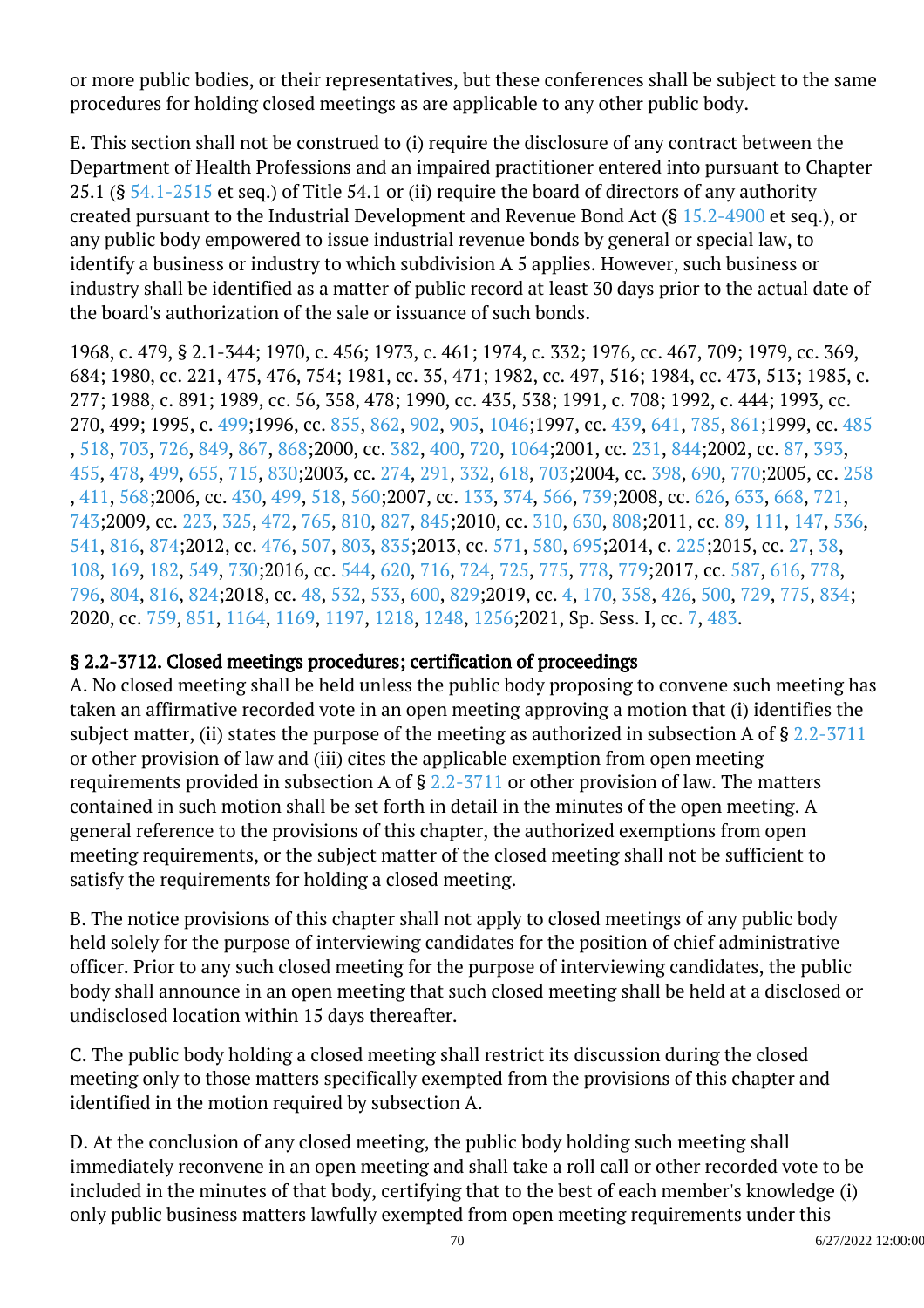chapter and (ii) only such public business matters as were identified in the motion by which the closed meeting was convened were heard, discussed or considered in the meeting by the public body. Any member of the public body who believes that there was a departure from the requirements of clauses (i) and (ii), shall so state prior to the vote, indicating the substance of the departure that, in his judgment, has taken place. The statement shall be recorded in the minutes of the public body.

E. Failure of the certification required by subsection D to receive the affirmative vote of a majority of the members of the public body present during a meeting shall not affect the validity or confidentiality of such meeting with respect to matters considered therein in compliance with the provisions of this chapter. The recorded vote and any statement made in connection therewith, shall upon proper authentication, constitute evidence in any proceeding brought to enforce the provisions of this chapter.

F. A public body may permit nonmembers to attend a closed meeting if such persons are deemed necessary or if their presence will reasonably aid the public body in its consideration of a topic that is a subject of the meeting.

G. A member of a public body shall be permitted to attend a closed meeting held by any committee or subcommittee of that public body, or a closed meeting of any entity, however designated, created to perform the delegated functions of or to advise that public body. Such member shall in all cases be permitted to observe the closed meeting of the committee, subcommittee or entity. In addition to the requirements of  $\S 2.2 - 3707$ , the minutes of the committee or other entity shall include the identity of the member of the parent public body who attended the closed meeting.

H. Except as specifically authorized by law, in no event may any public body take action on matters discussed in any closed meeting, except at an open meeting for which notice was given as required by § [2.2-3707.](http://law.lis.virginia.gov/vacode/2.2-3707/) Ĩ

I. Minutes may be taken during closed meetings of a public body, but shall not be required. Such minutes shall not be subject to mandatory public disclosure.

1989, c. 358, § 2.1-344.1; 1999, cc. [703](http://lis.virginia.gov/cgi-bin/legp604.exe?991+ful+CHAP0703), [726;2](http://lis.virginia.gov/cgi-bin/legp604.exe?991+ful+CHAP0726)001, c. [844;2](http://lis.virginia.gov/cgi-bin/legp604.exe?011+ful+CHAP0844)012, c. [428;](http://lis.virginia.gov/cgi-bin/legp604.exe?121+ful+CHAP0428)2017, c. [616](http://lis.virginia.gov/cgi-bin/legp604.exe?171+ful+CHAP0616).

# § 2.2-3713. Proceedings for enforcement of chapter

A. Any person, including the attorney for the Commonwealth acting in his official or individual capacity, denied the rights and privileges conferred by this chapter may proceed to enforce such rights and privileges by filing a petition for mandamus or injunction, supported by an affidavit showing good cause. Such petition may be brought in the name of the person notwithstanding that a request for public records was made by the person's attorney in his representative capacity. Venue for the petition shall be addressed as follows:

1. In a case involving a local public body, to the general district court or circuit court of the county or city from which the public body has been elected or appointed to serve and in which such rights and privileges were so denied; Ĩ

2. In a case involving a regional public body, to the general district or circuit court of the county or city where the principal business office of such body is located; and

3. In a case involving a board, bureau, commission, authority, district, institution, or agency of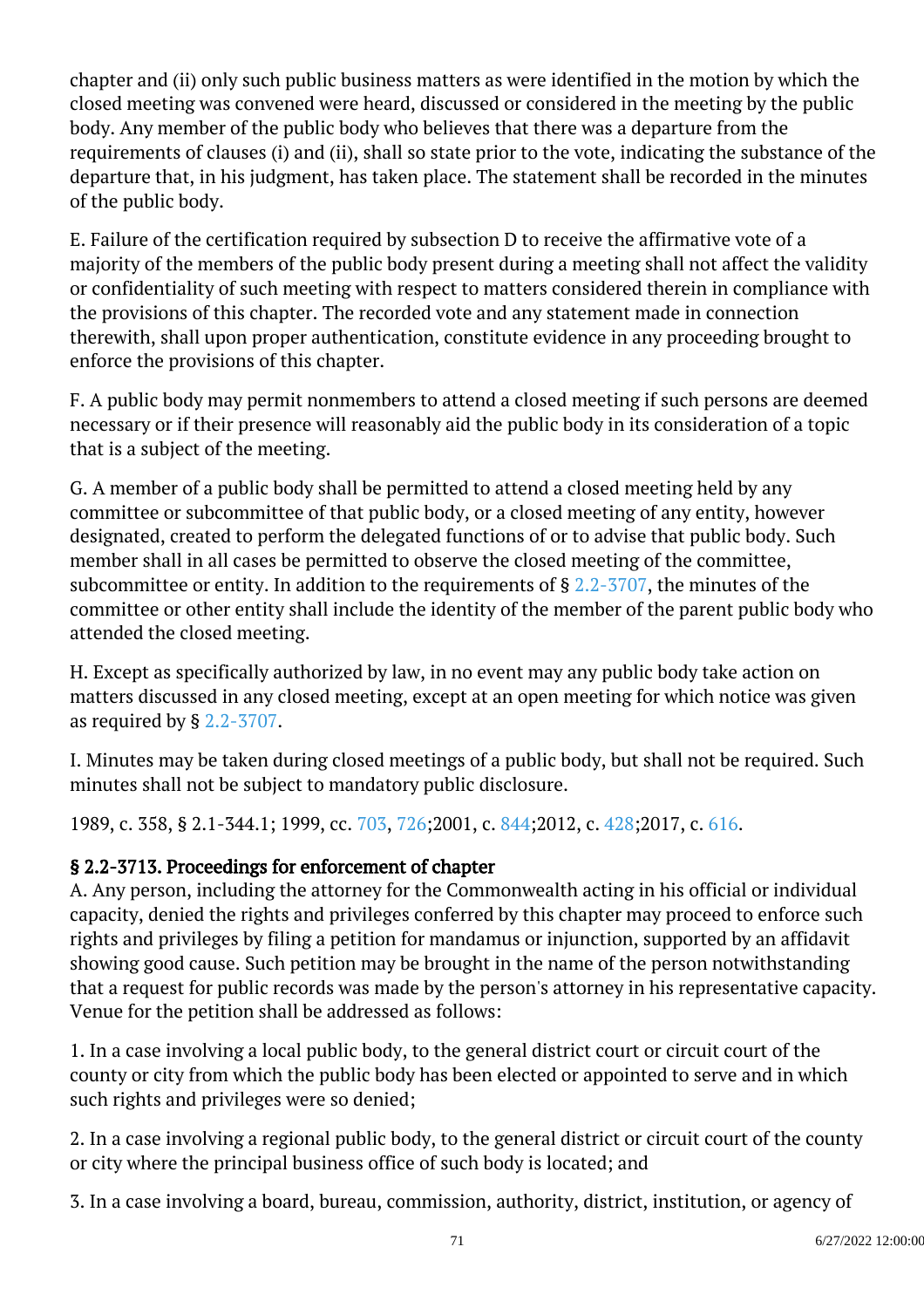the state government, including a public institution of higher education, or a standing or other committee of the General Assembly, to the general district court or the circuit court of the residence of the aggrieved party or of the City of Richmond.

B. In any action brought before a general district court, a corporate petitioner may appear through its officer, director or managing agent without the assistance of counsel, notwithstanding any provision of law or Rule of Supreme Court of Virginia to the contrary.

C. Notwithstanding the provisions of § [8.01-644,](/vacode/8.01-644/) the petition for mandamus or injunction shall be heard within seven days of the date when the same is made, provided the party against whom the petition is brought has received a copy of the petition at least three working days prior to filing. However, if the petition or the affidavit supporting the petition for mandamus or injunction alleges violations of the open meetings requirements of this chapter, the three-day notice to the party against whom the petition is brought shall not be required. The hearing on any petition made outside of the regular terms of the circuit court of a locality that is included in a judicial circuit with another locality or localities shall be given precedence on the docket of such court over all cases that are not otherwise given precedence by law. Ĩ

D. The petition shall allege with reasonable specificity the circumstances of the denial of the rights and privileges conferred by this chapter. A single instance of denial of the rights and privileges conferred by this chapter shall be sufficient to invoke the remedies granted herein. If the court finds the denial to be in violation of the provisions of this chapter, the petitioner shall be entitled to recover reasonable costs, including costs and reasonable fees for expert witnesses, and attorney fees from the public body if the petitioner substantially prevails on the merits of the case, unless special circumstances would make an award unjust. In making this determination, a court may consider, among other things, the reliance of a public body on an opinion of the Attorney General or a decision of a court that substantially supports the public body's position.

E. In any action to enforce the provisions of this chapter, the public body shall bear the burden of proof to establish an exclusion by a preponderance of the evidence. No court shall be required to accord any weight to the determination of a public body as to whether an exclusion applies. Any failure by a public body to follow the procedures established by this chapter shall be presumed to be a violation of this chapter.

F. Failure by any person to request and receive notice of the time and place of meetings as provided in § [2.2-3707](/vacode/2.2-3707/) shall not preclude any person from enforcing his rights and privileges conferred by this chapter.

1968, c. 479, § 2.1-346; 1976, c. 709; 1978, c. 826; 1989, c. 358; 1990, c. 217; 1996, c. [578;](http://lis.virginia.gov/cgi-bin/legp604.exe?961+ful+CHAP0578)1999, cc. [703](http://lis.virginia.gov/cgi-bin/legp604.exe?991+ful+CHAP0703), [726;2](http://lis.virginia.gov/cgi-bin/legp604.exe?991+ful+CHAP0726)001, c. [844;2](http://lis.virginia.gov/cgi-bin/legp604.exe?011+ful+CHAP0844)007, c. [560;2](http://lis.virginia.gov/cgi-bin/legp604.exe?071+ful+CHAP0560)009, c. [634;](http://lis.virginia.gov/cgi-bin/legp604.exe?091+ful+CHAP0634)2010, c. [299;](http://lis.virginia.gov/cgi-bin/legp604.exe?101+ful+CHAP0299)2011, cc. [133,](http://lis.virginia.gov/cgi-bin/legp604.exe?111+ful+CHAP0133) [783;](http://lis.virginia.gov/cgi-bin/legp604.exe?111+ful+CHAP0783)2016, cc. [620,](http://lis.virginia.gov/cgi-bin/legp604.exe?161+ful+CHAP0620) [716;](http://lis.virginia.gov/cgi-bin/legp604.exe?161+ful+CHAP0716) 2019, c. [531.](http://lis.virginia.gov/cgi-bin/legp604.exe?191+ful+CHAP0531)

### § 2.2-3714. Violations and penalties

A. In a proceeding commenced against any officer, employee, or member of a public body under § [2.2-3713](/vacode/2.2-3713/) for a violation of § [2.2-3704](/vacode/2.2-3704/), [2.2-3705.1](/vacode/2.2-3705.1/) through [2.2-3705.7,](/vacode/2.2-3705.7/) [2.2-3706,](/vacode/2.2-3706/) [2.2-3706.1,](/vacode/2.2-3706.1/) [2.2-](/vacode/2.2-3707/) [3707,](/vacode/2.2-3707/) [2.2-3708.2](/vacode/2.2-3708.2/), [2.2-3710,](/vacode/2.2-3710/) [2.2-3711](/vacode/2.2-3711/) or [2.2-3712,](/vacode/2.2-3712/) the court, if it finds that a violation was willfully and knowingly made, shall impose upon such officer, employee, or member in his individual capacity, whether a writ of mandamus or injunctive relief is awarded or not, a civil penalty of not less than \$500 nor more than \$2,000, which amount shall be paid into the Literary Fund. For a second or subsequent violation, such civil penalty shall be not less than \$2,000 nor